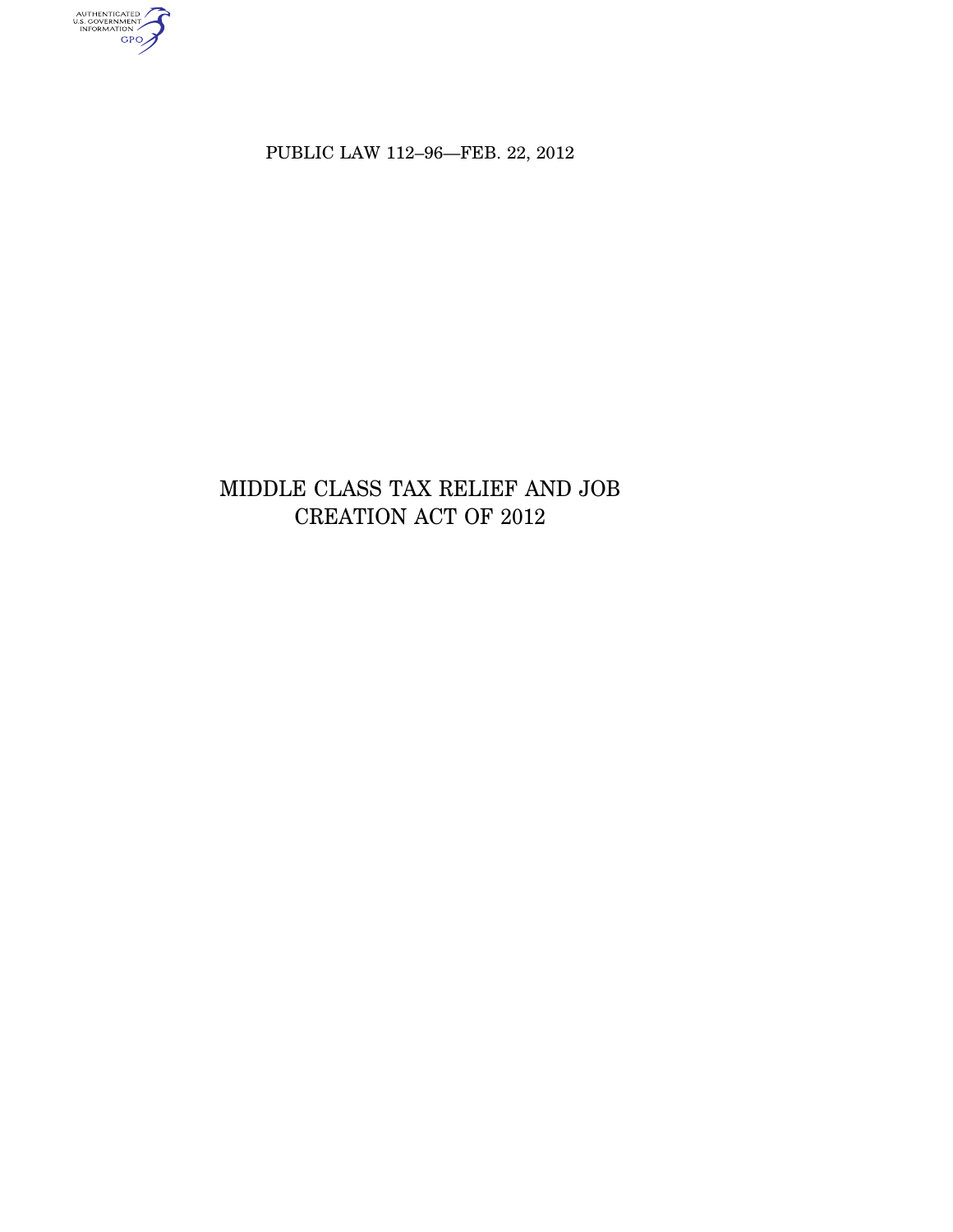## Public Law 112–96 112th Congress

## An Act

Feb. 22, 2012 [H.R. 3630]

To provide incentives for the creation of jobs, and for other purposes.

*Be it enacted by the Senate and House of Representatives of the United States of America in Congress assembled,* 

Middle Class Tax Relief and Job Creation Act of 2012. 26 USC 1 note.

### **SECTION 1. SHORT TITLE; TABLE OF CONTENTS.**

(a) SHORT TITLE.—This Act may be cited as the ''Middle Class Tax Relief and Job Creation Act of 2012".

(b) TABLE OF CONTENTS.—The table of contents for this Act is as follows:

Sec. 1. Short title; table of contents.

## TITLE I—EXTENSION OF PAYROLL TAX REDUCTION

Sec. 1001. Extension of payroll tax reduction.

#### TITLE II—UNEMPLOYMENT BENEFIT CONTINUATION AND PROGRAM IMPROVEMENT

#### Sec. 2001. Short title.

#### Subtitle A—Reforms of Unemployment Compensation to Promote Work and Job Creation

- 
- Sec. 2101. Consistent job search requirements. Sec. 2102. State flexibility to promote the reemployment of unemployed workers.
- Sec. 2103. Improving program integrity by better recovery of overpayments. Sec. 2104. Data exchange standardization for improved interoperability. Sec. 2105. Drug testing of applicants.
- 
- 

#### Subtitle B—Provisions Relating To Extended Benefits

- 
- Sec. 2121. Short title. Sec. 2122. Extension and modification of emergency unemployment compensation
- program. Sec. 2123. Temporary extension of extended benefit provisions.
- 
- Sec. 2124. Additional extended unemployment benefits under the Railroad Unemployment Insurance Act.

#### Subtitle C—Improving Reemployment Strategies Under the Emergency Unemployment Compensation Program

- Sec. 2141. Improved work search for the long-term unemployed.
- Sec. 2142. Reemployment services and reemployment and eligibility assessment activities.
- Sec. 2143. Promoting program integrity through better recovery of overpayments.
- Sec. 2144. Restore State flexibility to improve unemployment program solvency.

#### Subtitle D—Short-Time Compensation Program

- 
- 
- Sec. 2160. Short title. Sec. 2161. Treatment of short-time compensation programs. Sec. 2162. Temporary financing of short-time compensation payments in States with programs in law. with programs in law.<br>Sec. 2163. Temporary financing of short-time compensation agreements.
- 
- Sec. 2164. Grants for short-time compensation programs. Sec. 2165. Assistance and guidance in implementing programs.
-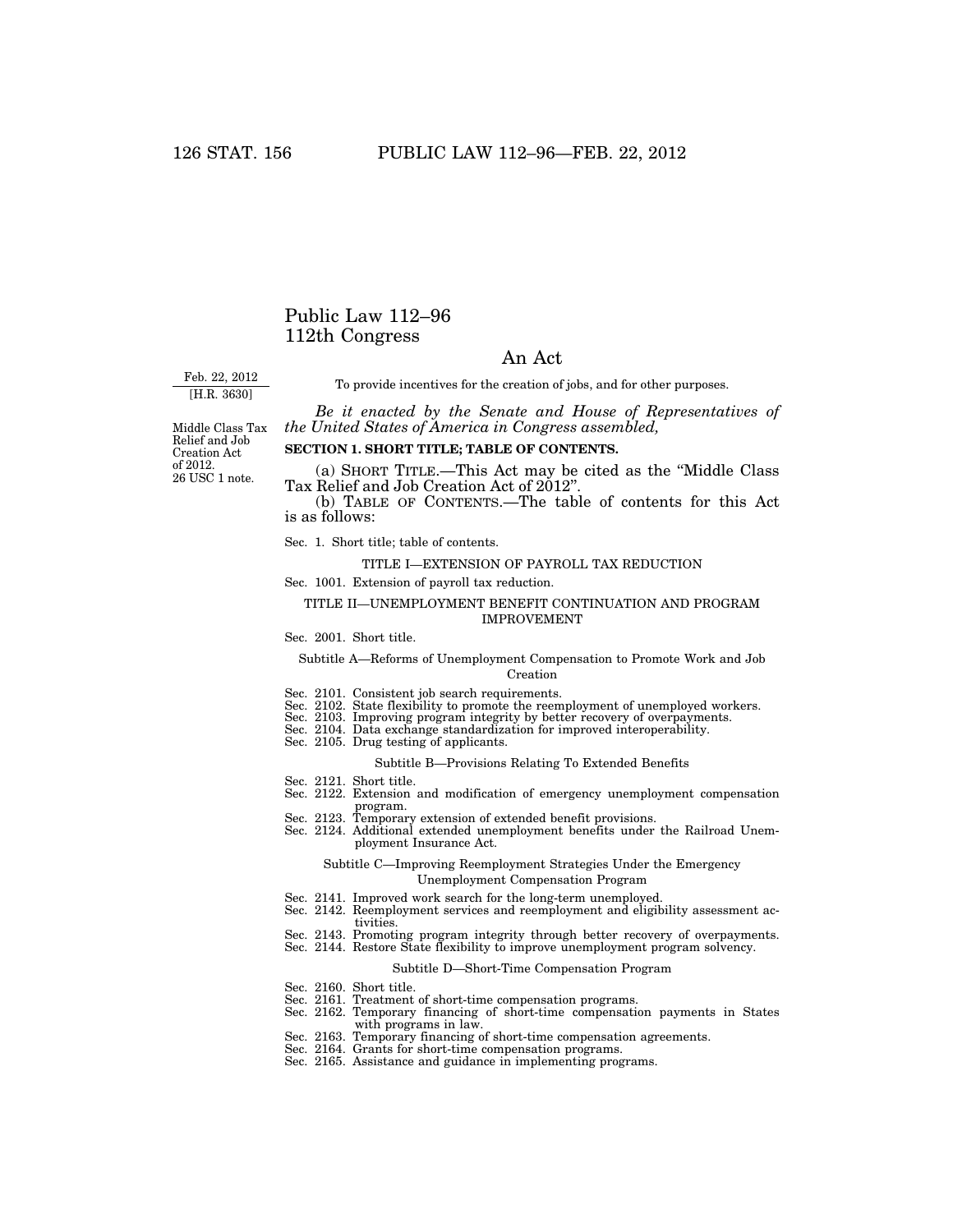Sec. 2166. Reports.

#### Subtitle E—Self-Employment Assistance

- Sec. 2181. State administration of self-employment assistance programs.
- Sec. 2182. Grants for self-employment assistance programs.
- Sec. 2183. Assistance and guidance in implementing self-employment assistance
- programs. Sec. 2184. Definitions.

#### TITLE III—MEDICARE AND OTHER HEALTH PROVISIONS

#### Subtitle A—Medicare Extensions

- Sec. 3001. Extension of MMA section 508 reclassifications.
- Sec. 3002. Extension of outpatient hold harmless payments.
- Sec. 3003. Physician payment update.
- Sec. 3004. Work geographic adjustment.
- Sec. 3005. Payment for outpatient therapy services.
- Sec. 3006. Payment for technical component of certain physician pathology services.
- Sec. 3007. Ambulance add-on payments.

#### Subtitle B—Other Health Provisions

- Sec. 3101. Qualifying individual program.
- Sec. 3102. Transitional medical assistance.

#### Subtitle C—Health Offsets

- Sec. 3201. Reduction of bad debt treated as an allowable cost.
- Sec. 3202. Rebase Medicare clinical laboratory payment rates.
- Sec. 3203. Rebasing State DSH allotments for fiscal year 2021.
- Sec. 3204. Technical correction to the disaster recovery FMAP provision.
- Sec. 3205. Prevention and Public Health Fund.

#### TITLE IV—TANF EXTENSION

- Sec. 4001. Short title.
- Sec. 4002. Extension of program.
- Sec. 4003. Data exchange standardization for improved interoperability.
- Sec. 4004. Spending policies for assistance under State TANF programs.
- Sec. 4005. Technical corrections.

#### TITLE V—FEDERAL EMPLOYEES RETIREMENT

- Sec. 5001. Increase in contributions to Federal Employees' Retirement System for new employees.
- Sec. 5002. Foreign Service Pension System.
- Sec. 5003. Central Intelligence Agency Retirement and Disability System.

#### TITLE VI—PUBLIC SAFETY COMMUNICATIONS AND ELECTROMAGNETIC SPECTRUM AUCTIONS

- Sec. 6001. Definitions.
- Sec. 6002. Rule of construction.
- Sec. 6003. Enforcement.
- Sec. 6004. National security restrictions on use of funds and auction participation.

#### Subtitle A—Reallocation of Public Safety Spectrum

- Sec. 6101. Reallocation of D block to public safety.
- Sec. 6102. Flexible use of narrowband spectrum.
- Sec. 6103. 470–512 MHz public safety spectrum.

#### Subtitle B—Governance of Public Safety Spectrum

- Sec. 6201. Single public safety wireless network licensee.
- Sec. 6202. Public safety broadband network.
- Sec. 6203. Public Safety Interoperability Board.
- Sec. 6204. Establishment of the First Responder Network Authority.
- Sec. 6205. Advisory committees of the First Responder Network Authority.
- Sec. 6206. Powers, duties, and responsibilities of the First Responder Network Authority.
- Sec. 6207. Initial funding for the First Responder Network Authority.
- Sec. 6208. Permanent self-funding; duty to assess and collect fees for network use.
- Sec. 6209. Audit and report.
- Sec. 6210. Annual report to Congress.
- Sec. 6211. Public safety roaming and priority access.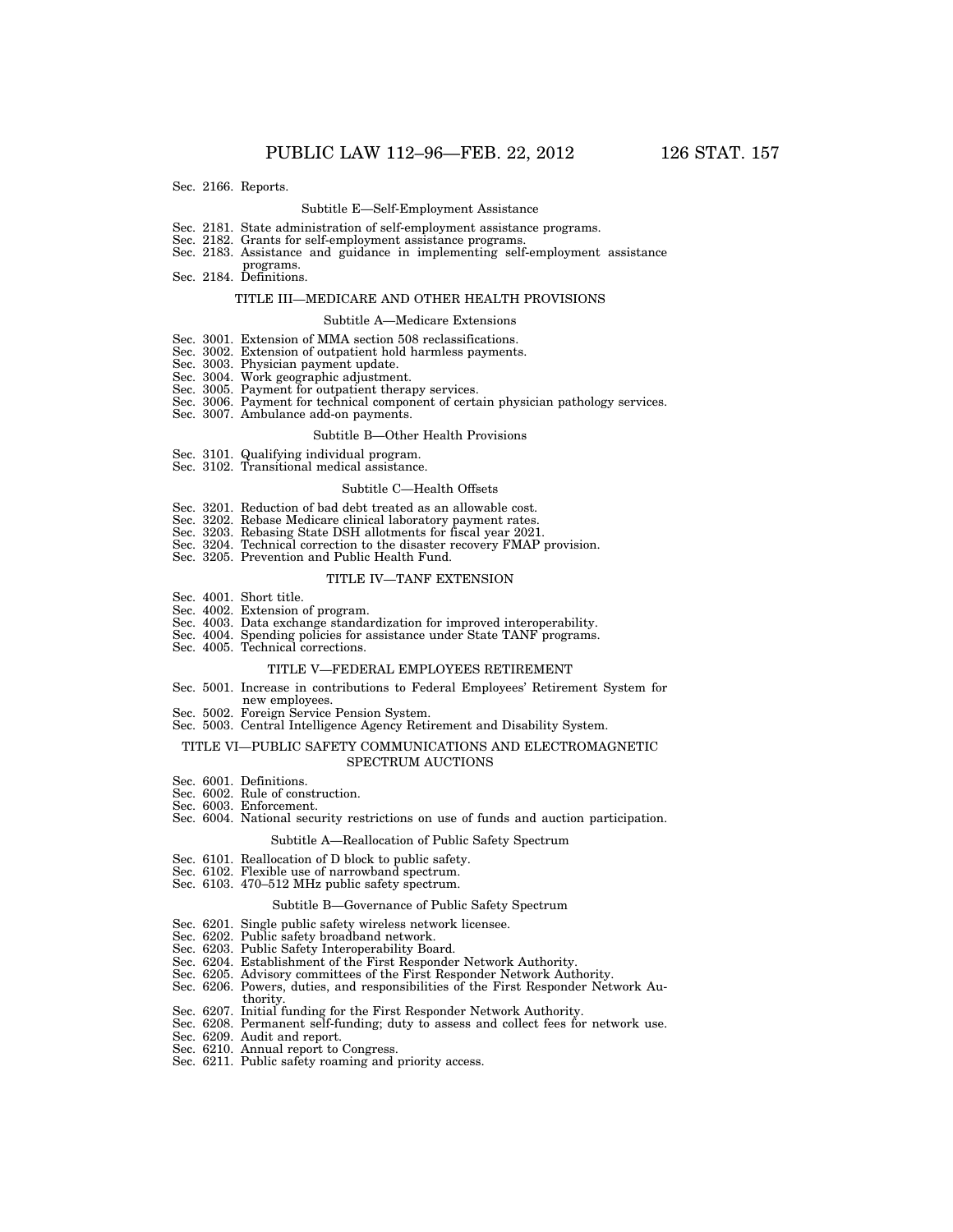- Sec. 6212. Prohibition on direct offering of commercial telecommunications service
- Sec. 6213. Provision of technical assistance.

#### Subtitle C—Public Safety Commitments

- Sec. 6301. State and Local Implementation Fund.
- Sec. 6302. State and local implementation.
- Sec. 6303. Public safety wireless communications research and development.

#### Subtitle D—Spectrum Auction Authority

- Sec. 6401. Deadlines for auction of certain spectrum.
- Sec. 6402. General authority for incentive auctions. Sec. 6403. Special requirements for incentive auction of broadcast TV spectrum.
- Sec. 6404. Certain conditions on auction participation prohibited.
- 
- 
- Sec. 6405. Extension of auction authority. Sec. 6406. Unlicensed use in the 5 GHz band. Sec. 6407. Guard bands and unlicensed use.
- Sec. 6408. Study on receiver performance and spectrum efficiency. Sec. 6409. Wireless facilities deployment.
- 
- Sec. 6410. Functional responsibility of NTIA to ensure efficient use of spectrum.
- Sec. 6411. System certification.
- Sec. 6412. Deployment of 11 GHz, 18 GHz, and 23 GHz microwave bands.
- Sec. 6413. Public Safety Trust Fund.
- Sec. 6414. Study on emergency communications by amateur radio and impediments to amateur radio communications.

#### Subtitle E—Next Generation 9–1–1 Advancement Act of 2012

- Sec. 6501. Short title.
- Sec. 6502. Definitions.
- Sec. 6503. Coordination of 9–1–1 implementation.
- Sec. 6504. Requirements for multi-line telephone systems.
- Sec. 6505. GAO study of State and local use of 9–1–1 service charges.
- Sec. 6506. Parity of protection for provision or use of Next Generation 9–1–1 services.
- 
- Sec. 6507. Commission proceeding on autodialing. Sec. 6508. Report on costs for requirements and specifications of Next Generation 9–1–1 services.
- Sec. 6509. Commission recommendations for legal and statutory framework for Next Generation 9–1–1 services.

### Subtitle F—Telecommunications Development Fund

- Sec. 6601. No additional Federal funds.
- Sec. 6602. Independence of the Fund.

#### Subtitle G—Federal Spectrum Relocation

- Sec. 6701. Relocation of and spectrum sharing by Federal Government stations.
	- Sec. 6702. Spectrum Relocation Fund.
- Sec. 6703. National security and other sensitive information.

#### TITLE VII—MISCELLANEOUS PROVISIONS

- Sec. 7001. Repeal of certain shifts in the timing of corporate estimated tax payments.
- Sec. 7002. Repeal of requirement relating to time for remitting certain merchandise processing fees. Sec. 7003. Treatment for PAYGO purposes.
- 

## **TITLE I—EXTENSION OF PAYROLL TAX REDUCTION**

#### **SEC. 1001. EXTENSION OF PAYROLL TAX REDUCTION.**

(a) IN GENERAL.—Subsection (c) of section 601 of the Tax Relief, Unemployment Insurance Reauthorization, and Job Creation Act of 2010 (26 U.S.C. 1401 note) is amended to read as follows:

''(c) PAYROLL TAX HOLIDAY PERIOD.—The term 'payroll tax holiday period' means calendar years 2011 and 2012."

(b) CONFORMING AMENDMENTS.—Section 601 of such Act (26 U.S.C. 1401 note) is amended by striking subsections (f) and (g).

Definition.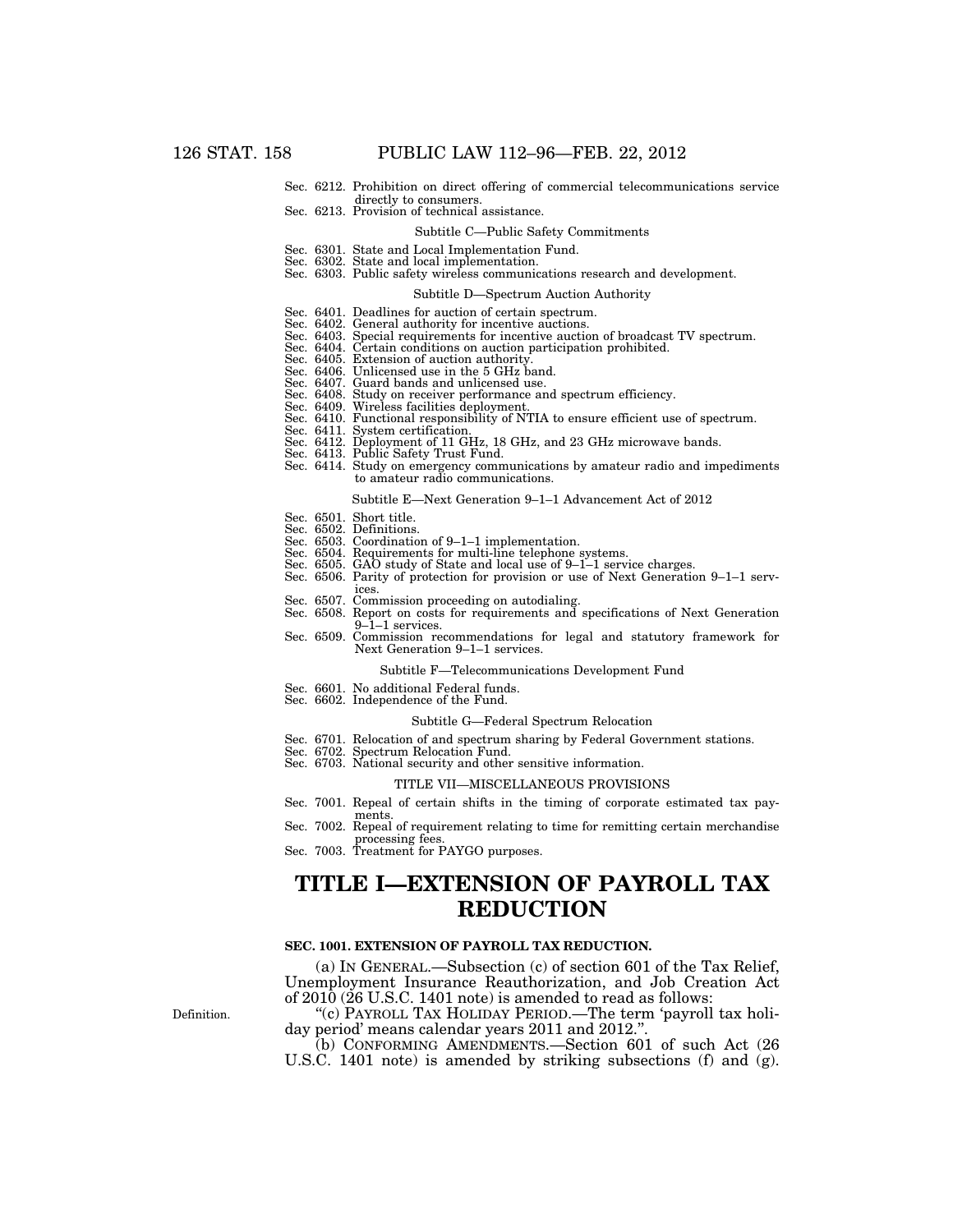(c) EFFECTIVE DATE.—The amendments made by this section 26 USC 1401 shall apply to remuneration received, and taxable years beginning, note.

## after December 31, 2011.

# **TITLE II—UNEMPLOYMENT BENEFIT CONTINUATION AND PROGRAM IM-PROVEMENT**

## **SEC. 2001. SHORT TITLE.**

This title may be cited as the "Extended Benefits, Reemployment, and Program Integrity Improvement Act''.

# **Subtitle A—Reforms of Unemployment Compensation to Promote Work and Job Creation**

#### **SEC. 2101. CONSISTENT JOB SEARCH REQUIREMENTS.**

(a) IN GENERAL.—Section 303(a) of the Social Security Act 42 USC 503. is amended by adding at the end the following:

"(12) A requirement that, as a condition of eligibility for regular compensation for any week, a claimant must be able to work, available to work, and actively seeking work.''.

(b) EFFECTIVE DATE.—The amendment made by subsection (a) 42 USC 503 note. shall apply to weeks beginning after the end of the first session of the State legislature which begins after the date of enactment of this Act.

### **SEC. 2102. STATE FLEXIBILITY TO PROMOTE THE REEMPLOYMENT OF UNEMPLOYED WORKERS.**

Title III of the Social Security Act (42 U.S.C. 501 and following) is amended by adding at the end the following:

## ''DEMONSTRATION PROJECTS

"SEC. 305. (a) The Secretary of Labor may enter into agree- 42 USC 505. ments, with up to 10 States that submit an application described in subsection (b), for the purpose of allowing such States to conduct demonstration projects to test and evaluate measures designed—

" $(1)$  to expedite the reemployment of individuals who have established a benefit year and are otherwise eligible to claim unemployment compensation under the State law of such State; or

" $(2)$  to improve the effectiveness of a State in carrying out its State law with respect to reemployment.

''(b) The Governor of any State desiring to conduct a demonstration project under this section shall submit an application to the Secretary of Labor. Any such application shall include—

 $f''(1)$  a general description of the proposed demonstration project, including the authority (under the laws of the State) for the measures to be tested, as well as the period of time during which such demonstration project would be conducted;

 $\tilde{P}(2)$  if a waiver under subsection (c) is requested, a statement describing the specific aspects of the project to which

Extended Benefits, Reemployment, and Program Integrity Improvement Act.

State and local governments. 26 USC 1 note.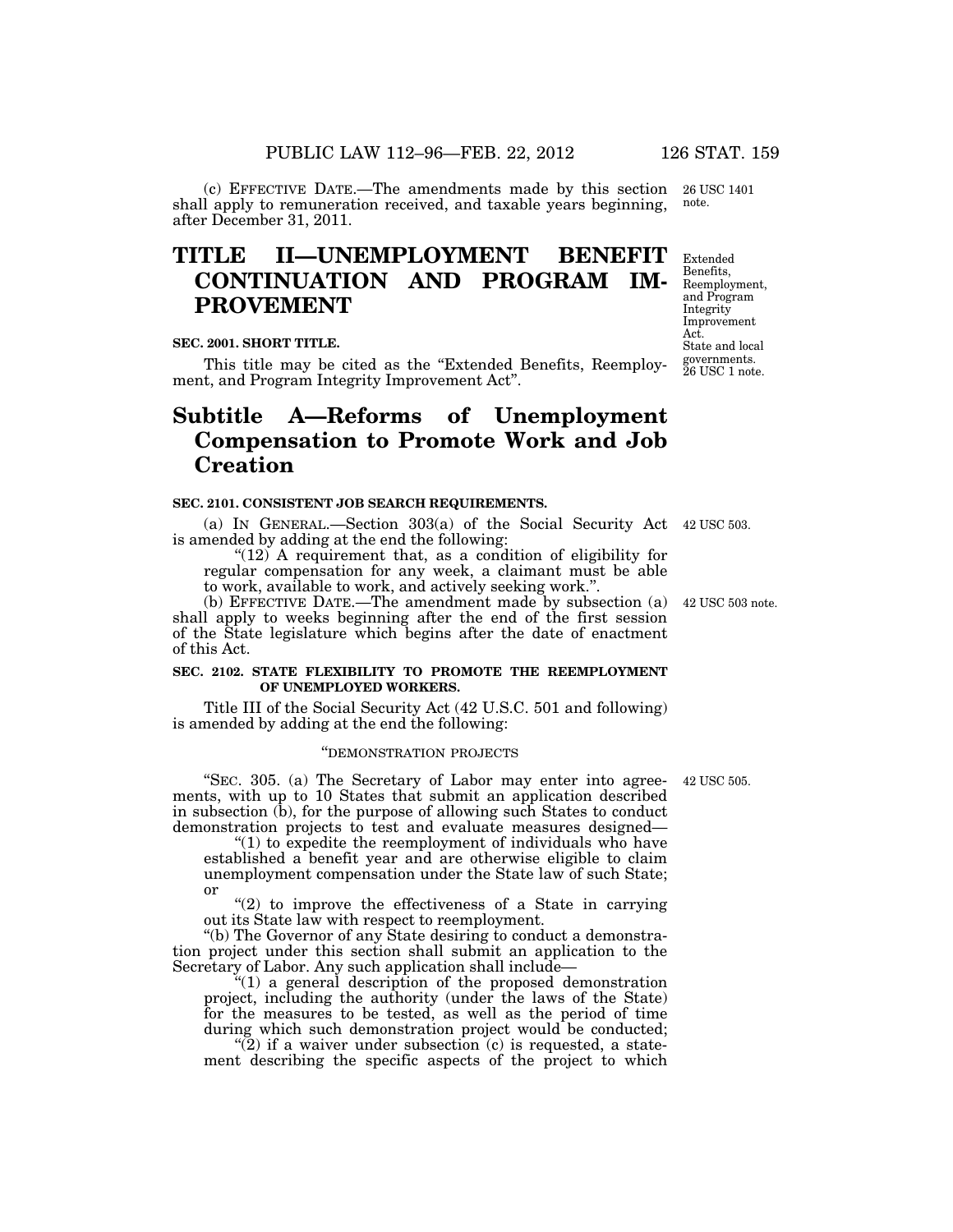the waiver would apply and the reasons why such waiver is needed;

"(3) a description of the goals and the expected programmatic outcomes of the demonstration project, including how the project would contribute to the objective described in subsection  $(a)(1)$ , subsection  $(a)(2)$ , or both;

''(4) assurances (accompanied by supporting analysis) that the demonstration project would operate for a period of at least 1 calendar year and not result in any increased net costs to the State's account in the Unemployment Trust Fund;

" $(5)$  a description of the manner in which the State—

"(A) will conduct an impact evaluation, using a methodology appropriate to determine the effects of the demonstration project, including on individual skill levels, earnings, and employment retention; and

''(B) will determine the extent to which the goals and outcomes described in paragraph (3) were achieved;

''(6) assurances that the State will provide any reports relating to the demonstration project, after its approval, as the Secretary of Labor may require; and

''(7) assurances that employment meets the State's suitable work requirement and the requirements of section  $3304(a)(5)$ of the Internal Revenue Code of 1986.

Waiver authority.

''(c) The Secretary of Labor may waive any of the requirements of section 3304(a)(4) of the Internal Revenue Code of 1986 or of paragraph  $(1)$  or  $(5)$  of section  $303(a)$ , to the extent and for the period the Secretary of Labor considers necessary to enable the State to carry out a demonstration project under this section.

''(d) A demonstration project under this section—

" $(1)$  may be commenced any time after the date of enactment of this section;

" $(2)$  may not be approved for a period of time greater than 3 years; and

" $(3)$  must be completed by not later than December 31, 2015.

''(e) Activities that may be pursued under a demonstration project under this section are limited to—

''(1) subsidies for employer-provided training, such as wage subsidies; and

''(2) direct disbursements to employers who hire individuals receiving unemployment compensation, not to exceed the weekly benefit amount for each such individual, to pay part of the cost of wages that exceed the unemployed individual's prior benefit level.

 $\ddot{f}$ (f) The Secretary of Labor shall, in the case of any State for which an application is submitted under subsection (b)—

" $(1)$  notify the State as to whether such application has been approved or denied within 30 days after receipt of a complete application; and

 $(2)$  provide public notice of the decision within 10 days after providing notification to the State in accordance with paragraph (1).

Public notice under paragraph (2) may be provided through the Internet or other appropriate means. Any application under this section that has not been denied within the 30-day period described in paragraph (1) shall be deemed approved, and public notice of

Time period.

Deadline.

Time periods.

Notification.

Notice.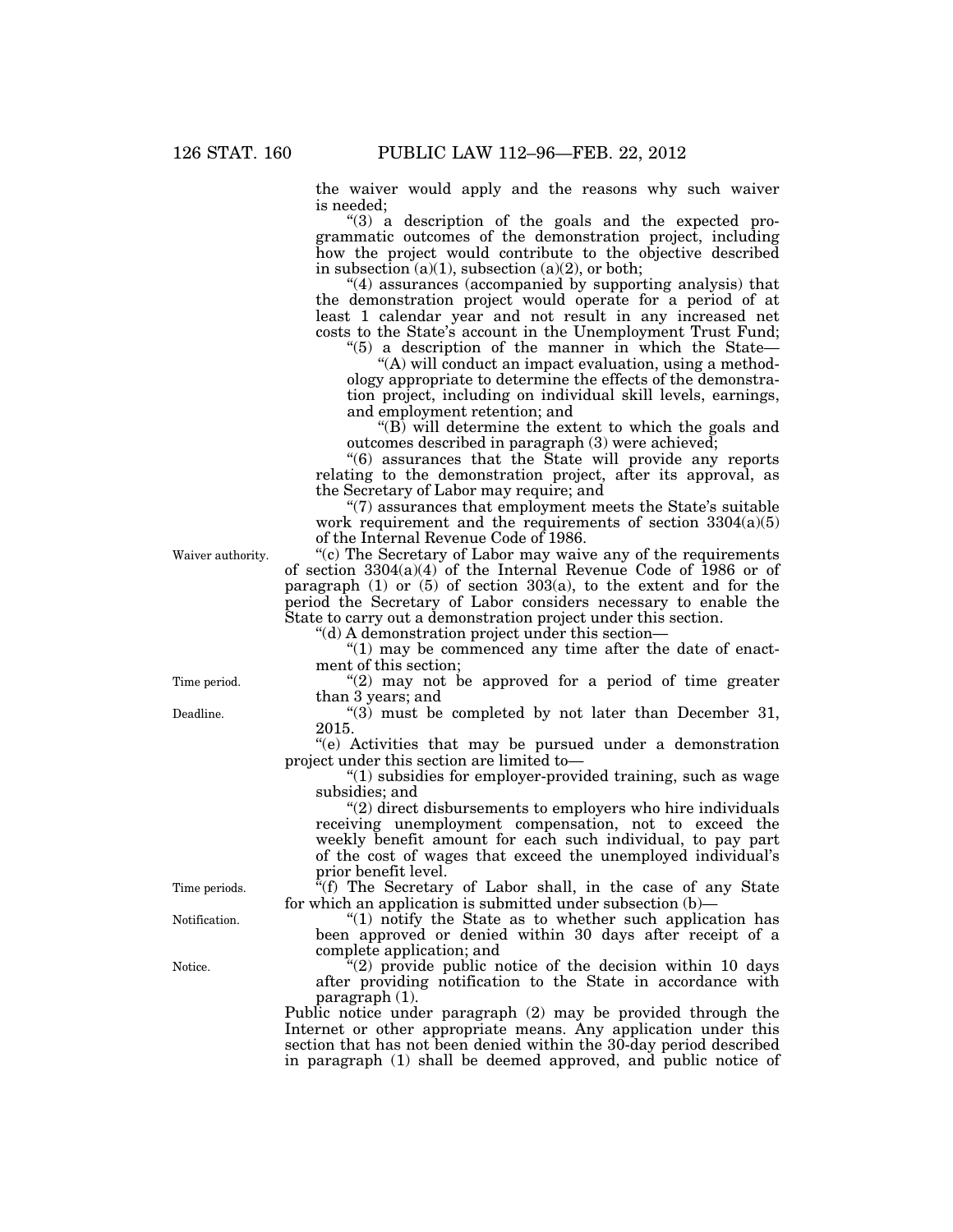any approval under this sentence shall be provided within 10 days thereafter.

(g) The Secretary of Labor may terminate a demonstration project under this section if the Secretary determines that the State has violated the substantive terms or conditions of the project.

"(h) Funding certified under section  $302(a)$  may be used for an approved demonstration project.''.

## **SEC. 2103. IMPROVING PROGRAM INTEGRITY BY BETTER RECOVERY OF OVERPAYMENTS.**

(a) USE OF UNEMPLOYMENT COMPENSATION TO REPAY OVERPAY-MENTS.—Section 3304(a)(4)(D) of the Internal Revenue Code of 1986 and section 303(g)(1) of the Social Security Act are each amended by striking "may" and inserting "shall".

(b) USE OF UNEMPLOYMENT COMPENSATION TO REPAY FEDERAL ADDITIONAL COMPENSATION OVERPAYMENTS.—Section 303(g)(3) of the Social Security Act is amended by inserting ''Federal additional compensation," after "trade adjustment allowances,".

(c) EFFECTIVE DATE.—The amendments made by this section shall apply to weeks beginning after the end of the first session of the State legislature which begins after the date of enactment of this Act. 26 USC 3304 note.

### **SEC. 2104. DATA EXCHANGE STANDARDIZATION FOR IMPROVED INTER-OPERABILITY.**

(a) IN GENERAL.—Title IX of the Social Security Act is amended by adding at the end the following:

### ''DATA EXCHANGE STANDARDIZATION FOR IMPROVED INTEROPERABILITY

## ''Data Exchange Standards

"SEC.  $911. (a)(1)$  The Secretary of Labor, in consultation with an interagency work group which shall be established by the Office of Management and Budget, and considering State and employer perspectives, shall, by rule, designate a data exchange standard for any category of information required under title III, title XII, or this title.

" $(2)$  Data exchange standards designated under paragraph  $(1)$ shall, to the extent practicable, be nonproprietary and interoperable.

''(3) In designating data exchange standards under this subsection, the Secretary of Labor shall, to the extent practicable, incorporate—

''(A) interoperable standards developed and maintained by an international voluntary consensus standards body, as defined by the Office of Management and Budget, such as the International Organization for Standardization;

''(B) interoperable standards developed and maintained by intergovernmental partnerships, such as the National Information Exchange Model; and

''(C) interoperable standards developed and maintained by Federal entities with authority over contracting and financial assistance, such as the Federal Acquisition Regulations Council.

Establishment. Regulations. 42 USC 1111.

26 USC 3304; 42 USC 503.

Determination.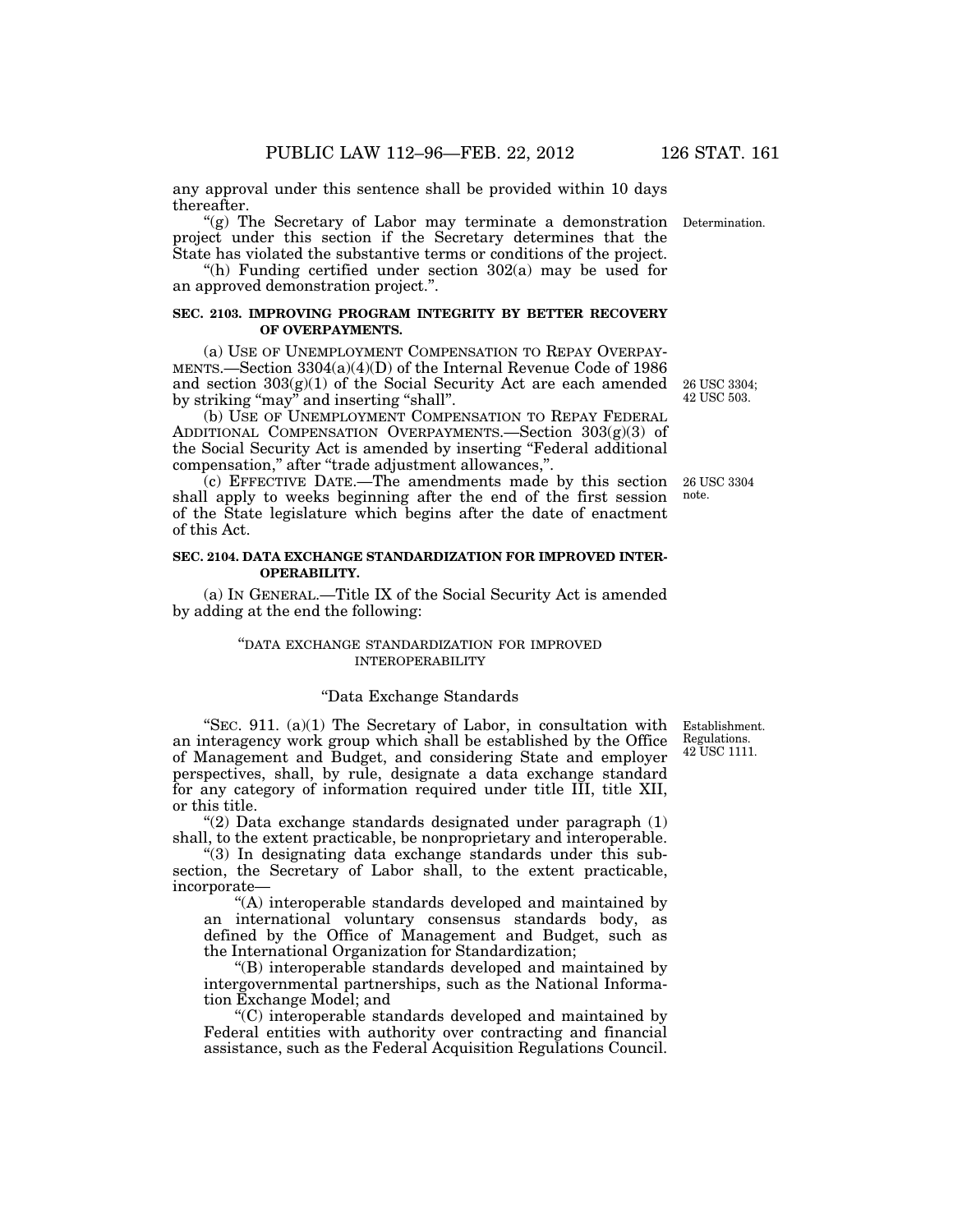## ''Data Exchange Standards for Reporting

 $'(b)(1)$  The Secretary of Labor, in consultation with an interagency work group established by the Office of Management and Budget, and considering State and employer perspectives, shall, by rule, designate data exchange standards to govern the reporting required under title III, title XII, or this title.

"(2) The data exchange standards required by paragraph  $(1)$ shall, to the extent practicable—

''(A) incorporate a widely accepted, nonproprietary, searchable, computer-readable format;

 $H(B)$  be consistent with and implement applicable accounting principles; and

''(C) be capable of being continually upgraded as necessary. ''(3) In designating reporting standards under this subsection, the Secretary of Labor shall, to the extent practicable, incorporate existing nonproprietary standards, such as the eXtensible Markup Language.".

(b) EFFECTIVE DATES.—

(1) DATA EXCHANGE STANDARDS.—The Secretary of Labor shall issue a proposed rule under section  $911(a)(1)$  of the Social Security Act (as added by subsection (a)) within 12 months after the date of the enactment of this section, and shall issue a final rule under such section  $911(a)(1)$ , after public comment, within 24 months after such date of enactment.

(2) DATA REPORTING STANDARDS.—The reporting standards required under section 911(b)(1) of such Act (as so added) shall become effective with respect to reports required in the first reporting period, after the effective date of the final rule referred to in paragraph (1) of this subsection, for which the authority for data collection and reporting is established or renewed under the Paperwork Reduction Act.

#### **SEC. 2105. DRUG TESTING OF APPLICANTS.**

Section 303 of the Social Security Act is amended by adding at the end the following:

 $''(l)(1)$  Nothing in this Act or any other provision of Federal law shall be considered to prevent a State from enacting legislation to provide for—

"(A) testing an applicant for unemployment compensation for the unlawful use of controlled substances as a condition for receiving such compensation, if such applicant—

''(i) was terminated from employment with the applicant's most recent employer (as defined under the State law) because of the unlawful use of controlled substances; or

''(ii) is an individual for whom suitable work (as defined under the State law) is only available in an occupation that regularly conducts drug testing (as determined under regulations issued by the Secretary of Labor); or

 $\mathcal{L}(\bar{B})$  denying such compensation to such applicant on the basis of the result of the testing conducted by the State under legislation described in subparagraph (A).

" $(2)$  For purposes of this subsection—

"(A) the term 'unemployment compensation' has the meaning given such term in subsection  $(d)(2)(A)$ ; and

42 USC 305.

42 USC 1111 note. Time periods.

Regulations.

Definitions.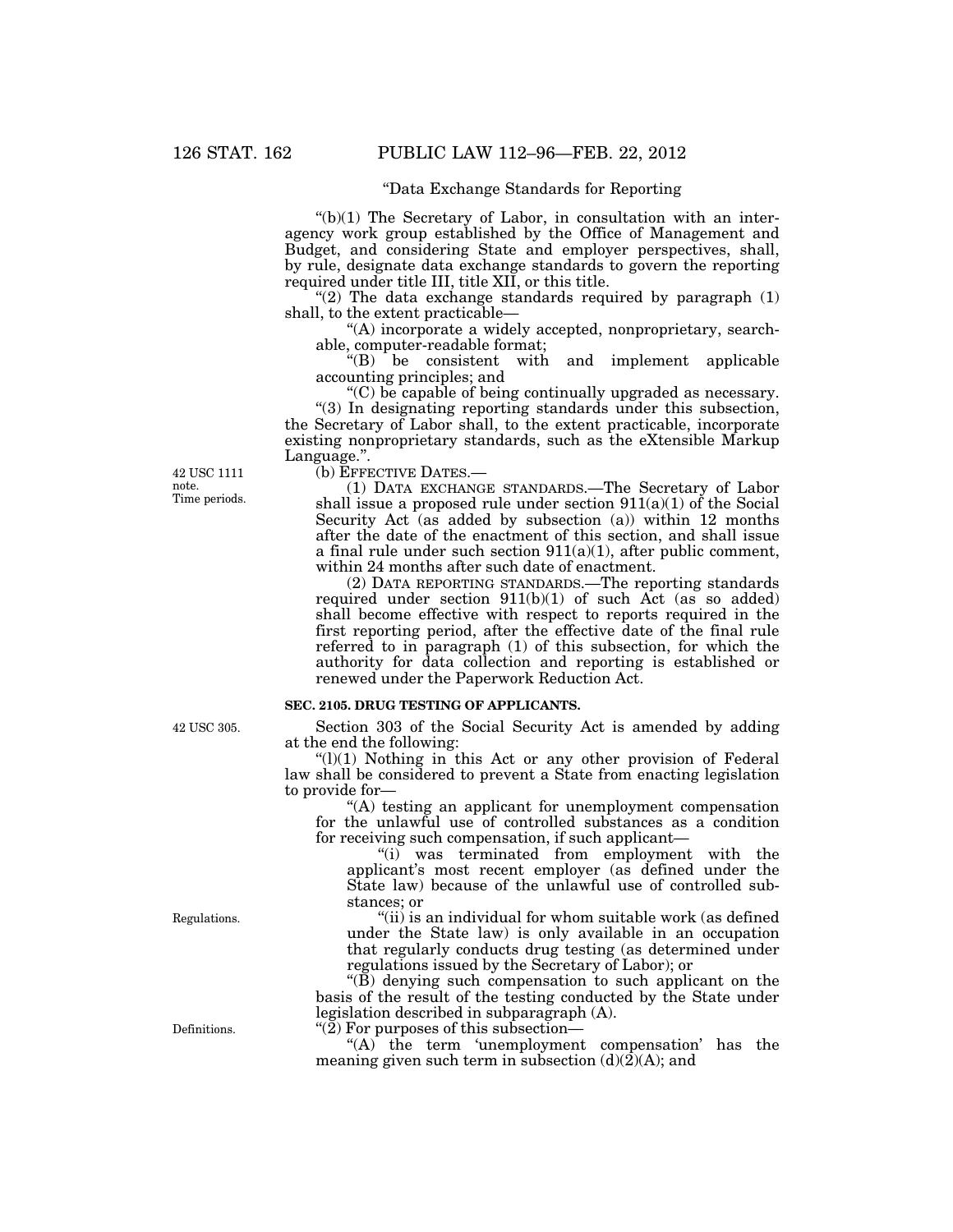$\mathrm{``(B)}$  the term 'controlled substance' has the meaning given such term in section 102 of the Controlled Substances Act (21 U.S.C. 802).''.

## **Subtitle B—Provisions Relating To Extended Benefits**

### **SEC. 2121. SHORT TITLE.**

This subtitle may be cited as the ''Unemployment Benefits Extension Act of 2012"

#### **SEC. 2122. EXTENSION AND MODIFICATION OF EMERGENCY UNEMPLOYMENT COMPENSATION PROGRAM.**

(a) EXTENSION.—Section 4007 of the Supplemental Appropriations Act, 2008 (Public Law 110–252; 26  $\hat{U}$ .S.C. 3304 note) is amended—

 $(1)$  in subsection  $(a)$ —

(A) by striking ''Except as provided in subsection (b), an'' and inserting ''An''; and

(B) by striking ''March 6, 2012'' and inserting ''January 2, 2013''; and

(2) by striking subsection (b) and inserting the following: ''(b) TERMINATION.—No compensation under this title shall be payable for any week subsequent to the last week described in subsection (a).".

(b) MODIFICATIONS RELATING TO TRIGGERS.—

(1) FOR SECOND-TIER EMERGENCY UNEMPLOYMENT COM-PENSATION.—Section 4002(c) of such Act is amended—

(A) in the subsection heading, by striking ''SPECIAL RULE'' and inserting ''SECOND-TIER EMERGENCY UNEMPLOY-MENT COMPENSATION'';

 $(B)$  in paragraph  $(1)$ , by striking "At" and all that follows through "augmented by an amount" and inserting "If, at the time that the amount established in an individual's account under subsection (b) is exhausted or at any time thereafter, such individual's State is in an extended benefit period (as determined under paragraph (2)), such account shall be augmented by an amount (hereinafter 'second-tier emergency unemployment compensation')'';

(C) by redesignating paragraph (2) as paragraph (4); and

(D) by inserting after paragraph (1) the following:

" $(2)$  EXTENDED BENEFIT PERIOD.—For purposes of paragraph (1), a State shall be considered to be in an extended benefit period, as of any given time, if such a period would then be in effect for such State under such Act if—

''(A) section 203(f) of the Federal-State Extended Unemployment Compensation Act of 1970 were applied to such State (regardless of whether the State by law had provided for such application); and

 $\alpha$ (B) such section 203(f)–

"(i) were applied by substituting the applicable percentage under paragraph (3) for '6.5 percent' in paragraph (1)(A)(i) thereof; and

 $\tilde{f}$ (ii) did not include the requirement under para $graph (1)(A)(ii)$  thereof.

26 USC 3304 note.

Applicability.

26 USC 1 note. Extension Act of 2012.

Unemployment Benefits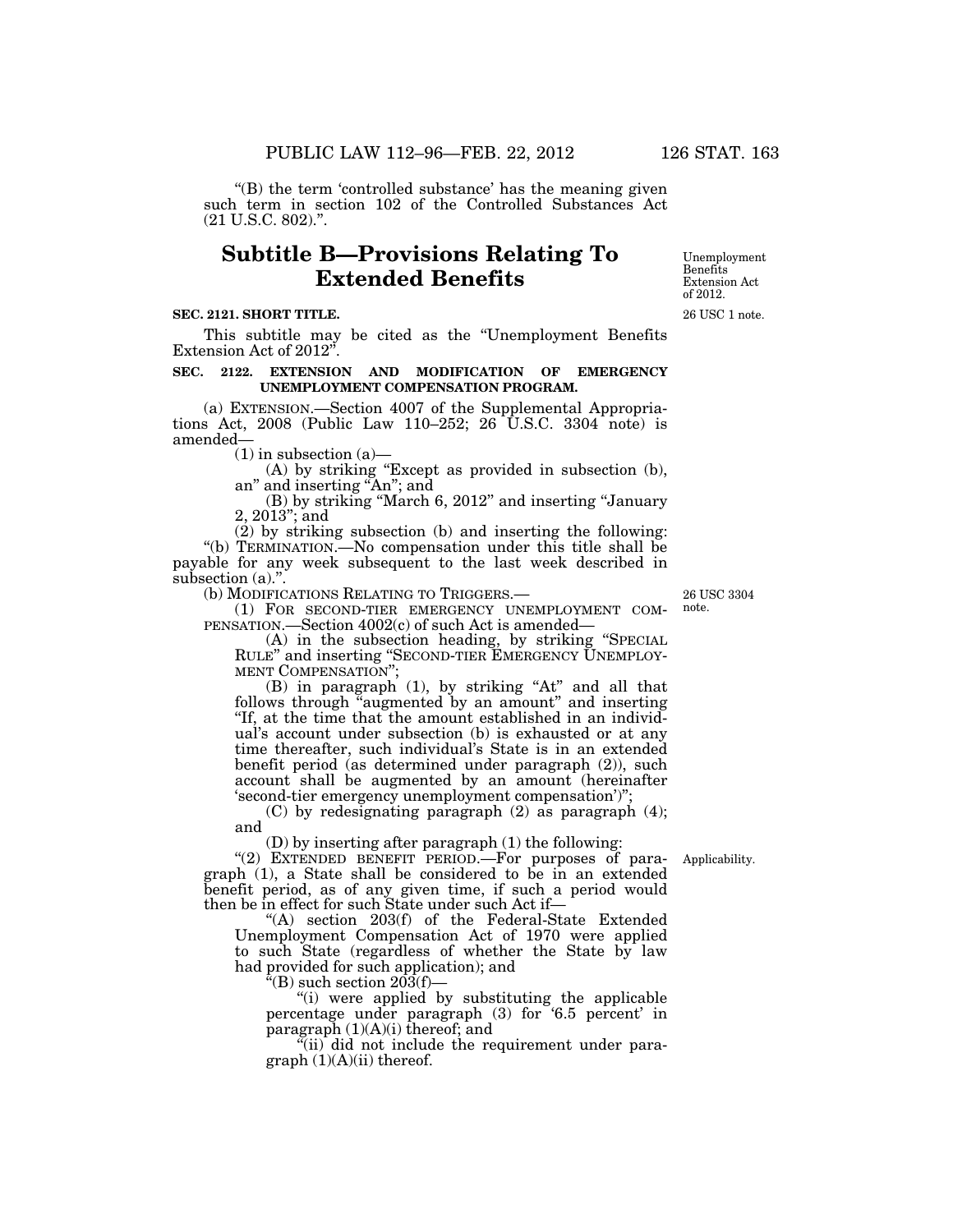''(3) APPLICABLE PERCENTAGE.—The applicable percentage under this paragraph is, for purposes of determining if a State is in an extended benefit period as of a date occurring in a week ending—

''(A) before June 1, 2012, 0 percent; and

''(B) after the last week under subparagraph (A), 6 percent.''.

(2) FOR THIRD-TIER EMERGENCY UNEMPLOYMENT COMPENSATION.—Section  $4002(d)$  of such Act is amended—

(A) in paragraph (2)(A), by striking ''under such Act'' and inserting ''under the Federal-State Extended Unemployment Compensation Act of 1970'';

(B) in paragraph  $(2)(B)(ii)(I)$ , by striking the matter after "substituting" and before "in paragraph  $(1)(A)(i)$ thereof'' and inserting ''the applicable percentage under paragraph (3) for '6.5 percent'";

 $(C)$  by redesignating paragraph  $(3)$  as paragraph  $(4)$ ; and

(D) by inserting after paragraph (2) the following:

''(3) APPLICABLE PERCENTAGE.—The applicable percentage under this paragraph is, for purposes of determining if a State is in an extended benefit period as of a date occurring in a week ending—

''(A) before June 1, 2012, 6 percent; and

''(B) after the last week under subparagraph (A), 7 percent.''.

(3) FOR FOURTH-TIER EMERGENCY UNEMPLOYMENT COM-PENSATION.—Section 4002(e) of such Act is amended—

(A) in paragraph (2)(A), by striking ''under such Act'' and inserting ''under the Federal-State Extended Unemployment Compensation Act of 1970'

(B) in paragraph  $(2)(B)(ii)(I)$ , by striking the matter after "substituting" and before "in paragraph  $(1)(A)(i)$ thereof'' and inserting ''the applicable percentage under paragraph  $(3)$  for '6.5 percent'";

 $(C)$  by redesignating paragraph  $(3)$  as paragraph  $(4)$ ; and

(D) by inserting after paragraph (2) the following:

"(3) APPLICABLE PERCENTAGE.—The applicable percentage under this paragraph is, for purposes of determining if a State is in an extended benefit period as of a date occurring in a week ending—

''(A) before June 1, 2012, 8.5 percent; and

''(B) after the last week under subparagraph (A), 9 percent.''.

(c) MODIFICATIONS RELATING TO WEEKS OF EMERGENCY UNEMPLOYMENT COMPENSATION.—

(1) NUMBER OF WEEKS IN FIRST TIER BEGINNING AFTER SEPTEMBER 2, 2012.—Section 4002(b) of such Act is amended—

(A) by redesignating paragraph (2) as paragraph (3); and

(B) by inserting after paragraph (1) the following:

"(2) SPECIAL RULE RELATING TO AMOUNTS ESTABLISHED IN AN ACCOUNT AS OF A WEEK ENDING AFTER SEPTEMBER 2, 2012.— Notwithstanding any provision of paragraph (1), in the case of any account established as of a week ending after September 2, 2012—

26 USC 3304 note.

Applicability.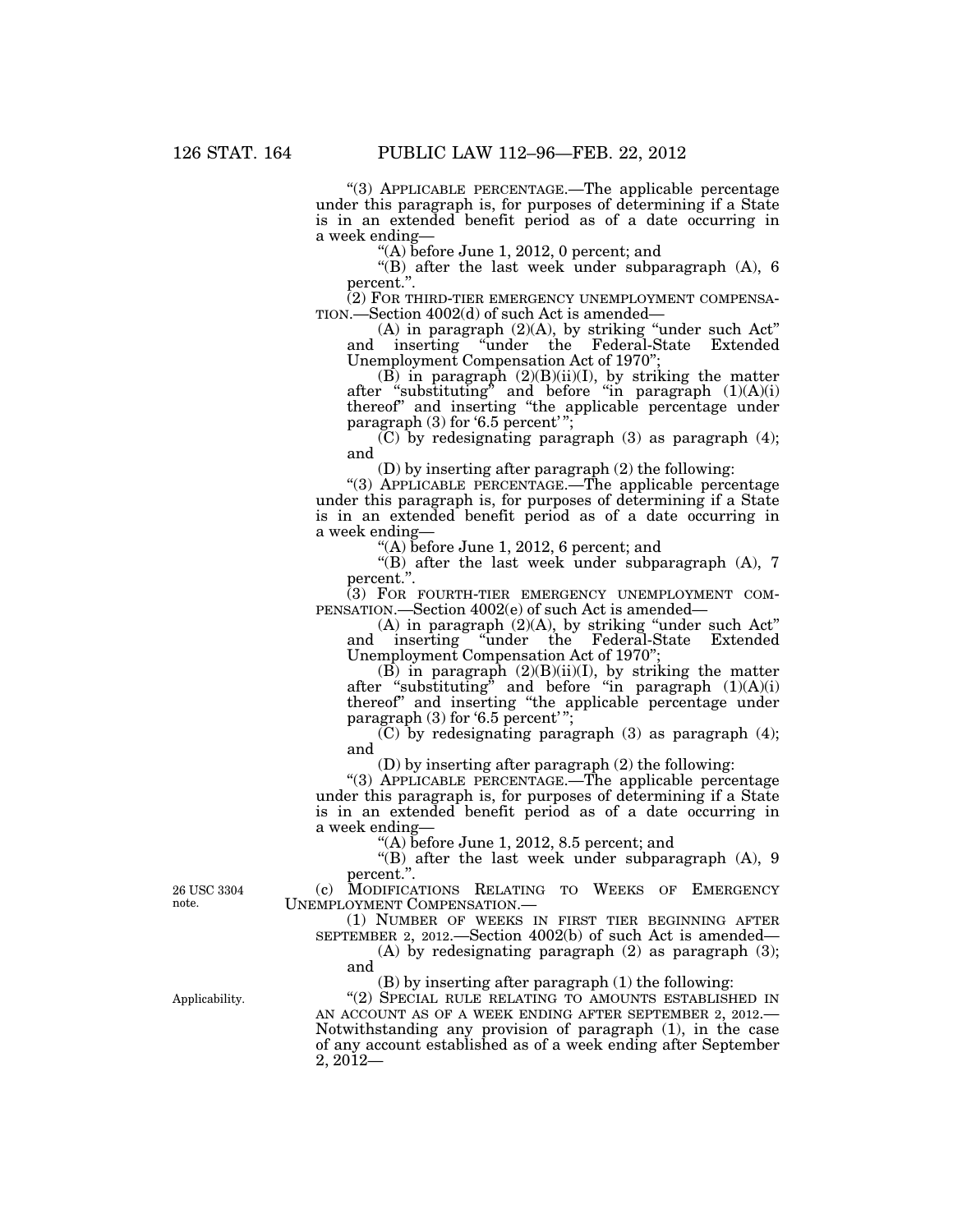"(A) paragraph  $(1)(A)$  shall be applied by substituting '54 percent' for '80 percent'; and

"(B) paragraph  $(1)(B)$  shall be applied by substituting '14 weeks' for '20 weeks'.''.

(2) NUMBER OF WEEKS IN THIRD TIER BEGINNING AFTER SEPTEMBER 2, 2012.—Section 4002(d) of such Act is amended by adding after paragraph (4) (as so redesignated by subsection  $(b)(2)(C)$  the following:

''(5) SPECIAL RULE RELATING TO AMOUNTS ADDED TO AN Applicability. ACCOUNT AS OF A WEEK ENDING AFTER SEPTEMBER 2, 2012.— Notwithstanding any provision of paragraph (1), if augmentation under this subsection occurs as of a week ending after September 2, 2012—

"(A) paragraph  $(1)(A)$  shall be applied by substituting '35 percent' for '50 percent'; and

"(B) paragraph  $(1)(B)$  shall be applied by substituting '9 times' for '13 times'.''.

(3) NUMBER OF WEEKS IN FOURTH TIER.—Section 4002(e) of such Act is amended by adding after paragraph (4) (as so redesignated by subsection (b)(3)(C)) the following:

''(5) SPECIAL RULES RELATING TO AMOUNTS ADDED TO AN ACCOUNT.—

"(A) MARCH TO MAY OF 2012.-

''(i) SPECIAL RULE.—Notwithstanding any provision Applicability. of paragraph (1) but subject to the following 2 sentences, if augmentation under this subsection occurs as of a week ending after the date of enactment of this paragraph and before June 1, 2012 (or if, as of such date of enactment, any fourth-tier amounts remain in the individual's account)—

"(I) paragraph  $(1)(A)$  shall be applied by substituting '62 percent' for '24 percent'; and

"(II) paragraph  $(1)(B)$  shall be applied by substituting '16 times' for '6 times'.

The preceding sentence shall apply only if, at the time that the account would be augmented under this subparagraph, such individual's State is not in an extended benefit period as determined under the Federal-State Extended Unemployment Compensation Act of 1970. In no event shall the total amount added to the account of an individual under this subparagraph cause, in the case of an individual described in the parenthetical matter in the first sentence of this clause, the sum of the total amount previously added to such individual's account under this subsection (as in effect before the date of enactment of this paragraph) and any further amounts added as a result of the enactment of this clause, to exceed the total amount allowable under subclause (I) or (II), as the case may be.

''(ii) LIMITATION.—Notwithstanding any other provision of this title, the amounts added to the account of an individual under this subparagraph may not cause the sum of the amounts previously established in or added to such account, plus any weeks of extended benefits provided to such individual under the Federal-State Extended Unemployment Compensation Act of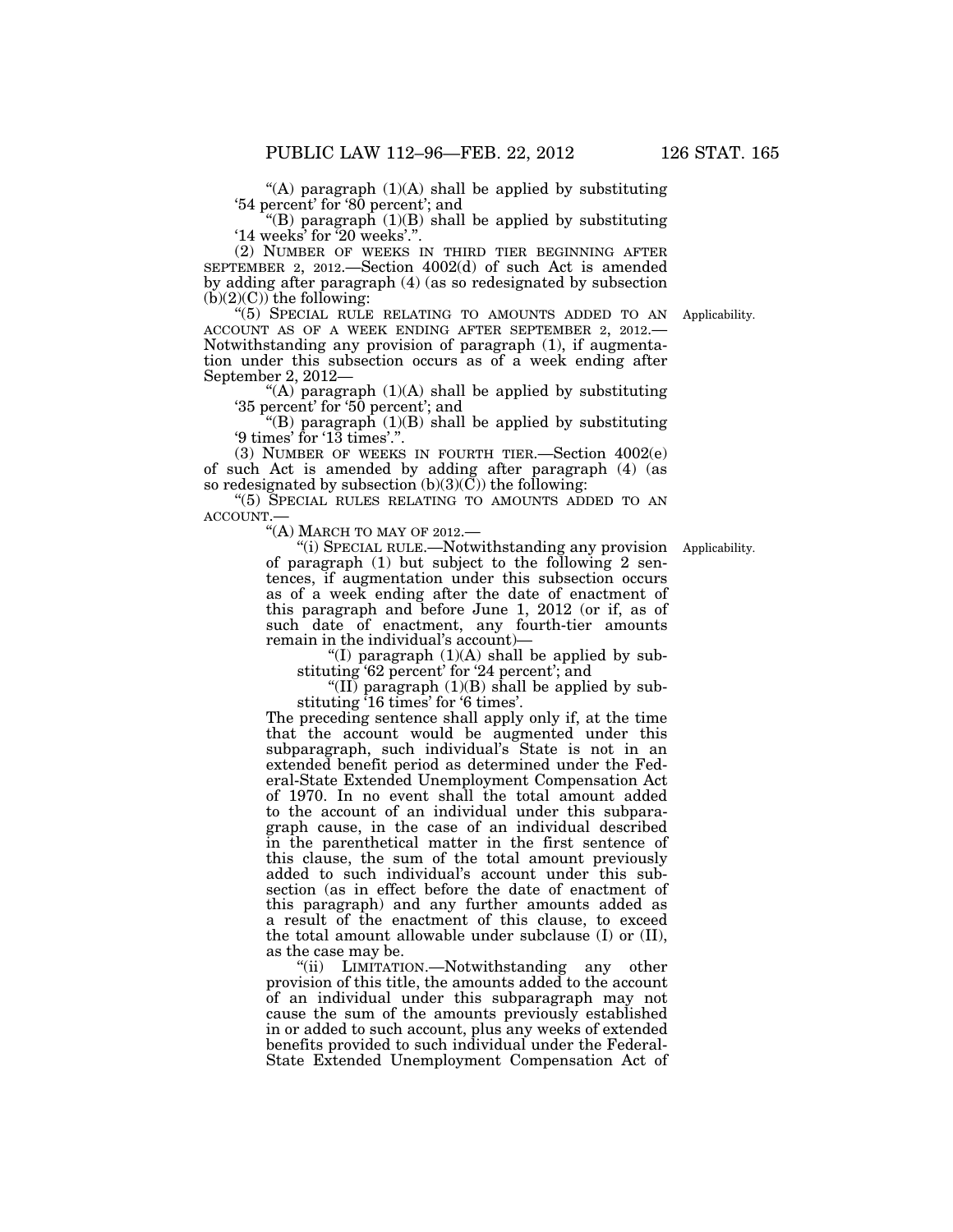1970 (based on the same exhaustion of regular compensation under section  $4001(b)(1)$ , to in the aggregate exceed the lesser of—

''(I) 282 percent of the total amount of regular compensation (including dependents' allowances) payable to the individual during the individual's benefit year under the State law; or

"(II) 73 times the individual's average weekly benefit amount (as determined under subsection  $(b)(3)$  for the benefit year.

''(B) AFTER AUGUST OF 2012.—Notwithstanding any provision of paragraph (1), if augmentation under this subsection occurs as of a week ending after September 2, 2012—

"(i) paragraph  $(1)(A)$  shall be applied by substituting '39 percent' for '24 percent'; and

"(ii) paragraph (1)(B) shall be applied by substituting '10 times' for '6 times'.''.

(d) ORDER OF PAYMENTS REQUIREMENT.—

(1) IN GENERAL.—Section 4001(e) of such Act is amended to read as follows:

''(e) COORDINATION RULE.—An agreement under this section shall apply with respect to a State only upon a determination by the Secretary that, under the State law or other applicable rules of such State, the payment of extended compensation for which an individual is otherwise eligible must be deferred until after the payment of any emergency unemployment compensation under section 4002, as amended by the Unemployment Benefits Extension Act of 2012, for which the individual is concurrently eligible.''.

(2) TECHNICAL AND CONFORMING AMENDMENTS.—Section 4001(b)(2) of such Act is amended—

(A) by striking "or extended compensation"; and

(B) by striking ''law (except as provided under subsection  $(e)$ ;" and inserting "law;".

(e) FUNDING.—Section 4004(e)(1) of such Act is amended—

 $(1)$  in subparagraph  $(G)$ , by striking "and" at the end; and

(2) by inserting after subparagraph (H) the following:

 $*(I)$  the amendments made by section 2122 of the Unemployment Benefits Extension Act of 2012; and''.

(f) EFFECTIVE DATES.—

(1) IN GENERAL.—The amendments made by subsections (b), (c), and (d) shall take effect as of February 28, 2012, and shall apply with respect to weeks of unemployment beginning after that date.

(2) WEEK DEFINED.—For purposes of this subsection, the term ''week'' has the meaning given such term under section 4006 of the Supplemental Appropriations Act, 2008.

#### **SEC. 2123. TEMPORARY EXTENSION OF EXTENDED BENEFIT PROVI-SIONS.**

(a) IN GENERAL.—Section 2005 of the Assistance for Unemployed Workers and Struggling Families Act, as contained in Public Law 111–5 (26 U.S.C. 3304 note), is amended—

(1) by striking ''March 7, 2012'' each place it appears and inserting ''December 31, 2012''; and

26 USC 3304 note.

Applicability.

Applicability. Determination.

26 USC 3304 note.

26 USC 3304 note.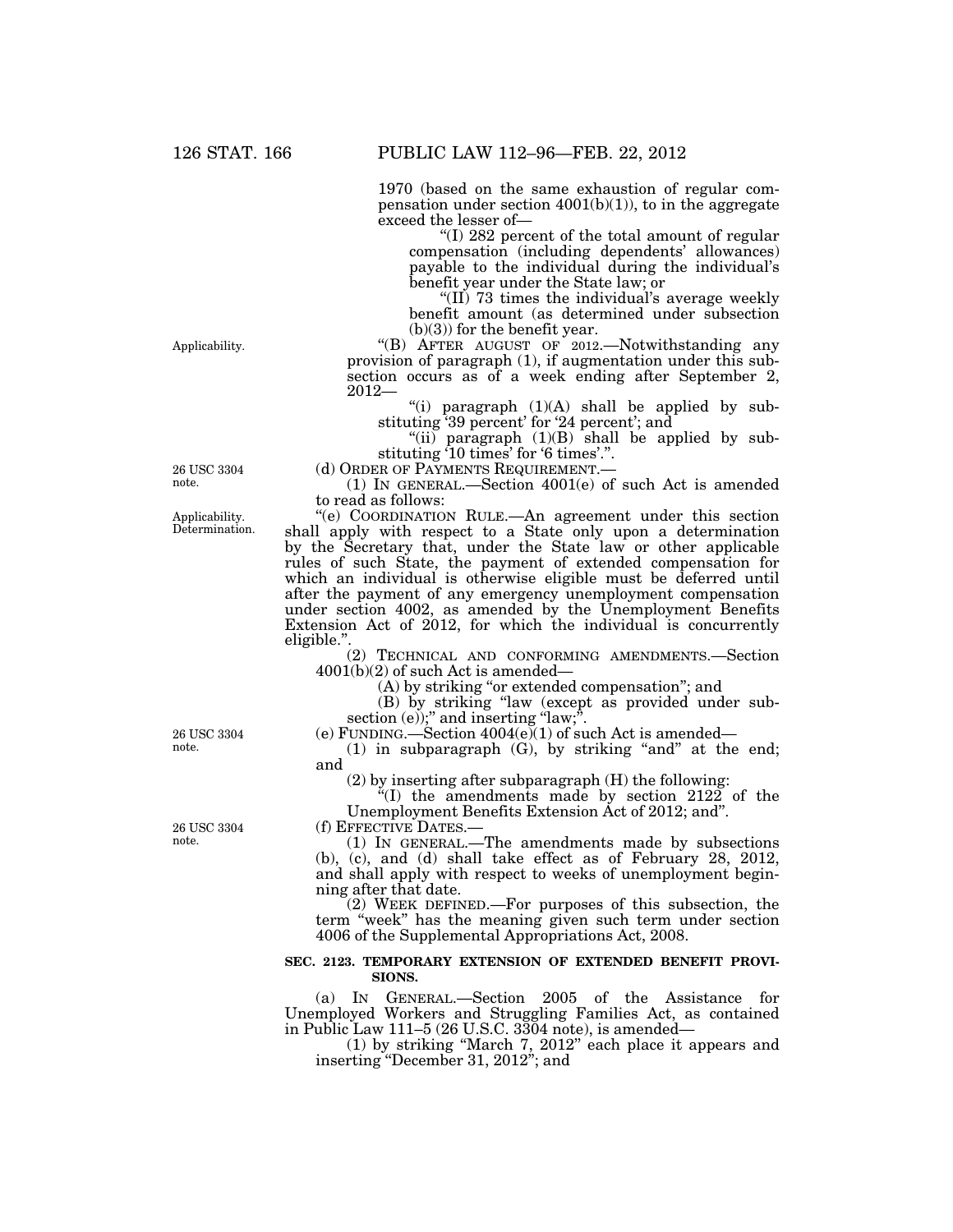(2) in subsection (c), by striking ''August 15, 2012'' and inserting "June 30, 2013".

(b) EXTENSION OF MATCHING FOR STATES WITH NO WAITING WEEK.—Section 5 of the Unemployment Compensation Extension Act of 2008 (Public Law 110–449; 26 U.S.C. 3304 note) is amended by striking ''August 15, 2012'' and inserting ''June 30, 2013''.

(c) EXTENSION OF MODIFICATION OF INDICATORS UNDER THE EXTENDED BENEFIT PROGRAM.—Section 203 of the Federal-State Extended Unemployment Compensation Act of 1970 (26 U.S.C. 3304 note) is amended—

(1) in subsection (d), by striking ''February 29, 2012'' and inserting "December 31, 2012"; and

 $(2)$  in subsection  $(f)(2)$ , by striking "February 29, 2012" and inserting ''December 31, 2012''.

(d) EFFECTIVE DATE.—The amendments made by this section shall take effect as if included in the enactment of the Temporary Payroll Tax Cut Continuation Act of 2011 (Public Law 112–78).

## **SEC. 2124. ADDITIONAL EXTENDED UNEMPLOYMENT BENEFITS UNDER THE RAILROAD UNEMPLOYMENT INSURANCE ACT.**

(a) EXTENSION.—Section  $2(c)(2)(D)(iii)$  of the Railroad Unemployment Insurance Act, as added by section 2006 of the American Recovery and Reinvestment Act of 2009 (Public Law 111–5) and as amended by section 9 of the Worker, Homeownership, and Business Assistance Act of 2009 (Public Law 111–92), section 505 of the Tax Relief, Unemployment Insurance Reauthorization, and Job Creation Act of 2010 (Public Law 111–312), and section 202 of the Temporary Payroll Tax Cut Continuation Act of 2011 (Public Law 112–78), is amended—

(1) by striking ''August 31, 2011'' and inserting ''June 30, 2012''; and

 $(2)$  by striking "February 29, 2012" and inserting ''December 31, 2012''.

(b) CLARIFICATION ON AUTHORITY TO USE FUNDS.—Funds appropriated under either the first or second sentence of clause  $(iv)$  of section  $2(c)(2)(D)$  of the Railroad Unemployment Insurance Act shall be available to cover the cost of additional extended unemployment benefits provided under such section  $2(c)(2)(D)$  by reason of the amendments made by subsection (a) as well as to cover the cost of such benefits provided under such section  $2(c)(2)(D)$ , as in effect on the day before the date of enactment of this Act.

(c) FUNDING FOR ADMINISTRATION.—Out of any funds in the Treasury not otherwise appropriated, there are appropriated to the Railroad Retirement Board \$500,000 for administrative expenses associated with the payment of additional extended unemployment benefits provided under section  $2(c)(2)(D)$  of the Railroad Unemployment Insurance Act by reason of the amendments made by subsection (a), to remain available until expended.

45 USC 352.

26 USC 3304 note.

Appropriation authorization.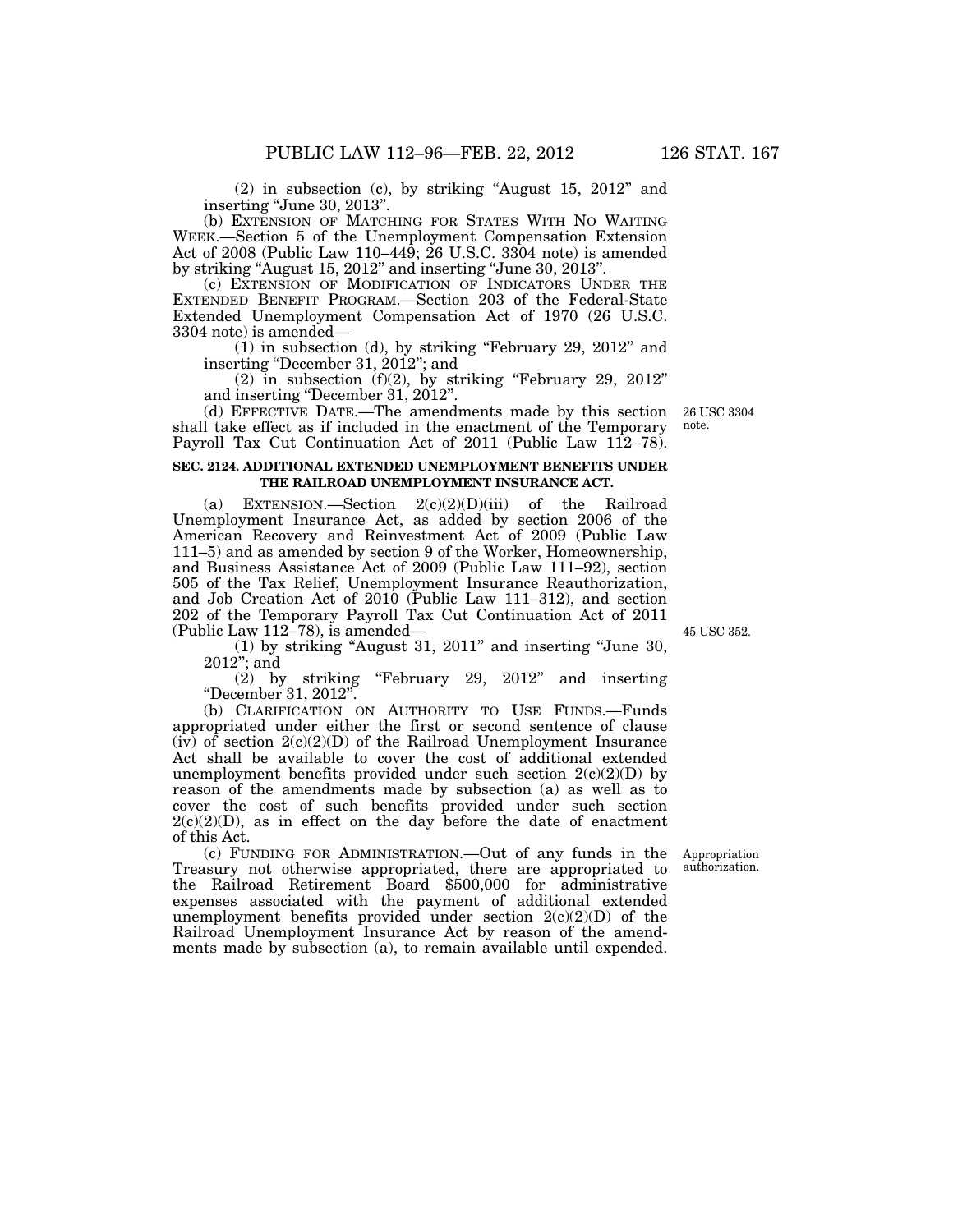## **Subtitle C—Improving Reemployment Strategies Under the Emergency Unemployment Compensation Program**

## **SEC. 2141. IMPROVED WORK SEARCH FOR THE LONG-TERM UNEMPLOYED.**

(a) IN GENERAL.—Section 4001(b) of the Supplemental Appropriations Act,  $2008$  (Public Law  $110-252$ ;  $26$  U.S.C.  $3304$  note) is amended—

(1) by striking "and" at the end of paragraph  $(2)$ ;

(2) by striking the period at the end of paragraph (3) and inserting ''; and''; and

(3) by adding at the end the following:

"(4) are able to work, available to work, and actively seeking work."

(b) ACTIVELY SEEKING WORK.—Section 4001 of such Act is amended by adding at the end the following:

''(h) ACTIVELY SEEKING WORK.—

"(1) IN GENERAL.—For purposes of subsection  $(b)(4)$ , the term 'actively seeking work' means, with respect to any individual, that such individual—

''(A) is registered for employment services in such a manner and to such extent as prescribed by the State agency;

 $\mathcal{F}(B)$  has engaged in an active search for employment that is appropriate in light of the employment available in the labor market, the individual's skills and capabilities, and includes a number of employer contacts that is consistent with the standards communicated to the individual by the State;

''(C) has maintained a record of such work search, including employers contacted, method of contact, and date contacted; and

''(D) when requested, has provided such work search record to the State agency.

"(2) RANDOM AUDITING.—The Secretary shall establish for each State a minimum number of claims for which work search records must be audited on a random basis in any given week.''.

### **SEC. 2142. REEMPLOYMENT SERVICES AND REEMPLOYMENT AND ELIGIBILITY ASSESSMENT ACTIVITIES.**

(a) PROVISION OF SERVICES AND ACTIVITIES.—Section 4001 of such Act, as amended by section 2141(b), is further amended by adding at the end the following:

''(i) PROVISION OF SERVICES AND ACTIVITIES.—

"(1) IN GENERAL.—An agreement under this section shall require the following:

"(A) The State which is party to such agreement shall provide reemployment services and reemployment and eligibility assessment activities to each individual—

''(i) who, on or after the 30th day after the date of enactment of the Extended Benefits, Reemployment, and Program Integrity Improvement Act, begins receiving amounts described in subsections (b) and  $(c)$ ; and

Definition.

Claims.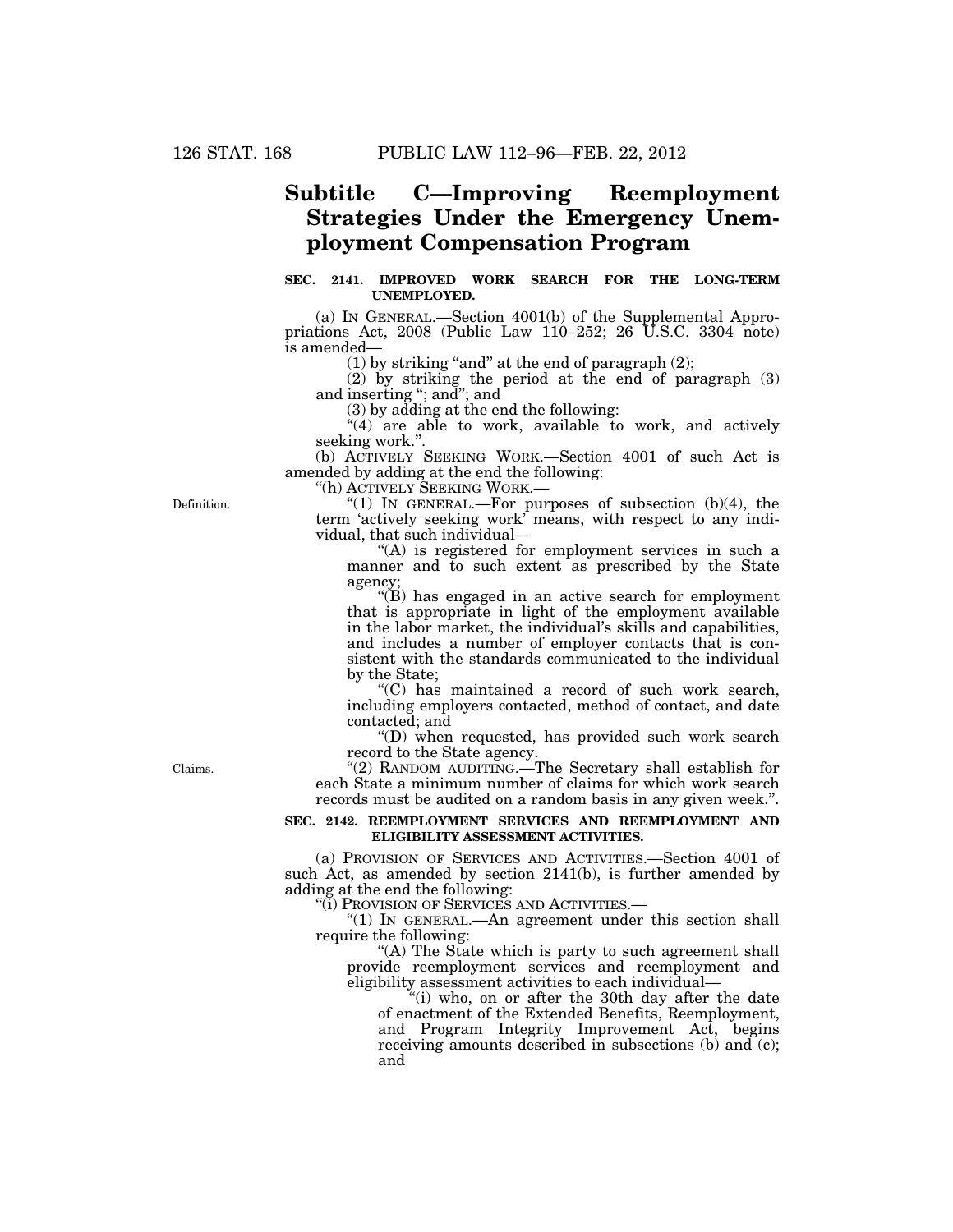''(ii) while such individual continues to receive emergency unemployment compensation under this title.

''(B) As a condition of eligibility for emergency unemployment compensation for any week—

''(i) a claimant who has been duly referred to reemployment services shall participate in such services; and

''(ii) a claimant shall be actively seeking work (determined applying subsection (i)).

"(2) DESCRIPTION OF SERVICES AND ACTIVITIES.—The reemployment services and in-person reemployment and eligibility assessment activities provided to individuals receiving emergency unemployment compensation described in paragraph  $(1)$ 

''(A) shall include—

''(i) the provision of labor market and career information;

"(ii) an assessment of the skills of the individual; ''(iii) orientation to the services available through the one-stop centers established under title I of the Workforce Investment Act of 1998; and

"(iv) review of the eligibility of the individual for emergency unemployment compensation relating to the job search activities of the individual; and

''(B) may include the provision of—

''(i) comprehensive and specialized assessments;

''(ii) individual and group career counseling;

"(iii) training services;

"(iv) additional reemployment services; and

''(v) job search counseling and the development or review of an individual reemployment plan that includes participation in job search activities and appropriate workshops.

"(3) PARTICIPATION REQUIREMENT.—As a condition of continuing eligibility for emergency unemployment compensation for any week, an individual who has been referred to reemployment services or reemployment and eligibility assessment activities under this subsection shall participate in such services or activities, unless the State agency responsible for the administration of State unemployment compensation law determines that—

''(A) such individual has completed participating in such services or activities; or

''(B) there is justifiable cause for failure to participate or to complete participating in such services or activities, as determined in accordance with guidance to be issued by the Secretary.''.

> Deadline. 26 USC 3304 note.

(b) ISSUANCE OF GUIDANCE.—Not later than 30 days after the date of enactment of this Act, the Secretary shall issue guidance on the implementation of the reemployment services and reemployment and eligibility assessment activities required to be provided under the amendment made by subsection (a).

(c) FUNDING.—

(1) IN GENERAL.—Section 4004(c) of the Supplemental Appropriations Act, 2008 (Public Law 110–252; 26 U.S.C. 3304 note) is amended—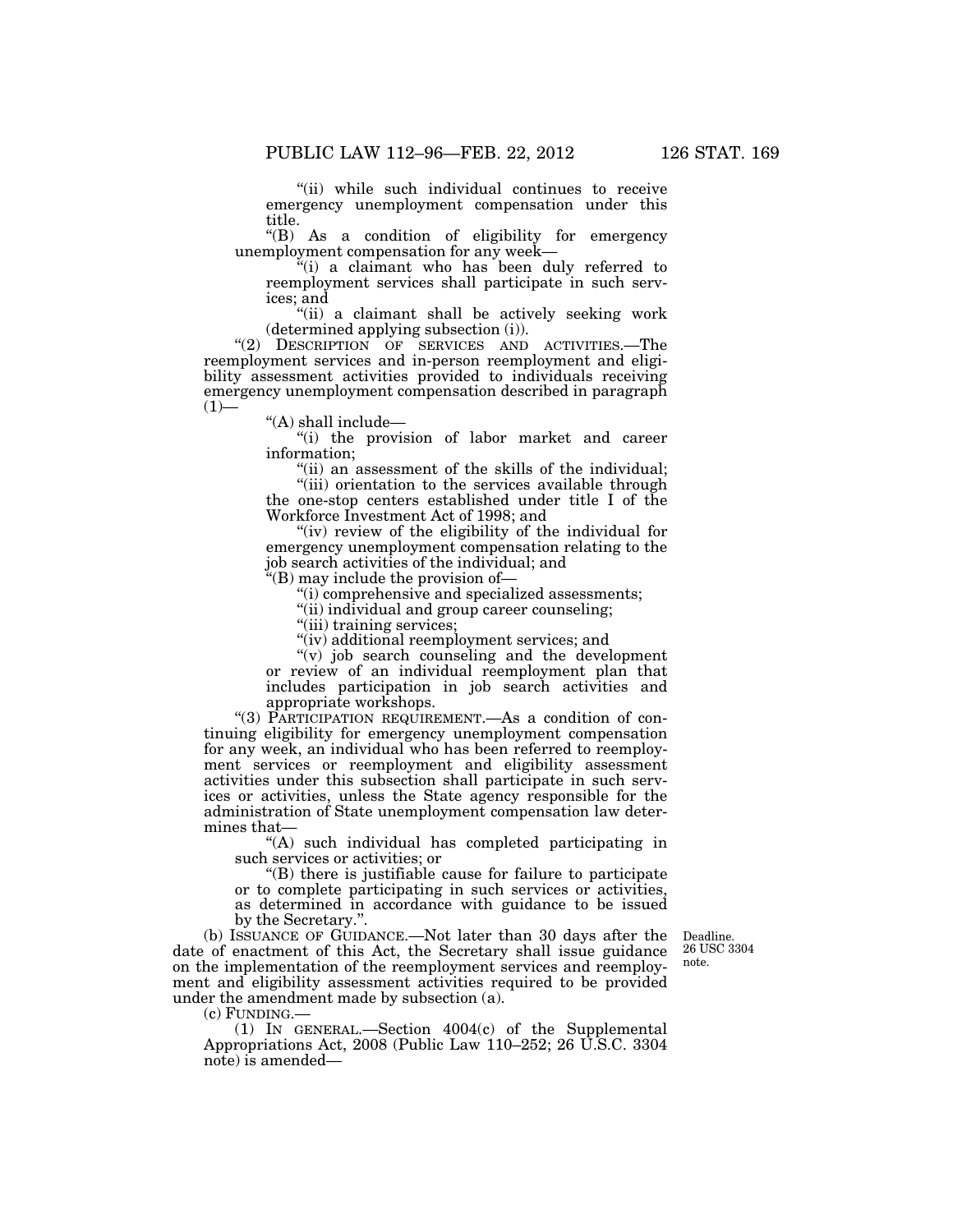(A) by striking ''STATES.—There'' and inserting the following: "STATES .-

''(1) ADMINISTRATION.—There''; and

(B) by adding at the end the following new paragraph: "(2) REEMPLOYMENT SERVICES AND REEMPLOYMENT AND ELIGIBILITY ASSESSMENT ACTIVITIES.—

''(A) APPROPRIATION.—There are appropriated from the general fund of the Treasury, for the period of fiscal year 2012 through fiscal year 2013, out of the employment security administration account (as established by section 901(a) of the Social Security Act), such sums as determined by the Secretary of Labor in accordance with subparagraph (B) to assist States in providing reemployment services and reemployment and eligibility assessment activities described in section 4001(h)(2).

''(B) DETERMINATION OF TOTAL AMOUNT.—The amount referred to in subparagraph (A) is the amount the Secretary of Labor estimates is equal to—

''(i) the number of individuals who will receive reemployment services and reemployment eligibility and assessment activities described in section 4001(h)(2) in all States through the date specified in section 4007(b)(3); multiplied by

 $"$ (ii) \$85.

''(C) DISTRIBUTION AMONG STATES.—Of the amounts appropriated under subparagraph (A), the Secretary of Labor shall distribute amounts to each State, in accordance with section 4003(c), that the Secretary estimates is equal to—

''(i) the number of individuals who will receive reemployment services and reemployment and eligibility assessment activities described in section  $4001(h)(2)$  in such State through the date specified in section  $4007(b)(3)$ ; multiplied by

 $"$ (ii) \$85.".

(2) TRANSFER OF FUNDS.—Section 4004(e) of the Supplemental Appropriations Act, 2008 (Public Law 110–252; 26 U.S.C. 3304 note) is amended—

(A) in paragraph  $(1)(G)$ , by striking "and" at the end; (B) in paragraph (2), by striking the period at the end and inserting "; and"; and

(C) by adding at the end the following paragraph:

"(3) to the Employment Security Administration account (as established by section 901(a) of the Social Security Act) such sums as the Secretary of Labor determines to be necessary in accordance with subsection  $(c)(2)$  to assist States in providing reemployment services and reemployment eligibility and assessment activities described in section  $4001(h)(2)$ .".

## **SEC. 2143. PROMOTING PROGRAM INTEGRITY THROUGH BETTER RECOVERY OF OVERPAYMENTS.**

Section  $4005(c)(1)$  of the Supplemental Appropriations Act, 2008 (Public Law 110–252; 26 U.S.C. 3304 note) is amended—

(1) by striking ''may'' and inserting ''shall''; and

(2) by striking ''except that'' and all that follows through "made" and inserting "in accordance with the same procedures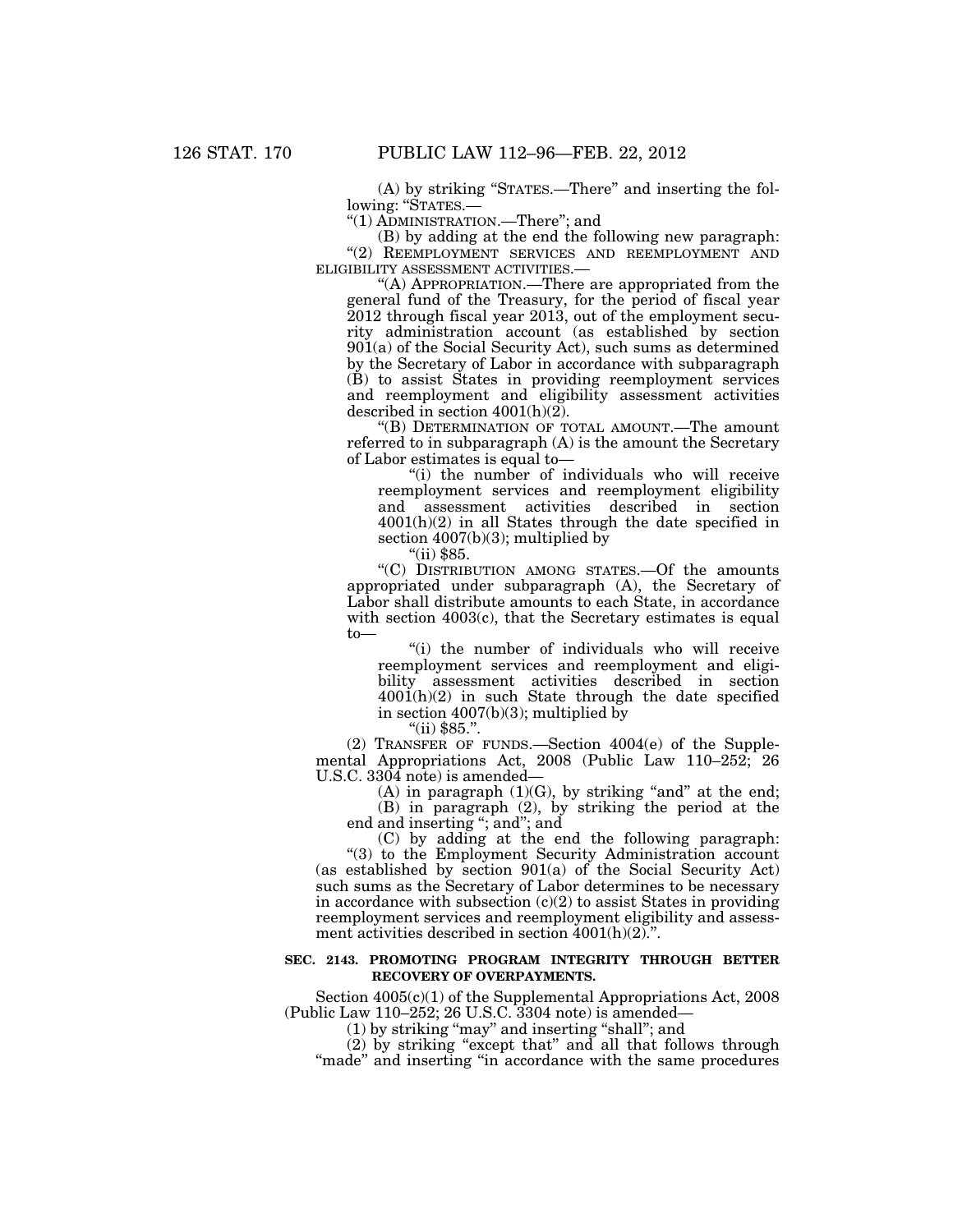as apply to the recovery of overpayments of regular unemployment benefits paid by the State''.

#### **SEC. 2144. RESTORE STATE FLEXIBILITY TO IMPROVE UNEMPLOY-MENT PROGRAM SOLVENCY.**

Subsection (g) of section 4001 of the Supplemental Appropriations Act, 2008 (Public Law 110–252; 26 U.S.C. 3304 note) shall not apply with respect to a State that has enacted a law before March  $1$ , 2012, that, upon taking effect, would violate such subsection.

# **Subtitle D—Short-Time Compensation Program**

#### **SEC. 2160. SHORT TITLE.**

This subtitle may be cited as the "Layoff Prevention Act of 2012''.

### **SEC. 2161. TREATMENT OF SHORT-TIME COMPENSATION PROGRAMS.**

(a) DEFINITION.—

(1) IN GENERAL.—Section 3306 of the Internal Revenue Code of 1986 (26 U.S.C. 3306) is amended by adding at the end the following new subsection:

"(v) SHORT-TIME COMPENSATION PROGRAM.—For purposes of Definition. this part, the term 'short-time compensation program' means a program under which—

''(1) the participation of an employer is voluntary;

"(2) an employer reduces the number of hours worked by employees in lieu of layoffs;

''(3) such employees whose workweeks have been reduced by at least 10 percent, and by not more than the percentage, if any, that is determined by the State to be appropriate (but in no case more than 60 percent), are not disqualified from unemployment compensation;

 $\sqrt[4]{(4)}$  the amount of unemployment compensation payable to any such employee is a pro rata portion of the unemployment compensation which would otherwise be payable to the employee if such employee were unemployed;

''(5) such employees meet the availability for work and work search test requirements while collecting short-time compensation benefits, by being available for their workweek as required by the State agency;

''(6) eligible employees may participate, as appropriate, in training (including employer-sponsored training or worker training funded under the Workforce Investment Act of 1998) to enhance job skills if such program has been approved by the State agency;

"(7) the State agency shall require employers to certify" that if the employer provides health benefits and retirement benefits under a defined benefit plan (as defined in section 414(j)) or contributions under a defined contribution plan (as defined in section 414(i)) to any employee whose workweek is reduced under the program that such benefits will continue to be provided to employees participating in the short-time compensation program under the same terms and conditions as though the workweek of such employee had not been reduced

Prevention Act of 2012.

Layoff

26 USC 1 note.

Certification.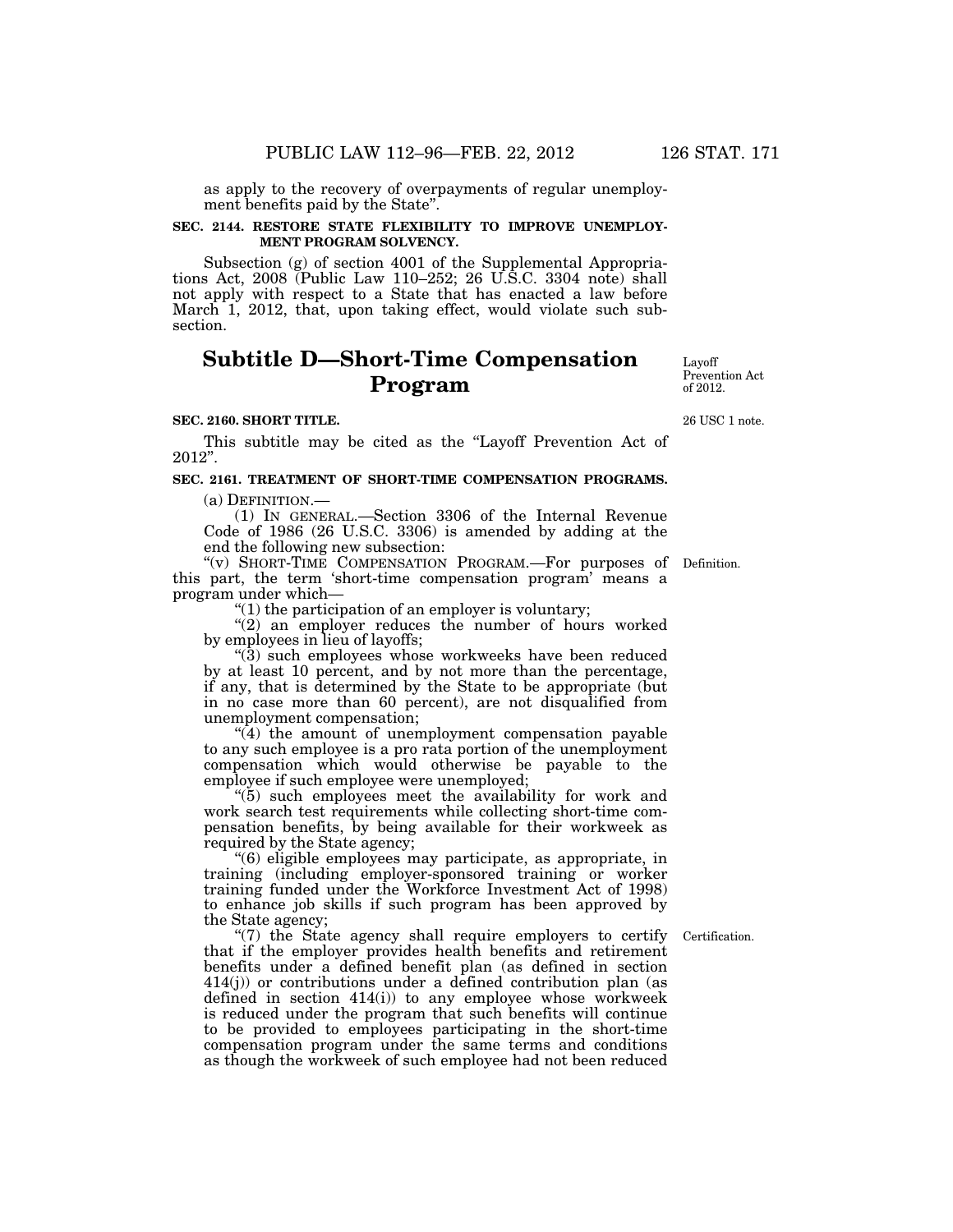Plans.

or to the same extent as other employees not participating in the short-time compensation program;

''(8) the State agency shall require an employer to submit a written plan describing the manner in which the requirements of this subsection will be implemented (including a plan for giving advance notice, where feasible, to an employee whose workweek is to be reduced) together with an estimate of the number of layoffs that would have occurred absent the ability to participate in short-time compensation and such other information as the Secretary of Labor determines is appropriate;

 $(9)$  the terms of the employer's written plan and implementation shall be consistent with employer obligations under applicable Federal and State laws; and

" $(10)$  upon request by the State and approval by the Secretary of Labor, only such other provisions are included in the State law that are determined to be appropriate for purposes of a short-time compensation program.''.

(2) EFFECTIVE DATE.—Subject to paragraph (3), the amendment made by paragraph (1) shall take effect on the date of the enactment of this Act.

(3) TRANSITION PERIOD FOR EXISTING PROGRAMS.—In the case of a State that is administering a short-time compensation program as of the date of the enactment of this Act and the State law cannot be administered consistent with the amendment made by paragraph (1), such amendment shall take effect on the earlier of—

(A) the date the State changes its State law in order to be consistent with such amendment; or

(B) the date that is 2 years and 6 months after the date of the enactment of this Act.

(b) CONFORMING AMENDMENTS.

(1) INTERNAL REVENUE CODE OF 1986.—

(A) Subparagraph  $(E)$  of section 3304(a)(4) of the Internal Revenue Code of 1986 is amended to read as follows:

''(E) amounts may be withdrawn for the payment of short-time compensation under a short-time compensation program (as defined under section  $3306(v)$ );".

(B) Subsection (f) of section 3306 of the Internal Revenue Code of 1986 is amended—

(i) by striking paragraph (5) (relating to shorttime compensation) and inserting the following new paragraph:

"(5) amounts may be withdrawn for the payment of shorttime compensation under a short-time compensation program (as defined in subsection (v)); and''; and

(ii) by redesignating paragraph (5) (relating to selfemployment assistance program) as paragraph (6).

(2) SOCIAL SECURITY ACT.—Section 303(a)(5) of the Social Security Act is amended by striking ''the payment of shorttime compensation under a plan approved by the Secretary of Labor'' and inserting ''the payment of short-time compensation under a short-time compensation program (as defined in section 3306(v) of the Internal Revenue Code of 1986)".<br>(3) UNEMPLOYMENT COMPENSATION AMENDMENTS OF 1992.—

Subsections (b) through (d) of section 401 of the Unemployment

26 USC 3306 note.

26 USC 3306 note.

26 USC 3304.

42 USC 503.

Repeal. 26 USC 3304 note.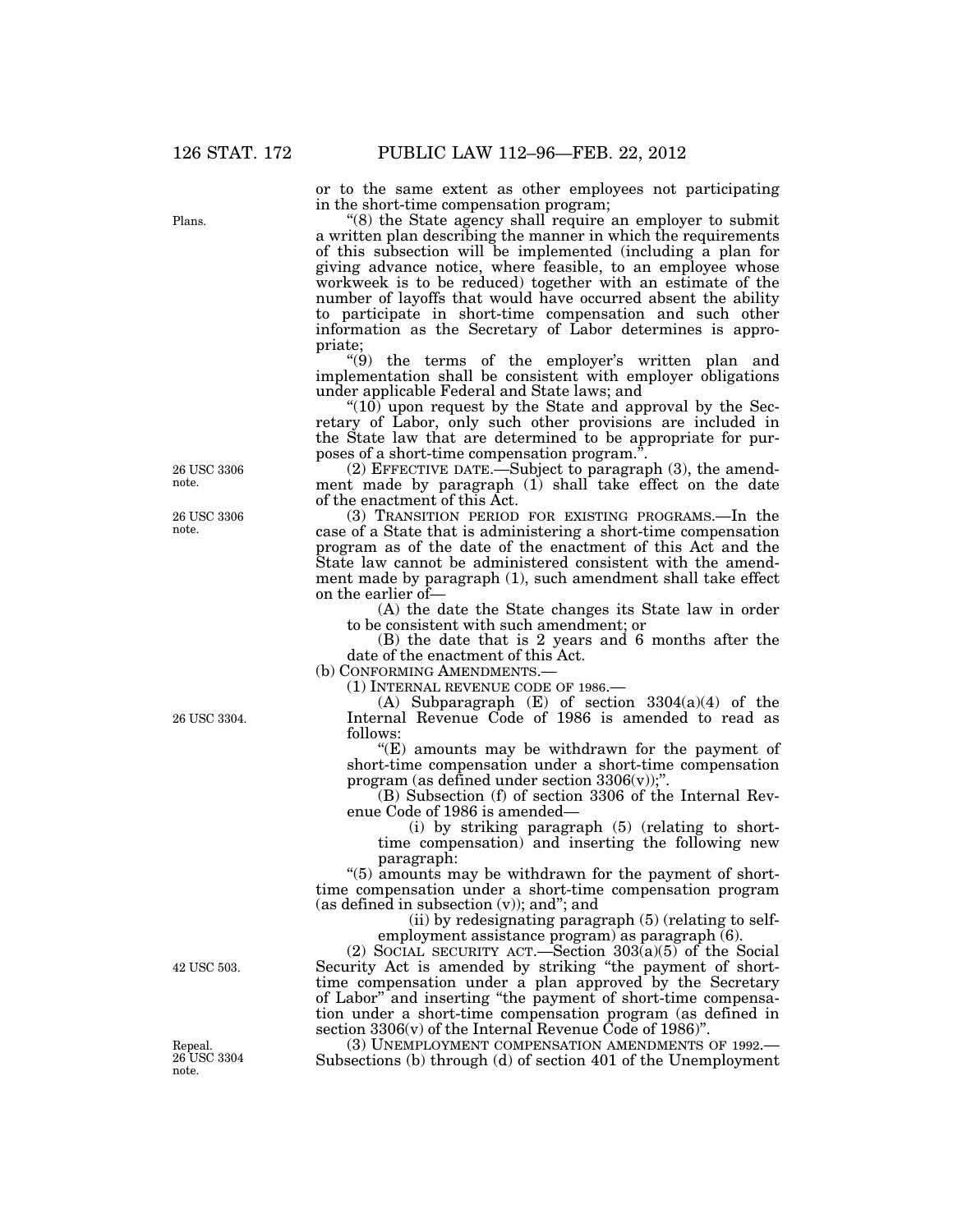Compensation Amendments of 1992 (26 U.S.C. 3304 note) are repealed.

### **SEC. 2162. TEMPORARY FINANCING OF SHORT-TIME COMPENSATION PAYMENTS IN STATES WITH PROGRAMS IN LAW.**

(a) PAYMENTS TO STATES.— (1) IN GENERAL.—Subject to paragraph (3), there shall be paid to a State an amount equal to 100 percent of the amount of short-time compensation paid under a short-time compensation program (as defined in section 3306(v) of the Internal Revenue Code of 1986, as added by section 2161(a)) under the provisions of the State law.

(2) TERMS OF PAYMENTS.—Payments made to a State under paragraph (1) shall be payable by way of reimbursement in such amounts as the Secretary estimates the State will be entitled to receive under this section for each calendar month, reduced or increased, as the case may be, by any amount by which the Secretary finds that the Secretary's estimates for any prior calendar month were greater or less than the amounts which should have been paid to the State. Such estimates may be made on the basis of such statistical, sampling, or other method as may be agreed upon by the Secretary and the State agency of the State involved.

(3) LIMITATIONS ON PAYMENTS.—

(A) GENERAL PAYMENT LIMITATIONS.—No payments shall be made to a State under this section for shorttime compensation paid to an individual by the State during a benefit year in excess of 26 times the amount of regular compensation (including dependents' allowances) under the State law payable to such individual for a week of total unemployment.

(B) EMPLOYER LIMITATIONS.—No payments shall be made to a State under this section for benefits paid to an individual by the State under a short-time compensation program if such individual is employed by the participating employer on a seasonal, temporary, or intermittent basis.

(b) APPLICABILITY.—

(1) IN GENERAL.—Payments to a State under subsection (a) shall be available for weeks of unemployment—

(A) beginning on or after the date of the enactment Effective date. of this Act; and

(B) ending on or before the date that is 3 years and Termination 6 months after the date of the enactment of this Act.

(2) THREE-YEAR FUNDING LIMITATION FOR COMBINED PAY-MENTS UNDER THIS SECTION AND SECTION 2163.—States may receive payments under this section and section 2163 with respect to a total of not more than 156 weeks.

(c) TWO-YEAR TRANSITION PERIOD FOR EXISTING PROGRAMS.— During any period that the transition provision under section  $2161(a)(3)$  is applicable to a State with respect to a short-time compensation program, such State shall be eligible for payments under this section. Subject to paragraphs  $(1)(B)$  and  $(2)$  of subsection (b), if at any point after the date of the enactment of this Act the State enacts a State law providing for the payment of shorttime compensation under a short-time compensation program that meets the definition of such a program under section 3306(v) of the Internal Revenue Code of 1986, as added by section 2161(a),

date.

26 USC 3304 note.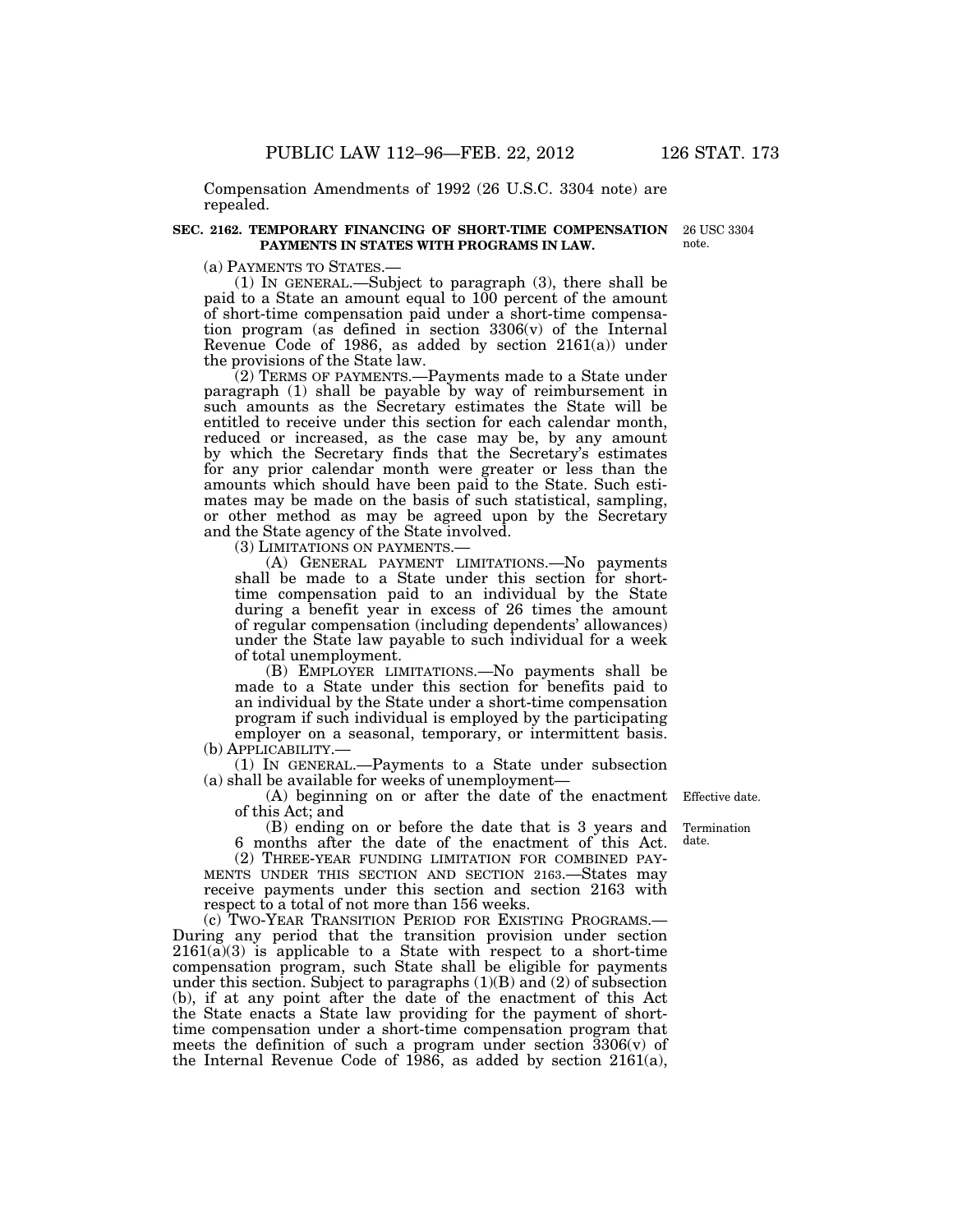Appropriation authorization. the State shall be eligible for payments under this section after the effective date of such enactment.

(d) FUNDING AND CERTIFICATIONS.—

(1) FUNDING.—There are appropriated, out of moneys in the Treasury not otherwise appropriated, such sums as may be necessary for purposes of carrying out this section.

(2) CERTIFICATIONS.—The Secretary shall from time to time certify to the Secretary of the Treasury for payment to each State the sums payable to such State under this section.

(e) DEFINITIONS.—In this section:

(1) SECRETARY.—The term ''Secretary'' means the Secretary of Labor.

(2) STATE; STATE AGENCY; STATE LAW.—The terms ''State'', "State agency", and "State law" have the meanings given those terms in section 205 of the Federal-State Extended Unemployment Compensation Act of 1970 (26 U.S.C. 3304 note).

26 USC 3304 note.

#### **SEC. 2163. TEMPORARY FINANCING OF SHORT-TIME COMPENSATION AGREEMENTS.**

(a) FEDERAL-STATE AGREEMENTS.—

(1) IN GENERAL.—Any State which desires to do so may enter into, and participate in, an agreement under this section with the Secretary provided that such State's law does not provide for the payment of short-time compensation under a short-time compensation program (as defined in section  $3306(v)$ ) of the Internal Revenue Code of 1986, as added by section  $2161(a)$ ).

(2) ABILITY TO TERMINATE.—Any State which is a party to an agreement under this section may, upon providing 30 days' written notice to the Secretary, terminate such agreement. (b) PROVISIONS OF FEDERAL-STATE AGREEMENT.—

(1) IN GENERAL.—Any agreement under this section shall provide that the State agency of the State will make payments of short-time compensation under a plan approved by the State. Such plan shall provide that payments are made in accordance with the requirements under section  $3306(v)$  of the Internal Revenue Code of 1986, as added by section 2161(a).

(2) LIMITATIONS ON PLANS.—

(A) GENERAL PAYMENT LIMITATIONS.—A short-time compensation plan approved by a State shall not permit the payment of short-time compensation to an individual by the State during a benefit year in excess of 26 times the amount of regular compensation (including dependents' allowances) under the State law payable to such individual for a week of total unemployment.

(B) EMPLOYER LIMITATIONS.—A short-time compensation plan approved by a State shall not provide payments to an individual if such individual is employed by the participating employer on a seasonal, temporary, or intermittent basis.

(3) EMPLOYER PAYMENT OF COSTS.—Any short-time compensation plan entered into by an employer must provide that the employer will pay the State an amount equal to onehalf of the amount of short-time compensation paid under such plan. Such amount shall be deposited in the State's unemployment fund and shall not be used for purposes of calculating

Notice.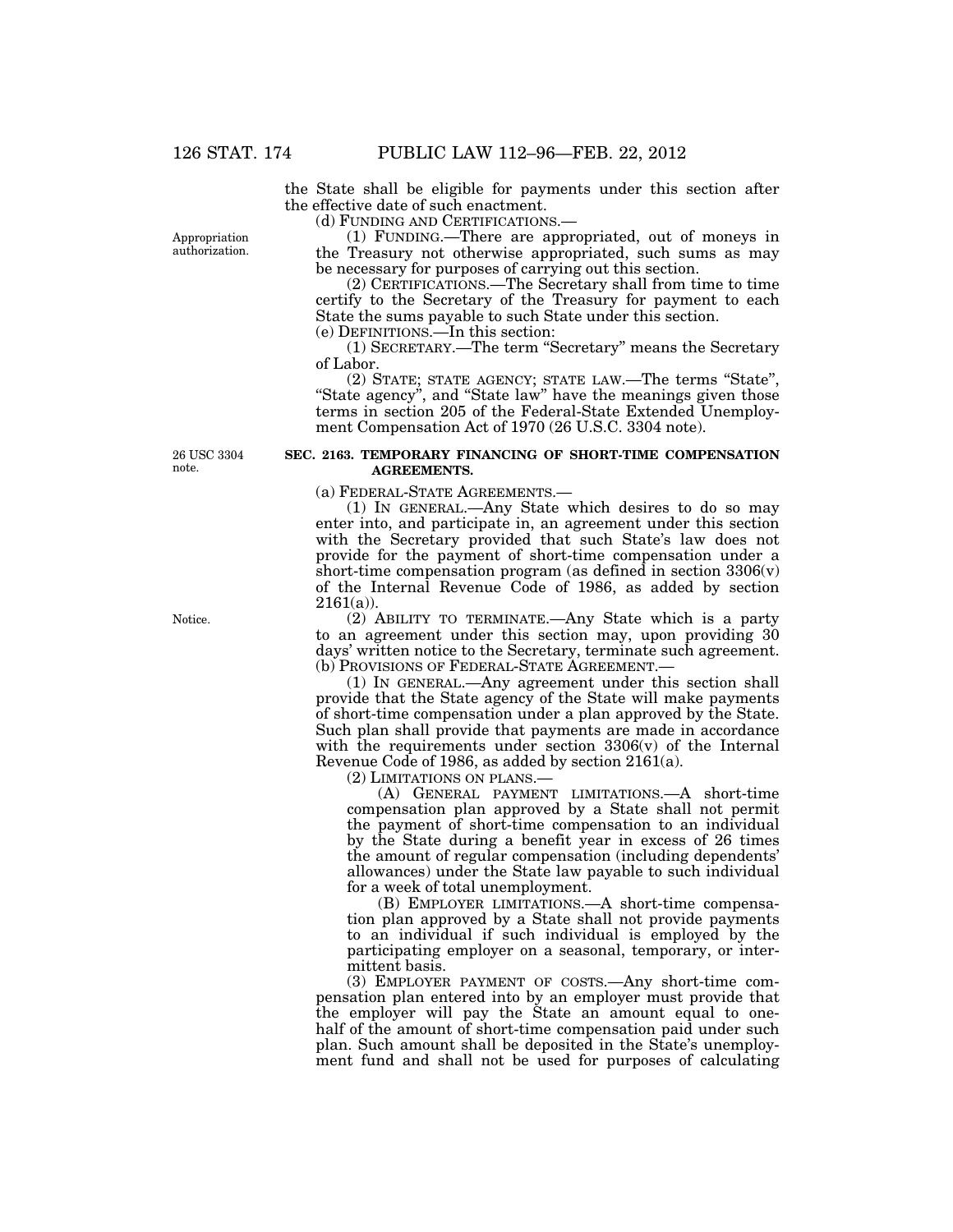an employer's contribution rate under section  $3303(a)(1)$  of the Internal Revenue Code of 1986.

(c) PAYMENTS TO STATES.—

(1) IN GENERAL.—There shall be paid to each State with an agreement under this section an amount equal to—

(A) one-half of the amount of short-time compensation paid to individuals by the State pursuant to such agreement; and

(B) any additional administrative expenses incurred by the State by reason of such agreement (as determined by the Secretary).

(2) TERMS OF PAYMENTS.—Payments made to a State under paragraph (1) shall be payable by way of reimbursement in such amounts as the Secretary estimates the State will be entitled to receive under this section for each calendar month, reduced or increased, as the case may be, by any amount by which the Secretary finds that the Secretary's estimates for any prior calendar month were greater or less than the amounts which should have been paid to the State. Such estimates may be made on the basis of such statistical, sampling, or other method as may be agreed upon by the Secretary and the State agency of the State involved.

(3) FUNDING.—There are appropriated, out of moneys in Appropriation the Treasury not otherwise appropriated, such sums as may be necessary for purposes of carrying out this section. authorization.

(4) CERTIFICATIONS.—The Secretary shall from time to time certify to the Secretary of the Treasury for payment to each State the sums payable to such State under this section.

(d) APPLICABILITY.—

(1) IN GENERAL.—An agreement entered into under this section shall apply to weeks of unemployment—

(A) beginning on or after the date on which such agreement is entered into; and

(B) ending on or before the date that is 2 years and

13 weeks after the date of the enactment of this Act.

(2) TWO-YEAR FUNDING LIMITATION.—States may receive payments under this section with respect to a total of not more than 104 weeks.

(e) SPECIAL RULE.—If a State has entered into an agreement under this section and subsequently enacts a State law providing for the payment of short-time compensation under a short-time compensation program that meets the definition of such a program under section  $3306(v)$  of the Internal Revenue Code of 1986, as added by section 2161(a), the State—

(1) shall not be eligible for payments under this section for weeks of unemployment beginning after the effective date of such State law; and

(2) subject to paragraphs  $(1)(B)$  and  $(2)$  of section  $2162(b)$ , shall be eligible to receive payments under section 2162 after the effective date of such State law.

(f) DEFINITIONS.—In this section:

(1) SECRETARY.—The term ''Secretary'' means the Secretary of Labor.

(2) STATE; STATE AGENCY; STATE LAW.—The terms ''State'', "State agency", and "State law" have the meanings given those terms in section 205 of the Federal-State Extended Unemployment Compensation Act of 1970 (26 U.S.C. 3304 note).

Effective date.

Termination date.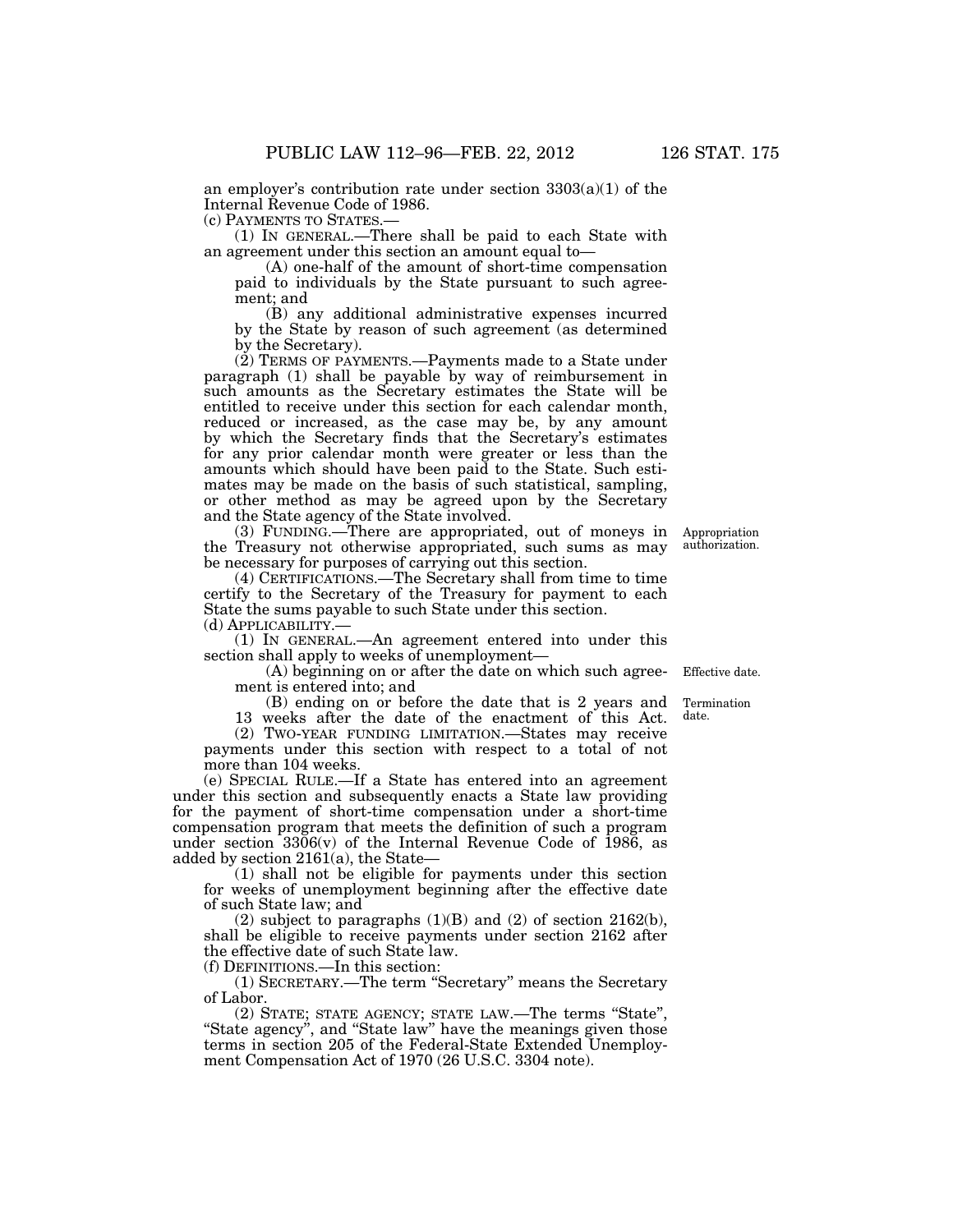26 USC 3304 note.

#### **SEC. 2164. GRANTS FOR SHORT-TIME COMPENSATION PROGRAMS.**

(a) GRANTS.— (1) FOR IMPLEMENTATION OR IMPROVED ADMINISTRATION.— The Secretary shall award grants to States that enact shorttime compensation programs (as defined in subsection (i)(2)) for the purpose of implementation or improved administration of such programs.

(2) FOR PROMOTION AND ENROLLMENT.—The Secretary shall award grants to States that are eligible and submit plans for a grant under paragraph (1) for such States to promote and enroll employers in short-time compensation programs (as so defined).<br>(3) ELIGIBILITY.-

(A) IN GENERAL.—The Secretary shall determine eligibility criteria for the grants under paragraphs (1) and (2).

(B) CLARIFICATION.—A State administering a shorttime compensation program, including a program being administered by a State that is participating in the transition under the provisions of sections  $301(a)\overline{3}$  and  $302(c)$ , that does not meet the definition of a short-time compensation program under section 3306(v) of the Internal Revenue Code of  $1986$  (as added by  $211(a)$ ), and a State with an agreement under section 2163, shall not be eligible to receive a grant under this section until such time as the State law of the State provides for payments under a short-time compensation program that meets such definition and such law.

(b) AMOUNT OF GRANTS.—

(1) IN GENERAL.—The maximum amount available for making grants to a State under paragraphs (1) and (2) shall be equal to the amount obtained by multiplying \$100,000,000 (less the amount used by the Secretary under subsection (e)) by the same ratio as would apply under subsection  $(a)(2)(B)$ of section 903 of the Social Security Act (42 U.S.C. 1103) for purposes of determining such State's share of any excess amount (as described in subsection  $(a)(1)$  of such section) that would have been subject to transfer to State accounts, as of October 1, 2010, under the provisions of subsection (a) of such section.

(2) AMOUNT AVAILABLE FOR DIFFERENT GRANTS.—Of the maximum incentive payment determined under paragraph (1) with respect to a State—

(A) one-third shall be available for a grant under subsection  $(a)(1)$ ; and

(B) two-thirds shall be available for a grant under subsection (a)(2).

(c) GRANT APPLICATION AND DISBURSAL.—

(1) APPLICATION.—Any State seeking a grant under paragraph (1) or (2) of subsection (a) shall submit an application to the Secretary at such time, in such manner, and complete with such information as the Secretary may require. In no case may the Secretary award a grant under this section with respect to an application that is submitted after December 31, 2014.

(2) NOTICE.—The Secretary shall, within 30 days after receiving a complete application, notify the State agency of

Deadline.

Deadline.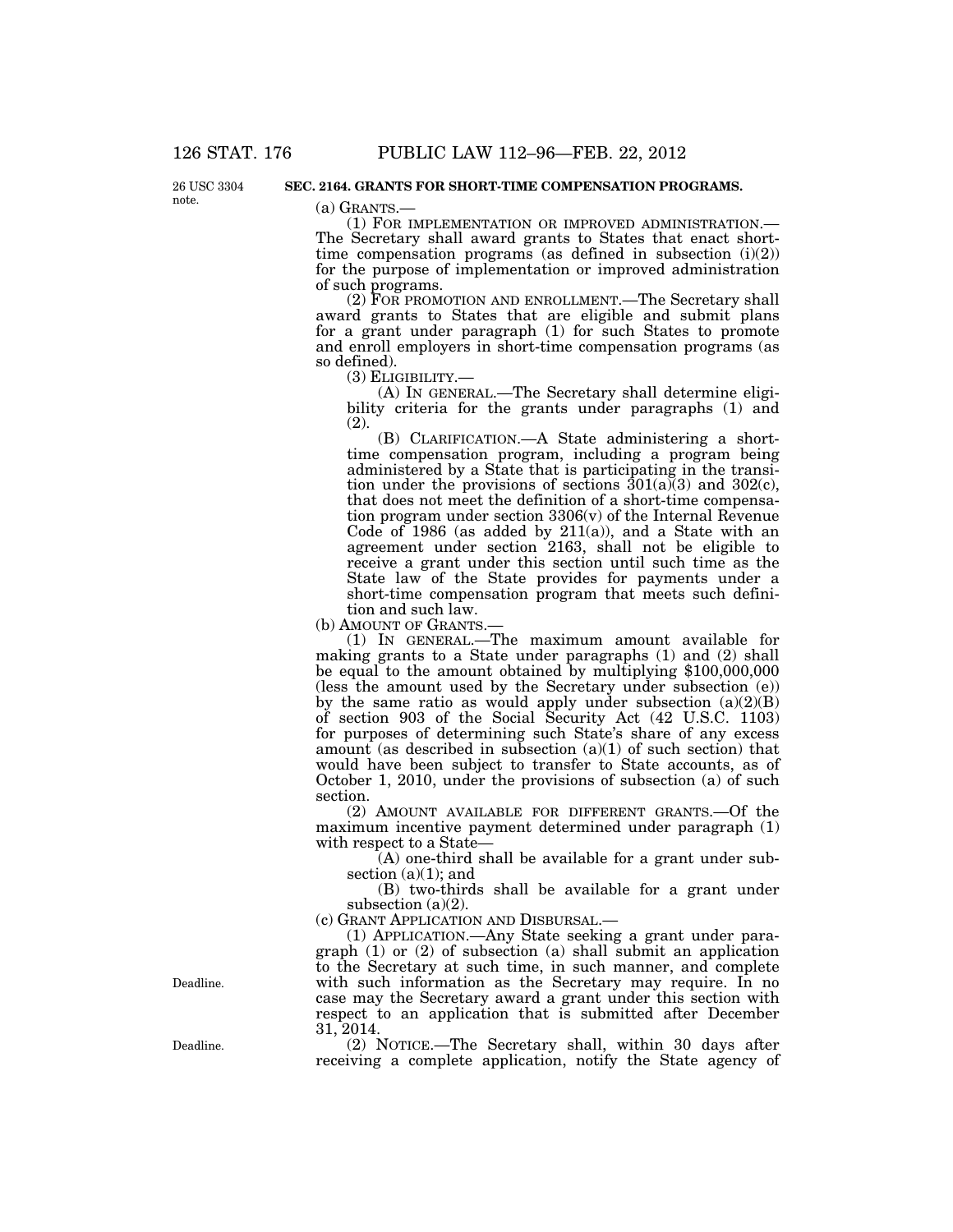the State of the Secretary's findings with respect to the requirements for a grant under paragraph (1) or (2) (or both) of subsection (a).

(3) CERTIFICATION.—If the Secretary finds that the State law provisions meet the requirements for a grant under subsection (a), the Secretary shall thereupon make a certification to that effect to the Secretary of the Treasury, together with a certification as to the amount of the grant payment to be transferred to the State account in the Unemployment Trust Fund (as established in section 904(a) of the Social Security Act (42 U.S.C. 1104(a))) pursuant to that finding. The Secretary of the Treasury shall make the appropriate transfer to the State account within 7 days after receiving such certification.

(4) REQUIREMENT.—No certification of compliance with the requirements for a grant under paragraph (1) or (2) of subsection (a) may be made with respect to any State whose—

(A) State law is not otherwise eligible for certification under section 303 of the Social Security Act (42 U.S.C. 503) or approvable under section 3304 of the Internal Revenue Code of 1986; or

(B) short-time compensation program is subject to discontinuation or is not scheduled to take effect within 12 months of the certification.

(d) USE OF FUNDS.—The amount of any grant awarded under this section shall be used for the implementation of short-time compensation programs and the overall administration of such programs and the promotion and enrollment efforts associated with such programs, such as through—

(1) the creation or support of rapid response teams to advise employers about alternatives to layoffs;

(2) the provision of education or assistance to employers to enable them to assess the feasibility of participating in short-time compensation programs; and

(3) the development or enhancement of systems to automate—

(A) the submission and approval of plans; and

(B) the filing and approval of new and ongoing shorttime compensation claims.

(e) ADMINISTRATION.—The Secretary is authorized to use 0.25 percent of the funds available under subsection (g) to provide for outreach and to share best practices with respect to this section and short-time compensation programs.

(f) RECOUPMENT.—The Secretary shall establish a process under which the Secretary shall recoup the amount of any grant awarded under paragraph  $(1)$  or  $(2)$  of subsection  $(a)$  if the Secretary determines that, during the 5-year period beginning on the first date that any such grant is awarded to the State, the State—

(1) terminated the State's short-time compensation program; or

(2) failed to meet appropriate requirements with respect to such program (as established by the Secretary).

(g) FUNDING.—There are appropriated, out of moneys in the Treasury not otherwise appropriated, to the Secretary, \$100,000,000 to carry out this section, to remain available without fiscal year limitation.

Appropriation authorization.

Determination. Time period.

Time period.

Deadline.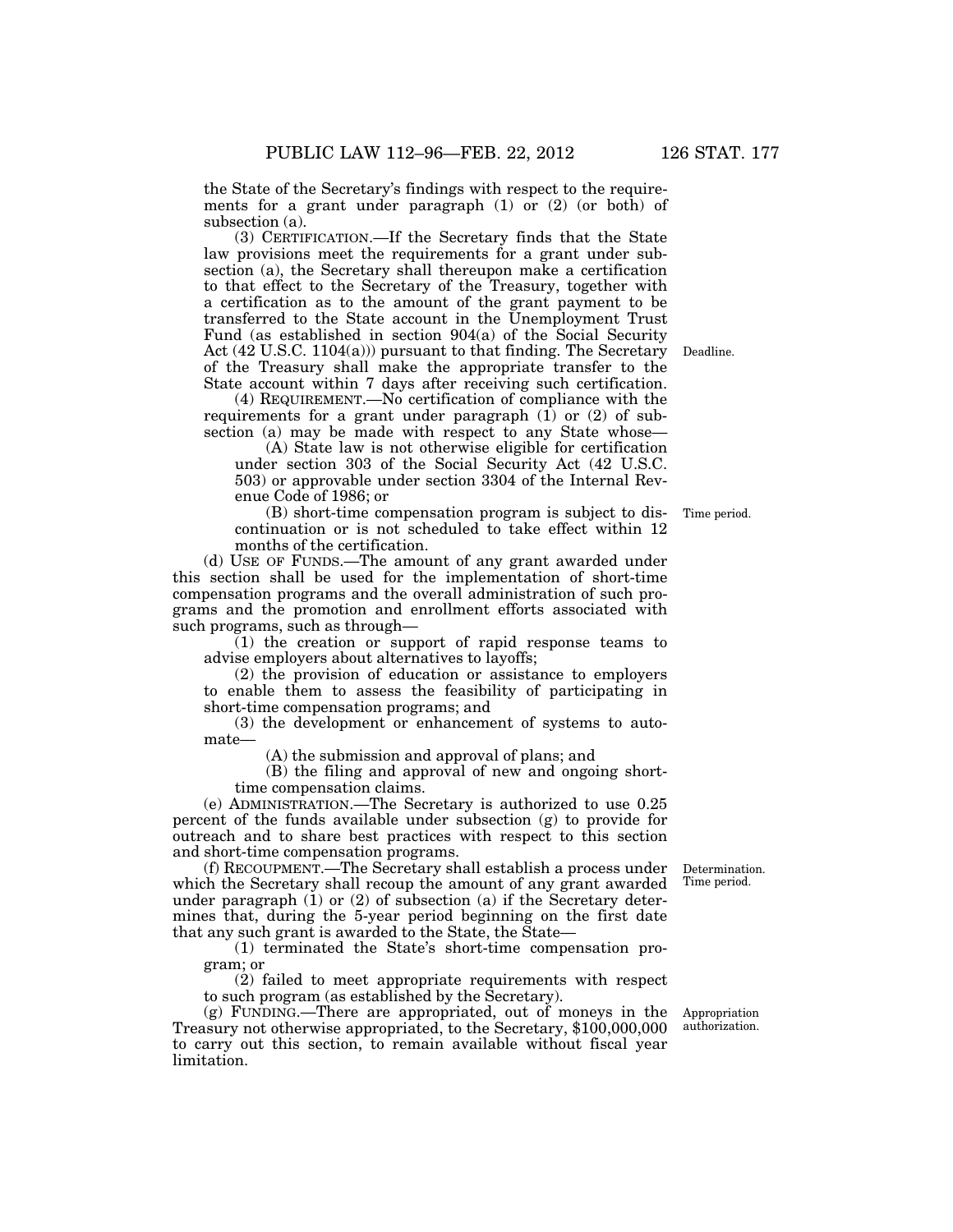(h) REPORTING.—The Secretary may establish reporting requirements for States receiving a grant under this section in order to provide oversight of grant funds.

(i) DEFINITIONS.—In this section:

(1) SECRETARY.—The term ''Secretary'' means the Secretary of Labor.

(2) SHORT-TIME COMPENSATION PROGRAM.—The term ''shorttime compensation program'' has the meaning given such term in section 3306(v) of the Internal Revenue Code of 1986, as added by section 2161(a).

(3) STATE; STATE AGENCY; STATE LAW.—The terms ''State'', "State agency", and "State law" have the meanings given those terms in section 205 of the Federal-State Extended Unemployment Compensation Act of 1970 (26 U.S.C. 3304 note).

#### **SEC. 2165. ASSISTANCE AND GUIDANCE IN IMPLEMENTING PROGRAMS.**

(a) IN GENERAL.—In order to assist States in establishing, qualifying, and implementing short-time compensation programs (as defined in section 3306(v) of the Internal Revenue Code of 1986, as added by section  $2161(a)$ , the Secretary of Labor (in this section referred to as the ''Secretary'') shall—

(1) develop model legislative language which may be used by States in developing and enacting such programs and periodically review and revise such model legislative language; (2) provide technical assistance and guidance in developing,

enacting, and implementing such programs;

(3) establish reporting requirements for States, including reporting on—

 $(A)$  the number of estimated averted layoffs;

(B) the number of participating employers and workers; and

(C) such other items as the Secretary of Labor determines are appropriate.

(b) MODEL LANGUAGE AND GUIDANCE.—The model language and guidance developed under subsection (a) shall allow sufficient flexibility by States and participating employers while ensuring accountability and program integrity.

(c) CONSULTATION.—In developing the model legislative language and guidance under subsection (a), and in order to meet the requirements of subsection (b), the Secretary shall consult with employers, labor organizations, State workforce agencies, and other program experts.

#### **SEC. 2166. REPORTS.**

(a) REPORT.—

(1) IN GENERAL.—Not later than 4 years after the date of the enactment of this Act, the Secretary of Labor shall submit to Congress and to the President a report or reports on the implementation of the provisions of this subtitle.

(2) REQUIREMENTS.—Any report under paragraph (1) shall at a minimum include the following:

(A) A description of best practices by States and employers in the administration, promotion, and use of short-time compensation programs (as defined in section 3306(v) of the Internal Revenue Code of 1986, as added by section  $2161(a)$ ).

26 USC 3304 note.

Requirements.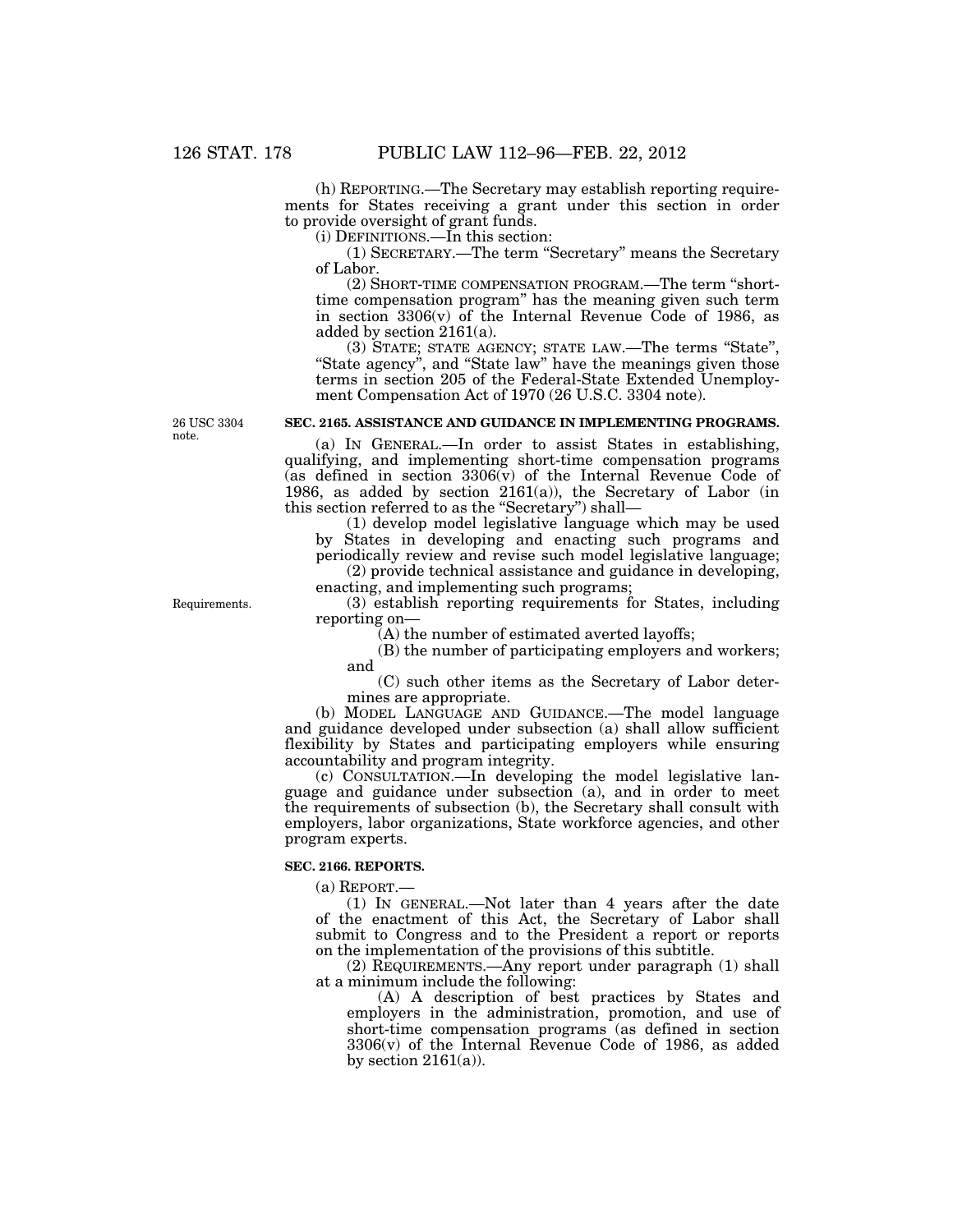(B) An analysis of the significant challenges to State enactment and implementation of short-time compensation programs.

(C) A survey of employers in all States to determine the level of interest in participating in short-time compensation programs.

(b) FUNDING.—There are appropriated, out of any moneys in Appropriation the Treasury not otherwise appropriated, to the Secretary of Labor, \$1,500,000 to carry out this section, to remain available without fiscal year limitation.

## **Subtitle E—Self-Employment Assistance**

### **SEC. 2181. STATE ADMINISTRATION OF SELF-EMPLOYMENT ASSIST-ANCE PROGRAMS.**

(a) AVAILABILITY FOR INDIVIDUALS RECEIVING EXTENDED COM-PENSATION.—Title II of the Federal-State Extended Unemployment Compensation Act of 1970 (26 U.S.C. 3304 note) is amended by inserting at the end the following new section:

## ''AUTHORITY TO CONDUCT SELF-EMPLOYMENT ASSISTANCE PROGRAMS

"SEC. 208.  $(a)(1)$  At the option of a State, for any weeks of unemployment beginning after the date of enactment of this section, the State agency of the State may establish a self-employment assistance program, as described in subsection (b), to provide for the payment of extended compensation as self-employment assistance allowances to individuals who would otherwise satisfy the eligibility criteria under this title.

" $(2)$  Subject to paragraph  $(3)$ , the self-employment assistance allowance described in paragraph (1) shall be paid to an eligible individual from such individual's extended compensation account, as described in section 202(b), and the amount in such account shall be reduced accordingly.

 $\degree$ (3)(A) Subject to subparagraph (B), for purposes of self-employment assistance programs established under this section and section 4001(j) of the Supplemental Appropriations Act, 2008, an individual shall be provided with self-employment assistance allowances under such programs for a total of not greater than 26 weeks (referred to in this section as the 'combined eligibility limit').

''(B) For purposes of an individual who is participating in a self-employment assistance program established under this section and has not reached the combined eligibility limit as of the date on which such individual exhausts all rights to extended compensation under this title, the individual shall be eligible to receive self-employment assistance allowances under a self-employment assistance program established under section 4001(j) of the Supplemental Appropriations Act, 2008, until such individual has reached the combined eligibility limit, provided that the individual otherwise satisfies the eligibility criteria described under title IV of such Act.

''(b) For the purposes of this section, the term 'self-employment assistance program' means a program as defined under section 3306(t) of the Internal Revenue Code of 1986, except as follows:

''(1) all references to 'regular unemployment compensation under the State law' shall be deemed to refer instead to

authorization.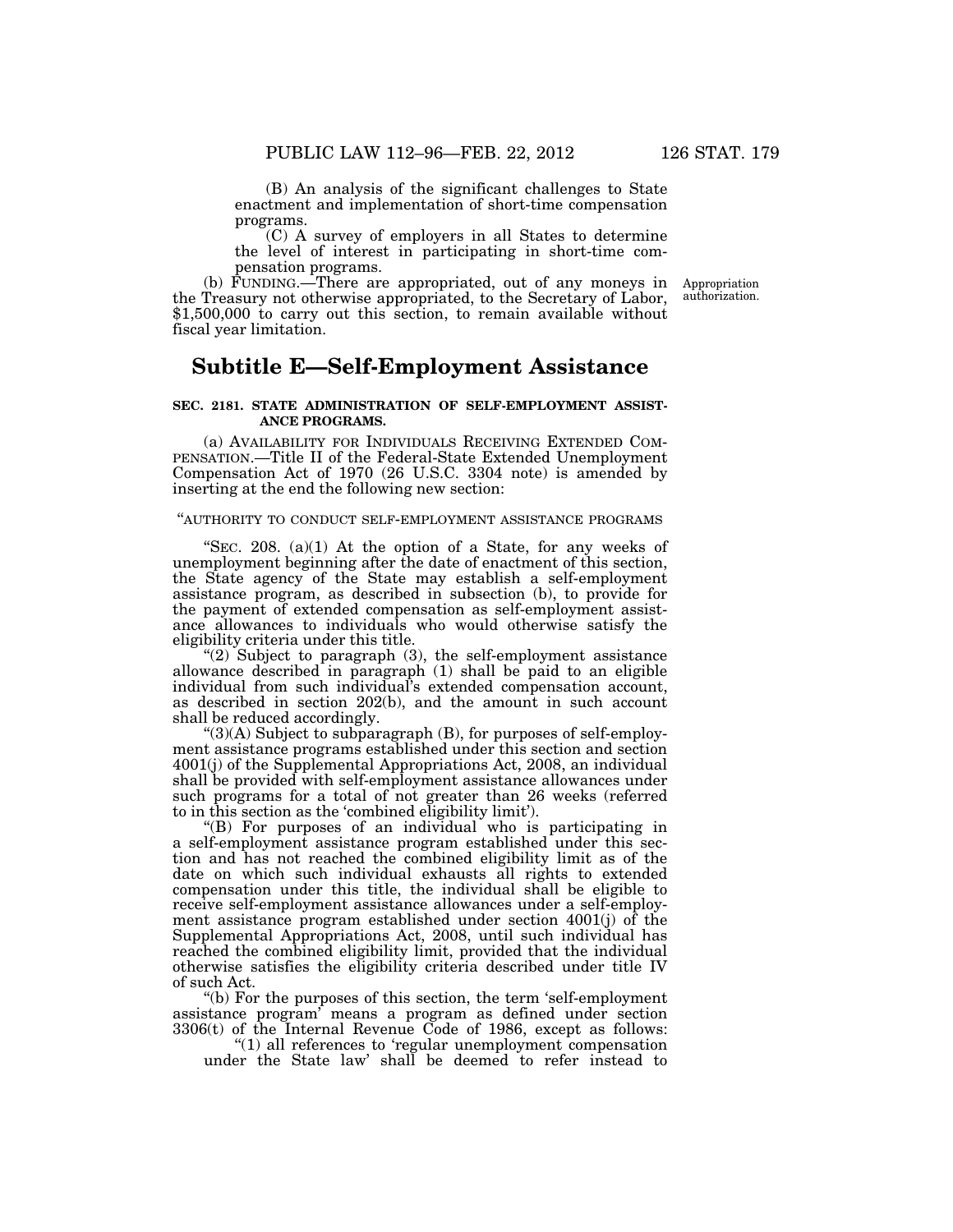'extended compensation under title II of the Federal-State Extended Unemployment Compensation Act of 1970';

"(2) paragraph  $(3)(B)$  shall not apply;

"(3) clause (i) of paragraph  $(3)(\tilde{C})$  shall be deemed to state as follows:

> '' '(i) include any entrepreneurial training that the State or non-profit organizations may provide in coordination with programs of training offered by the Small Business Administration, which may include business counseling, mentorship for participants, access to small business development resources, and technical assistance; and';

"(4) the reference to  $5$  percent' in paragraph (4) shall be deemed to refer instead to '1 percent'; and

''(5) paragraph (5) shall not apply.

"(c) In the case of an individual who is eligible to receive extended compensation under this title, such individual shall not receive self-employment assistance allowances under this section unless the State agency has a reasonable expectation that such individual will be entitled to at least 13 times the individual's average weekly benefit amount of extended compensation and emergency unemployment compensation.

 $*(d)(1)$  An individual who is participating in a self-employment assistance program established under this section may elect to discontinue participation in such program at any time.

"(2) For purposes of an individual whose participation in a self-employment assistance program established under this section is terminated pursuant to subsection (a)(3) or who has discontinued participation in such program, if the individual continues to satisfy the eligibility requirements for extended compensation under this title, the individual shall receive extended compensation payments with respect to subsequent weeks of unemployment, to the extent that amounts remain in the account established for such individual under section 202(b)."

(b) AVAILABILITY FOR INDIVIDUALS RECEIVING EMERGENCY UNEMPLOYMENT COMPENSATION.—Section 4001 of the Supplemental Appropriations Act, 2008 (Public Law 110–252; 26 U.S.C. 3304 note), as amended by sections 2141(b) and 2142(a), is further amended by inserting at the end the following new subsection:

''(j) AUTHORITY TO CONDUCT SELF-EMPLOYMENT ASSISTANCE PROGRAM.—

 $"(1)$  In GENERAL. $-$ 

''(A) ESTABLISHMENT.—Any agreement under subsection (a) may provide that the State agency of the State shall establish a self-employment assistance program, as described in paragraph (2), to provide for the payment of emergency unemployment compensation as self-employment assistance allowances to individuals who would otherwise satisfy the eligibility criteria specified in subsection (b).

''(B) PAYMENT OF ALLOWANCES.—Subject to subparagraph (C), the self-employment assistance allowance described in subparagraph (A) shall be paid to an eligible individual from such individual's emergency unemployment compensation account, as described in section 4002, and the amount in such account shall be reduced accordingly.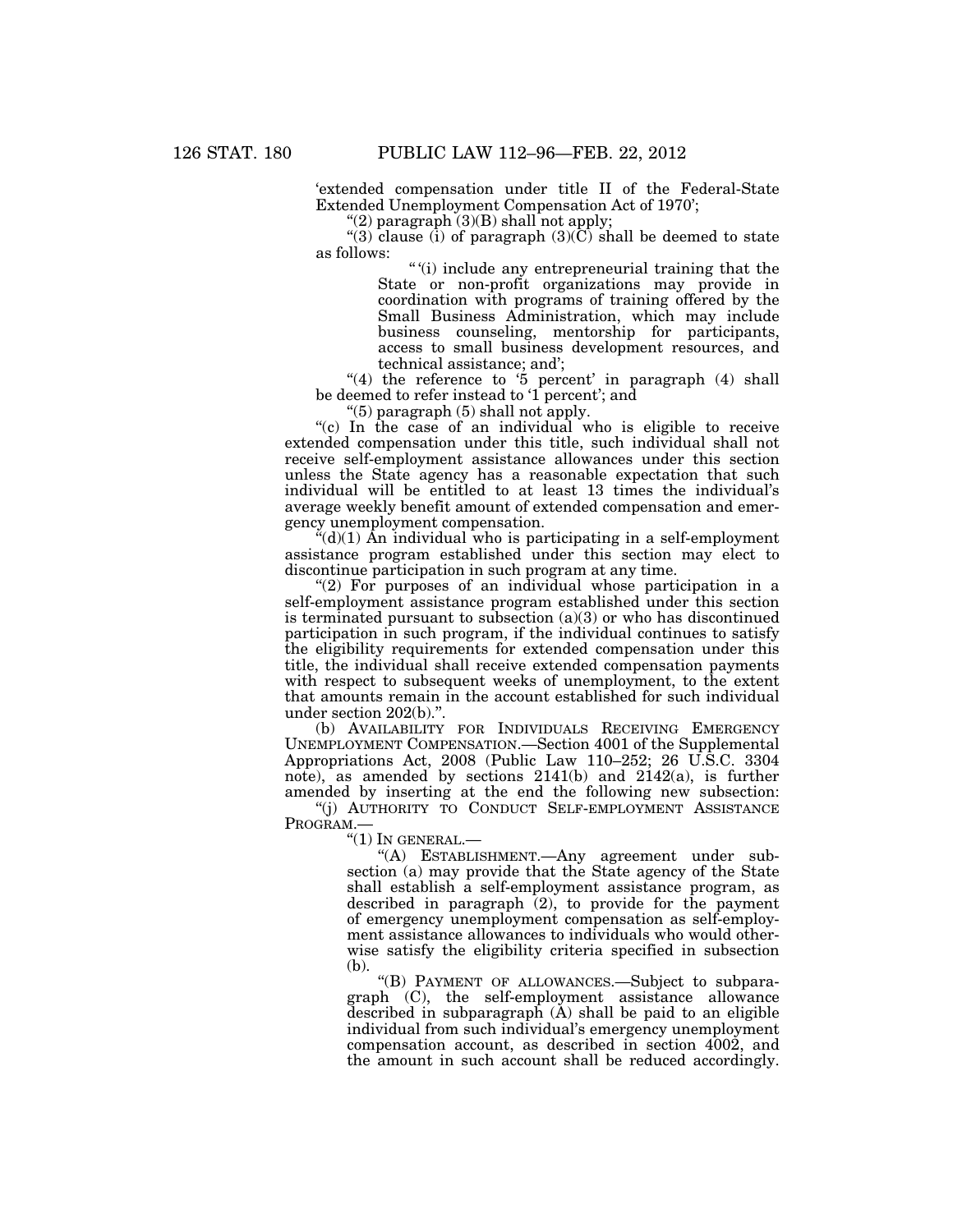"(C) LIMITATION ON SELF-EMPLOYMENT ASSISTANCE FOR INDIVIDUALS RECEIVING EXTENDED COMPENSATION AND EMERGENCY UNEMPLOYMENT COMPENSATION.—

''(i) COMBINED ELIGIBILITY LIMIT.—Subject to clause (ii), for purposes of self-employment assistance programs established under this subsection and section 208 of the Federal-State Extended Unemployment Compensation Act of 1970, an individual shall be provided with self-employment assistance allowances under such programs for a total of not greater than 26 weeks (referred to in this subsection as the 'combined eligibility limit').

''(ii) CARRYOVER RULE.—For purposes of an individual who is participating in a self-employment assistance program established under this subsection and has not reached the combined eligibility limit as of the date on which such individual exhausts all rights to extended compensation under this title, the individual shall be eligible to receive self-employment assistance allowances under a self-employment assistance program established under section 208 of the Federal-State Extended Unemployment Compensation Act of 1970 until such individual has reached the combined eligibility limit, provided that the individual otherwise satisfies the eligibility criteria described under title II of such Act.

"(2) DEFINITION OF 'SELF-EMPLOYMENT ASSISTANCE PRO-GRAM'.—For the purposes of this section, the term 'self-employment assistance program' means a program as defined under section 3306(t) of the Internal Revenue Code of 1986, except as follows:

''(A) all references to 'regular unemployment compensation under the State law' shall be deemed to refer instead to 'emergency unemployment compensation under title IV of the Supplemental Appropriations Act, 2008';

"(B) paragraph  $(3)(\bar{B})$  shall not apply;

"(C) clause (i) of paragraph  $(\overline{3})(C)$  shall be deemed to state as follows:

'' '(i) include any entrepreneurial training that the State or non-profit organizations may provide in coordination with programs of training offered by the Small Business Administration, which may include business counseling, mentorship for participants, access to small business development resources, and technical assistance; and';

"(D) the reference to '5 percent' in paragraph  $(4)$  shall be deemed to refer instead to '1 percent'; and

"(E) paragraph  $(5)$  shall not apply.

"(3) AVAILABILITY OF SELF-EMPLOYMENT ASSISTANCE ALLOW-ANCES.—In the case of an individual who is eligible to receive emergency unemployment compensation payment under this title, such individual shall not receive self-employment assistance allowances under this subsection unless the State agency has a reasonable expectation that such individual will be entitled to at least 13 times the individual's average weekly benefit amount of extended compensation and emergency unemployment compensation.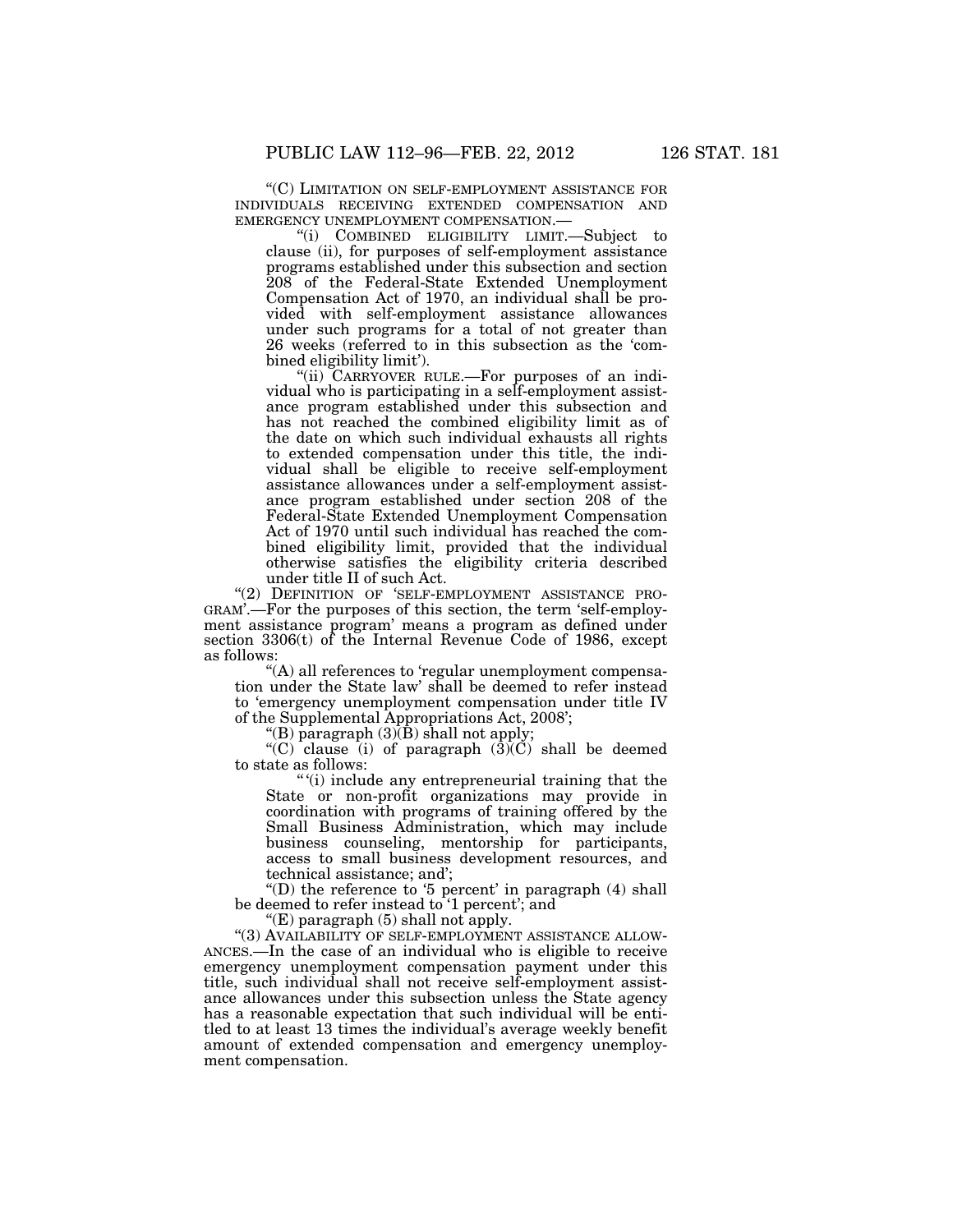"(4) PARTICIPANT OPTION TO TERMINATE PARTICIPATION IN SELF-EMPLOYMENT ASSISTANCE PROGRAM.—

"(A) TERMINATION.—An individual who is participating in a self-employment assistance program established under this subsection may elect to discontinue participation in such program at any time.<br>
"(B) CONTINUED

ELIGIBILITY FOR EMERGENCY UNEMPLOYMENT COMPENSATION.—For purposes of an individual whose participation in the self-employment assistance program established under this subsection is terminated pursuant to paragraph (1)(C) or who has discontinued participation in such program, if the individual continues to satisfy the eligibility requirements for emergency unemployment compensation under this title, the individual shall receive emergency unemployment compensation payments with respect to subsequent weeks of unemployment, to the extent that amounts remain in the account established for such individual under section 4002(b) or to the extent that such individual commences receiving the amounts described in subsections (c), (d), or (e) of such section, respectively.''.

26 USC 3304 note.

## **SEC. 2182. GRANTS FOR SELF-EMPLOYMENT ASSISTANCE PROGRAMS.**

(a) IN GENERAL.—

(1) ESTABLISHMENT OR IMPROVED ADMINISTRATION.—Subject to the requirements established under subsection (b), the Secretary shall award grants to States for the purposes of—

(A) improved administration of self-employment assistance programs that have been established, prior to the date of the enactment of this Act, pursuant to section 3306(t) of the Internal Revenue Code of 1986 (26 U.S.C.  $3306(t)$ , for individuals who are eligible to receive regular unemployment compensation;

(B) development, implementation, and administration of self-employment assistance programs that are established, subsequent to the date of the enactment of this Act, pursuant to section 3306(t) of the Internal Revenue Code of 1986, for individuals who are eligible to receive regular unemployment compensation; and

(C) development, implementation, and administration of self-employment assistance programs that are established pursuant to section 208 of the Federal-State Extended Unemployment Compensation Act of 1970 or section 4001(j) of the Supplemental Appropriations Act, 2008, for individuals who are eligible to receive extended compensation or emergency unemployment compensation.

 $(2)$  PROMOTION AND ENROLLMENT.—Subject to the requirements established under subsection (b), the Secretary shall award additional grants to States that submit approved applications for a grant under paragraph (1) for such States to promote self-employment assistance programs and enroll unemployed individuals in such programs.

(b) APPLICATION AND DISBURSAL.—

(1) APPLICATION.—Any State seeking a grant under paragraph (1) or (2) of subsection (a) shall submit an application to the Secretary at such time, in such manner, and containing such information as is determined appropriate by the Secretary.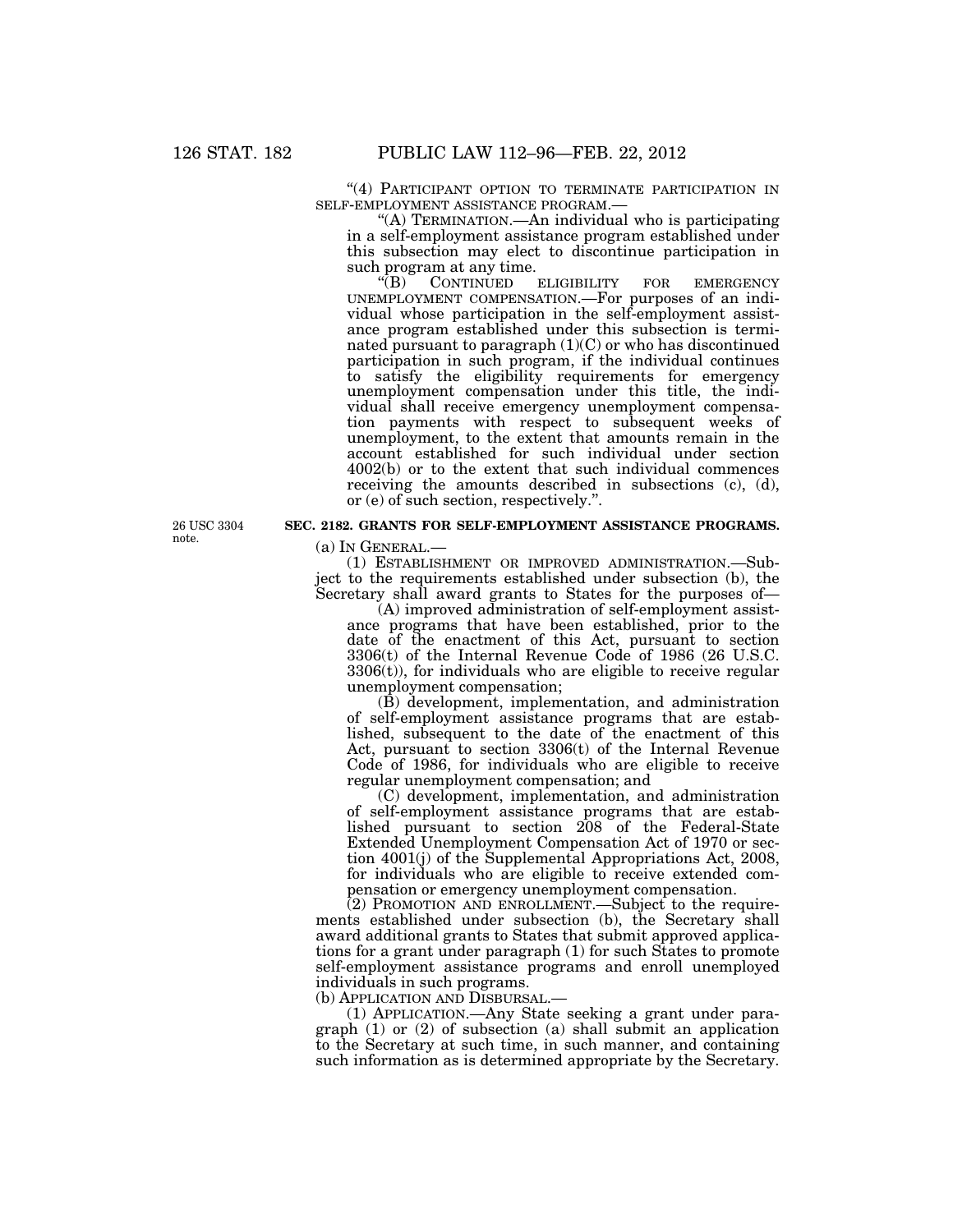In no case shall the Secretary award a grant under this section Deadline. with respect to an application that is submitted after December 31, 2013.

(2) NOTICE.—Not later than 30 days after receiving an Deadline. application described in paragraph (1) from a State, the Secretary shall notify the State agency as to whether a grant has been approved for such State for the purposes described in subsection (a).

(3) CERTIFICATION.—If the Secretary determines that a Determination. State has met the requirements for a grant under subsection (a), the Secretary shall make a certification to that effect to the Secretary of the Treasury, as well as a certification as to the amount of the grant payment to be transferred to the State account in the Unemployment Trust Fund under section 904 of the Social Security Act (42 U.S.C. 1104). The Secretary of the Treasury shall make the appropriate transfer to the State account not later than 7 days after receiving such certification. Transfer authority. Deadline.

(c) ALLOTMENT FACTORS.—For purposes of allotting the funds available under subsection (d) to States that have met the requirements for a grant under this section, the amount of the grant provided to each State shall be determined based upon the percentage of unemployed individuals in the State relative to the percentage of unemployed individuals in all States.

(d) FUNDING.—There are appropriated, out of moneys in the Treasury not otherwise appropriated, \$35,000,000 for the period of fiscal year 2012 through fiscal year 2013 for purposes of carrying out the grant program under this section,

#### **SEC. 2183. ASSISTANCE AND GUIDANCE IN IMPLEMENTING SELF-EMPLOYMENT ASSISTANCE PROGRAMS.**  26 USC 3304

(a) MODEL LANGUAGE AND GUIDANCE.—For purposes of assisting States in establishing, improving, and administering selfemployment assistance programs, the Secretary shall—

(1) develop model language that may be used by States Review. in enacting such programs, as well as periodically review and revise such model language; and

(2) provide technical assistance and guidance in establishing, improving, and administering such programs.

(b) REPORTING AND EVALUATION.—

(1) REPORTING.—The Secretary shall establish reporting requirements for States that have established self-employment assistance programs, which shall include reporting on—

(A) the total number of individuals who received unemployment compensation and—

(i) were referred to a self-employment assistance program;

(ii) participated in such program; and

(iii) received an allowance under such program; (B) the total amount of allowances provided to individuals participating in a self-employment assistance program;

(C) the total income (as determined by survey or other appropriate method) for businesses that have been established by individuals participating in a self-employment assistance program, as well as the total number of individuals employed through such businesses; and

note.

Appropriation authorization.

Determination.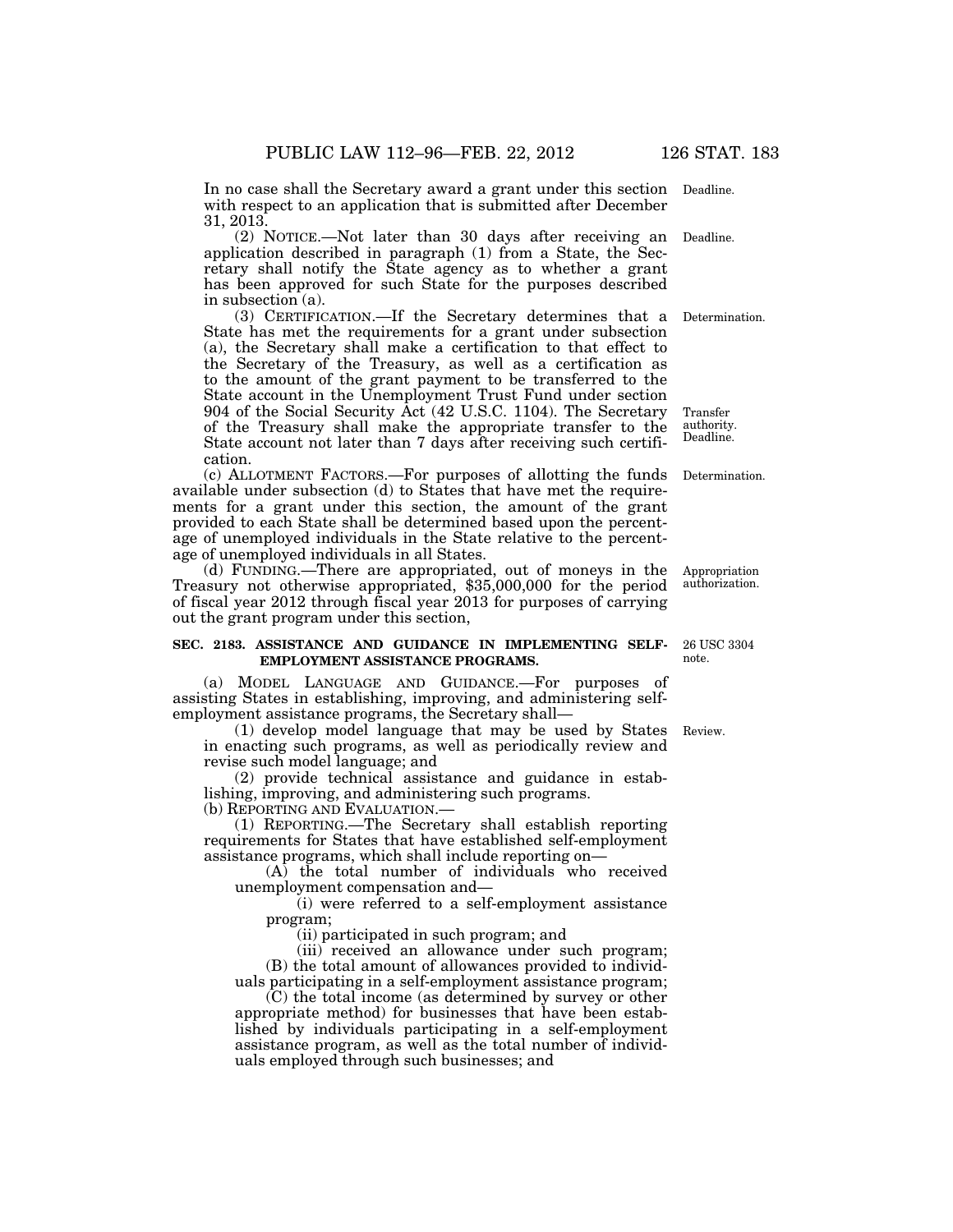(D) any additional information, as determined appropriate by the Secretary.

 $(2)$  EVALUATION.—Not later than 5 years after the date of the enactment of this Act, the Secretary shall submit to Congress a report that evaluates the effectiveness of selfemployment assistance programs established by States, including—

(A) an analysis of the implementation and operation of self-employment assistance programs by States;

(B) an evaluation of the economic outcomes for individuals who participated in a self-employment assistance program as compared to individuals who received unemployment compensation and did not participate in a self-employment assistance program, including a comparison as to employment status, income, and duration of receipt of unemployment compensation or self-employment assistance allowances; and

(C) an evaluation of the state of the businesses started by individuals who participated in a self-employment assistance program, including information regarding—

(i) the type of businesses established;

(ii) the sustainability of the businesses;

(iii) the total income collected by the businesses;

(iv) the total number of individuals employed through such businesses; and

(v) the estimated Federal and State tax revenue collected from such businesses and their employees.

(c) FLEXIBILITY AND ACCOUNTABILITY.—The model language, guidance, and reporting requirements developed by the Secretary under subsections (a) and (b) shall—

(1) allow sufficient flexibility for States and participating individuals; and

(2) ensure accountability and program integrity.

(d) CONSULTATION.—For purposes of developing the model language, guidance, and reporting requirements described under subsections (a) and (b), the Secretary shall consult with employers, labor organizations, State agencies, and other relevant program experts.

(e) ENTREPRENEURIAL TRAINING PROGRAMS.—The Secretary shall utilize resources available through the Department of Labor and coordinate with the Administrator of the Small Business Administration to ensure that adequate funding is reserved and made available for the provision of entrepreneurial training to individuals participating in self-employment assistance programs.

(f) SELF-EMPLOYMENT ASSISTANCE PROGRAM.—For purposes of this section, the term "self-employment assistance program" means a program established pursuant to section  $3306(t)$  of the Internal Revenue Code of  $1986$  ( $26$  U.S.C.  $3306(t)$ ), section  $208$  of the Federal-State Extended Unemployment Compensation Act of 1970, or section 4001(j) of the Supplemental Appropriations Act, 2008, for individuals who are eligible to receive regular unemployment compensation, extended compensation, or emergency unemployment compensation.

26 USC 3304 note.

Definition.

**SEC. 2184. DEFINITIONS.** 

In this subtitle:

Deadline.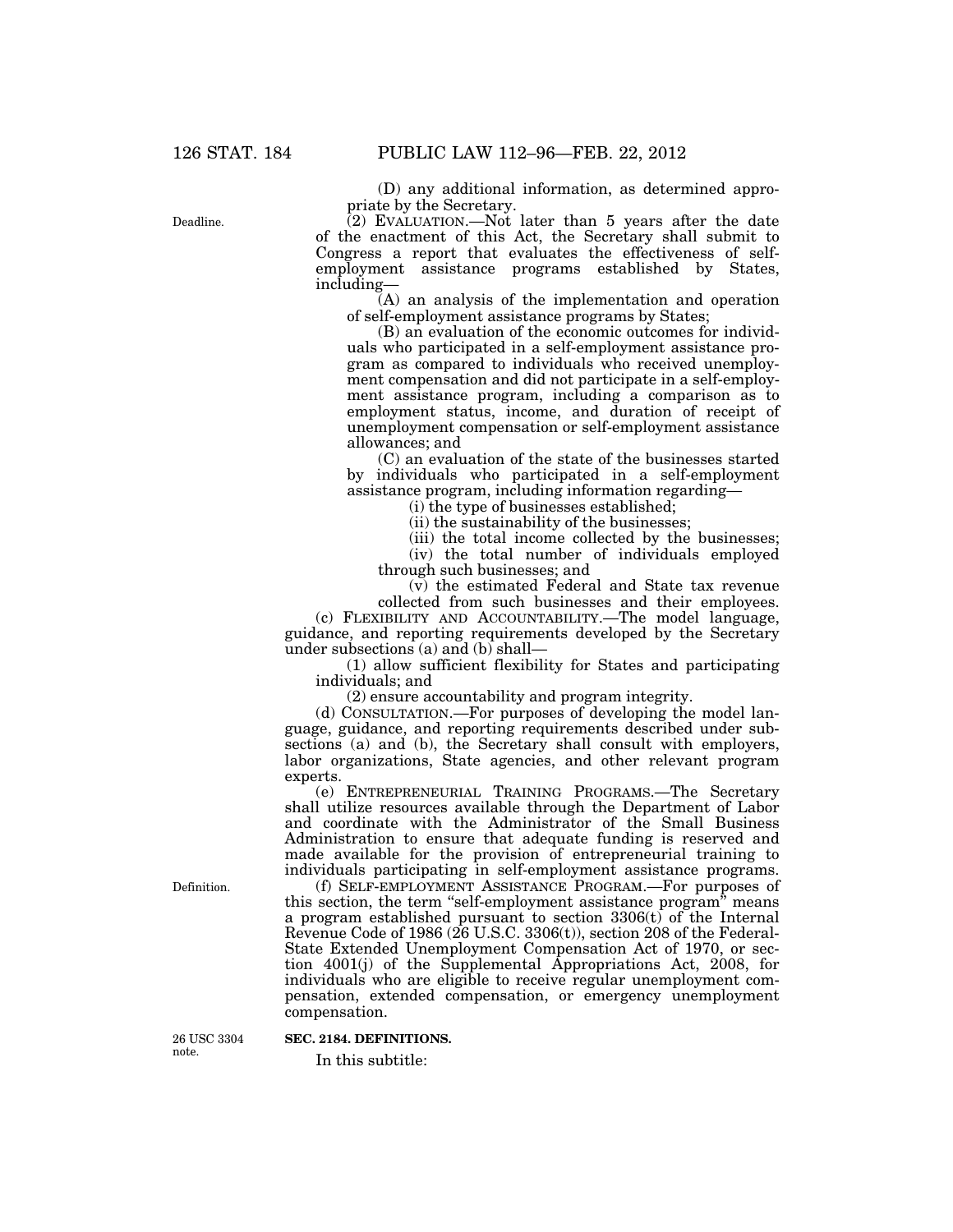of Labor. (2) STATE; STATE AGENCY.—The terms ''State'' and ''State agency'' have the meanings given such terms under section 205 of the Federal-State Extended Unemployment Compensation Act of 1970 (26 U.S.C. 3304 note).

# **TITLE III—MEDICARE AND OTHER HEALTH PROVISIONS**

## **Subtitle A—Medicare Extensions**

#### **SEC. 3001. EXTENSION OF MMA SECTION 508 RECLASSIFICATIONS.**

(a) IN GENERAL.—Section 106(a) of division B of the Tax Relief and Health Care Act of 2006 (42 U.S.C. 1395 note), as amended by section 117 of the Medicare, Medicaid, and SCHIP Extension Act of 2007 (Public Law 110–173), section 124 of the Medicare Improvements for Patients and Providers Act of 2008 (Public Law 110–275), sections 3137(a) and 10317 of the Patient Protection and Affordable Care Act (Public Law 111–148), section 102(a) of the Medicare and Medicaid Extenders Act of 2010 (Public Law 111–309), and section 302(a) of the Temporary Payroll Tax Cut Continuation Act of 2011 (Public Law 112–78), is amended by striking "November 30, 2011" and inserting "March 31, 2012". note.

(b) SPECIAL RULE.—

(1) IN GENERAL.—Subject to paragraph (2), for purposes of implementation of the amendment made by subsection (a), including for purposes of the implementation of paragraph (2) of section  $117(a)$  of the Medicare, Medicaid, and SCHIP Extension Act of 2007 (Public Law 110–173), for the period beginning on December 1, 2011, and ending on March 31, 2012, the Secretary of Health and Human Services shall use the hospital wage index that was promulgated by the Secretary of Health and Human Services in the Federal Register on August 18, 2011 (76 Fed. Reg. 51476), and any subsequent corrections.

(2) EXCEPTION.—In determining the wage index applicable to hospitals that qualify for wage index reclassification, the Secretary shall, for the period described in paragraph (1), include the average hourly wage data of hospitals whose reclassification was extended pursuant to the amendment made by subsection (a) only if including such data results in a higher applicable reclassified wage index. Any revision to hospital wage indexes made as a result of this paragraph shall not be effected in a budget neutral manner. (c) TIMEFRAME FOR PAYMENTS.—

(1) IN GENERAL.—The Secretary shall make payments required under subsections (a) and (b) by not later than June 30, 2012.

(2) OCTOBER 2011 AND NOVEMBER 2011 CONFORMING CHANGE.—Section 302(c) of the Temporary Payroll Tax Cut Continuation Act of 2011 (Public Law 112-78) is amended by striking "December 31, 2012" and inserting "June 30, 2012".

42 USC 1395ww note. Time period.

42 USC 1395ww

42 USC 1395ww note.

42 USC 1395ww note.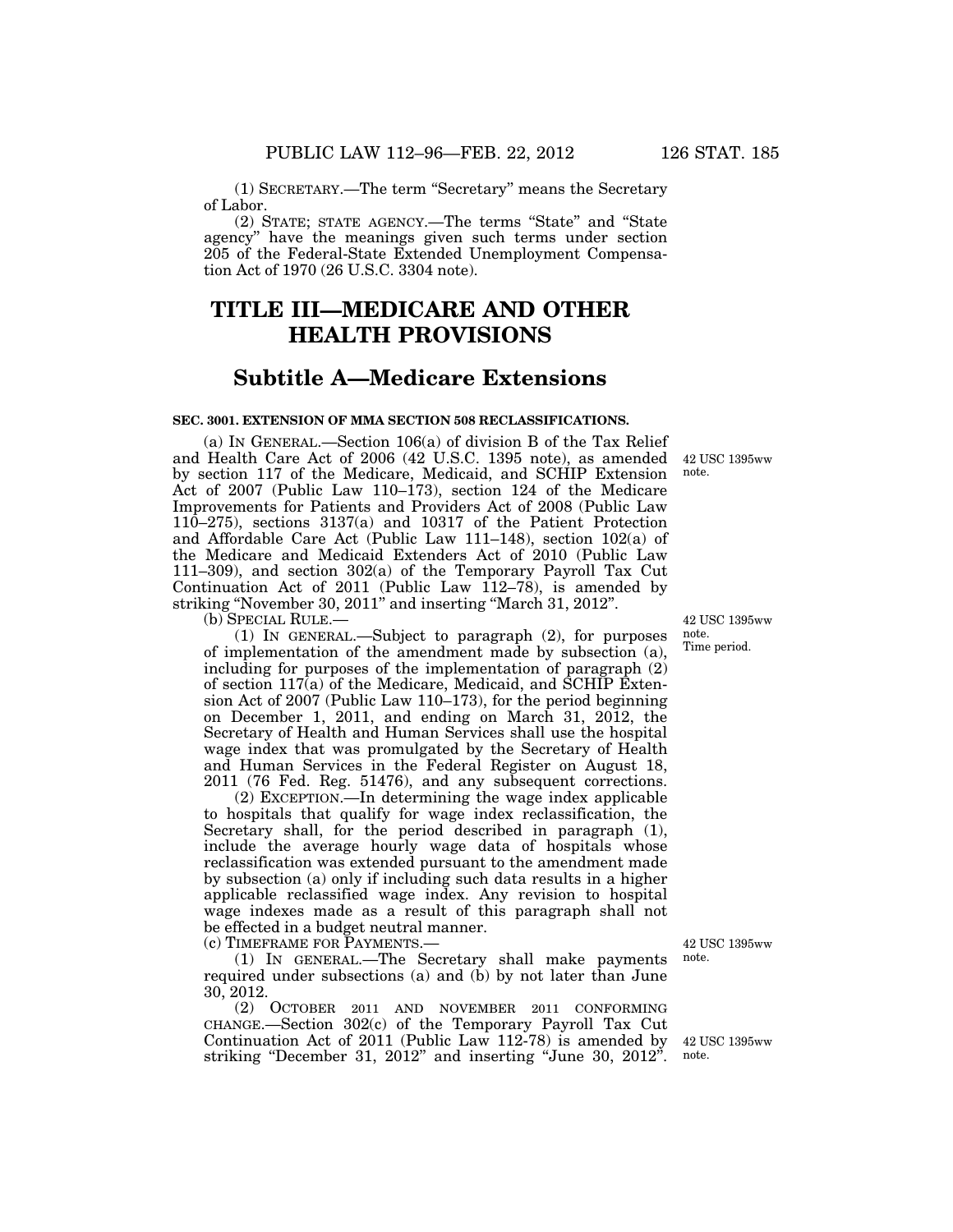## **SEC. 3002. EXTENSION OF OUTPATIENT HOLD HARMLESS PAYMENTS.**

(a) IN GENERAL.—Section  $1833(t)(7)(D)(i)$  of the Social Security Act  $(42 \text{ U.S.C. } 1395 \text{I}(t)(7)(\text{D})(i))$ , as amended by section 308 of the Temporary Payroll Tax Cut Continuation Act of 2011 (Public Law  $112-78$ ), is amended—

 $(1)$  in subclause  $(II)$ -

(A) in the first sentence, by striking ''March 1, 2012'' and inserting ''January 1, 2013''; and

(B) in the second sentence, by striking ''or the first two months of 2012'' and inserting ''or 2012''; and

(2) in subclause (III), in the first sentence, by striking "March 1, 2012" and inserting "January 1, 2013".

(b) REPORT.—Not later than July 1, 2012, the Secretary of Health and Human Services shall submit to the Committees on Ways and Means and Energy and Commerce of the House of Representatives and the Committee on Finance of the Senate a report including recommendations for which types of hospitals should continue to receive hold harmless payments described in subclauses (II) and (III) of section  $1833(t)(7)(D)(i)$  of the Social Security Act  $(42 \text{ U.S.C. } 1395 \text{I}(t)(7)(D)(i))$  in order to maintain adequate beneficiary access to outpatient services. In conducting such report, the Secretary should examine why some similarly situated hospitals do not receive such hold harmless payments and are able to rely only on the prospective payment system for hospital outpatient department services under section 1833(t) of the Social Security Act (42 U.S.C. 1395l(t)).

#### **SEC. 3003. PHYSICIAN PAYMENT UPDATE.**

(a) IN GENERAL.—Section 1848(d)(13) of the Social Security Act  $(42 \text{ U.S.C. } 1395\text{w}-4(d)(13))$ , as added by section 301 of the Temporary Payroll Tax Cut Continuation Act of 2011 (Public Law 112–78), is amended—

(1) in the heading, by striking ''FIRST TWO MONTHS OF 2012'' and inserting ''2012'';

 $(2)$  in subparagraph  $(A)$ , by striking "the period beginning on January 1, 2012, and ending on February 29, 2012'' and  $\frac{1}{2}$ inserting "2012";

(3) in the heading of subparagraph (B), by striking "REMAINING PORTION OF 2012" and inserting "2013"; and

(4) in subparagraph (B), by striking "for the period beginning on March 1, 2012, and ending on December 31, 2012, and for 2013" and inserting "for 2013"

(b) MANDATED STUDIES ON PHYSICIAN PAYMENT REFORM.—

(1) STUDY BY SECRETARY ON OPTIONS FOR BUNDLED OR EPISODE-BASED PAYMENT.—

(A) IN GENERAL.—The Secretary of Health and Human Services shall conduct a study that examines options for bundled or episode-based payments, to cover physicians' services currently paid under the physician fee schedule under section 1848 of the Social Security Act (42 U.S.C. 1395w–4), for one or more prevalent chronic conditions (such as cancer, diabetes, and congestive heart failure) or episodes of care for one or more major procedures (such as medical device implantation). In conducting the study, the Secretary shall consult with medical professional societies and other relevant stakeholders. The study shall

Consultation.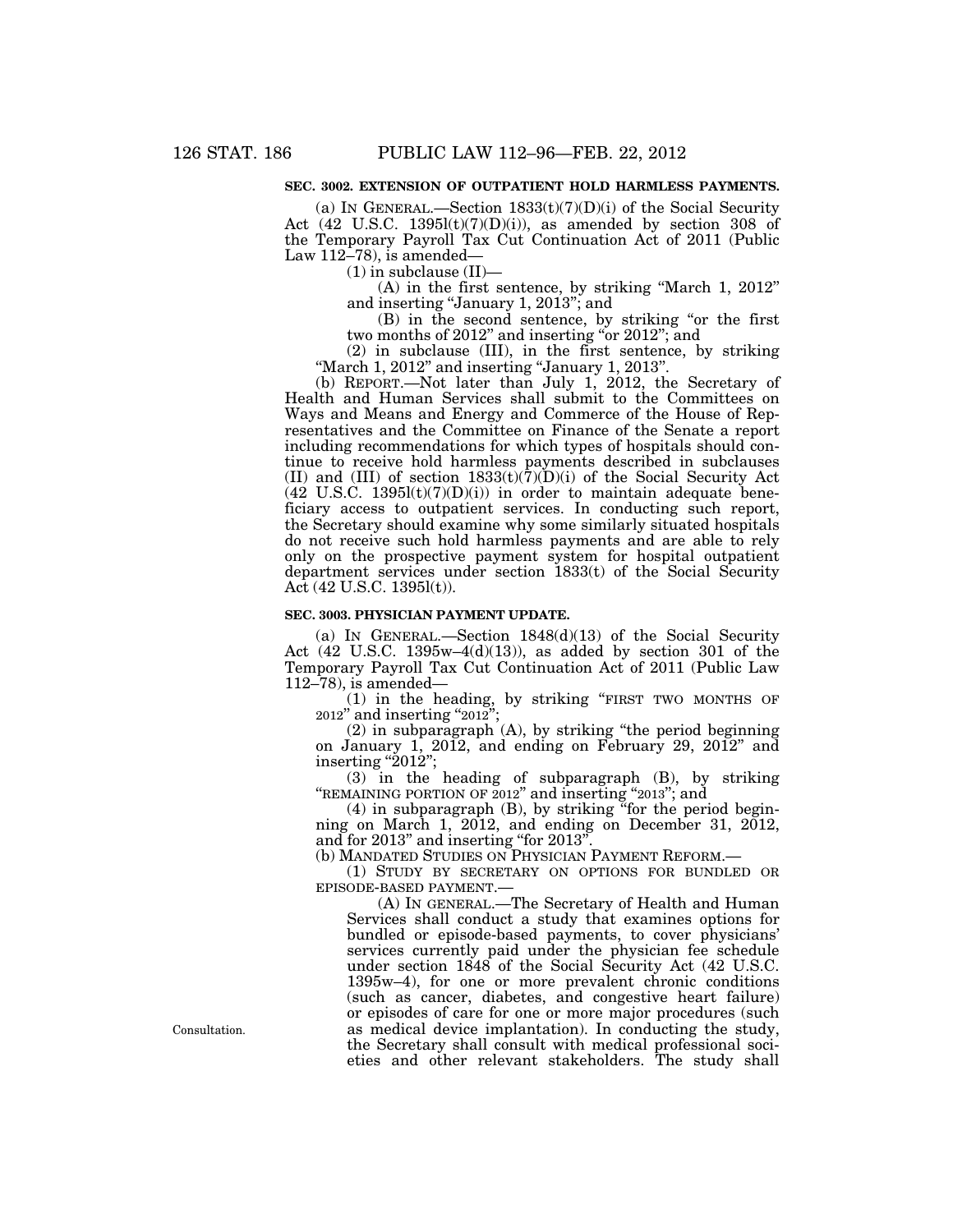include an examination of related private payer payment initiatives.

(B) REPORT.—Not later than January 1, 2013, the Secretary shall submit to the Committees on Ways and Means and Energy and Commerce of the House of Representatives and the Committee on Finance of the Senate a report on the study conducted under this paragraph. The Secretary shall include in the report recommendations on suitable alternative payment options for services paid under such fee schedule and on associated implementation requirements (such as timelines, operational issues, and interactions with other payment reform initiatives).<br>(2) GAO STUDY OF PRIVATE PAYER INITIATIVES.—

(A) IN GENERAL.—The Comptroller General of the United States shall conduct a study that examines initiatives of private entities offering or administering health insurance coverage, group health plans, or other private health benefit plans to base or adjust physician payment rates under such coverage or plans for performance on quality and efficiency, as well as demonstration of care delivery improvement activities (such as adherence to evidence-based guidelines and patient-shared decision making programs). In conducting such study, the Comptroller General shall consult, to the extent appropriate, with medical professional societies and other relevant stakeholders.

Consultation.

(B) REPORT.—Not later than January 1, 2013, the Comptroller General shall submit to the Committees on Ways and Means and Energy and Commerce of the House of Representatives and the Committee on Finance of the Senate a report on the study conducted under this paragraph. Such report shall include an assessment of the applicability of the payer initiatives described in subparagraph (A) to the Medicare program and recommendations on modifications to existing Medicare performance-based initiatives.

### **SEC. 3004. WORK GEOGRAPHIC ADJUSTMENT.**

(a) IN GENERAL.—Section  $1848(e)(1)(E)$  of the Social Security Act  $(42 \text{ U.S.C. } 1395\text{w}-4(\text{e})(1)(\text{E}))$ , as amended by section 303 of the Temporary Payroll Tax Cut Continuation Act of 2011 (Public Law 112–78), is amended by striking "before March 1, 2012" and inserting ''before January 1, 2013''.

(b) REPORT.—Not later than June 15, 2013, the Medicare Payment Advisory Commission shall submit to the Committees on Ways and Means and Energy and Commerce of the House of Representatives and the Committee on Finance of the Senate a report that assesses whether any adjustment under section 1848 of the Social Security Act (42 U.S.C. 1395w–4) to distinguish the difference in work effort by geographic area is appropriate and, if so, what that level should be and where it should be applied. The report shall also assess the impact of the work geographic adjustment under such section, including the extent to which the floor on such adjustment impacts access to care.

#### **SEC. 3005. PAYMENT FOR OUTPATIENT THERAPY SERVICES.**

(a) APPLICATION OF ADDITIONAL REQUIREMENTS.—Section  $1833(g)(5)$  of the Social Security Act (42 U.S.C. 13951(g)(5)), as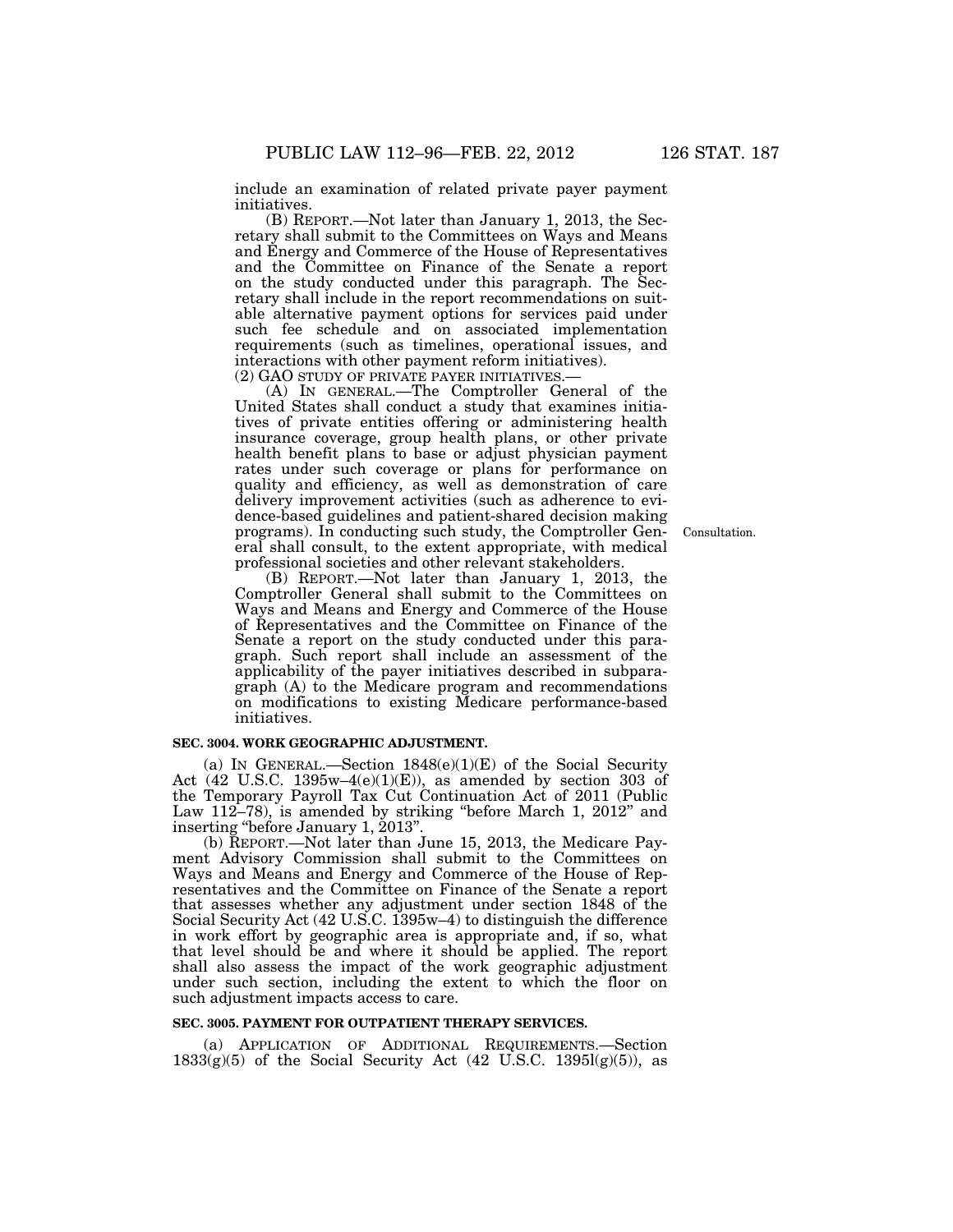amended by section 304 of the Temporary Payroll Tax Cut Continuation Act of 2011 (Public Law 112–78), is amended—

(1) by inserting " $(A)$ " after " $(5)$ ";

(2) in the first sentence, by striking ''February 29, 2012'' and inserting "December 31, 2012";

(3) in the first sentence, by inserting "and if the requirement of subparagraph (B) is met" after "medically necessary";

(4) in the second sentence, by inserting ''made in accordance with such requirement" after "receipt of the request"; and

(5) by adding at the end the following new subparagraphs: ''(B) In the case of outpatient therapy services for which an exception is requested under the first sentence of subparagraph (A), the claim for such services shall contain an appropriate modifier (such as the KX modifier used as of the date of the enactment of this subparagraph) indicating that such services are medically necessary as justified by appropriate documentation in the medical record involved.

 $C'(C)(i)$  In applying this paragraph with respect to a request for an exception with respect to expenses that would be incurred for outpatient therapy services (including services described in subsection  $(a)(8)(B)$  that would exceed the threshold described in clause (ii) for a year, the request for such an exception, for services furnished on or after October 1, 2012, shall be subject to a manual medical review process that is similar to the manual medical review process used for certain exceptions under this paragraph in 2006.

"(ii) The threshold under this clause for a year is \$3,700. Such threshold shall be applied separately—

''(I) for physical therapy services and speech-language pathology services; and

''(II) for occupational therapy services.''.

(b) TEMPORARY APPLICATION OF THERAPY CAP TO THERAPY FUR-NISHED AS PART OF HOSPITAL OUTPATIENT SERVICES.—Section 1833(g) of such Act (42 U.S.C. 1395l(g)) is amended—

(1) in each of paragraphs  $(1)$  and  $(3)$ , by striking "but not described in section 1833(a)(8)(B)'' and inserting ''but (except as provided in paragraph (6)) not described in subsection  $(a)(8)$  $(B)$ "; and

(2) by adding at the end the following new paragraph: " $(6)$  In applying paragraphs  $(1)$  and  $(3)$  to services furnished during the period beginning not later than October 1, 2012, and ending on December 31, 2012, the exclusion of services described in subsection  $(a)(8)(B)$  from the uniform dollar limitation specified in paragraph (2) shall not apply to such services furnished during  $2012."$ 

(c) REQUIREMENT FOR INCLUSION ON CLAIMS OF NPI OF PHYSI-CIAN WHO REVIEWS THERAPY PLAN.—Section 1842(t) of such Act  $(42 \text{ U.S.C. } 1395u(t))$  is amended—

(1) by inserting " $(1)$ " after " $(t)$ "; and

(2) by adding at the end the following new paragraph: "(2) Each request for payment, or bill submitted, for therapy services described in paragraph (1) or (3) of section 1833(g), including services described in section  $1833(a)(8)(B)$ , furnished on or after October 1, 2012, for which payment may be made under this part shall include the national provider identifier of the physician who periodically reviews the plan for such services under section  $1861(p)(2)$ .".

Applicability. Time period. Review.

Applicability. Time period.

Time period.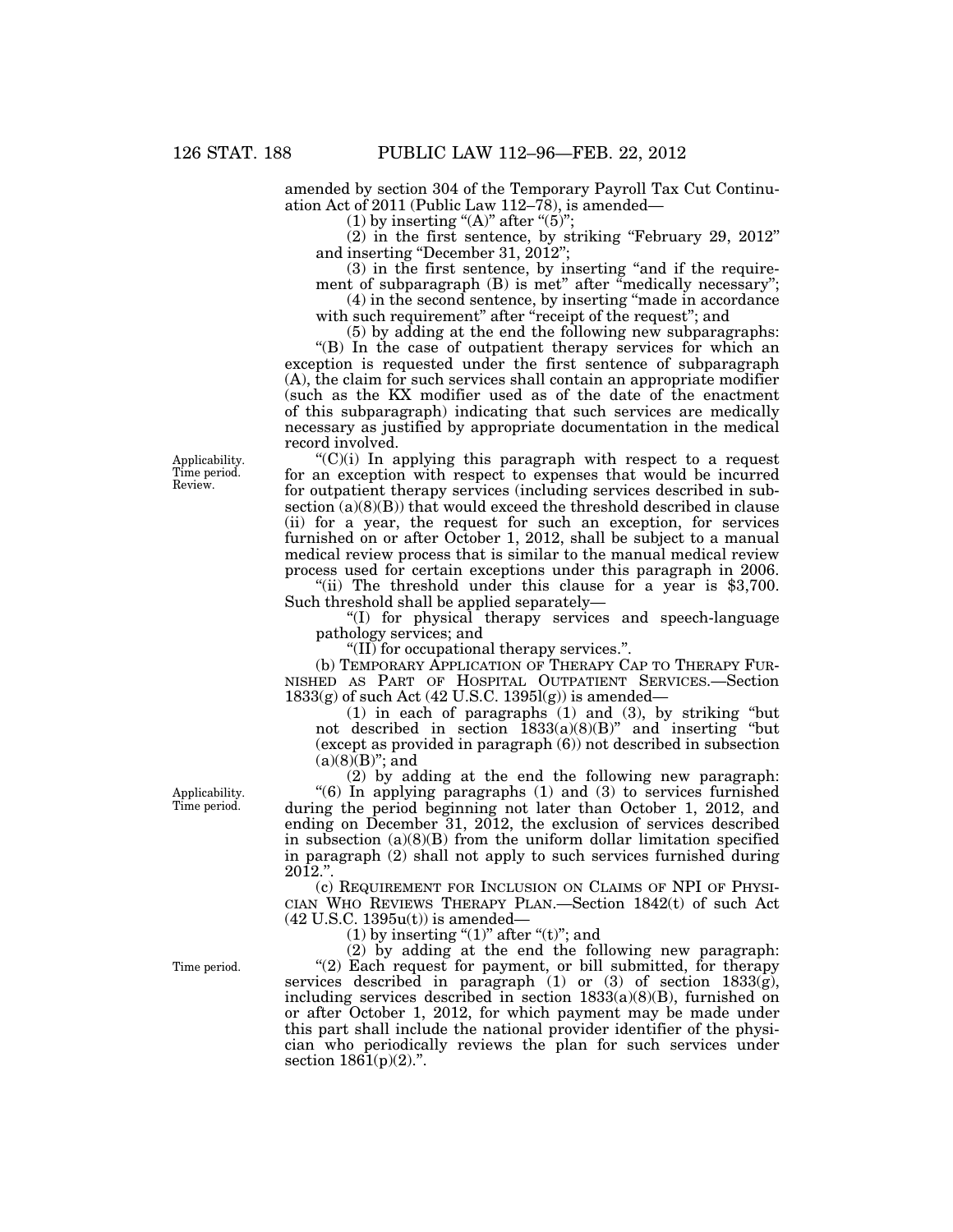(d) IMPLEMENTATION.—The Secretary of Health and Human Services shall implement such claims processing edits and issue such guidance as may be necessary to implement the amendments made by this section in a timely manner. Notwithstanding any other provision of law, the Secretary may implement the amendments made by this section by program instruction. Of the amount of funds made available to the Secretary for fiscal year 2012 for program management for the Centers for Medicare & Medicaid Services, not to exceed \$9,375,000 shall be available for such fiscal year and the first 3 months of fiscal year 2013 to carry out section  $1833(g)(5)(C)$  of the Social Security Act (relating to manual medical review), as added by subsection (a).

(e) EFFECTIVE DATE.—The requirement of subparagraph (B) of section 1833(g)(5) of the Social Security Act (42 U.S.C.  $1395l(g)(5)$ , as added by subsection (a), shall apply to services furnished on or after March 1, 2012.

(f) MEDPAC REPORT ON IMPROVED MEDICARE THERAPY BENE-FITS.—Not later than June 15, 2013, the Medicare Payment Deadline. Advisory Commission shall submit to the Committees on Energy and Commerce and Ways and Means of the House of Representatives and to the Committee on Finance of the Senate a report making recommendations on how to improve the outpatient therapy benefit under part B of title XVIII of the Social Security Act. The report shall include recommendations on how to reform the payment system for such outpatient therapy services under such part so that the benefit is better designed to reflect individual acuity, condition, and therapy needs of the patient. Such report shall include an examination of private sector initiatives relating to outpatient therapy benefits.

(g) COLLECTION OF ADDITIONAL DATA.—

(1) STRATEGY.—The Secretary of Health and Human Services shall implement, beginning on January 1, 2013, a claimsbased data collection strategy that is designed to assist in reforming the Medicare payment system for outpatient therapy services subject to the limitations of section 1833(g) of the Social Security Act (42 U.S.C. 1395l(g)). Such strategy shall be designed to provide for the collection of data on patient function during the course of therapy services in order to better understand patient condition and outcomes.

(2) CONSULTATION.—In proposing and implementing such strategy, the Secretary shall consult with relevant stakeholders.

(h) GAO REPORT ON MANUAL MEDICAL REVIEW PROCESS IMPLEMENTATION.—Not later than May 1, 2013, the Comptroller General of the United States shall submit to the Committees on Energy and Commerce and Ways and Means of the House of Representatives and to the Committee on Finance of the Senate a report on the implementation of the manual medical review process referred to in section  $1833(g)(5)(C)$  of the Social Security Act, as added by subsection (a). Such report shall include aggregate data on the number of individuals and claims subject to such process, the number of reviews conducted under such process, and the outcome of such reviews.

#### **SEC. 3006. PAYMENT FOR TECHNICAL COMPONENT OF CERTAIN PHYSI-CIAN PATHOLOGY SERVICES.**

Section 542(c) of the Medicare, Medicaid, and SCHIP Benefits Improvement and Protection Act of 2000 (as enacted into law by

42 USC 1395*l*  note. Effective date.

42 USC 1395*l*  note.

42 USC 1395*l*  note.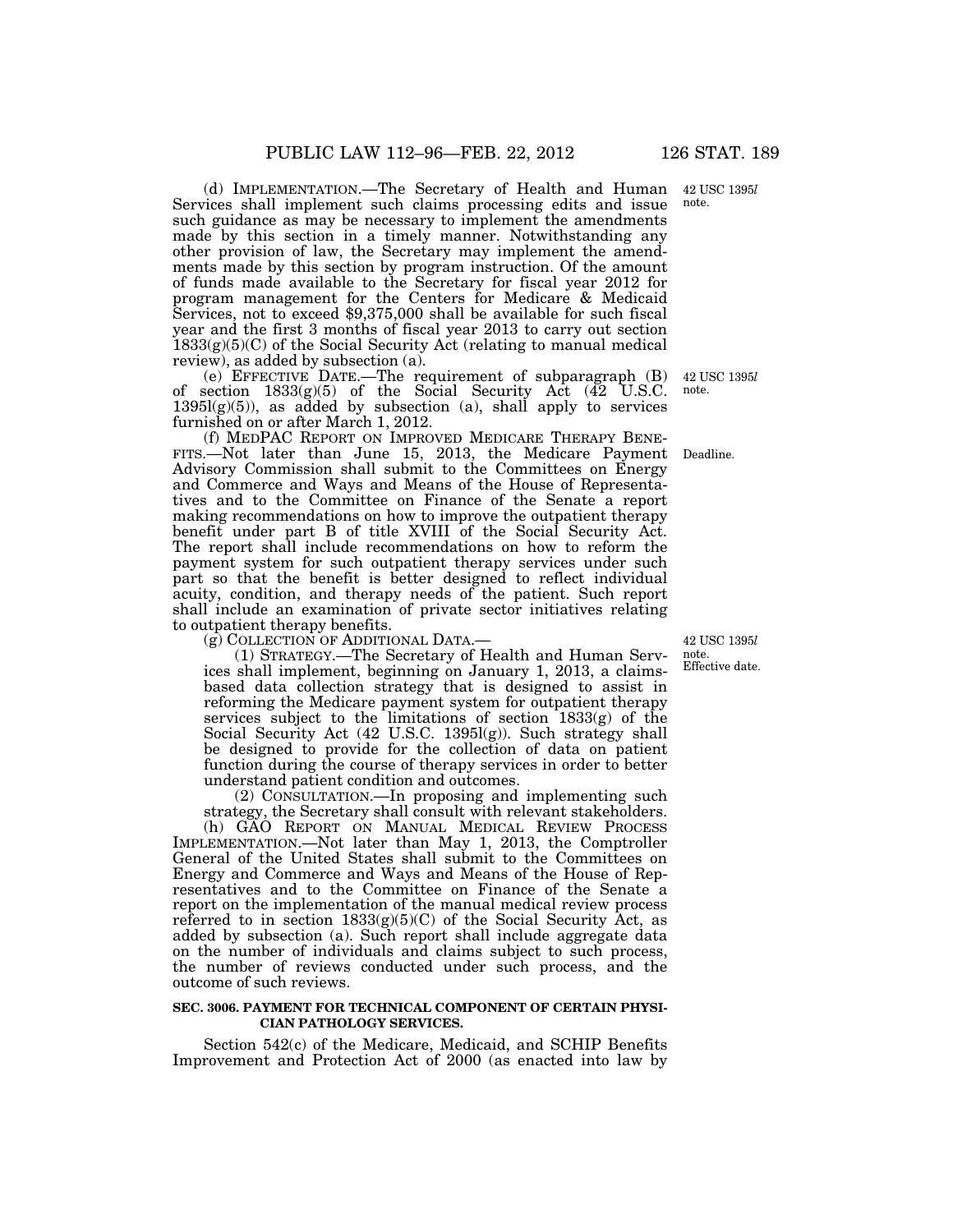42 USC 1395w–4

note.

section  $1(a)(6)$  of Public Law 106–554), as amended by section 732 of the Medicare Prescription Drug, Improvement, and Modernization Act of 2003 (42 U.S.C. 1395w–4 note), section 104 of division B of the Tax Relief and Health Care Act of 2006 (42 U.S.C. 1395w–4 note), section 104 of the Medicare, Medicaid, and SCHIP Extension Act of 2007 (Public Law 110–173), section 136 of the Medicare Improvements for Patients and Providers Act of 2008 (Public Law 110–275), section 3104 of the Patient Protection and Affordable Care Act (Public Law 111–148), section 105 of the Medicare and Medicaid Extenders Act of 2010 (Public Law 111– 309), and section 305 of the Temporary Payroll Tax Cut Continuation Act of 2011 (Public Law 112–78), is amended by striking ''and the first two months of 2012'' and inserting ''and the first six months of 2012''.

#### **SEC. 3007. AMBULANCE ADD-ON PAYMENTS.**

(a) GROUND AMBULANCE.—Section  $1834(l)(13)(A)$  of the Social Security Act (42 U.S.C. 1395m(l)(13)(A)), as amended by section 306(a) of the Temporary Payroll Tax Cut Continuation Act of 2011 (Public Law 112–78), is amended—

(1) in the matter preceding clause (i), by striking ''March 1, 2012'' and inserting ''January 1, 2013''; and

(2) in each of clauses (i) and (ii), by striking ''March 1, 2012'' and inserting ''January 1, 2013'' each place it appears.

(b) AIR AMBULANCE.—Section  $146(b)(1)$  of the Medicare Improvements for Patients and Providers Act of 2008 (Public Law 110–275), as amended by sections 3105(b) and 10311(b) of the Patient Protection and Affordable Care Act (Public Law 111–148), section 106(b) of the Medicare and Medicaid Extenders Act of 2010 (Public Law 111–309) and section 306(b) of the Temporary Payroll Tax Cut Continuation Act of 2011 (Public Law 112–78), is amended by striking ''February 29, 2012'' and inserting ''December 31, 2012''.

(c) SUPER RURAL AMBULANCE.—Section 1834(l)(12)(A) of the Social Security Act (42 U.S.C. 1395m(l)(12)(A)), as amended by section 306(c) of Temporary Payroll Tax Cut Continuation Act of 2011 (Public Law 112–78), is amended in the first sentence by striking ''March 1, 2012'' and inserting ''January 1, 2013''.

(d) GAO REPORT UPDATE.—Not later than October 1, 2012, the Comptroller General of the United States shall update the GAO report GAO–07–383 (relating to Ambulance Providers: Costs and Expected Medicare Margins Vary Greatly) to reflect current costs for ambulance providers.

(e) MEDPAC REPORT.—The Medicare Payment Advisory Commission shall conduct a study of—

(1) the appropriateness of the add-on payments for ambulance providers under paragraphs (12)(A) and (13)(A) of section 1834(l) of the Social Security Act (42 U.S.C. 1395m(l)) and the treatment of air ambulance providers under section 146(b)(1) of the Medicare Improvements for Patients and Providers Act of 2008 (Public Law 110–275);

(2) the effect these add-on payments and such treatment have on the Medicare margins of ambulance providers; and

(3) whether there is a need to reform the Medicare ambulance fee schedule under such section and, if so, what should such reforms be, including whether the add-on payments should be included in the base rate.

42 USC 1395m note.

Study.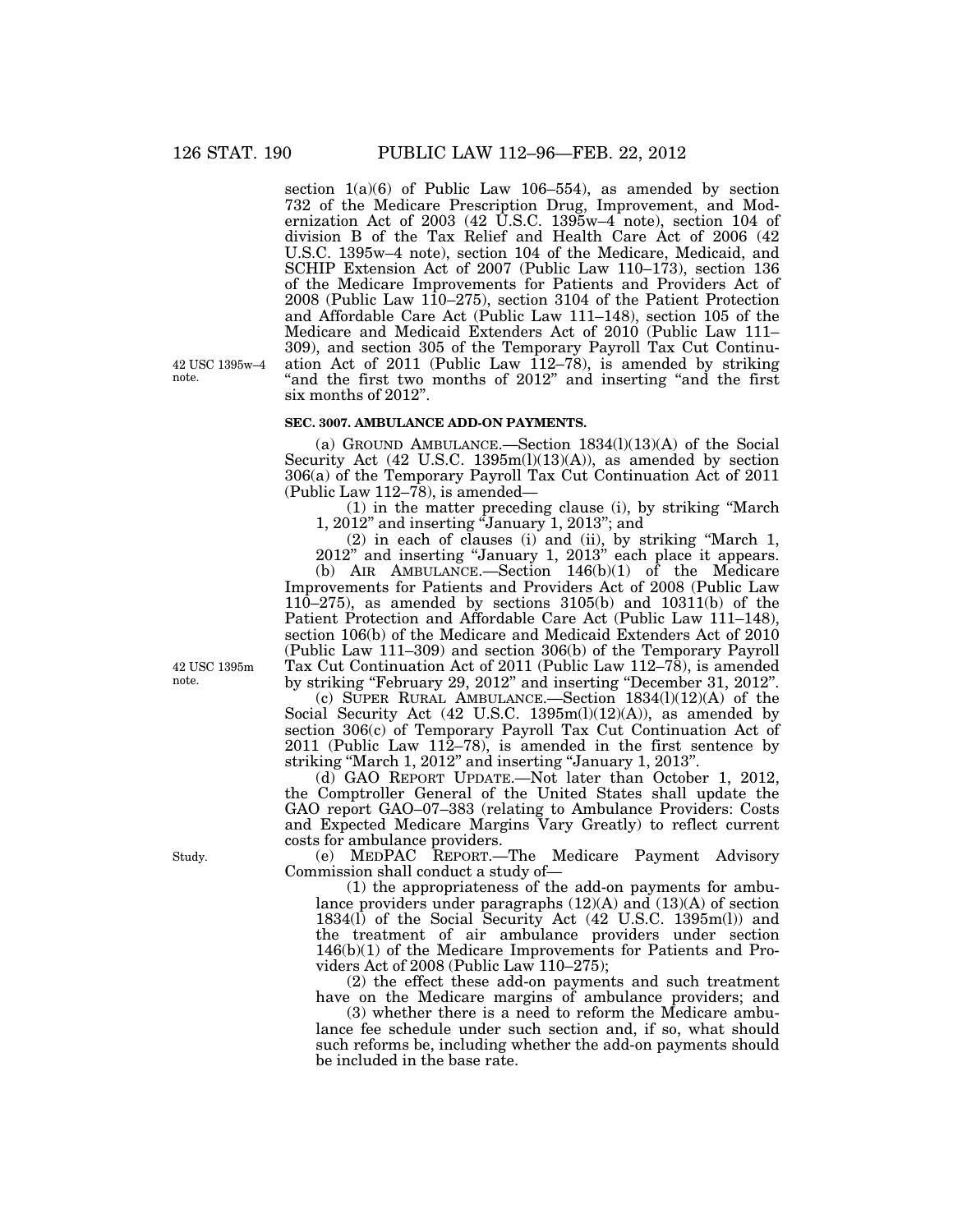Not later than June 15, 2013, the Commission shall submit to the Committees on Ways and Means and Energy and Commerce of the House of Representatives and the Committee on Finance of the Senate a report on such study and shall include in the report such recommendations as the Commission deems appropriate.

# **Subtitle B—Other Health Provisions**

# **SEC. 3101. QUALIFYING INDIVIDUAL PROGRAM.**

(a) EXTENSION.—Section  $1902(a)(10)(E)(iv)$  of the Social Security Act (42 U.S.C. 1396a(a)(10)(E)(iv)), as amended by section  $310(a)$ of the Temporary Payroll Tax Cut Continuation Act of 2011 (Public Law 112–78), is amended by striking "February" and inserting "December".<br>
(b) EXTENDING TOTAL AMOUNT AVAILABLE FOR ALLOCATION.—

Section  $1933(g)$  of such Act (42 U.S.C. 1396u–3(g)), as amended by section 310(b) of the Temporary Payroll Tax Cut Continuation Act of 2011 (Public Law 112–78), is amended—

 $(1)$  in paragraph  $(2)$ 

 $(\hat{A})$  in subparagraph  $(P)$ , by striking "and" after the semicolon;<br>(B) in subparagraph (Q), by striking "February 29,

 $(2012,$  the total allocation amount is  $$150,000,000."$  and inserting ''September 30, 2012, the total allocation amount is \$450,000,000; and''; and

(C) by adding at the end the following new subparagraph:

Time period.

''(R) for the period that begins on October 1, 2012, and ends on December 31, 2012, the total allocation amount is \$280,000,000.''; and

(2) in paragraph (3), in the matter preceding subparagraph  $(A)$ , by striking "or  $(P)$ " and inserting " $(P)$ , or  $(R)$ ".

# **SEC. 3102. TRANSITIONAL MEDICAL ASSISTANCE.**

Sections 1902(e)(1)(B) and 1925(f) of the Social Security Act (42 U.S.C. 1396a(e)(1)(B), 1396r–6(f)), as amended by section 311 of the Temporary Payroll Tax Cut Continuation Act of 2011 (Public Law 112–78), are each amended by striking "February 29" and inserting "December 31".

# **Subtitle C—Health Offsets**

## **SEC. 3201. REDUCTION OF BAD DEBT TREATED AS AN ALLOWABLE COST.**

(a) HOSPITALS.—Section  $1861(v)(1)(T)$  of the Social Security Act  $(42 \text{ U.S.C. } 1395x(v)(1)(T))$  is amended—

 $(1)$  in clause (iii), by striking "and" at the end;

 $(2)$  in clause (iv)-

(A) by striking "a subsequent fiscal year" and inserting "fiscal years 2001 through 2012"; and

(B) by striking the period at the end and inserting '', and''; and

(3) by adding at the end the following: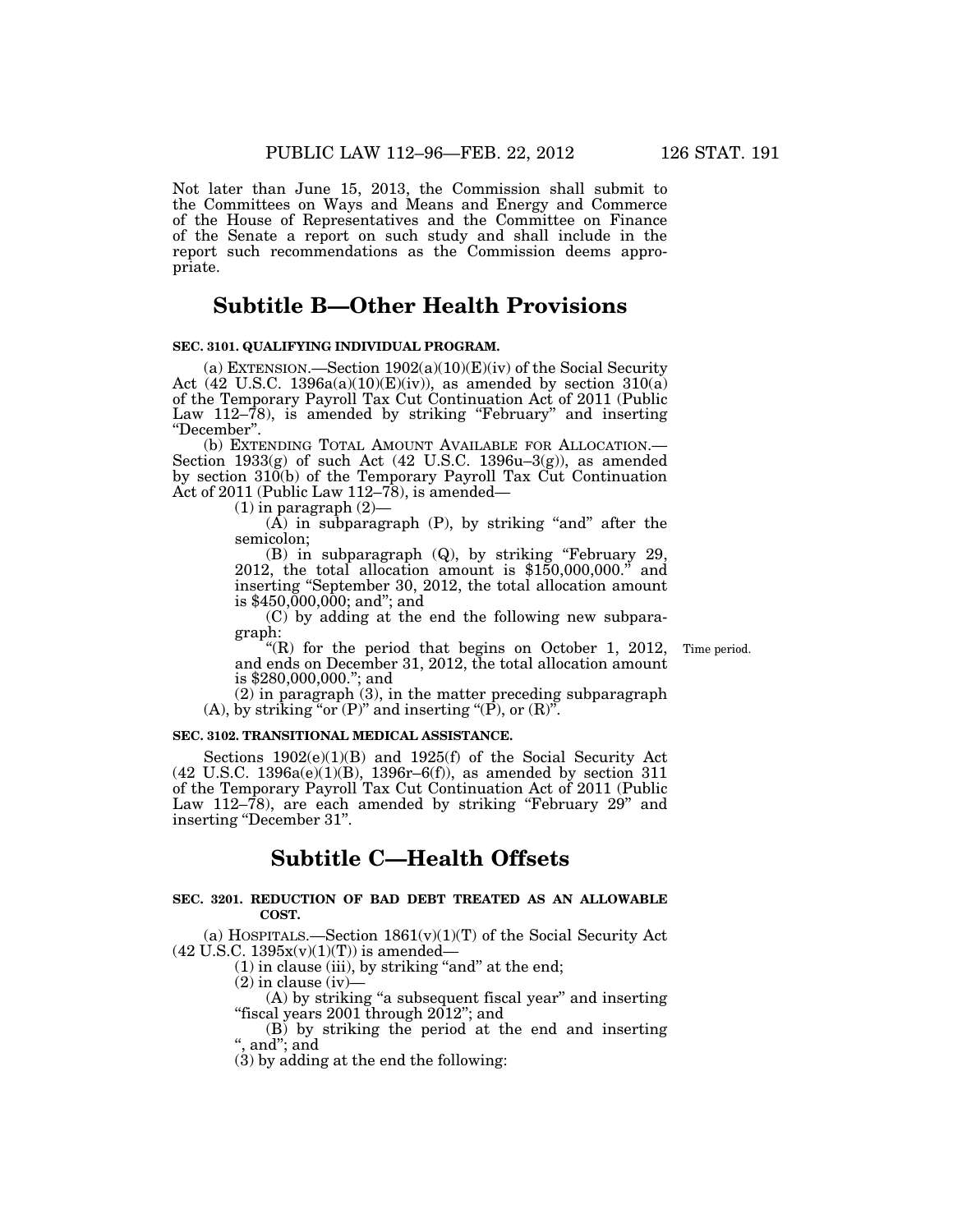"(v) for cost reporting periods beginning during fiscal year 2013 or a subsequent fiscal year, by 35 percent of such amount otherwise allowable."

Time periods.

(b) SKILLED NURSING FACILITIES.—Section  $1861(v)(1)(V)$  of such Act (42 U.S.C. 1395x(v)(1)(V)) is amended—

(1) in the matter preceding clause (i), by striking ''with respect to cost reporting periods beginning on or after October 1, 2005'' and inserting ''and (beginning with respect to cost reporting periods beginning during fiscal year 2013) for covered skilled nursing services described in section 1888(e)(2)(A) furnished by hospital providers of extended care services (as described in section 1883)'';

(2) in clause (i), by striking ''reduced by'' and all that follows through ''allowable; and'' and inserting the following: ''reduced by—

''(I) for cost reporting periods beginning on or after October 1, 2005, but before fiscal year 2013, 30 percent of such amount otherwise allowable; and

''(II) for cost reporting periods beginning during fiscal year 2013 or a subsequent fiscal year, by 35 percent of such amount otherwise allowable.''; and

(3) in clause (ii), by striking ''such section shall not be reduced." and inserting "such section-

''(I) for cost reporting periods beginning on or after October 1, 2005, but before fiscal year 2013, shall not be reduced;

''(II) for cost reporting periods beginning during fiscal year 2013, shall be reduced by 12 percent of such amount otherwise allowable;

''(III) for cost reporting periods beginning during fiscal year 2014, shall be reduced by 24 percent of such amount otherwise allowable; and

"(IV) for cost reporting periods beginning during a subsequent fiscal year, shall be reduced by 35 percent of such amount otherwise allowable.''.

(c) CERTAIN OTHER PROVIDERS.—Section 1861(v)(1) of such Act  $(42 \text{ U.S.C. } 1395x(v)(1))$  is amended by adding at the end the following new subparagraph:

 $\sqrt{\frac{W}{i}}$ ) In determining such reasonable costs for providers described in clause (ii), the amount of bad debts otherwise treated as allowable costs which are attributable to deductibles and coinsurance amounts under this title shall be reduced—

''(I) for cost reporting periods beginning during fiscal year 2013, by 12 percent of such amount otherwise allowable;

''(II) for cost reporting periods beginning during fiscal year 2014, by 24 percent of such amount otherwise allowable; and

''(III) for cost reporting periods beginning during a subsequent fiscal year, by 35 percent of such amount otherwise allowable.

"(ii) A provider described in this clause is a provider of services not described in subparagraph (T) or (V), a supplier, or any other type of entity that receives payment for bad debts under the authority under subparagraph (A).''.

(d) CONFORMING AMENDMENT FOR HOSPITAL SERVICES.—Section 4008(c) of the Omnibus Budget Reconciliation Act of 1987 (42 U.S.C. 1395 note), as amended by section 8402 of the Technical and Miscellaneous Revenue Act of 1988 and section 6023 of the Omnibus Budget Reconciliation Act of 1989, is amended by adding at the

Time periods.

42 USC 1395f note. Time period.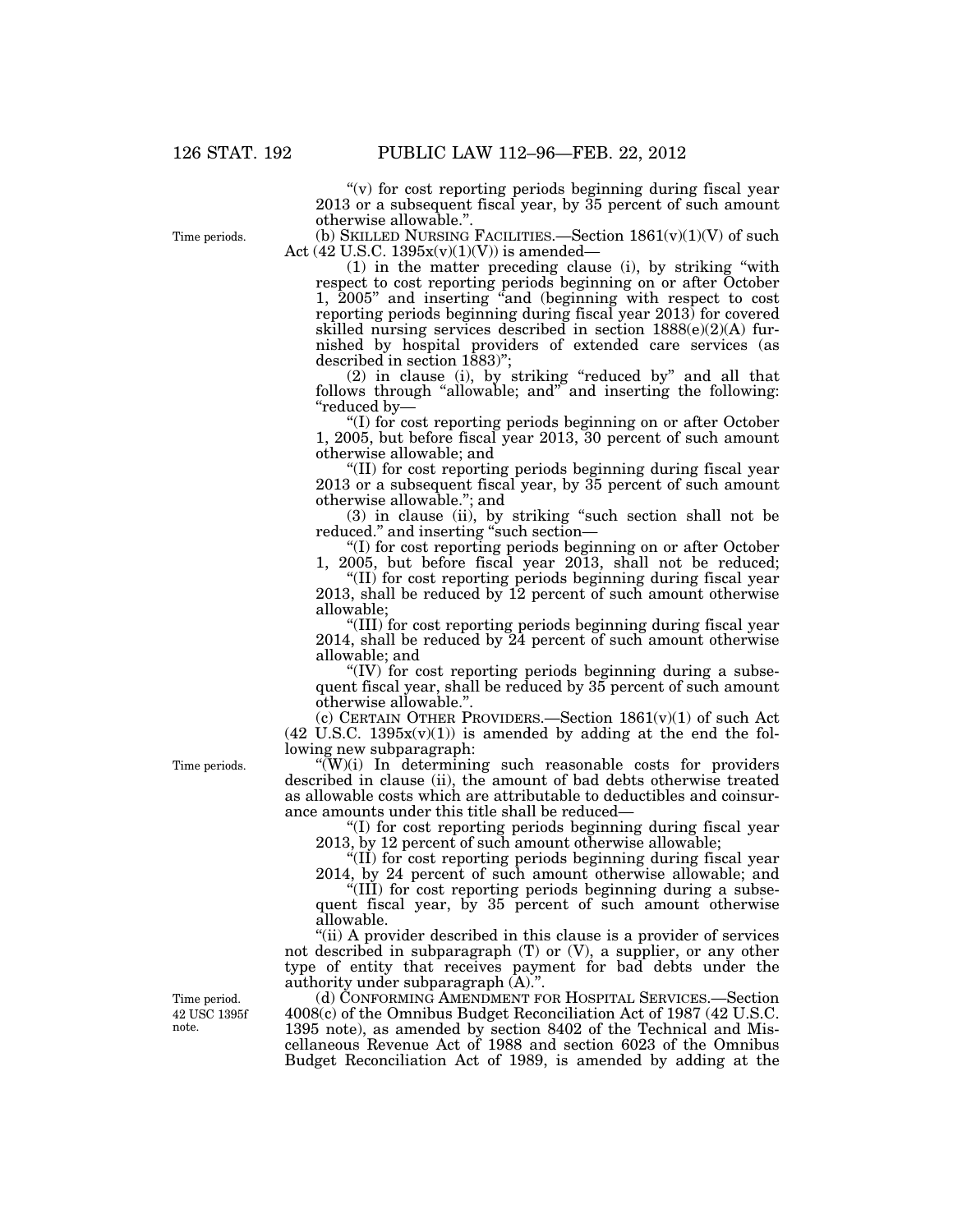end the following new sentence: ''Effective for cost reporting periods beginning on or after October 1, 2012, the provisions of the previous two sentences shall not apply.''.

# **SEC. 3202. REBASE MEDICARE CLINICAL LABORATORY PAYMENT RATES.**

Section 1833(h)(2)(A) of the Social Security Act (42 U.S.C.  $1395l(h)(2)(A)$  is amended—

 $(1)$  in clause  $(i)$ , by striking "paragraph  $(4)$ " and inserting ''clause (v), subparagraph (B), and paragraph (4)'';

(2) by moving clause (iv), subclauses (I) and (II) of such clause, and the flush matter at the end of such clause 6 ems to the left; and

(3) by adding at the end the following new clause:

"(v) The Secretary shall reduce by 2 percent the fee schedules otherwise determined under clause (i) for 2013, and such reduced fee schedules shall serve as the base for 2014 and subsequent years.''.

### **SEC. 3203. REBASING STATE DSH ALLOTMENTS FOR FISCAL YEAR 2021.**

Section 1923(f) of the Social Security Act (42 U.S.C. 1396r–  $4(f)$ ) is amended–

(1) by redesignating paragraph (8) as paragraph (9);

(2) in paragraph  $(3)(A)$  by striking "paragraphs (6) and  $(7)$ " and inserting "paragraphs  $(6)$ ,  $(7)$ , and  $(8)$ "; and

(3) by inserting after paragraph (7) the following new paragraph:

"(8) REBASING OF STATE DSH ALLOTMENTS FOR FISCAL YEAR 2021.—With respect to fiscal year 2021, for purposes of applying paragraph  $(3)(\overline{A})$  to determine the DSH allotment for a State, the amount of the DSH allotment for the State under paragraph (3) for fiscal year 2020 shall be equal to the DSH allotment as reduced under paragraph (7).''.

# **SEC. 3204. TECHNICAL CORRECTION TO THE DISASTER RECOVERY FMAP PROVISION.**

(a) IN GENERAL.—Section 1905(aa) of the Social Security Act (42 U.S.C. 1396d(aa)) is amended—

 $(1)$  in paragraph  $(1)$ —

(A) in subparagraph (A), by striking ''the Federal medical assistance percentage determined for the fiscal year'' and all that follows through the period and inserting ''the State's regular FMAP shall be increased by 50 percent of the number of percentage points by which the State's regular FMAP for such fiscal year is less than the Federal medical assistance percentage determined for the State for the preceding fiscal year after the application of only subsection (a) of section 5001 of Public Law 111–5 (if applicable to the preceding fiscal year) and without regard to this subsection, subsections (y) and (z), and subsections (b) and (c) of section 5001 of Public Law 111–5.''; and

(B) in subparagraph (B), by striking "Federal medical assistance percentage determined for the preceding fiscal year'' and all that follows through the period and inserting ''State's regular FMAP for such fiscal year shall be increased by 25 percent of the number of percentage points by which the State's regular FMAP for such fiscal year

Applicability.

Reduction.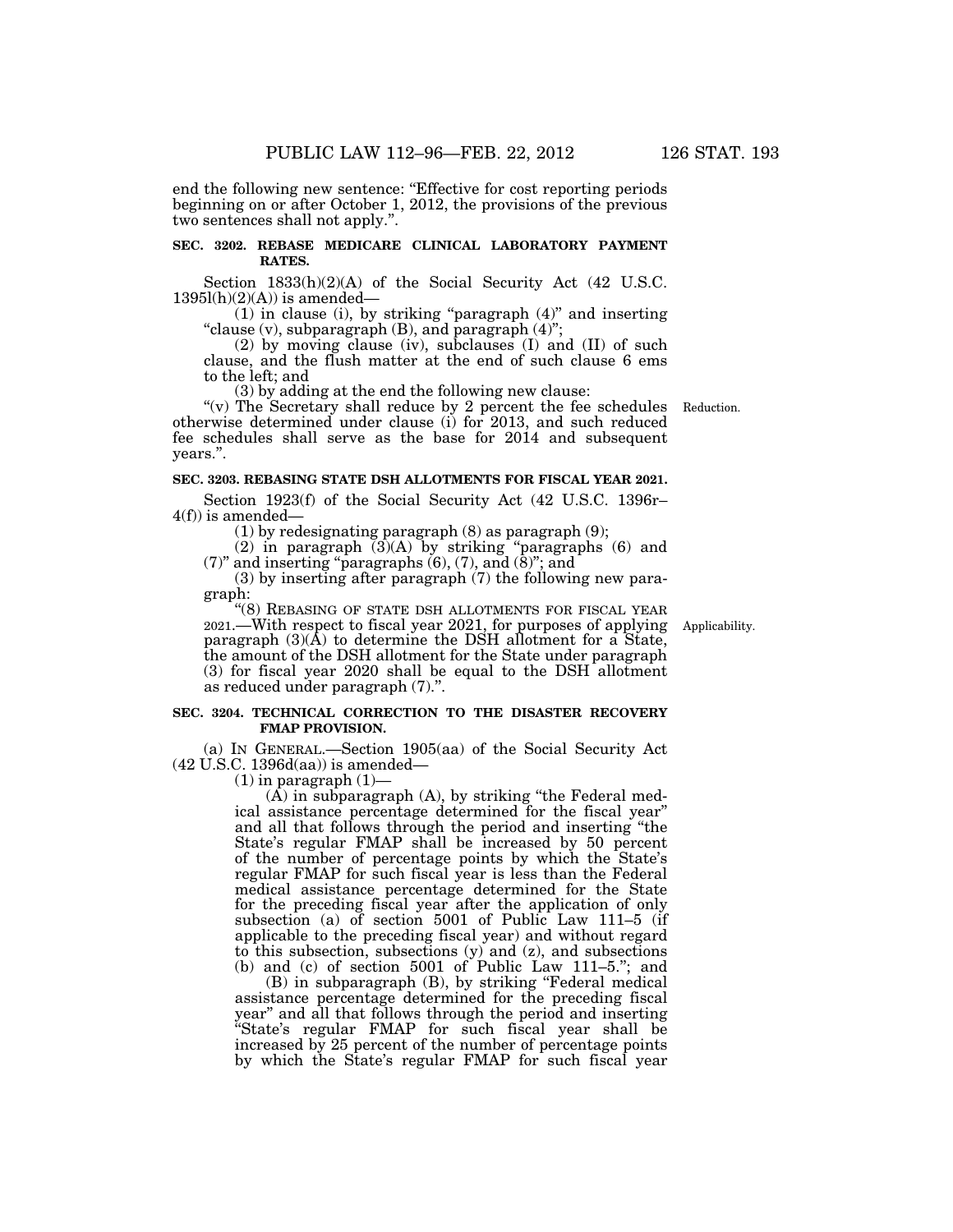is less than the Federal medical assistance percentage received by the State during the preceding fiscal year.";  $(2)$  in paragraph  $(2)$ —

 $(A)$  in subparagraph  $(A)$ —

(i) by striking ''Federal medical assistance percentage determined for the State for the fiscal year'' and all that follows through "Act," and inserting "State's regular FMAP for the fiscal year''; and

(ii) by striking "subsection (y)" and inserting "subsections (y) and  $(z)$ "; and

(B) in subparagraph (B), by striking ''Federal medical assistance percentage determined for the State for the fiscal year'' and all that follows through ''Act,'' and inserting ''State's regular FMAP for the fiscal year'';

(3) by redesignating paragraph (3) as paragraph (4); and (4) by inserting after paragraph (2) the following:

" $(3)$  In this subsection, the term 'regular FMAP' means, for each fiscal year for which this subsection applies to a State, the Federal medical assistance percentage that would otherwise apply to the State for the fiscal year, as determined under subsection (b) and without regard to this subsection, subsections (y) and (z), and section 10202 of the Patient Protection and Affordable Care Act."

(b) EFFECTIVE DATE.—The amendments made by subsection (a) shall take effect on October 1, 2013.

### **SEC. 3205. PREVENTION AND PUBLIC HEALTH FUND.**

Section 4002(b) of the Patient Protection and Affordable Care Act (42 U.S.C. 300u–11(b)) is amended by striking paragraphs (2) through (6) and inserting the following:

 $\sqrt{2}$  for each of fiscal years 2012 through 2017, \$1,000,000,000;

"(3) for each of fiscal years  $2018$  and  $2019$ ,  $1,250,000,000$ ;

 $(4)$  for each of fiscal years 2020 and 2021, \$1,500,000,000; and

 $(5)$  for fiscal year 2022, and each fiscal year thereafter, \$2,000,000,000.''.

# **TITLE IV—TANF EXTENSION**

Welfare Integrity and Data Improvement Act. 42 USC 1305 note.

# **SEC. 4001. SHORT TITLE.**

This title may be cited as the ''Welfare Integrity and Data Improvement Act''.

## **SEC. 4002. EXTENSION OF PROGRAM.**

(a) FAMILY ASSISTANCE GRANTS.—Section 403(a)(1) of the Social Security Act  $(42 \text{ U.S.C. } 603(a)(1))$  is amended—

(1) in subparagraph (A), by striking ''each of fiscal years 1996" and all that follows through "2003" and inserting "fiscal year 2012'';

 $(2)$  in subparagraph  $(B)$ —

(A) by inserting ''(as in effect just before the enactment of the Welfare Integrity and Data Improvement Act)'' after ''this paragraph'' the first place it appears; and

 $(\hat{B})$  by inserting "(as so in effect)" after "this paragraph" the second place it appears; and

Definition.

42 USC 1396d note.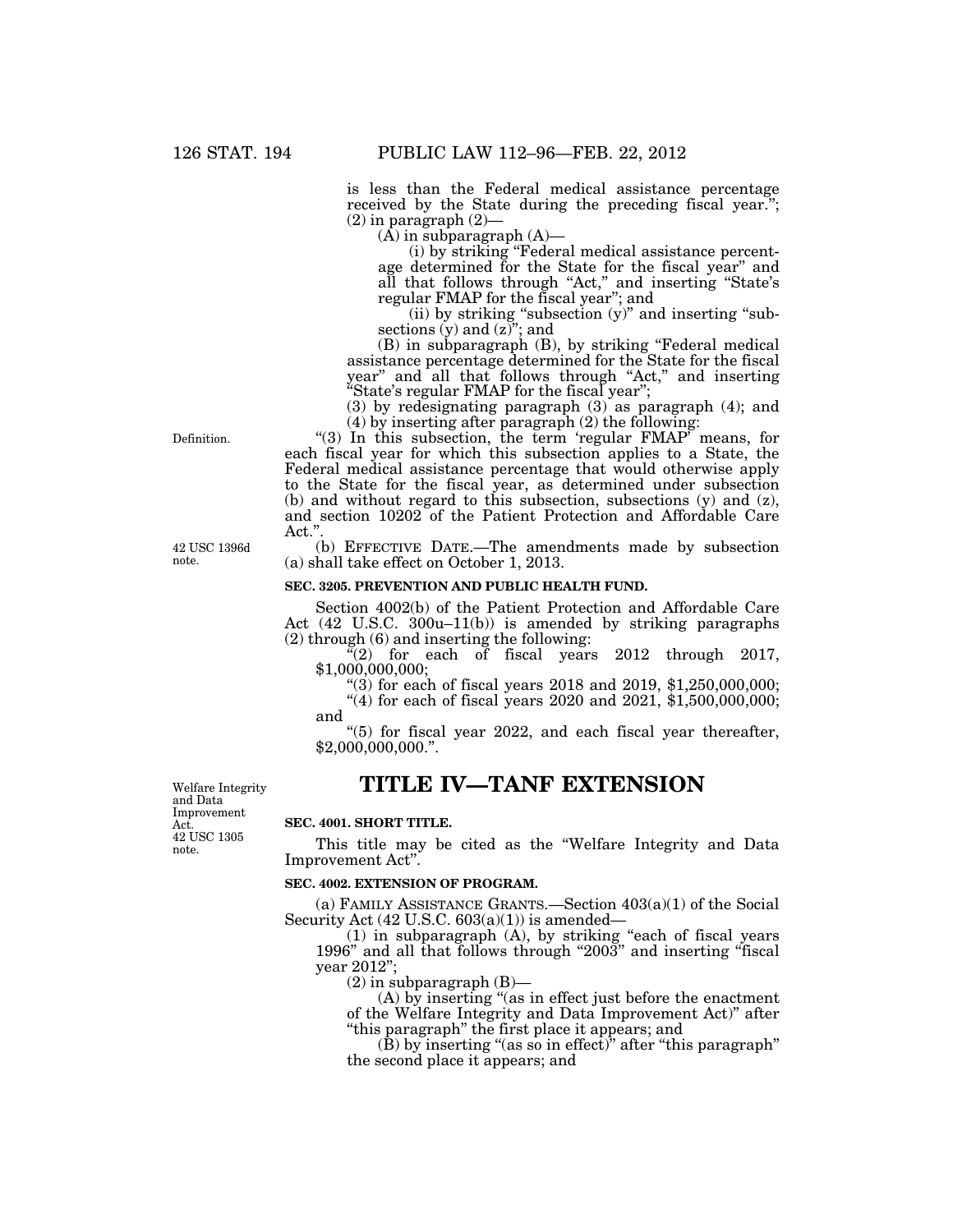$(3)$  in subparagraph  $(C)$ , by striking "2003" and inserting ''2012''.

(b) HEALTHY MARRIAGE PROMOTION AND RESPONSIBLE FATHER-HOOD GRANTS.—Section 403(a)(2)(D) of such Act (42 U.S.C.  $603(a)(2)(D)$ ) is amended by striking "2011" each place it appears and inserting "2012".

(c) MAINTENANCE OF EFFORT REQUIREMENT.—Section 409(a)(7) of such Act  $(42 \text{ U.S.C. } 609(a)(7))$  is amended—

(1) in subparagraph (A), by striking ''fiscal year'' and all that follows through "2013" and inserting "a fiscal year"; and

 $(2)$  in subparagraph  $(B)(ii)$ —

(A) by striking "for fiscal years  $1997$  through  $2012$ ,"; and

 $(B)$  by striking "407(a) for the fiscal year," and inserting  $"407(a),"$ .

(d) TRIBAL GRANTS.—Section 412(a) of such Act (42 U.S.C.  $612(a)$ ) is amended in each of paragraphs  $(1)(A)$  and  $(2)(A)$  by striking "each of fiscal years 1997" and all that follows through "2003" and inserting "fiscal year 2012".

(e) STUDIES AND DEMONSTRATIONS.—Section 413(h)(1) of such Act  $(42 \text{ U.S.C. } 613(h)(1))$  is amended by striking "each of fiscal years 1997 through 2002'' and inserting ''fiscal year 2012''.

(f) CENSUS BUREAU STUDY.—Section 414(b) of such Act (42 U.S.C. 614(b)) is amended by striking "each of fiscal years 1996" and all that follows through "2003" and inserting "fiscal year 2012".

(g) CHILD CARE ENTITLEMENT.—Section  $418(a)(3)$  of such Act  $(42 \text{ U.S.C. } 618(a)(3))$  is amended by striking "appropriated" and all that follows and inserting ''appropriated \$2,917,000,000 for fiscal year 2012.''.

(h) GRANTS TO TERRITORIES.—Section 1108(b)(2) of such Act  $(42 \text{ U.S.C. } 1308(b)(2))$  is amended by striking "fiscal years 1997 through 2003'' and inserting ''fiscal year 2012''.

(i) PREVENTION OF DUPLICATE APPROPRIATIONS FOR FISCAL YEAR 2012.—Expenditures made pursuant to the Short-Term TANF Extension Act (Public Law 112–35) and the Temporary Payroll Tax Cut Continuation Act of 2011 (Public Law 112–78) for fiscal year 2012 shall be charged to the applicable appropriation or authorization provided by the amendments made by this section for such fiscal year.

(j) EFFECTIVE DATE.—This section and the amendments made 42 USC 603 note. by this section shall take effect on the date of the enactment of this Act.

# **SEC. 4003. DATA EXCHANGE STANDARDIZATION FOR IMPROVED INTER-OPERABILITY.**

(a) IN GENERAL.—Section 411 of the Social Security Act (42 U.S.C. 611) is amended by adding at the end the following:

''(d) DATA EXCHANGE STANDARDIZATION FOR IMPROVED INTER-OPERABILITY.—

''(1) DATA EXCHANGE STANDARDS.—

''(A) DESIGNATION.—The Secretary, in consultation with an interagency work group which shall be established by the Office of Management and Budget, and considering State and tribal perspectives, shall, by rule, designate a data exchange standard for any category of information required to be reported under this part.

Establishment. Regulations.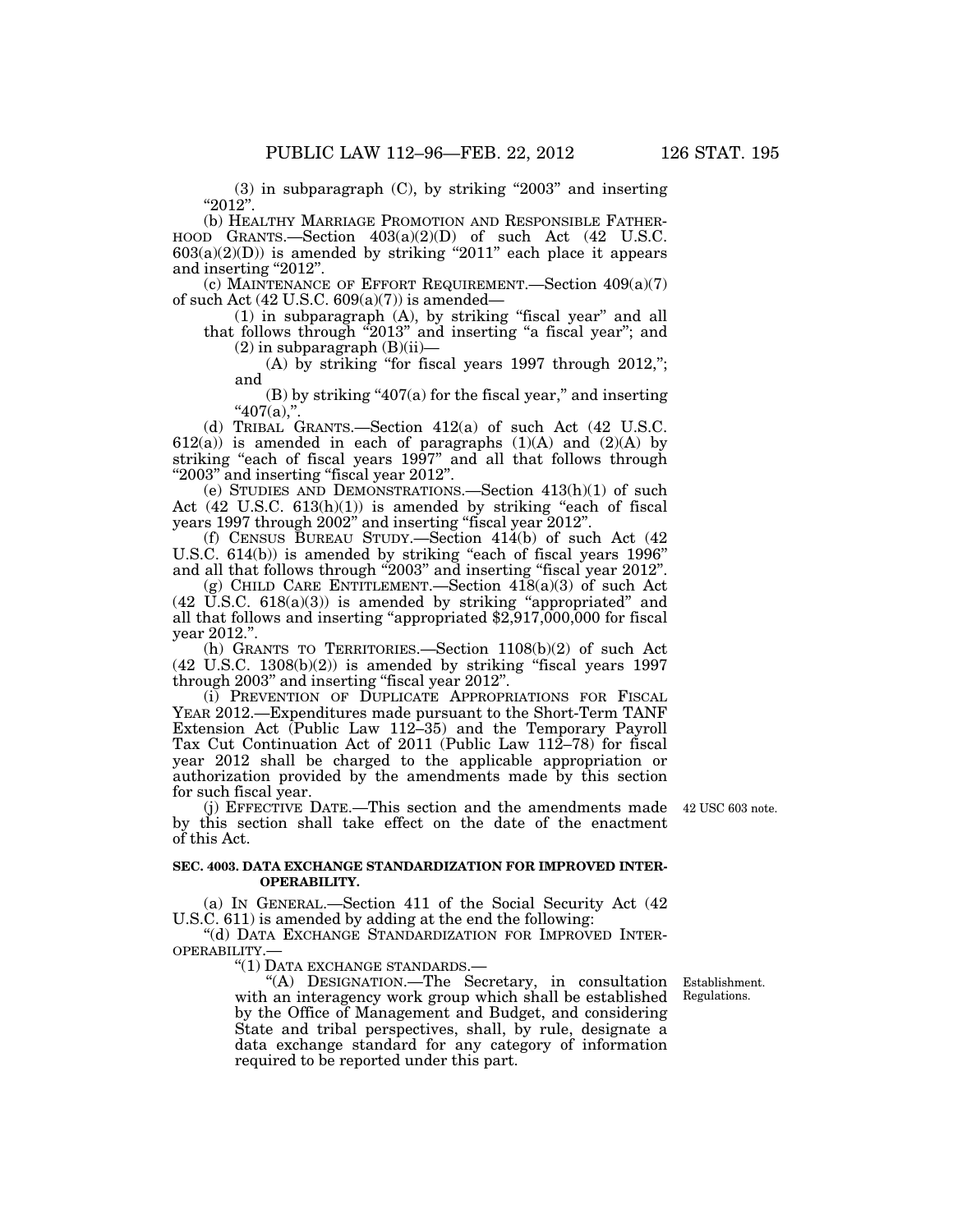''(B) DATA EXCHANGE STANDARDS MUST BE NONPROPRI-ETARY AND INTEROPERABLE.—The data exchange standard designated under subparagraph (A) shall, to the extent practicable, be nonproprietary and interoperable.

''(C) OTHER REQUIREMENTS.—In designating data exchange standards under this section, the Secretary shall, to the extent practicable, incorporate—

''(i) interoperable standards developed and maintained by an international voluntary consensus standards body, as defined by the Office of Management and Budget, such as the International Organization for Standardization;

''(ii) interoperable standards developed and maintained by intergovernmental partnerships, such as the National Information Exchange Model; and

''(iii) interoperable standards developed and maintained by Federal entities with authority over contracting and financial assistance, such as the Federal Acquisition Regulatory Council.

''(2) DATA EXCHANGE STANDARDS FOR REPORTING.—

''(A) DESIGNATION.—The Secretary, in consultation with an interagency work group established by the Office of Management and Budget, and considering State and tribal perspectives, shall, by rule, designate data exchange standards to govern the data reporting required under this part.

''(B) REQUIREMENTS.—The data exchange standards required by subparagraph (A) shall, to the extent practicable—

''(i) incorporate a widely-accepted, nonproprietary, searchable, computer-readable format;

"(ii) be consistent with and implement applicable accounting principles; and

''(iii) be capable of being continually upgraded as necessary.

''(C) INCORPORATION OF NONPROPRIETARY STANDARDS.— In designating reporting standards under this paragraph, the Secretary shall, to the extent practicable, incorporate existing nonproprietary standards, such as the eXtensible Markup Language.''.

(b) EFFECTIVE DATES.—

(1) DATA EXCHANGE STANDARDS.—The Secretary of Health and Human Services shall issue a proposed rule under section 411(d)(1) of the Social Security Act within 12 months after the date of the enactment of this section, and shall issue a final rule under such section  $411(d)(1)$ , after public comment, within 24 months after such date of enactment.

(2) DATA REPORTING STANDARDS.—The reporting standards required under section  $411(d)(2)$  of such Act shall become effective with respect to reports required in the first reporting period, after the effective date of the final rule referred to in paragraph (1) of this subsection, for which the authority for data collection and reporting is established or renewed under the Paperwork Reduction Act.

Establishment. Regulations.

Regulations. Deadlines. 42 USC 611 note.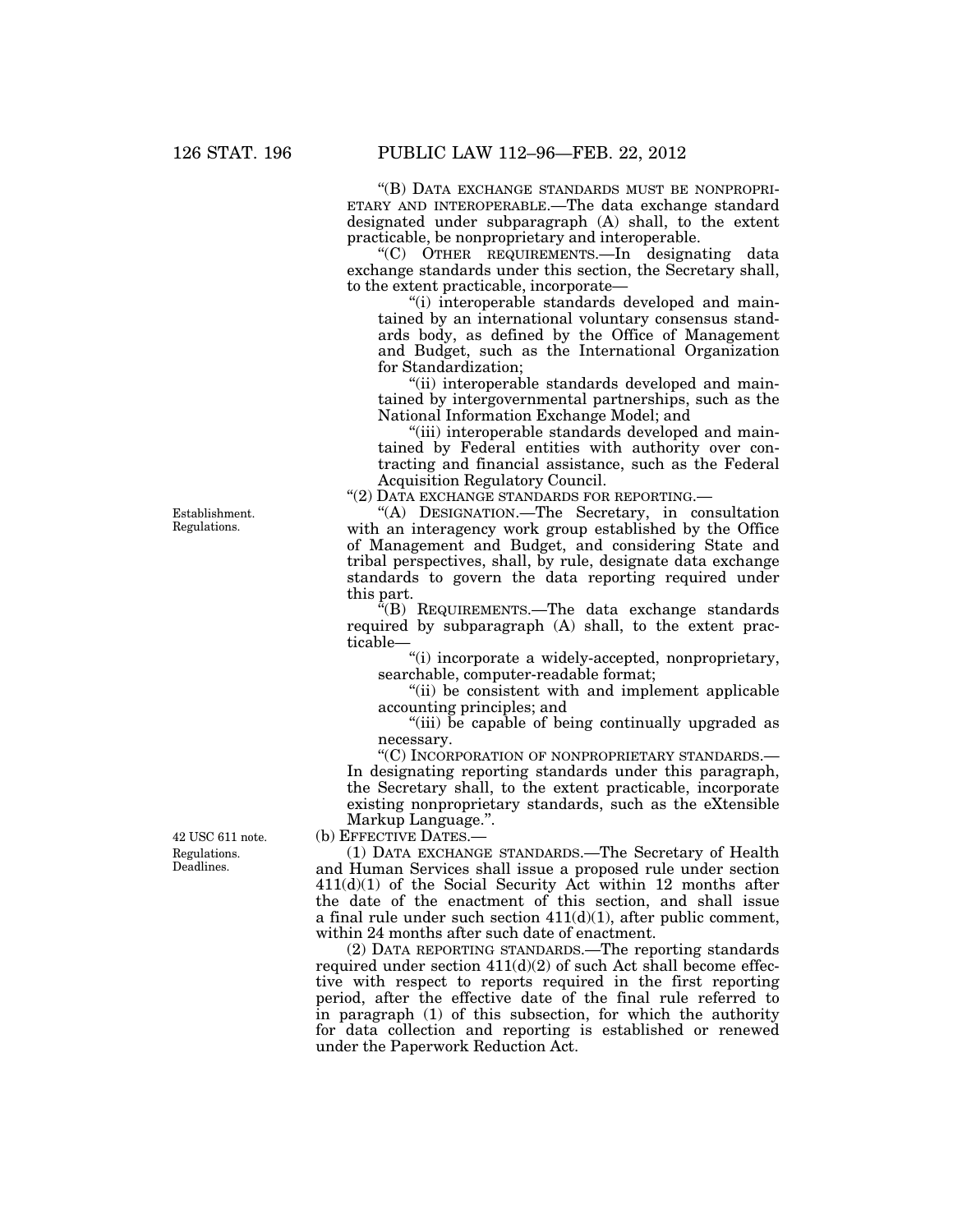## **SEC. 4004. SPENDING POLICIES FOR ASSISTANCE UNDER STATE TANF PROGRAMS.**

(a) STATE REQUIREMENT.—Section 408(a) of the Social Security Act (42 U.S.C. 608(a)) is amended by adding at the end the following:

''(12) STATE REQUIREMENT TO PREVENT UNAUTHORIZED SPENDING OF BENEFITS.—

''(A) IN GENERAL.—A State to which a grant is made under section 403 shall maintain policies and practices as necessary to prevent assistance provided under the State program funded under this part from being used in any electronic benefit transfer transaction in—

''(i) any liquor store;

"(ii) any casino, gambling casino, or gaming establishment; or

''(iii) any retail establishment which provides adult-oriented entertainment in which performers disrobe or perform in an unclothed state for entertainment.

''(B) DEFINITIONS.—For purposes of subparagraph (A)—

"(i) LIQUOR STORE.—The term 'liquor store' means any retail establishment which sells exclusively or primarily intoxicating liquor. Such term does not include a grocery store which sells both intoxicating liquor and groceries including staple foods (within the meaning of section 3(r) of the Food and Nutrition Act of 2008 (7 U.S.C. 2012(r))).

''(ii) CASINO, GAMBLING CASINO, OR GAMING ESTABLISHMENT.—The terms 'casino', 'gambling casino', and 'gaming establishment' do not include—

"(I) a grocery store which sells groceries including such staple foods and which also offers, or is located within the same building or complex as, casino, gambling, or gaming activities; or

''(II) any other establishment that offers casino, gambling, or gaming activities incidental to the principal purpose of the business.

"(iii) ELECTRONIC BENEFIT TRANSFER TRANS-ACTION.—The term 'electronic benefit transfer transaction' means the use of a credit or debit card service, automated teller machine, point-of-sale terminal, or access to an online system for the withdrawal of funds or the processing of a payment for merchandise or a service.''.

(b) PENALTY.—Section 409(a) of such Act (42 U.S.C. 609(a)) is amended by adding at the end the following:

"(16) PENALTY FOR FAILURE TO ENFORCE SPENDING POLI-CIES.—

"(A) IN GENERAL.—If, within 2 years after the date of the enactment of this paragraph, any State has not reported to the Secretary on such State's implementation of the policies and practices required by section  $408(a)(12)$ , or the Secretary determines, based on the information provided in State reports, that any State has not implemented and maintained such policies and practices, the Secretary shall reduce, by an amount equal to 5 percent of the

Time period. Determination. Reduction.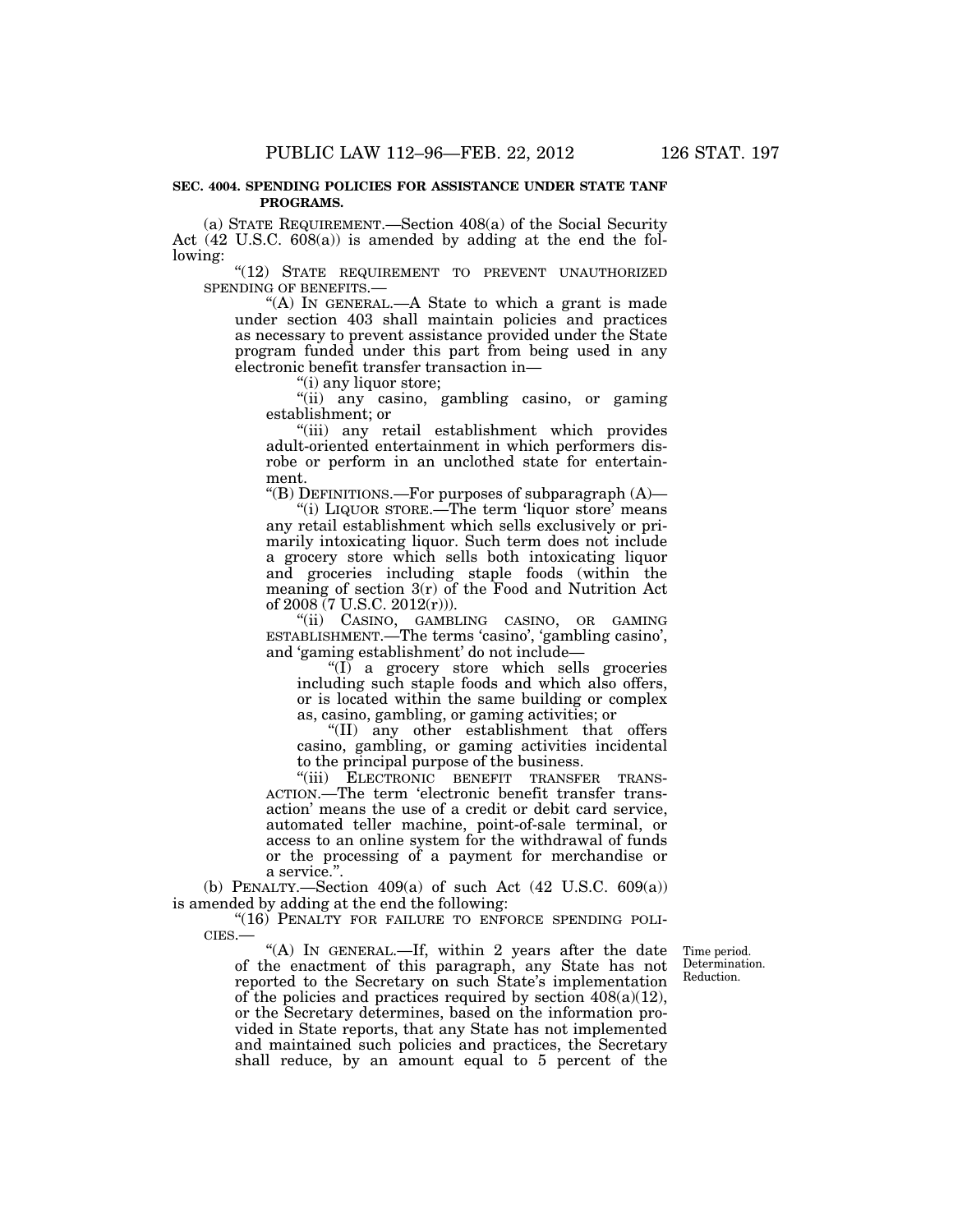State family assistance grant, the grant payable to such State under section  $403(a)(1)$  for-

''(i) the fiscal year immediately succeeding the year in which such 2-year period ends; and

"(ii) each succeeding fiscal year in which the State does not demonstrate that such State has implemented and maintained such policies and practices.

''(B) REDUCTION OF APPLICABLE PENALTY.—The Secretary may reduce the amount of the reduction required under subparagraph (A) based on the degree of noncompliance of the State.

''(C) STATE NOT RESPONSIBLE FOR INDIVIDUAL VIOLA-TIONS.—Fraudulent activity by any individual in an attempt to circumvent the policies and practices required by section  $408(a)(12)$  shall not trigger a State penalty under subparagraph (A).''.

(c) ADDITIONAL STATE PLAN REQUIREMENTS.—Section  $402(a)(1)(A)$  of such Act (42 U.S.C.  $602(a)(1)(A)$ ) is amended by adding at the end the following:

"(vii) Implement policies and procedures as necessary to prevent access to assistance provided under the State program funded under this part through any electronic fund transaction in an automated teller machine or point-of-sale device located in a place described in section  $408(a)(12)$ , including a plan to ensure that recipients of the assistance have adequate access to their cash assistance.

''(viii) Ensure that recipients of assistance provided under the State program funded under this part have access to using or withdrawing assistance with minimal fees or charges, including an opportunity to access assistance with no fee or charges, and are provided information on applicable fees and surcharges that apply to electronic fund transactions involving the assistance, and that such information is made publicly available.''.

(d) CONFORMING AMENDMENT.—Section  $409(c)(4)$  of such Act  $(42 \text{ U.S.C. } 609(c)(4))$  is amended by striking "or  $(13)$ " and inserting " $(13)$ , or  $(16)$ ".

### **SEC. 4005. TECHNICAL CORRECTIONS.**

(a) Section  $404(d)(1)(A)$  of the Social Security Act (42 U.S.C.  $604(d)(1)(A)$ ) is amended by striking "subtitle 1 of Title" and inserting "Subtitle A of title".

(b) Sections  $407(c)(2)(A)(i)$  and  $409(a)(3)(C)$  of such Act (42) U.S.C.  $607(c)(2)(A)(i)$  and  $609(a)(3)(C)$ ) are each amended by striking  $"403(b)(6)"$  and inserting  $"403(b)(5)"$ .

(c) Section  $409(a)(2)(A)$  of such Act (42 U.S.C.  $609(a)(2)(A)$ ) is amended by moving clauses (i) and (ii) 2 ems to the right.

(d) Section  $409(c)(2)$  of such Act (42 U.S.C. 609(c)(2)) is amended by inserting a comma after "appropriate".

(e) Section  $411(a)(1)(\overrightarrow{A})(i)(\overrightarrow{I}II)$  of such Act (42 U.S.C.  $611(a)(1)(A)(ii)(III)$  is amended by striking the last close parenthesis.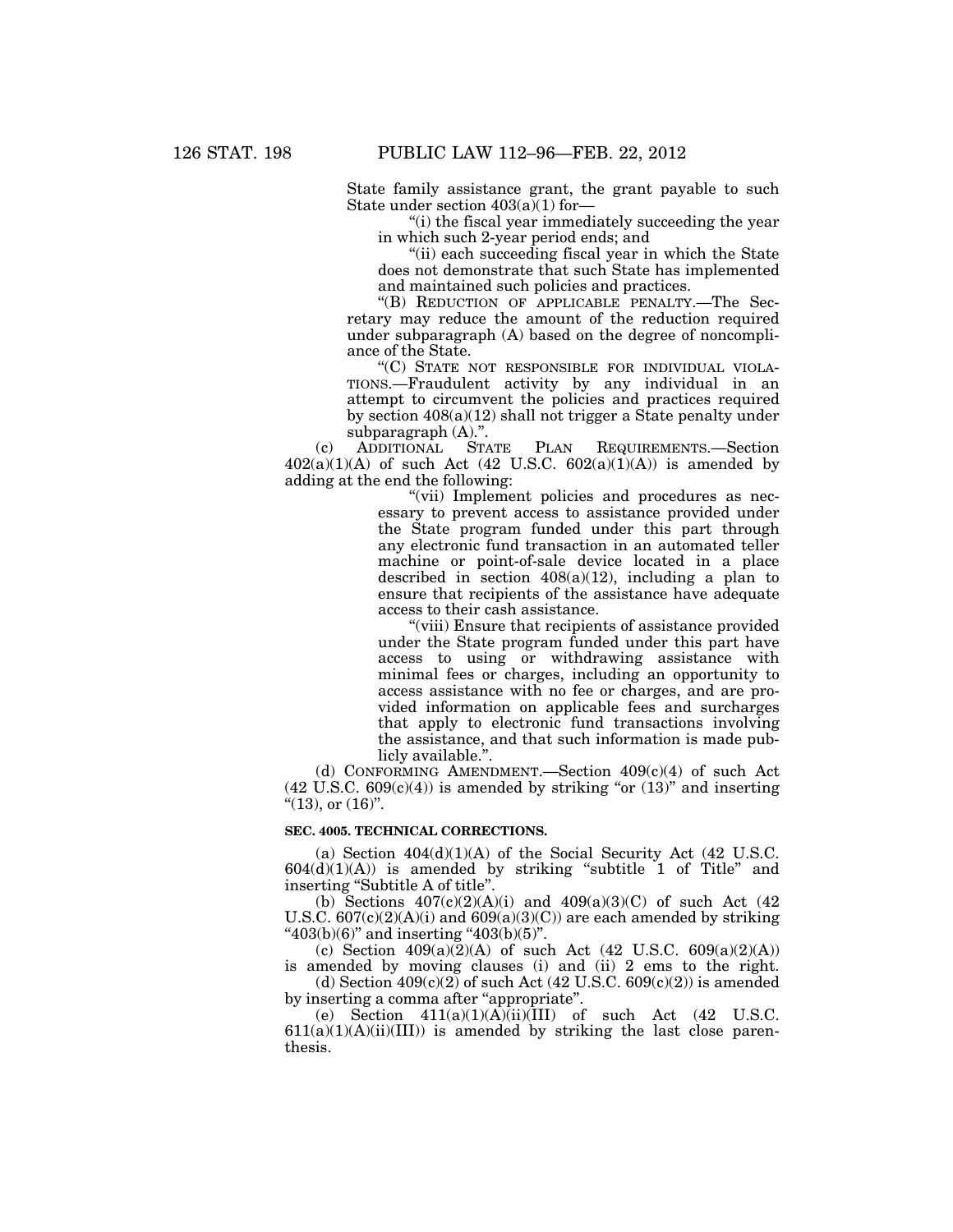# **TITLE V—FEDERAL EMPLOYEES RETIREMENT**

# **SEC. 5001. INCREASE IN CONTRIBUTIONS TO FEDERAL EMPLOYEES' RETIREMENT SYSTEM FOR NEW EMPLOYEES.**

(a) DEFINITIONS.—Section 8401 of title 5, United States Code, is amended—

 $(1)$  in paragraph  $(35)$ , by striking "and" at the end;

(2) in paragraph (36), by striking the period and inserting ''; and''; and

(3) by adding at the end the following:

"(37) the term 'revised annuity employee' means any individual who—

''(A) on December 31, 2012—

''(i) is not an employee or Member covered under this chapter;

"(ii) is not performing civilian service which is creditable service under section 8411; and

"(iii) has less than 5 years of creditable civilian service under section 8411; and

''(B) after December 31, 2012, becomes employed as an employee or becomes a Member covered under this chapter performing service which is creditable service under section 8411.''.

(b) INCREASE IN CONTRIBUTIONS.—Section 8422(a)(3) of title 5, United States Code, is amended—

(1) by striking ''The applicable percentage under this paragraph for civilian service'' and inserting ''(A) The applicable percentage under this paragraph for civilian service by employees or Members other than revised annuity employees"; and

(2) by adding at the end the following:

''(B) The applicable percentage under this paragraph for civilian service by revised annuity employees shall be as follows:

| "Employee<br>Congressional employee<br>Member<br>Law enforcement officer, fire-<br>fighter, member of the Capitol<br>Police, member of the Su-<br>preme Court Police, or air | 9.3<br>$\begin{smallmatrix} 9.3\ 9.3\ 9.8 \end{smallmatrix}$ | After December 31, 2012.<br>After December 31, 2012.<br>After December 31, 2012.<br>After December 31, 2012. |
|------------------------------------------------------------------------------------------------------------------------------------------------------------------------------|--------------------------------------------------------------|--------------------------------------------------------------------------------------------------------------|
| traffic controller<br>Nuclear materials courier<br>Customs and border protection<br>officer                                                                                  | 9.8<br>9.8                                                   | After December 31, 2012.<br>After December 31, 2012.".                                                       |

(c) REDUCTION IN CONGRESSIONAL ANNUITIES.— (1) IN GENERAL.—Section 8415 of title 5, United States Code, is amended—

(A) by redesignating subsections (d) through (m) as subsections (e) through (n), respectively; and

(B) by inserting after subsection (c) the following:

''(d) Notwithstanding any other provision of law, the annuity of an individual described in subsection (b) or (c) who is a revised annuity employee shall be computed in the same manner as in the case of an individual described in subsection (a).''.

(2) TECHNICAL AND CONFORMING AMENDMENTS.—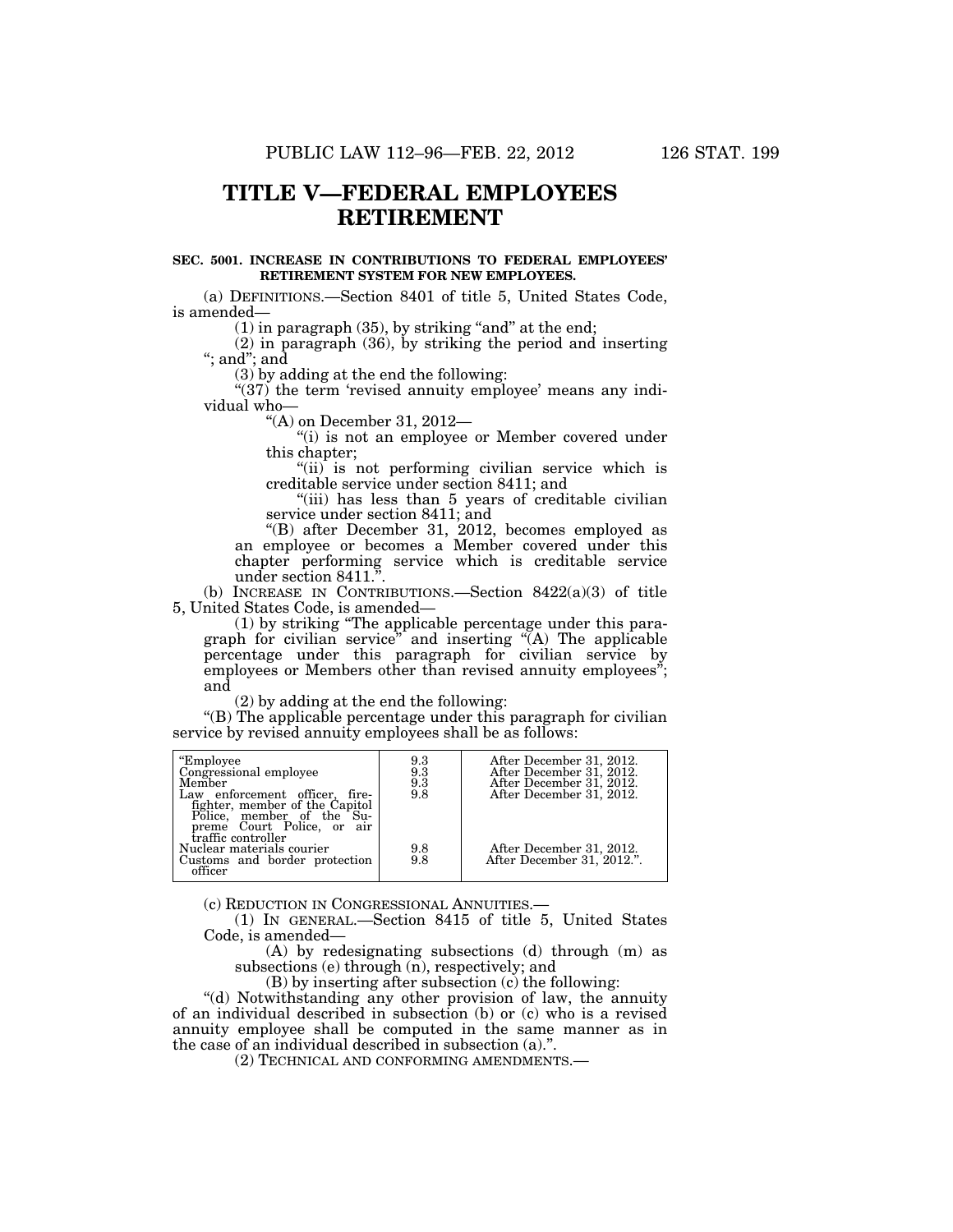(A) Section 8422(d)(2) of title 5, United States Code, is amended by striking "section 8415(l)" and inserting "section  $8415(m)$ ".

(B) Section 8452(d)(1) of title 5, United States Code, is amended by striking "subsection  $(g)$ " and inserting "subsection  $(h)$ ".

(C) Section 8468(b)(1)(A) of title 5, United States Code, is amended by striking "section  $8415(a)$  through (h)" and inserting "section  $8415(a)$  through (i)".

(D) Section 805(a)(2)(B) of the Foreign Service Act of 1980 (22 U.S.C.  $4045(a)(2)(B)$ ) is amended by striking "section  $8415(d)$ " and inserting "section  $8415(e)$ ".

(E) Section 806(a) of the Foreign Service Act of 1980  $(22 \text{ U.S.C. } 4046(a))$  is amended by striking "section  $8415(d)$ " each place it appears and inserting "section 8415(e)".

(F) Section 855(b) of the Foreign Service Act of 1980 (22 U.S.C. 4071d(b)) is amended—

(i) in paragraph  $(2)(A)$ , by striking "section  $8415(d)(1)$ " and inserting "section  $8415(e)(1)$ "; and

(ii) in paragraph  $(5)$ , by striking "section  $8415(f)(1)$ " and inserting "section  $8415(g)(1)$ ".

(G) Section 303(b)(1) of the Central Intelligence Agency Retirement Act  $(50 \text{ U.S.C. } 2153(b)(1))$  is amended by striking "section  $8415(d)$ " and inserting "section  $8415(e)$ ".

# **SEC. 5002. FOREIGN SERVICE PENSION SYSTEM.**

(a) DEFINITION.—Section 852 of the Foreign Service Act of 1980 (22 U.S.C. 4071a) is amended—

(1) by redesignating paragraphs (7), (8), and (9) as paragraphs (8), (9), and (10), respectively; and

(2) by inserting after paragraph (6) the following:

"(7) the term 'revised annuity participant' means any individual who—

''(A) on December 31, 2012—

''(i) is not a participant;

"(ii) is not performing service which is creditable service under section 854; and

''(iii) has less than 5 years creditable service under section 854; and

''(B) after December 31, 2012, becomes a participant performing service which is creditable service under section  $854$ :".

(b) DEDUCTIONS AND WITHHOLDINGS FROM PAY.—Section 856(a)(2) of the Foreign Service Act of 1980 (22 U.S.C. 4071e(a)(2)) is amended—

(1) by striking ''The applicable percentage under this subsection" and inserting " $(\overline{A})$  The applicable percentage for a participant other than a revised annuity participant"; and

(2) by adding at the end the following:

''(B) The applicable percentage for a revised annuity participant shall be as follows:

''9.85 ..................................... After December 31, 2012''.

### **SEC. 5003. CENTRAL INTELLIGENCE AGENCY RETIREMENT AND DIS-ABILITY SYSTEM.**

Section 211(a) of the Central Intelligence Agency Retirement Act (50 U.S.C. 2021(a)) is amended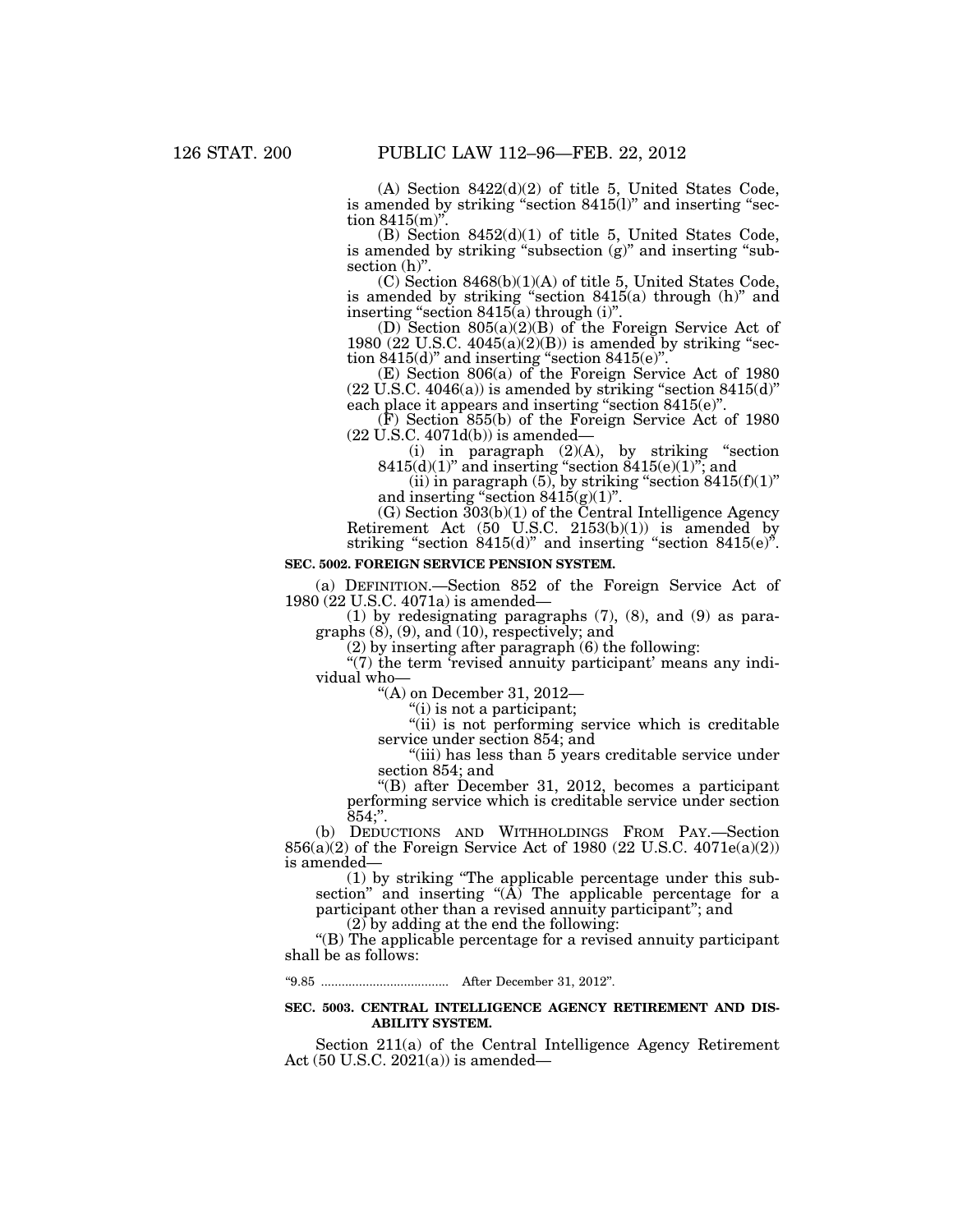(1) by redesignating paragraph (3) as paragraph (4); and

(2) by striking paragraphs (1) and (2) and inserting the following:

"(1) DEFINITION.—In this subsection, the term 'revised annuity participant' means an individual who—

''(A) on December 31, 2012—

''(i) is not a participant;

''(ii) is not performing qualifying service; and

"(iii) has less than 5 years of qualifying service; and

''(B) after December 31, 2012, becomes a participant performing qualifying service.

(2) CONTRIBUTIONS.-

''(A) IN GENERAL.—Except as provided in subsection (d), 7 percent of the basic pay received by a participant other than a revised annuity participant for any pay period shall be deducted and withheld from the pay of that participant and contributed to the fund.

''(B) REVISED ANNUITY PARTICIPANTS.—Except as provided in subsection (d), 9.3 percent of the basic pay received by a revised annuity participant for any pay period shall be deducted and withheld from the pay of that revised annuity participant and contributed to the fund.

''(3) AGENCY CONTRIBUTIONS.—

 $f(A)$  In GENERAL.—An amount equal to 7 percent of the basic pay received by a participant other than a revised annuity participant shall be contributed to the fund for a pay period for the participant from the appropriation or fund which is used for payment of the participant's basic pay.

''(B) REVISED ANNUITY PARTICIPANTS.—An amount equal to 4.7 percent of the basic pay received by a revised annuity participant shall be contributed to the fund for a pay period for the revised annuity participant from the appropriation or fund which is used for payment of the revised annuity participant's basic pay.''.

# **TITLE VI—PUBLIC SAFETY COMMU-NICATIONS AND ELECTROMAGNETIC SPECTRUM AUCTIONS**

## **SEC. 6001. DEFINITIONS.**

In this title:

 $(1)$  700 MHz BAND.—The term "700 MHz band" means the portion of the electromagnetic spectrum between the frequencies from 698 megahertz to 806 megahertz.

(2) 700 MHZ D BLOCK SPECTRUM.—The term ''700 MHz D block spectrum'' means the portion of the electromagnetic spectrum between the frequencies from 758 megahertz to 763 megahertz and between the frequencies from 788 megahertz to 793 megahertz.

(3) APPROPRIATE COMMITTEES OF CONGRESS.—Except as otherwise specifically provided, the term ''appropriate committees of Congress'' means—

47 USC 1401.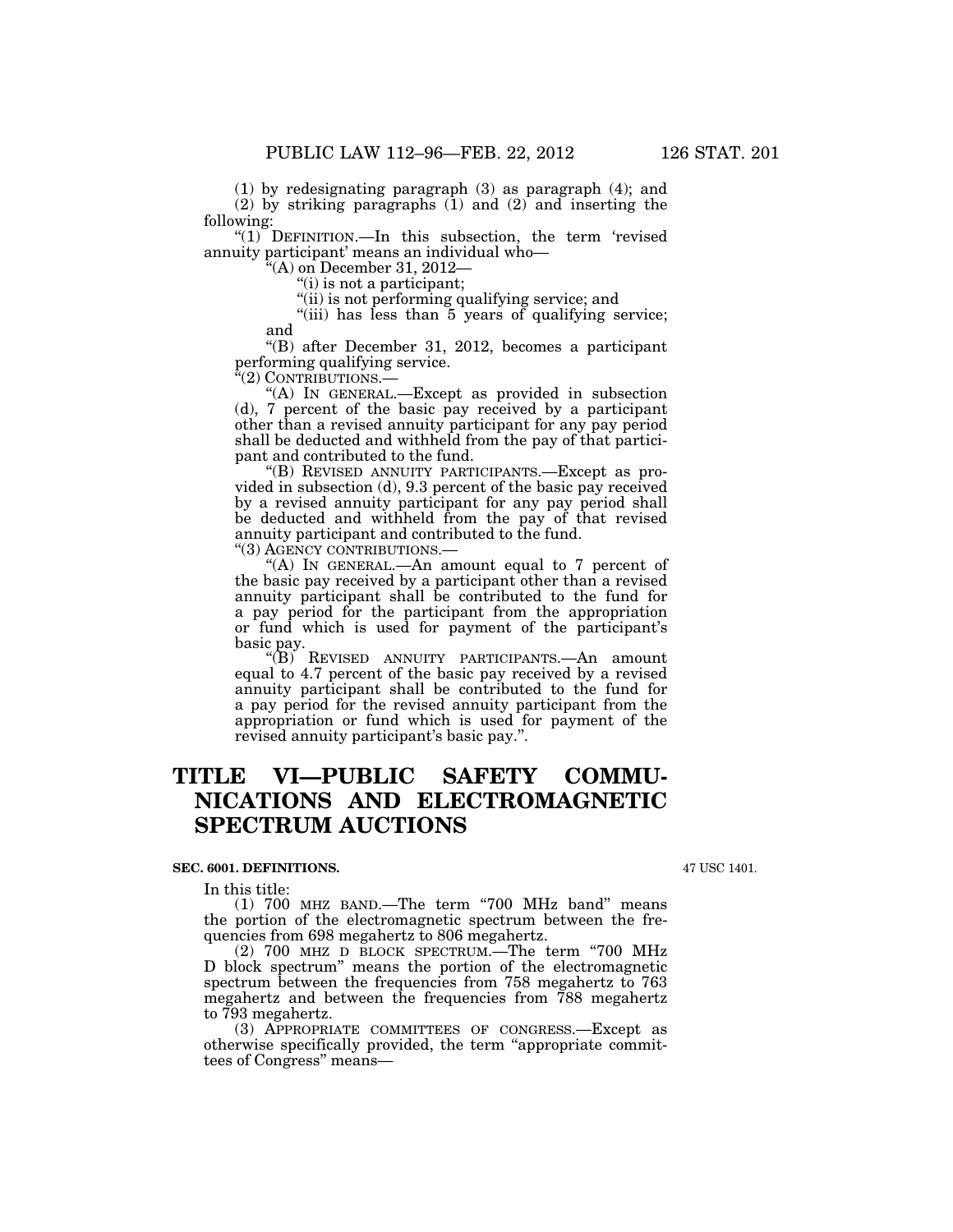(A) the Committee on Commerce, Science, and Transportation of the Senate; and

(B) the Committee on Energy and Commerce of the House of Representatives.

(4) ASSISTANT SECRETARY.—The term ''Assistant Secretary'' means the Assistant Secretary of Commerce for Communications and Information.

(5) BOARD.—The term ''Board'' means the Board of the First Responder Network Authority established under section 6204(b).

(6) BROADCAST TELEVISION LICENSEE.—The term ''broadcast television licensee'' means the licensee of—

(A) a full-power television station; or

(B) a low-power television station that has been accorded primary status as a Class A television licensee under section 73.6001(a) of title 47, Code of Federal Regulations.

(7) BROADCAST TELEVISION SPECTRUM.—The term ''broadcast television spectrum'' means the portions of the electromagnetic spectrum between the frequencies from 54 megahertz to 72 megahertz, from 76 megahertz to 88 megahertz, from 174 megahertz to 216 megahertz, and from 470 megahertz to 698 megahertz.

(8) COMMERCIAL MOBILE DATA SERVICE.—The term ''commercial mobile data service'' means any mobile service (as defined in section 3 of the Communications Act of 1934 (47 U.S.C. 153)) that is—

(A) a data service;

(B) provided for profit; and

(C) available to the public or such classes of eligible users as to be effectively available to a substantial portion

of the public, as specified by regulation by the Commission.

(9) COMMERCIAL MOBILE SERVICE.—The term ''commercial mobile service'' has the meaning given such term in section 332 of the Communications Act of 1934 (47 U.S.C. 332).

(10) COMMERCIAL STANDARDS.—The term ''commercial standards'' means the technical standards followed by the commercial mobile service and commercial mobile data service industries for network, device, and Internet Protocol connectivity. Such term includes standards developed by the Third Generation Partnership Project (3GPP), the Institute of Electrical and Electronics Engineers (IEEE), the Alliance for Telecommunications Industry Solutions (ATIS), the Internet Engineering Task Force (IETF), and the International Telecommunication Union (ITU).

(11) COMMISSION.—The term ''Commission'' means the Federal Communications Commission.

(12) CORE NETWORK.—The term ''core network'' means the core network described in section 6202(b)(1).

(13) EMERGENCY CALL.—The term ''emergency call'' means any real-time communication with a public safety answering point or other emergency management or response agency, including—

(A) through voice, text, or video and related data; and

(B) nonhuman-initiated automatic event alerts, such as alarms, telematics, or sensor data, which may also include real-time voice, text, or video communications.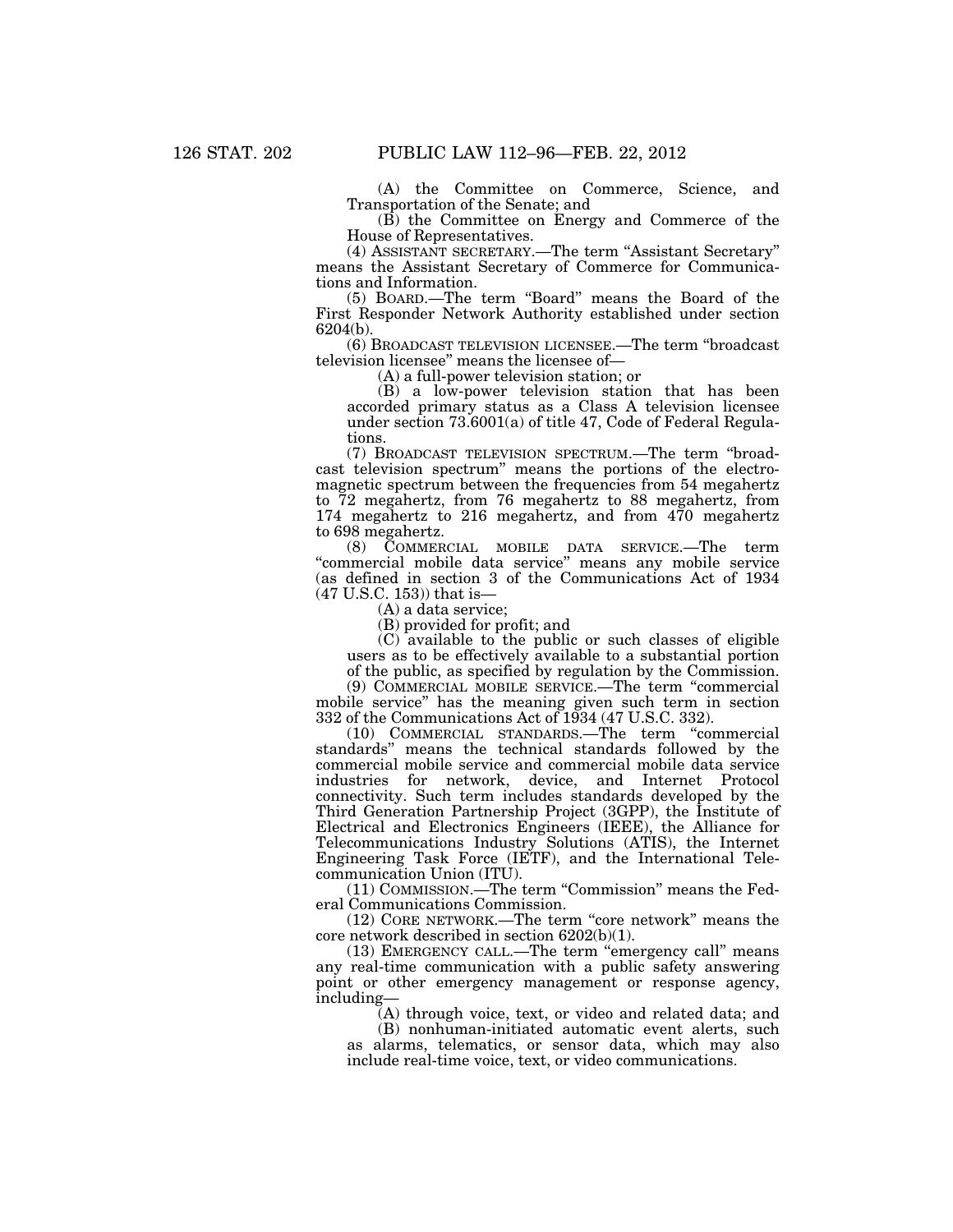(14) EXISTING PUBLIC SAFETY BROADBAND SPECTRUM.—The term "existing public safety broadband spectrum" means the portion of the electromagnetic spectrum between the frequencies—

(A) from 763 megahertz to 768 megahertz;

(B) from 793 megahertz to 798 megahertz;

(C) from 768 megahertz to 769 megahertz; and

(D) from 798 megahertz to 799 megahertz.

(15) FIRST RESPONDER NETWORK AUTHORITY.—The term ''First Responder Network Authority'' means the First Responder Network Authority established under section 6204.

(16) FORWARD AUCTION.—The term ''forward auction'' means the portion of an incentive auction of broadcast television spectrum under section 6403(c).

(17) INCENTIVE AUCTION.—The term ''incentive auction'' means a system of competitive bidding under subparagraph (G) of section 309(j)(8) of the Communications Act of 1934, as added by section 6402.

(18) INTEROPERABILITY BOARD.—The term ''Interoperability Board'' means the Technical Advisory Board for First Responder Interoperability established under section 6203.

(19) MULTICHANNEL VIDEO PROGRAMMING DISTRIBUTOR.— The term "multichannel video programming distributor" has the meaning given such term in section 602 of the Communications Act of 1934 (47 U.S.C. 522).

(20) NARROWBAND SPECTRUM.—The term ''narrowband spectrum'' means the portion of the electromagnetic spectrum between the frequencies from 769 megahertz to 775 megahertz and between the frequencies from 799 megahertz to 805 megahertz.

(21) NATIONWIDE PUBLIC SAFETY BROADBAND NETWORK.— The term "nationwide public safety broadband network" means the nationwide, interoperable public safety broadband network described in section 6202.

(22) NEXT GENERATION 9–1–1 SERVICES.—The term ''Next Generation 9–1–1 services'' means an IP-based system comprised of hardware, software, data, and operational policies and procedures that—

(A) provides standardized interfaces from emergency call and message services to support emergency communications;

(B) processes all types of emergency calls, including voice, text, data, and multimedia information;

(C) acquires and integrates additional emergency call data useful to call routing and handling;

(D) delivers the emergency calls, messages, and data to the appropriate public safety answering point and other appropriate emergency entities;

(E) supports data or video communications needs for coordinated incident response and management; and

(F) provides broadband service to public safety answering points or other first responder entities.

(23) NIST.—The term ''NIST'' means the National Institute of Standards and Technology.

(24) NTIA.—The term ''NTIA'' means the National Telecommunications and Information Administration.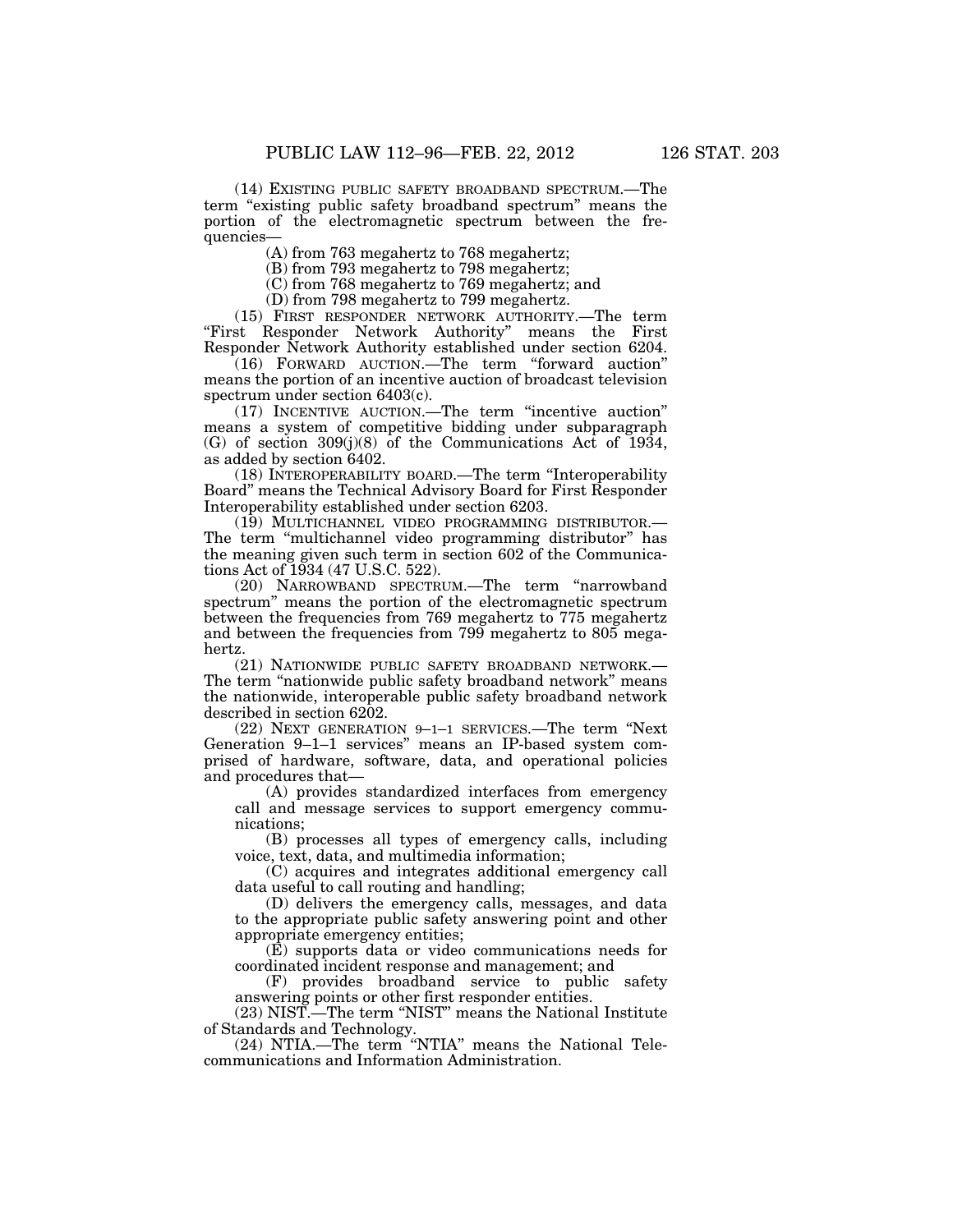(25) PUBLIC SAFETY ANSWERING POINT.—The term ''public safety answering point'' has the meaning given such term in section 222 of the Communications Act of 1934 (47 U.S.C. 222).

(26) PUBLIC SAFETY ENTITY.—The term ''public safety entity'' means an entity that provides public safety services.

(27) PUBLIC SAFETY SERVICES.—The term ''public safety services''—

(A) has the meaning given the term in section 337(f) of the Communications Act of 1934 (47 U.S.C. 337(f)); and

(B) includes services provided by emergency response providers, as that term is defined in section 2 of the Homeland Security Act of 2002 (6 U.S.C. 101).

(28) PUBLIC SAFETY TRUST FUND.—The term ''Public Safety Trust Fund'' means the trust fund established under section 6413(a)(1).

(29) RADIO ACCESS NETWORK.—The term ''radio access network'' means the radio access network described in section 6202(b)(2).

(30) REVERSE AUCTION.—The term ''reverse auction'' means the portion of an incentive auction of broadcast television spectrum under section 6403(a), in which a broadcast television licensee may submit bids stating the amount it would accept for voluntarily relinquishing some or all of its broadcast television spectrum usage rights.

(31) STATE.—The term ''State'' has the meaning given such term in section 3 of the Communications Act of 1934 (47 U.S.C. 153).

(32) ULTRA HIGH FREQUENCY.—The term ''ultra high frequency'' means, with respect to a television channel, that the channel is located in the portion of the electromagnetic spectrum between the frequencies from 470 megahertz to 698 megahertz.

(33) VERY HIGH FREQUENCY.—The term ''very high frequency'' means, with respect to a television channel, that the channel is located in the portion of the electromagnetic spectrum between the frequencies from 54 megahertz to 72 megahertz, from 76 megahertz to 88 megahertz, or from 174 megahertz to 216 megahertz.

47 USC 1402.

## **SEC. 6002. RULE OF CONSTRUCTION.**

Each range of frequencies described in this title shall be construed to be inclusive of the upper and lower frequencies in the range.

### **SEC. 6003. ENFORCEMENT.**

(a) IN GENERAL.—The Commission shall implement and enforce this title as if this title is a part of the Communications Act of 1934 (47 U.S.C. 151 et seq.). A violation of this title, or a regulation promulgated under this title, shall be considered to be a violation of the Communications Act of 1934, or a regulation promulgated under such Act, respectively.

(b) EXCEPTIONS.—

(1) OTHER AGENCIES.—Subsection (a) does not apply in the case of a provision of this title that is expressly required to be carried out by an agency (as defined in section 551 of title 5, United States Code) other than the Commission.

47 USC 1403.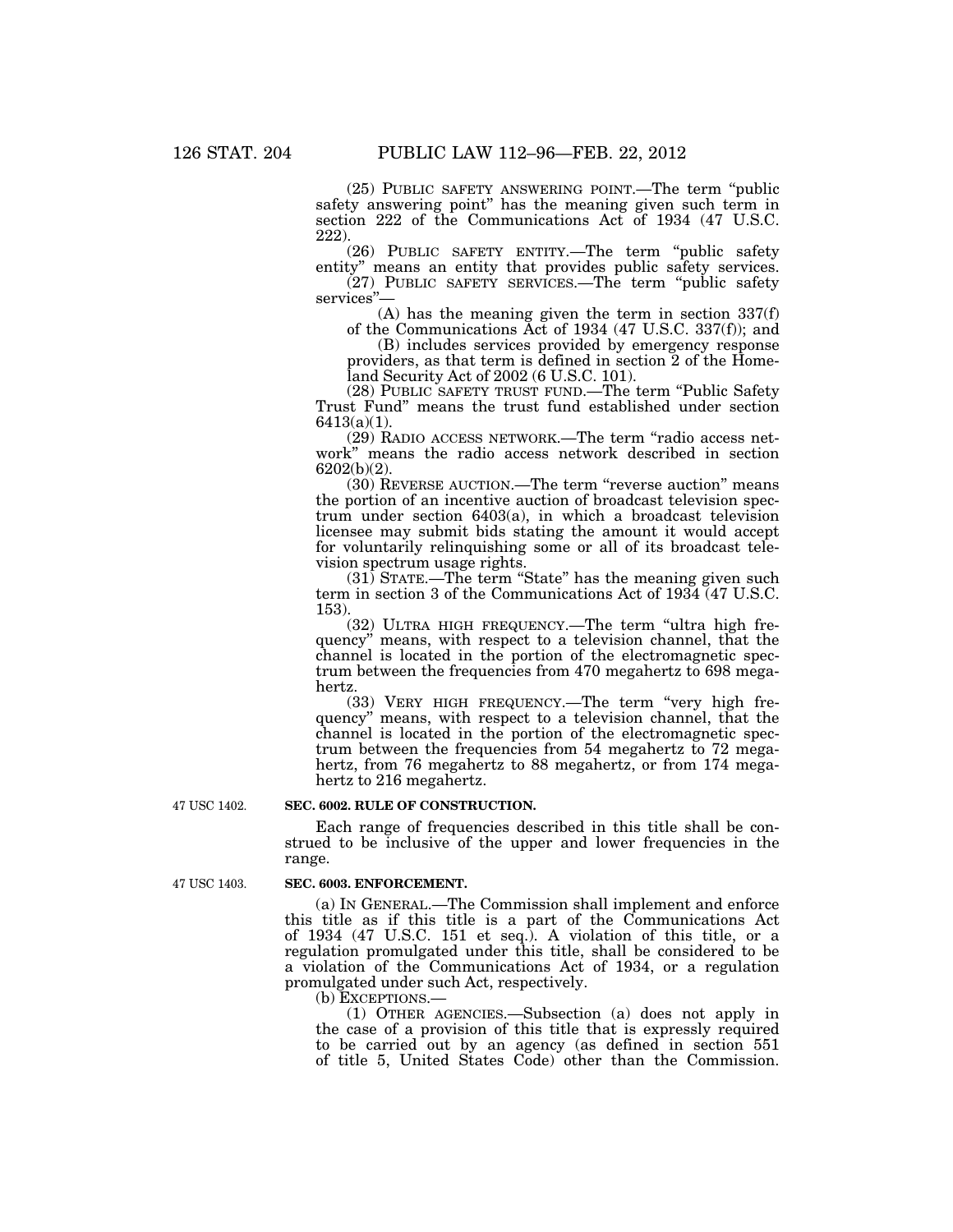(2) NTIA REGULATIONS.—The Assistant Secretary may promulgate such regulations as are necessary to implement and enforce any provision of this title that is expressly required to be carried out by the Assistant Secretary.

#### **SEC. 6004. NATIONAL SECURITY RESTRICTIONS ON USE OF FUNDS**  47 USC 1404. **AND AUCTION PARTICIPATION.**

(a) USE OF FUNDS.—No funds made available by subtitle B or C may be used to make payments under a contract to a person described in subsection (c).

(b) AUCTION PARTICIPATION.—A person described in subsection (c) may not participate in a system of competitive bidding under section 309(j) of the Communications Act of 1934  $(47 \text{ U.S.C. } 309(j))$ —

(1) that is required to be conducted by this title; or

(2) in which any spectrum usage rights for which licenses are being assigned were made available under clause (i) of subparagraph  $(G)$  of paragraph  $(8)$  of such section, as added by section 6402.

(c) PERSON DESCRIBED.—A person described in this subsection is a person who has been, for reasons of national security, barred by any agency of the Federal Government from bidding on a contract, participating in an auction, or receiving a grant.

# **Subtitle A—Reallocation of Public Safety Spectrum**

### **SEC. 6101. REALLOCATION OF D BLOCK TO PUBLIC SAFETY.**

(a) IN GENERAL.—The Commission shall reallocate the 700 MHz D block spectrum for use by public safety entities in accordance with the provisions of this Act.

(b) SPECTRUM ALLOCATION.—Section 337(a) of the Communications Act of 1934 (47 U.S.C. 337(a)) is amended—

(1) by striking "24" in paragraph  $(1)$  and inserting "34"; and

 $(2)$  by striking "36" in paragraph  $(2)$  and inserting "26".

# **SEC. 6102. FLEXIBLE USE OF NARROWBAND SPECTRUM.**

The Commission may allow the narrowband spectrum to be used in a flexible manner, including usage for public safety broadband communications, subject to such technical and interference protection measures as the Commission may require.

### **SEC. 6103. 470–512 MHZ PUBLIC SAFETY SPECTRUM.**

(a) IN GENERAL.—Not later than 9 years after the date of Deadline. enactment of this title, the Commission shall—

(1) reallocate the spectrum in the 470–512 MHz band (referred to in this section as the ''T-Band spectrum'') currently used by public safety eligibles as identified in section 90.303 of title 47, Code of Federal Regulations; and

(2) begin a system of competitive bidding under section 309(j) of the Communications Act of 1934 (47 U.S.C. 309(j)) to grant new initial licenses for the use of the spectrum described in paragraph (1).

(b) AUCTION PROCEEDS.—Proceeds (including deposits and Grants. upfront payments from successful bidders) from the competitive bidding system described in subsection (a)(2) shall be available

47 USC 1413.

47 USC 1412.

47 USC 1411.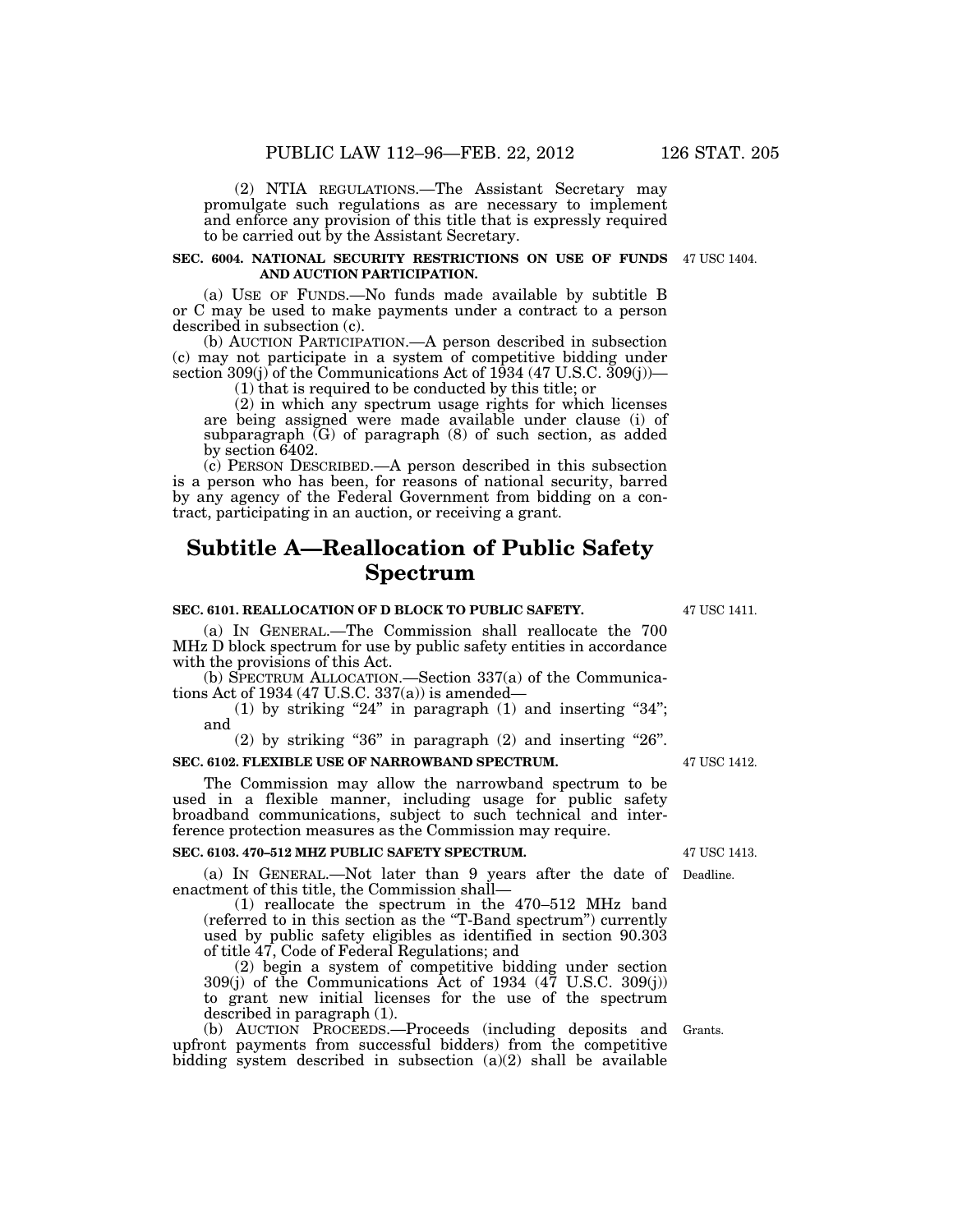to the Assistant Secretary to make grants in such sums as necessary to cover relocation costs for the relocation of public safety entities from the T-Band spectrum.

Deadline.

(c) RELOCATION.—Relocation shall be completed not later than 2 years after the date on which the system of competitive bidding described in subsection (a)(2) is completed.

# **Subtitle B—Governance of Public Safety Spectrum**

47 USC 1421.

# **SEC. 6201. SINGLE PUBLIC SAFETY WIRELESS NETWORK LICENSEE.**

(a) REALLOCATION AND GRANT OF LICENSE.—Notwithstanding any other provision of law, and subject to the provisions of this Act, the Commission shall reallocate and grant a license to the First Responder Network Authority for the use of the 700 MHz D block spectrum and existing public safety broadband spectrum. (b) TERM OF LICENSE.—

(1) INITIAL LICENSE.—The license granted under subsection (a) shall be for an initial term of 10 years from the date of the initial issuance of the license.

(2) RENEWAL OF LICENSE.—Prior to expiration of the term of the initial license granted under subsection (a) or the expiration of any subsequent renewal of such license, the First Responder Network Authority shall submit to the Commission an application for the renewal of such license. Such renewal application shall demonstrate that, during the preceding license term, the First Responder Network Authority has met the duties and obligations set forth under this Act. A renewal license granted under this paragraph shall be for a term of not to exceed 10 years.

(c) FACILITATION OF TRANSITION.—The Commission shall take all actions necessary to facilitate the transition of the existing public safety broadband spectrum to the First Responder Network Authority.

47 USC 1422.

# **SEC. 6202. PUBLIC SAFETY BROADBAND NETWORK.**

(a) ESTABLISHMENT.—The First Responder Network Authority shall ensure the establishment of a nationwide, interoperable public safety broadband network.

(b) NETWORK COMPONENTS.—The nationwide public safety broadband network shall be based on a single, national network architecture that evolves with technological advancements and initially consists of—

(1) a core network that—

(A) consists of national and regional data centers, and other elements and functions that may be distributed geographically, all of which shall be based on commercial standards; and

(B) provides the connectivity between—

(i) the radio access network; and

(ii) the public Internet or the public switched network, or both; and

(2) a radio access network that—

(A) consists of all cell site equipment, antennas, and backhaul equipment, based on commercial standards, that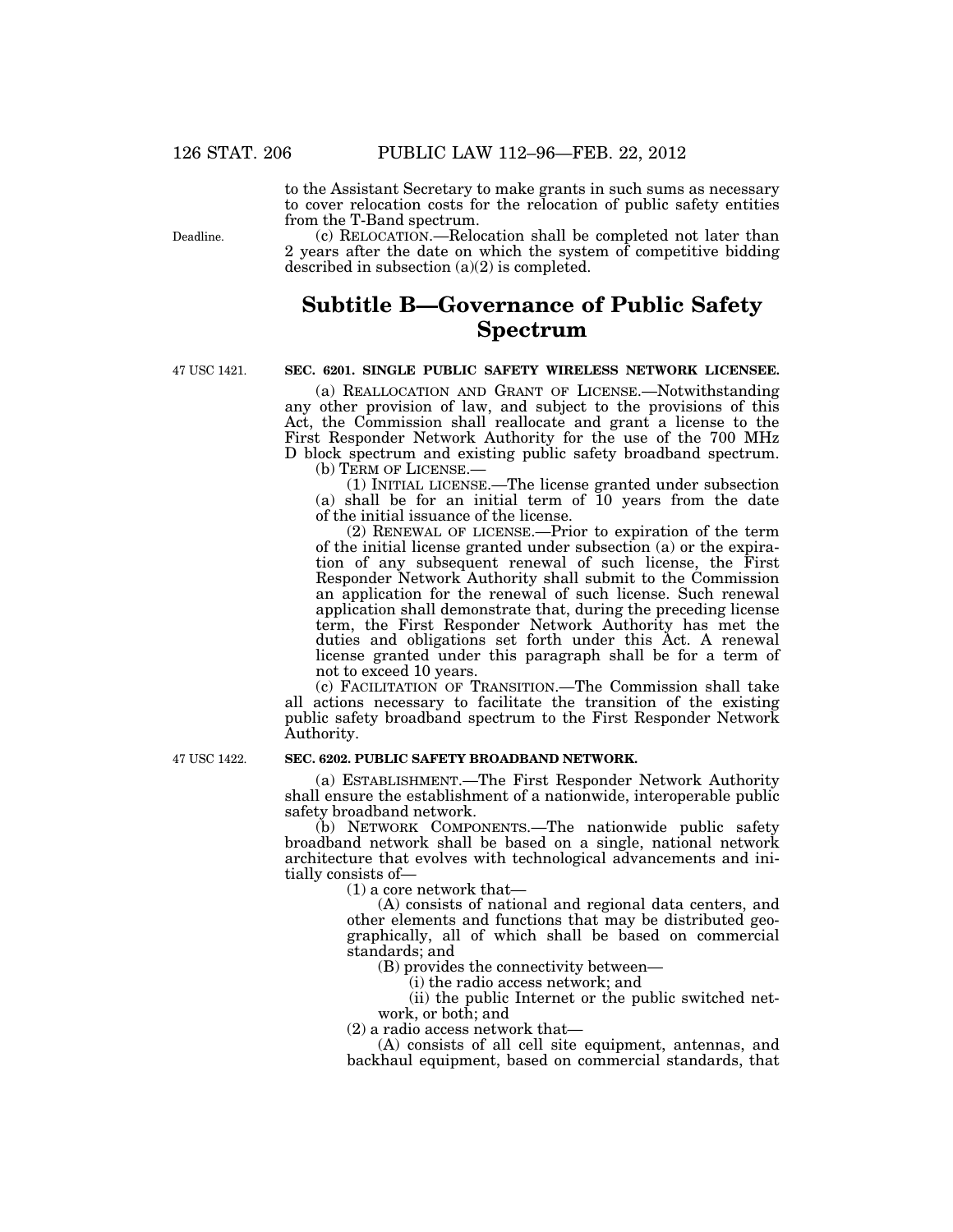are required to enable wireless communications with devices using the public safety broadband spectrum; and

(B) shall be developed, constructed, managed, maintained, and operated taking into account the plans developed in the State, local, and tribal planning and implementation grant program under section 6302(a).

### **SEC. 6203. PUBLIC SAFETY INTEROPERABILITY BOARD.**

47 USC 1423.

(a) ESTABLISHMENT.—There is established within the Commission an advisory board to be known as the ''Technical Advisory Board for First Responder Interoperability''.

(b) MEMBERSHIP.—

 $(1)$  In GENERAL.—

(A) VOTING MEMBERS.—Not later than 30 days after the date of enactment of this title, the Chairman of the Commission shall appoint 14 voting members to the Interoperability Board, of which—

(i) 4 members shall be representatives of wireless providers, of which—

(I) 2 members shall be representatives of national wireless providers;

(II) 1 member shall be a representative of regional wireless providers; and

(III) 1 member shall be a representative of rural wireless providers;

(ii) 3 members shall be representatives of equipment manufacturers;

(iii) 4 members shall be representatives of public safety entities, of which—

(I) not less than 1 member shall be a representative of management level employees of public safety entities; and

(II) not less than 1 member shall be a representative of employees of public safety entities;

(iv) 3 members shall be representatives of State and local governments, chosen to reflect geographic and population density differences across the United States; and

(v) all members shall have specific expertise necessary to developing technical requirements under this section, such as technical expertise, public safety communications expertise, and commercial network experience.

(B) NON-VOTING MEMBER.—The Assistant Secretary shall appoint 1 non-voting member to the Interoperability Board.

(2) PERIOD OF APPOINTMENT.—

(A) IN GENERAL.—Except as provided in subparagraph (B), members of the Interoperability Board shall be appointed for the life of the Interoperability Board.

(B) REMOVAL FOR CAUSE.—A member of the Interoperability Board may be removed for cause upon the determination of the Chairman of the Commission.

(3) VACANCIES.—Any vacancy in the Interoperability Board shall not affect the powers of the Interoperability Board, and shall be filled in the same manner as the original appointment.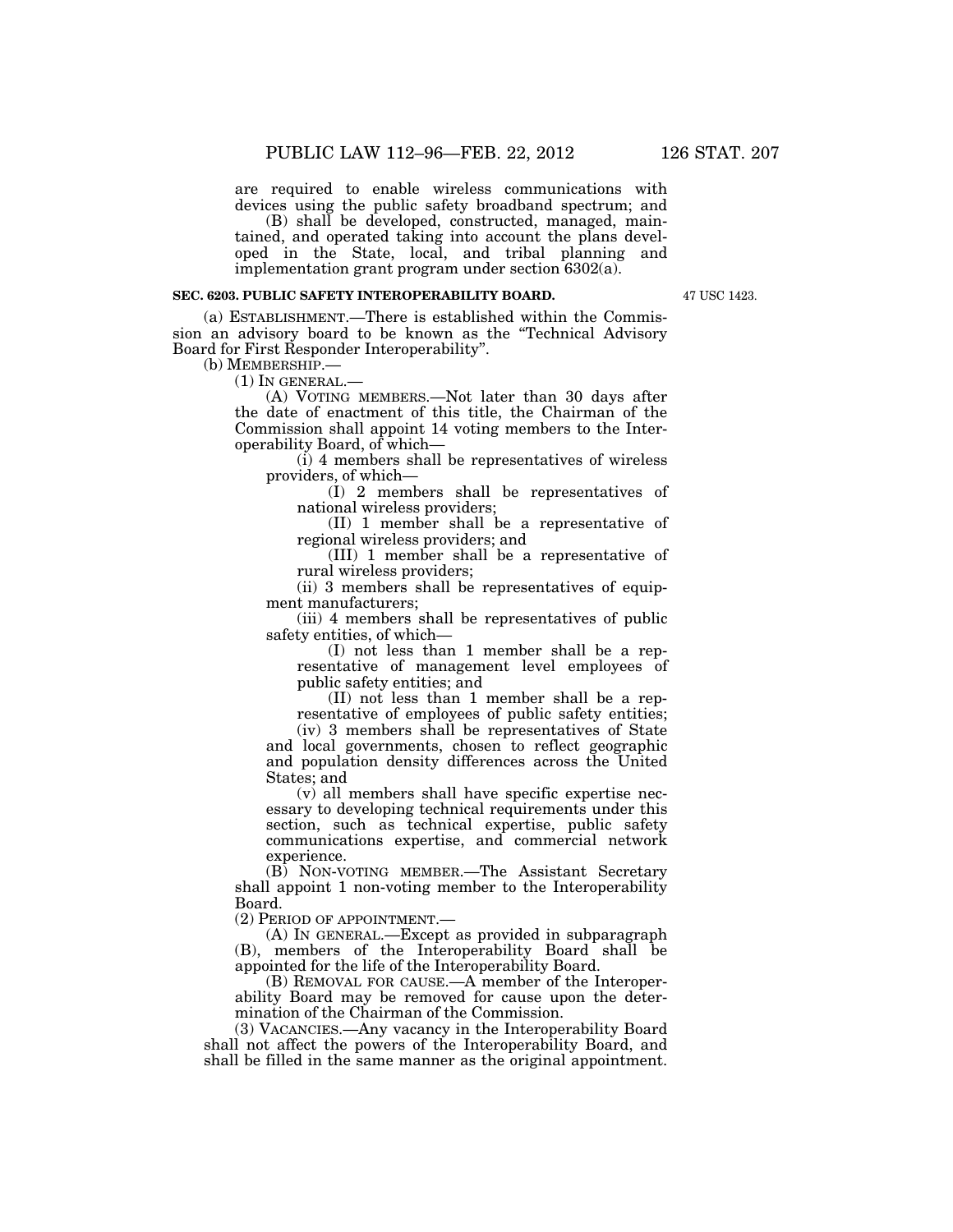(4) CHAIRPERSON AND VICE CHAIRPERSON.—The Interoperability Board shall select a Chairperson and Vice Chairperson from among the members of the Interoperability Board.

(5) QUORUM.—A majority of the members of the Interoperability Board shall constitute a quorum.<br>(c) DUTIES OF THE INTEROPERABILITY BOARD.—

 $(1)$  DEVELOPMENT OF TECHNICAL REQUIREMENTS.—Not later than 90 days after the date of enactment of this Act, the Interoperability Board, in consultation with the NTIA, NIST, and the Office of Emergency Communications of the Department of Homeland Security, shall—

(A) develop recommended minimum technical requirements to ensure a nationwide level of interoperability for the nationwide public safety broadband network; and

(B) submit to the Commission for review in accordance with paragraph (3) recommended minimum technical requirements described in subparagraph (A).

(2) CONSIDERATION.—In developing recommended minimum technical requirements under paragraph (1), the Interoperability Board shall base the recommended minimum technical requirements on the commercial standards for Long Term Evolution (LTE) service.

(3) APPROVAL OF RECOMMENDATIONS.—

(A) IN GENERAL.—Not later than 30 days after the date on which the Interoperability Board submits recommended minimum technical requirements under paragraph  $(1)(B)$ , the Commission shall approve the recommendations, with any revisions it deems necessary, and transmit such recommendations to the First Responder Network Authority.

(B) REVIEW.—Any actions taken under subparagraph (A) shall not be reviewable as a final agency action.

(d) TRAVEL EXPENSES.—The members of the Interoperability Board shall be allowed travel expenses, including per diem in lieu of subsistence, at rates authorized for employees of agencies under subchapter I of chapter 57 of title 5, United States Code, while away from their homes or regular places of business in the performance of services for the Interoperability Board.

(e) EXEMPTION FROM FACA.—The Federal Advisory Committee Act (5 U.S.C. App.) shall not apply to the Interoperability Board.

(f) TERMINATION OF AUTHORITY.—The Interoperability Board shall terminate 15 days after the date on which the Commission transmits the recommendations to the First Responder Network Authority under subsection  $(c)(3)(A)$ .

47 USC 1424.

## **SEC. 6204. ESTABLISHMENT OF THE FIRST RESPONDER NETWORK AUTHORITY.**

(a) ESTABLISHMENT.—There is established as an independent authority within the NTIA the "First Responder Network Authority" or "FirstNet".<br>(b) BOARD.-

(1) IN GENERAL.—The First Responder Network Authority shall be headed by a Board, which shall consist of—

(A) the Secretary of Homeland Security;

(B) the Attorney General of the United States;

(C) the Director of the Office of Management and Budget; and

Deadline.

Deadline.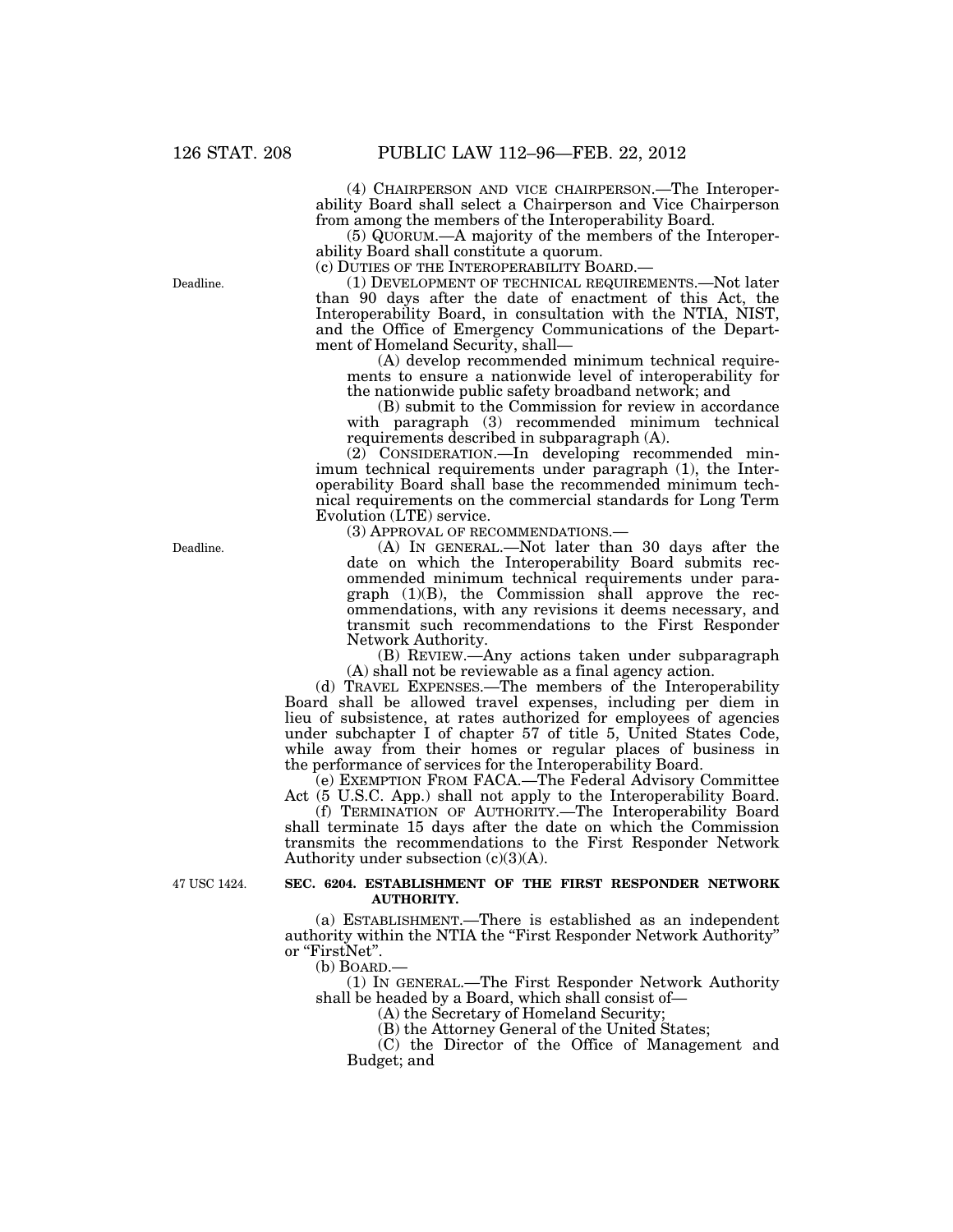(D) 12 individuals appointed by the Secretary of Commerce in accordance with paragraph (2). (2) APPOINTMENTS.—

(A) IN GENERAL.—In making appointments under paragraph (1)(D), the Secretary of Commerce shall—

(i) appoint not fewer than 3 individuals to represent the collective interests of the States, localities, tribes, and territories;

(ii) seek to ensure geographic and regional representation of the United States in such appointments;

(iii) seek to ensure rural and urban representation in such appointments; and

(iv) appoint not fewer than 3 individuals who have served as public safety professionals.

(B) REQUIRED QUALIFICATIONS.—

(i) IN GENERAL.—Each member appointed under paragraph  $(1)(D)$  should meet not less than 1 of the following criteria:

(I) PUBLIC SAFETY EXPERIENCE.—Knowledge and experience in the use of Federal, State, local, or tribal public safety or emergency response.

(II) TECHNICAL EXPERTISE.—Technical expertise and fluency regarding broadband communications, including public safety communications.

(III) NETWORK EXPERTISE.—Expertise in building, deploying, and operating commercial telecommunications networks.

(IV) FINANCIAL EXPERTISE.—Expertise in financing and funding telecommunications networks.

(ii) EXPERTISE TO BE REPRESENTED.—In making appointments under paragraph  $(1)(D)$ , the Secretary of Commerce shall appoint—

(I) not fewer than 1 individual who satisfies the requirement under subclause (II) of clause (i);

(II) not fewer than 1 individual who satisfies the requirement under subclause (III) of clause  $(i)$ ; and

(III) not fewer than 1 individual who satisfies the requirement under subclause (IV) of clause (i).

(C) CITIZENSHIP.—No individual other than a citizen of the United States may serve as a member of the Board. (c) TERMS OF APPOINTMENT.—

(1) INITIAL APPOINTMENT DEADLINE.—Members of the Board shall be appointed not later than 180 days after the date of the enactment of this title.

(2) TERMS.—

(A) LENGTH.—

(i) IN GENERAL.—Each member of the Board described in subparagraphs (A) through (C) of subsection (b)(1) shall serve as a member of the Board for the life of the First Responder Network Authority.

(ii) APPOINTED INDIVIDUALS.—The term of office of each individual appointed to be a member of the Board under subsection  $(b)(1)(D)$  shall be 3 years. No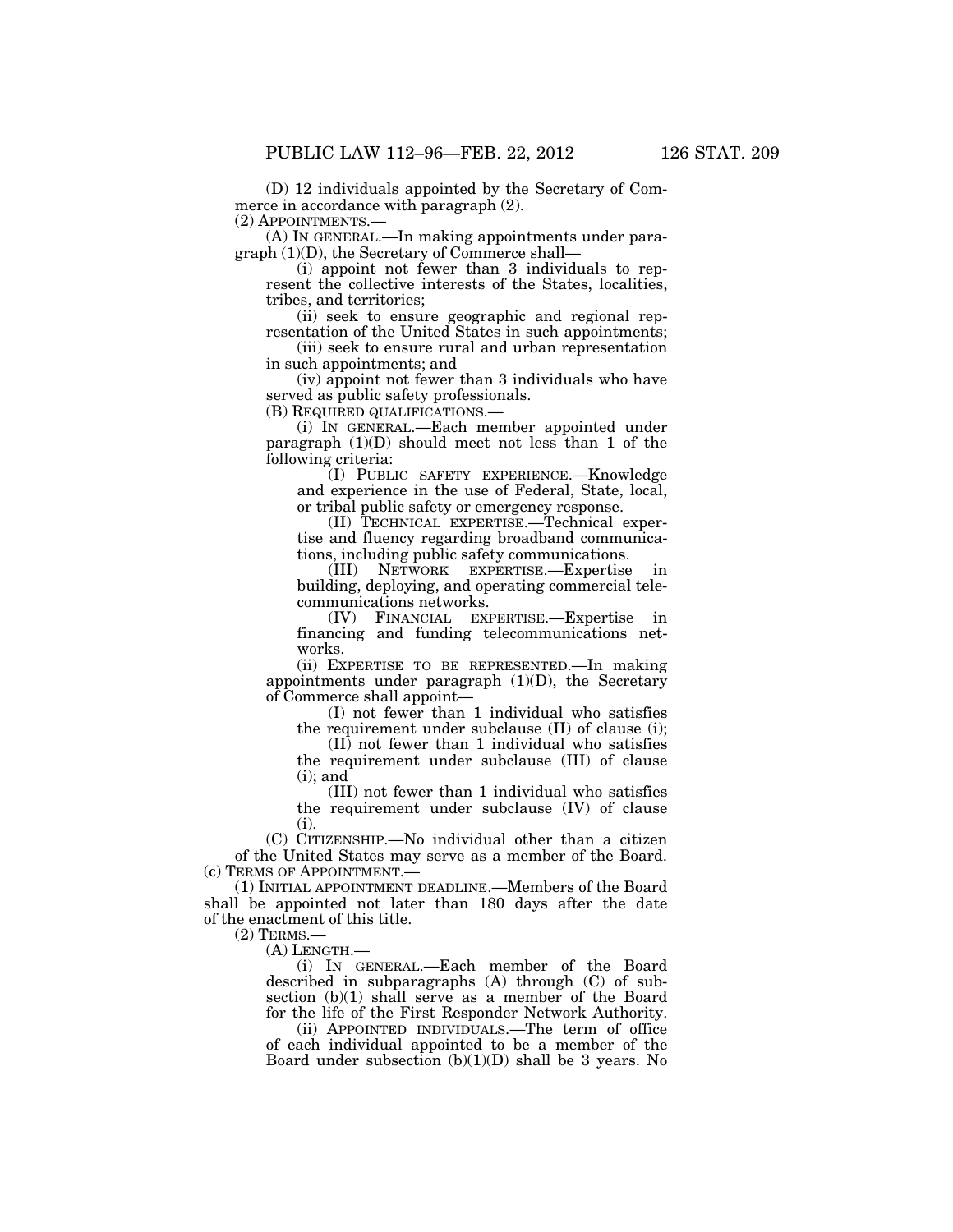member described in this clause may serve more than 2 consecutive full 3-year terms.

(B) EXPIRATION OF TERM.—Any member whose term has expired may serve until such member's successor has taken office, or until the end of the calendar year in which such member's term has expired, whichever is earlier.

(C) APPOINTMENT TO FILL VACANCY.—Any member appointed to fill a vacancy occurring prior to the expiration of the term for which that member's predecessor was appointed shall be appointed for the remainder of the predecessor's term.

(D) STAGGERED TERMS.—With respect to the initial members of the Board appointed under subsection  $(b)(1)(D)$ 

(i) 4 members shall serve for a term of 3 years; (ii) 4 members shall serve for a term of 2 years;

and (iii) 4 members shall serve for a term of 1 year. (3) VACANCIES.—A vacancy in the membership of the Board shall not affect the Board's powers, and shall be filled in the same manner as the original member was appointed.

(d) CHAIR.—

(1) SELECTION.—The Secretary of Commerce shall select, from among the members of the Board appointed under subsection  $(b)(1)(D)$ , an individual to serve for a 2-year term as Chair of the Board.

(2) CONSECUTIVE TERMS.—An individual may not serve for more than 2 consecutive terms as Chair of the Board. (e) MEETINGS.—

(1) FREQUENCY.—The Board shall meet—

(A) at the call of the Chair; and

(B) not less frequently than once each quarter.

(2) TRANSPARENCY.—Meetings of the Board, including any committee of the Board, shall be open to the public. The Board may, by majority vote, close any such meeting only for the time necessary to preserve the confidentiality of commercial or financial information that is privileged or confidential, to discuss personnel matters, or to discuss legal matters affecting the First Responder Network Authority, including pending or potential litigation.

(f) QUORUM.—Eight members of the Board shall constitute a quorum, including at least 6 of the members appointed under subsection  $(b)(1)(D)$ .

(g) COMPENSATION.—

(1) IN GENERAL.—The members of the Board appointed under subsection  $(b)(1)(D)$  shall be compensated at the daily rate of basic pay for level IV of the Executive Schedule for each day during which such members are engaged in performing a function of the Board.

(2) PROHIBITION ON COMPENSATION.—A member of the Board appointed under subparagraphs (A) through (C) of subsection  $(b)(1)$  shall serve without additional pay, and shall not otherwise benefit, directly or indirectly, as a result of their service to the First Responder Network Authority, but shall be allowed a per diem allowance for travel expenses, at rates authorized for an employee of an agency under subchapter I of chapter 57 of title 5, United States Code, while away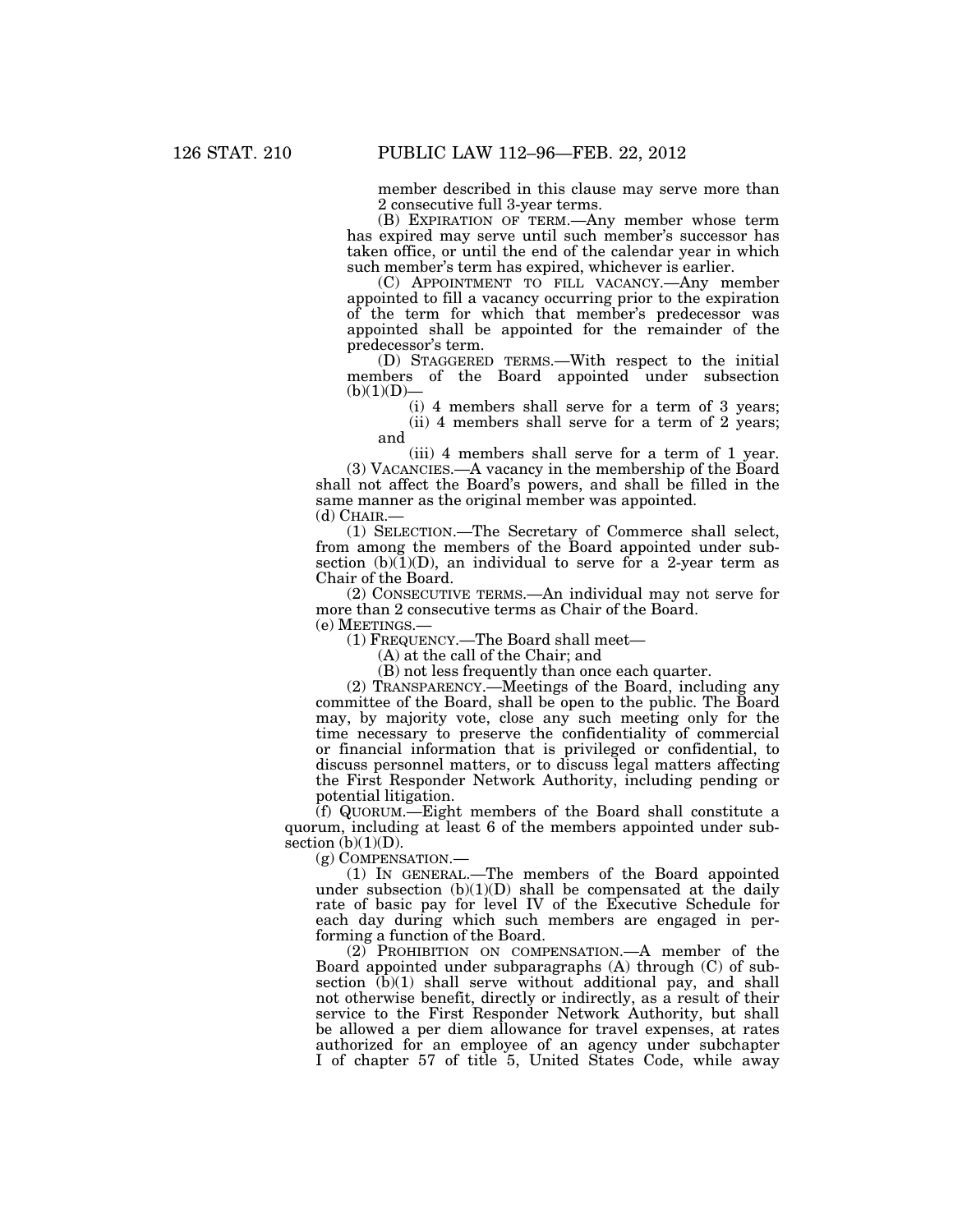from the home or regular place of business of the member in the performance of the duties of the First Responder Network Authority.

### **SEC. 6205. ADVISORY COMMITTEES OF THE FIRST RESPONDER NET-**47 USC 1425. **WORK AUTHORITY.**

(a) ADVISORY COMMITTEES.—The First Responder Network Authority—

(1) shall establish a standing public safety advisory committee to assist the First Responder Network Authority in carrying out its duties and responsibilities under this subtitle; and

(2) may establish additional standing or ad hoc committees, panels, or councils as the First Responder Network Authority determines are necessary.<br>(b) SELECTION OF AGENTS, CONSULTANTS, AND EXPERTS.-

(1) IN GENERAL.—The First Responder Network Authority shall select parties to serve as its agents, consultants, or experts in a fair, transparent, and objective manner, and such agents may include a program manager to carry out certain of the duties and responsibilities of deploying and operating the nationwide public safety broadband network described in subsections (b) and (c) of section 6206.

(2) BINDING AND FINAL.—If the selection of an agent, consultant, or expert satisfies the requirements under paragraph (1), the selection of that agent, consultant, or expert shall be final and binding.

#### **SEC. 6206. POWERS, DUTIES, AND RESPONSIBILITIES OF THE FIRST**  47 USC 1426. **RESPONDER NETWORK AUTHORITY.**

(a) GENERAL POWERS.—The First Responder Network Authority shall have the authority to do the following:

(1) To exercise, through the actions of its Board, all powers specifically granted by the provisions of this subtitle, and such incidental powers as shall be necessary.

(2) To hold such hearings, sit and act at such times and places, take such testimony, and receive such evidence as the First Responder Network Authority considers necessary to carry out its responsibilities and duties.

(3) To obtain grants and funds from and make contracts with individuals, private companies, organizations, institutions, and Federal, State, regional, and local agencies.

(4) To accept, hold, administer, and utilize gifts, donations, and bequests of property, both real and personal, for the purposes of aiding or facilitating the work of the First Responder Network Authority.

(5) To spend funds under paragraph (3) in a manner authorized by the Board, but only for purposes that will advance or enhance public safety communications consistent with this title.

(6) To take such other actions as the First Responder Network Authority (through the Board) may from time to time determine necessary, appropriate, or advisable to accomplish the purposes of this title.

(b) DUTY AND RESPONSIBILITY TO DEPLOY AND OPERATE A NATIONWIDE PUBLIC SAFETY BROADBAND NETWORK.—

(1) IN GENERAL.—The First Responder Network Authority shall hold the single public safety wireless license granted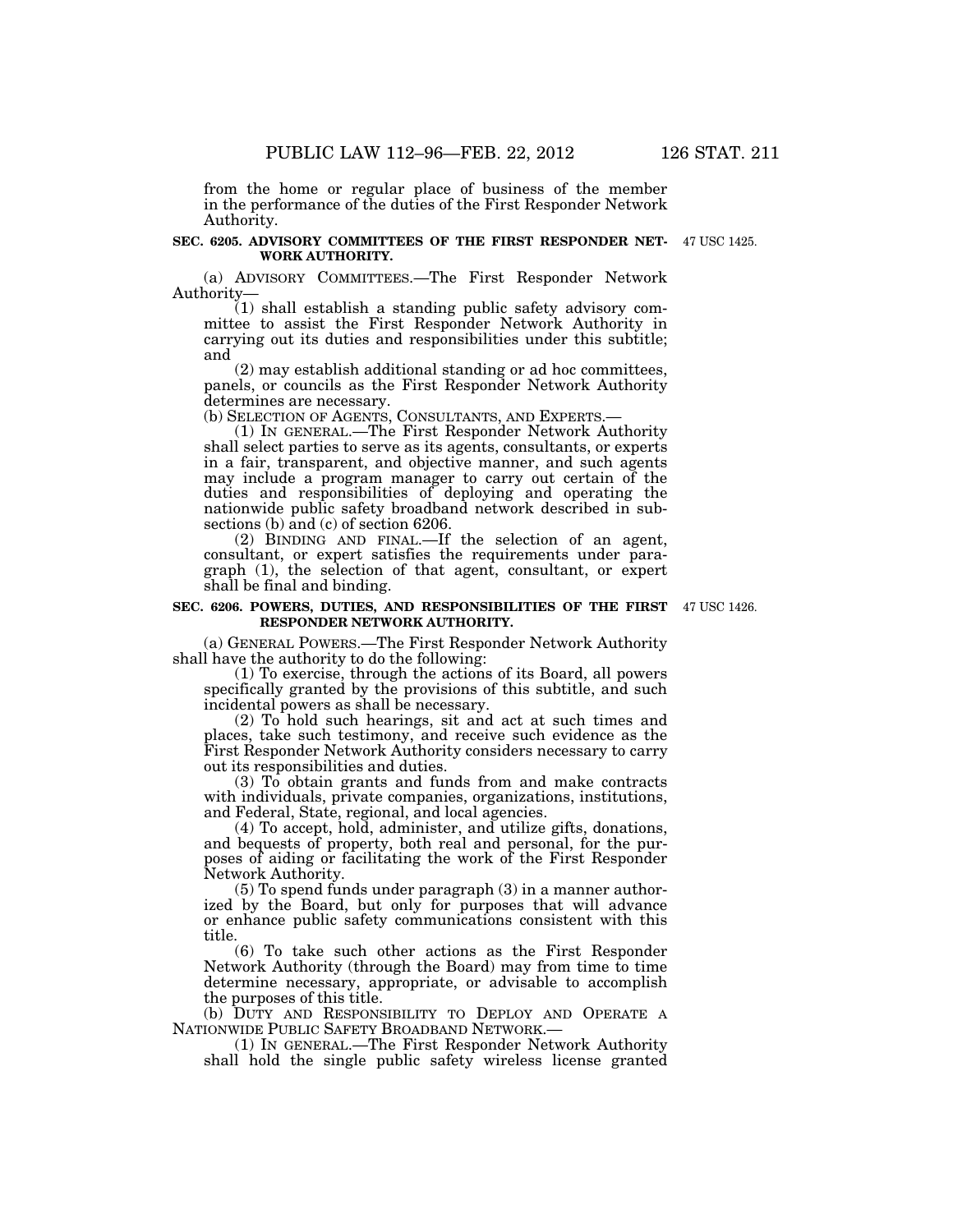under section 6201 and take all actions necessary to ensure the building, deployment, and operation of the nationwide public safety broadband network, in consultation with Federal, State, tribal, and local public safety entities, the Director of NIST, the Commission, and the public safety advisory committee established in section  $6205(a)$ , including by, at a minimum—

(A) ensuring nationwide standards for use and access of the network;

(B) issuing open, transparent, and competitive requests for proposals to private sector entities for the purposes of building, operating, and maintaining the network that use, without materially changing, the minimum technical requirements developed under section 6203;

(C) encouraging that such requests leverage, to the maximum extent economically desirable, existing commercial wireless infrastructure to speed deployment of the network; and

(D) managing and overseeing the implementation and execution of contracts or agreements with non-Federal entities to build, operate, and maintain the network.

(2) REQUIREMENTS.—In carrying out the duties and responsibilities of this subsection, including issuing requests for proposals, the First Responder Network Authority shall—

(A) ensure the safety, security, and resiliency of the network, including requirements for protecting and monitoring the network to protect against cyberattack;

(B) promote competition in the equipment market, including devices for public safety communications, by requiring that equipment for use on the network be—

(i) built to open, non-proprietary, commercially available standards;

(ii) capable of being used by any public safety entity and by multiple vendors across all public safety broadband networks operating in the 700 MHz band; and

(iii) backward-compatible with existing commercial networks to the extent that such capabilities are necessary and technically and economically reasonable;

(C) promote integration of the network with public safety answering points or their equivalent; and

(D) address special considerations for areas or regions with unique homeland security or national security needs.

(3) RURAL COVERAGE.—In carrying out the duties and responsibilities of this subsection, including issuing requests for proposals, the nationwide, interoperable public safety broadband network, consistent with the license granted under section 6201, shall require deployment phases with substantial rural coverage milestones as part of each phase of the construction and deployment of the network. To the maximum extent economically desirable, such proposals shall include partnerships with existing commercial mobile providers to utilize costeffective opportunities to speed deployment in rural areas.

(4) EXECUTION OF AUTHORITY.—In carrying out the duties and responsibilities of this subsection, the First Responder Network Authority may—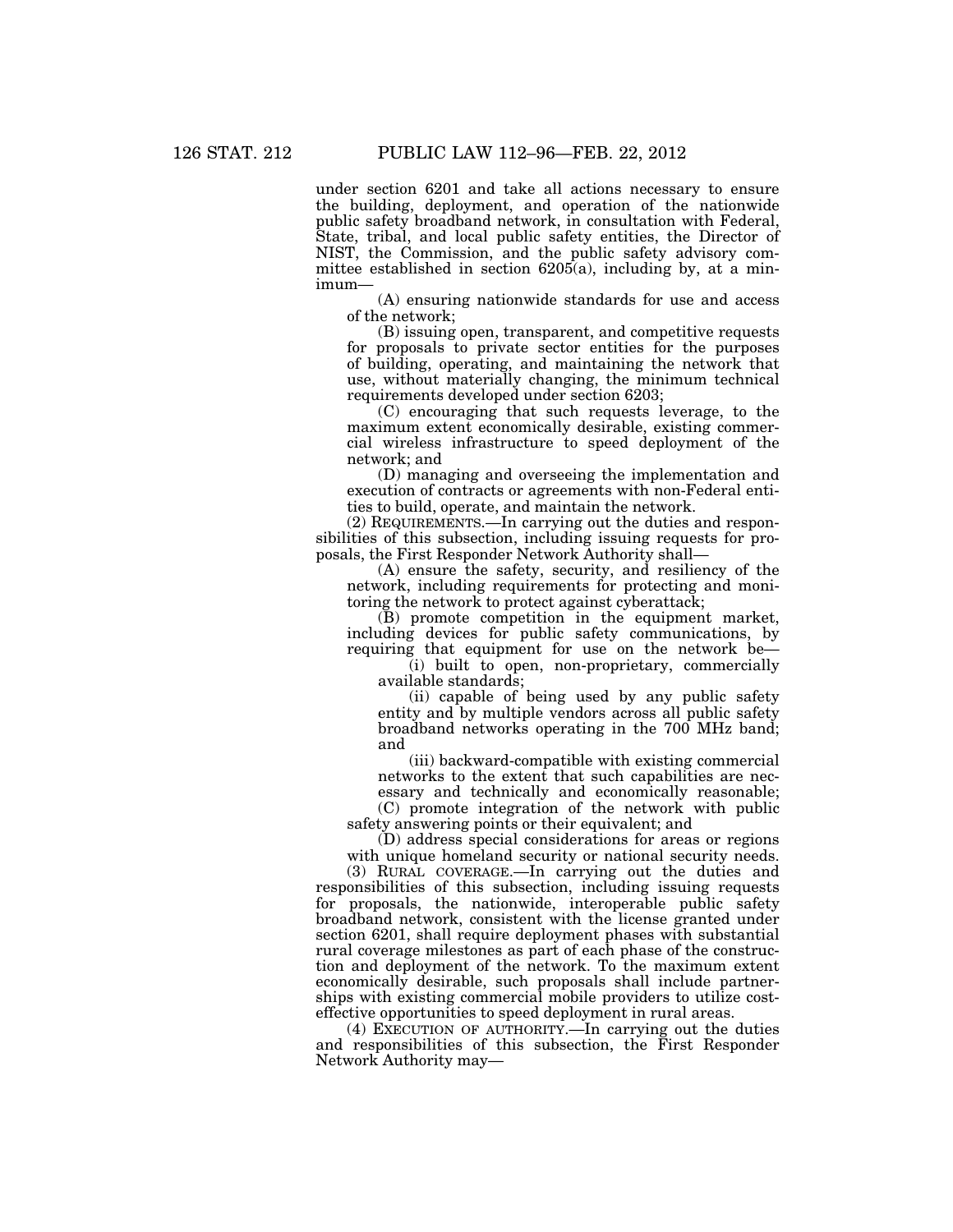(A) obtain grants from and make contracts with individuals, private companies, and Federal, State, regional, and local agencies;

(B) hire or accept voluntary services of consultants, experts, advisory boards, and panels to aid the First Responder Network Authority in carrying out such duties and responsibilities;

(C) receive payment for use of—

(i) network capacity licensed to the First Responder Network Authority; and

(ii) network infrastructure constructed, owned, or operated by the First Responder Network Authority; and

(D) take such other actions as may be necessary to accomplish the purposes set forth in this subsection.

(c) OTHER SPECIFIC DUTIES AND RESPONSIBILITIES.—

(1) ESTABLISHMENT OF NETWORK POLICIES.—In carrying out the requirements under subsection (b), the First Responder Network Authority shall develop—

(A) requests for proposals with appropriate—

(i) timetables for construction, including by taking into consideration the time needed to build out to rural areas and the advantages offered through partnerships with existing commercial providers under paragraph (3);

(ii) coverage areas, including coverage in rural and nonurban areas;

(iii) service levels;

(iv) performance criteria; and

(v) other similar matters for the construction and deployment of such network;

 $(B)$  the technical and operational requirements of the network;

(C) practices, procedures, and standards for the management and operation of such network;

(D) terms of service for the use of such network, including billing practices; and

(E) ongoing compliance review and monitoring of the—

(i) management and operation of such network;

(ii) practices and procedures of the entities operating on and the personnel using such network; and

(iii) necessary training needs of network operators and users.

(2) STATE AND LOCAL PLANNING.—

(A) REQUIRED CONSULTATION.—In developing requests for proposals and otherwise carrying out its responsibilities under this Act, the First Responder Network Authority shall consult with regional, State, tribal, and local jurisdictions regarding the distribution and expenditure of any amounts required to carry out the policies established under paragraph (1), including with regard to the—

(i) construction of a core network and any radio access network build out;

(ii) placement of towers;

(iii) coverage areas of the network, whether at the regional, State, tribal, or local level;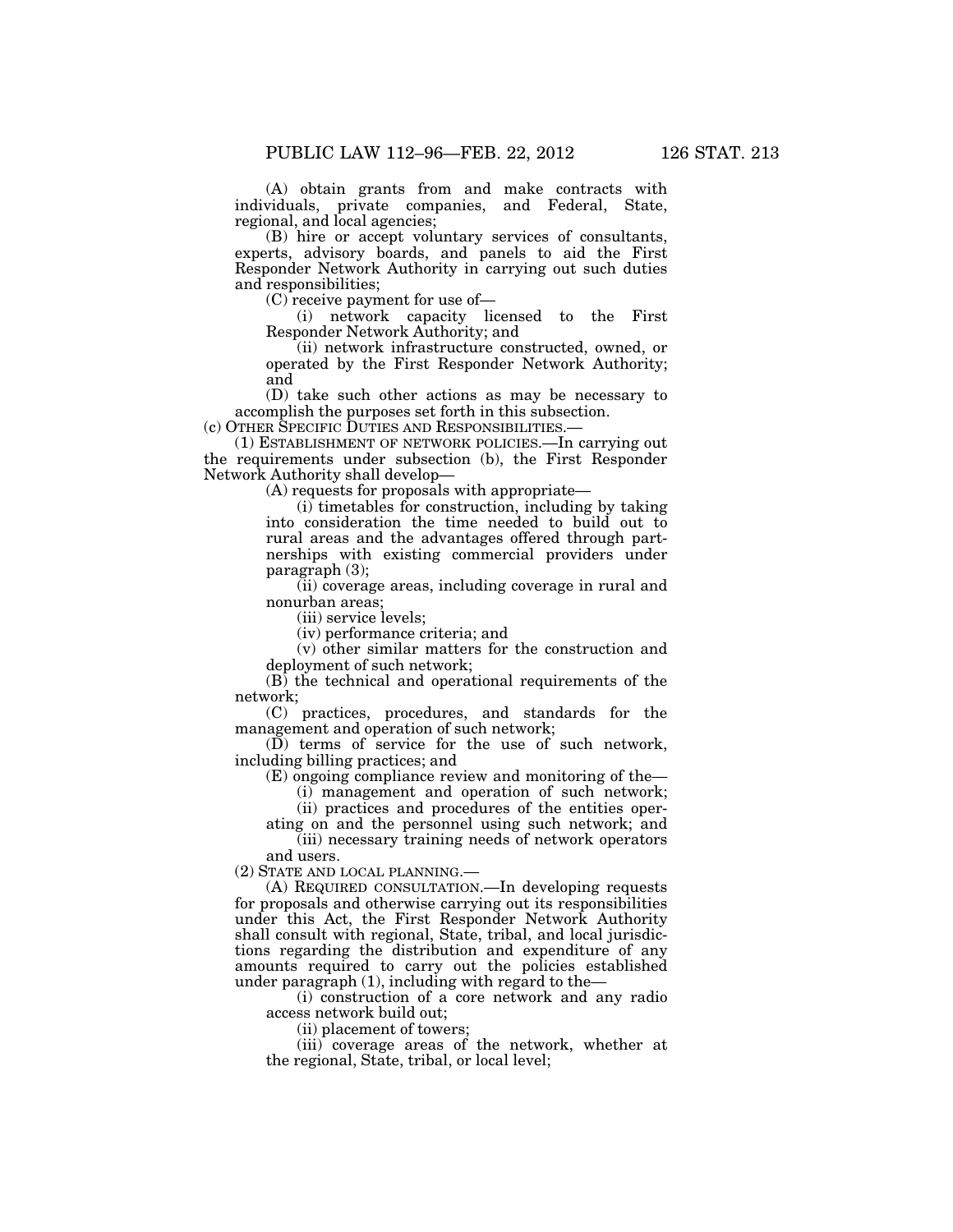(iv) adequacy of hardening, security, reliability, and resiliency requirements;

(v) assignment of priority to local users;

(vi) assignment of priority and selection of entities seeking access to or use of the nationwide public safety interoperable broadband network established under subsection (b); and

(vii) training needs of local users.

(B) METHOD OF CONSULTATION.—The consultation required under subparagraph (A) shall occur between the First Responder Network Authority and the single officer or governmental body designated under section 6302(d).

(3) LEVERAGING EXISTING INFRASTRUCTURE.—In carrying out the requirement under subsection (b), the First Responder Network Authority shall enter into agreements to utilize, to the maximum extent economically desirable, existing—

(A) commercial or other communications infrastructure; and

(B) Federal, State, tribal, or local infrastructure.

(4) MAINTENANCE AND UPGRADES.—The First Responder Network Authority shall ensure the maintenance, operation, and improvement of the nationwide public safety broadband network, including by ensuring that the First Responder Network Authority updates and revises any policies established under paragraph  $(1)$  to take into account new and evolving technologies.

(5) ROAMING AGREEMENTS.—The First Responder Network Authority shall negotiate and enter into, as it determines appropriate, roaming agreements with commercial network providers to allow the nationwide public safety broadband network to roam onto commercial networks and gain prioritization of public safety communications over such networks in times of an emergency.

(6) NETWORK INFRASTRUCTURE AND DEVICE CRITERIA.—The Director of NIST, in consultation with the First Responder Network Authority and the Commission, shall ensure the development of a list of certified devices and components meeting appropriate protocols and standards for public safety entities and commercial vendors to adhere to, if such entities or vendors seek to have access to, use of, or compatibility with the nationwide public safety broadband network.

(7) REPRESENTATION BEFORE STANDARD SETTING ENTITIES.— The First Responder Network Authority, in consultation with the Director of NIST, the Commission, and the public safety advisory committee established under section 6205(a), shall represent the interests of public safety users of the nationwide public safety broadband network before any proceeding, negotiation, or other matter in which a standards organization, standards body, standards development organization, or any other recognized standards-setting entity addresses the development of standards relating to interoperability.

(8) PROHIBITION ON NEGOTIATION WITH FOREIGN GOVERN-MENTS.—The First Responder Network Authority shall not have the authority to negotiate or enter into any agreements with a foreign government on behalf of the United States.

Contracts.

Lists.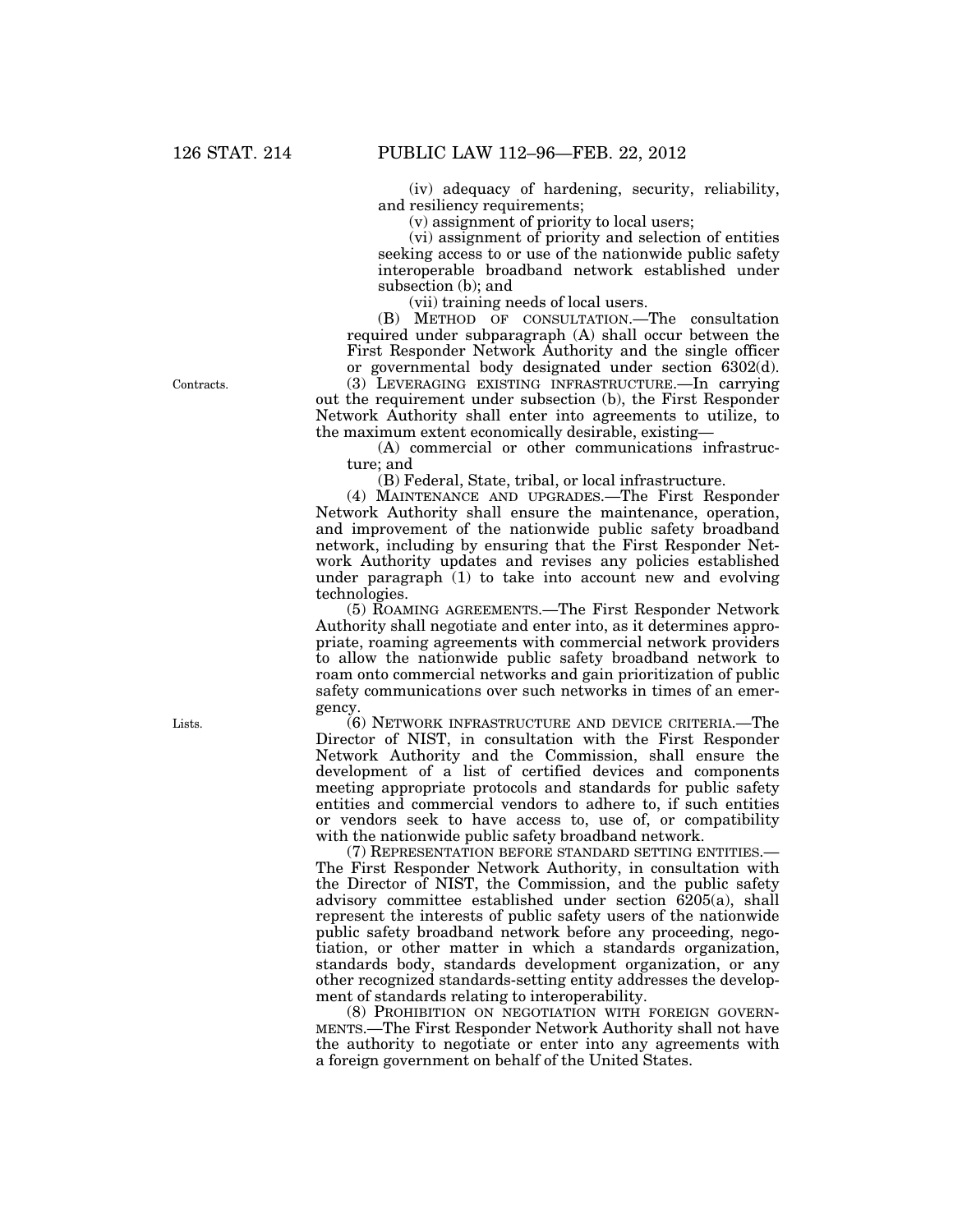(d) EXEMPTION FROM CERTAIN LAWS.—Any action taken or decisions made by the First Responder Network Authority shall be exempt from the requirements of—

(1) section 3506 of title 44, United States Code (commonly referred to as the Paperwork Reduction Act);

(2) chapter 5 of title 5, United States Code (commonly referred to as the Administrative Procedures Act); and

(3) chapter 6 of title 5, United States Code (commonly referred to as the Regulatory Flexibility Act).

(e) NETWORK CONSTRUCTION FUND.— (1) ESTABLISHMENT.—There is established in the Treasury of the United States a fund to be known as the ''Network Construction Fund''.

(2) USE OF FUND.—Amounts deposited into the Network Construction Fund shall be used by the—

(A) First Responder Network Authority to carry out this section, except for administrative expenses; and

(B) NTIA to make grants to States under section  $6302(e)(3)(C)(iii)(I).$ 

(f) TERMINATION OF AUTHORITY.—The authority of the First Responder Network Authority shall terminate on the date that is 15 years after the date of enactment of this title.

(g) GAO REPORT.—Not later than 10 years after the date of the enactment of this Act, the Comptroller General of the United States shall submit to Congress a report on what action Congress should take regarding the 15-year sunset of authority under subsection (f).

### **SEC. 6207. INITIAL FUNDING FOR THE FIRST RESPONDER NETWORK**  47 USC 1427. **AUTHORITY.**

(a) BORROWING AUTHORITY.—Prior to the deposit of proceeds into the Public Safety Trust Fund from the incentive auctions to be carried out under section  $309(j)(8)(G)$  of the Communications Act of 1934 or the auction of spectrum pursuant to section 6401, the NTIA may borrow from the Treasury such sums as may be necessary, but not to exceed \$2,000,000,000, to implement this subtitle. The NTIA shall reimburse the Treasury, without interest, from funds deposited into the Public Safety Trust Fund.

(b) PROHIBITION.— (1) IN GENERAL.—Administrative expenses of the First Responder Network Authority may not exceed \$100,000,000 during the 10-year period beginning on the date of enactment of this title.

(2) DEFINITION.—For purposes of this subsection, the term "administrative expenses" does not include the costs incurred by the First Responder Network Authority for oversight and audits to protect against waste, fraud, and abuse.

### **SEC. 6208. PERMANENT SELF-FUNDING; DUTY TO ASSESS AND COL-**47 USC 1428. **LECT FEES FOR NETWORK USE.**

(a) IN GENERAL.—Notwithstanding section 337 of the Communications Act of 1934 (47 U.S.C. 337), the First Responder Network Authority is authorized to assess and collect the following fees:

(1) NETWORK USER FEE.—A user or subscription fee from each entity, including any public safety entity or secondary user, that seeks access to or use of the nationwide public safety broadband network.

(2) LEASE FEES RELATED TO NETWORK CAPACITY.—

Reimbursement.

Time period.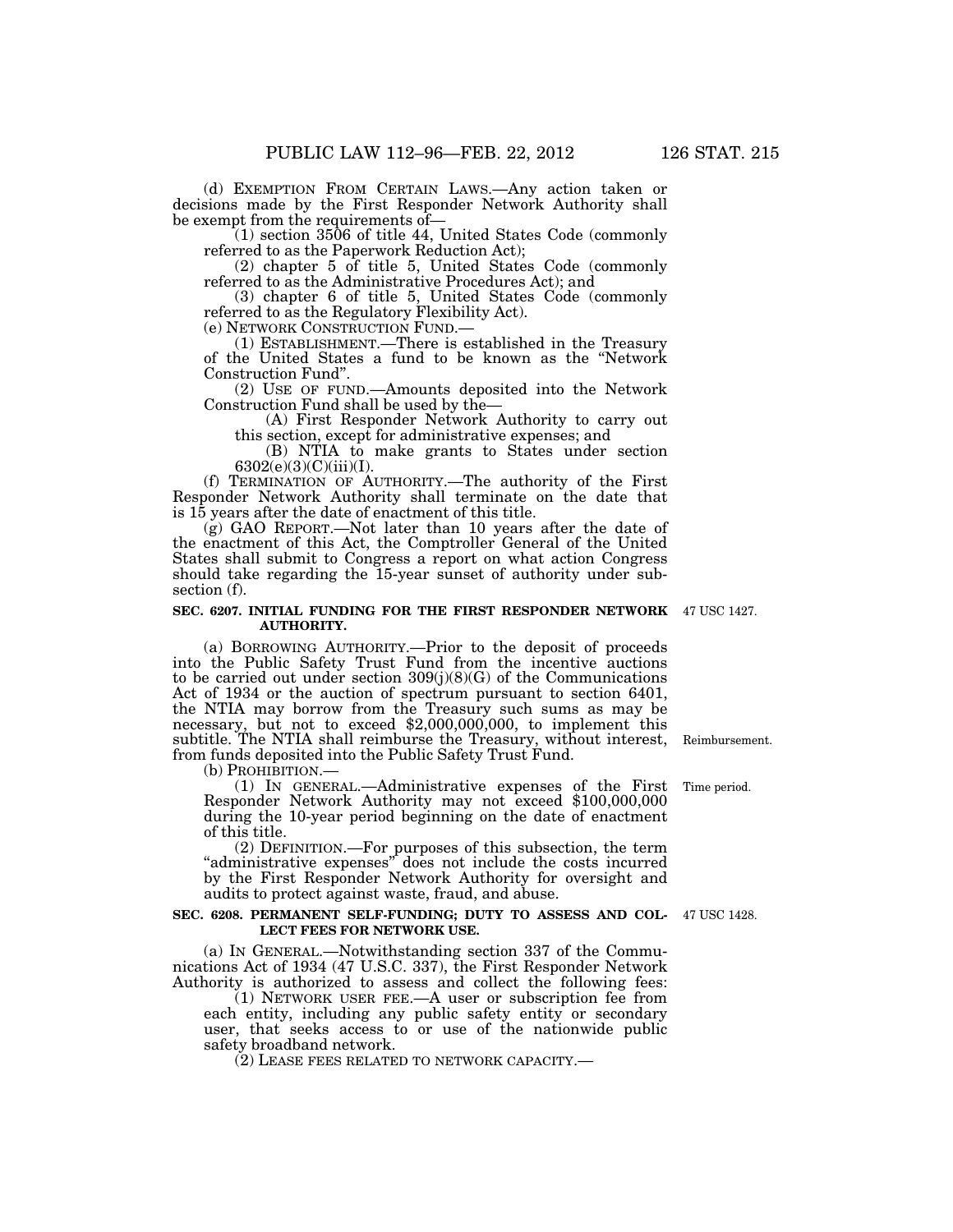(A) IN GENERAL.—A fee from any entity that seeks to enter into a covered leasing agreement.

(B) COVERED LEASING AGREEMENT.—For purposes of subparagraph (A), a "covered leasing agreement" means a written agreement resulting from a public-private arrangement to construct, manage, and operate the nationwide public safety broadband network between the First Responder Network Authority and secondary user to permit—

(i) access to network capacity on a secondary basis for non-public safety services; and

(ii) the spectrum allocated to such entity to be used for commercial transmissions along the dark fiber of the long-haul network of such entity.

(3) LEASE FEES RELATED TO NETWORK EQUIPMENT AND INFRASTRUCTURE.—A fee from any entity that seeks access to or use of any equipment or infrastructure, including antennas or towers, constructed or otherwise owned by the First Responder Network Authority resulting from a public-private arrangement to construct, manage, and operate the nationwide public safety broadband network.

(b) ESTABLISHMENT OF FEE AMOUNTS; PERMANENT SELF-FUNDING.—The total amount of the fees assessed for each fiscal year pursuant to this section shall be sufficient, and shall not exceed the amount necessary, to recoup the total expenses of the First Responder Network Authority in carrying out its duties and responsibilities described under this subtitle for the fiscal year involved.

(c) ANNUAL APPROVAL.—The NTIA shall review the fees assessed under this section on an annual basis, and such fees may only be assessed if approved by the NTIA.

(d) REQUIRED REINVESTMENT OF FUNDS.—The First Responder Network Authority shall reinvest amounts received from the assessment of fees under this section in the nationwide public safety interoperable broadband network by using such funds only for constructing, maintaining, operating, or improving the network.

47 USC 1429.

Review.

# **SEC. 6209. AUDIT AND REPORT.**

 $(a)$  AUDIT $-$ 

(1) IN GENERAL.—The Secretary of Commerce shall enter into a contract with an independent auditor to conduct an audit, on an annual basis, of the First Responder Network Authority in accordance with general accounting principles and procedures applicable to commercial corporate transactions. Each audit conducted under this paragraph shall be made available to the appropriate committees of Congress.

(2) LOCATION.—Any audit conducted under paragraph (1) shall be conducted at the place or places where accounts of the First Responder Network Authority are normally kept.

(3) ACCESS TO FIRST RESPONDER NETWORK AUTHORITY BOOKS AND DOCUMENTS.—

(A) IN GENERAL.—For purposes of an audit conducted under paragraph (1), the representatives of the independent auditor shall—

(i) have access to all books, accounts, records, reports, files, and all other papers, things, or property belonging to or in use by the First Responder Network

Definition.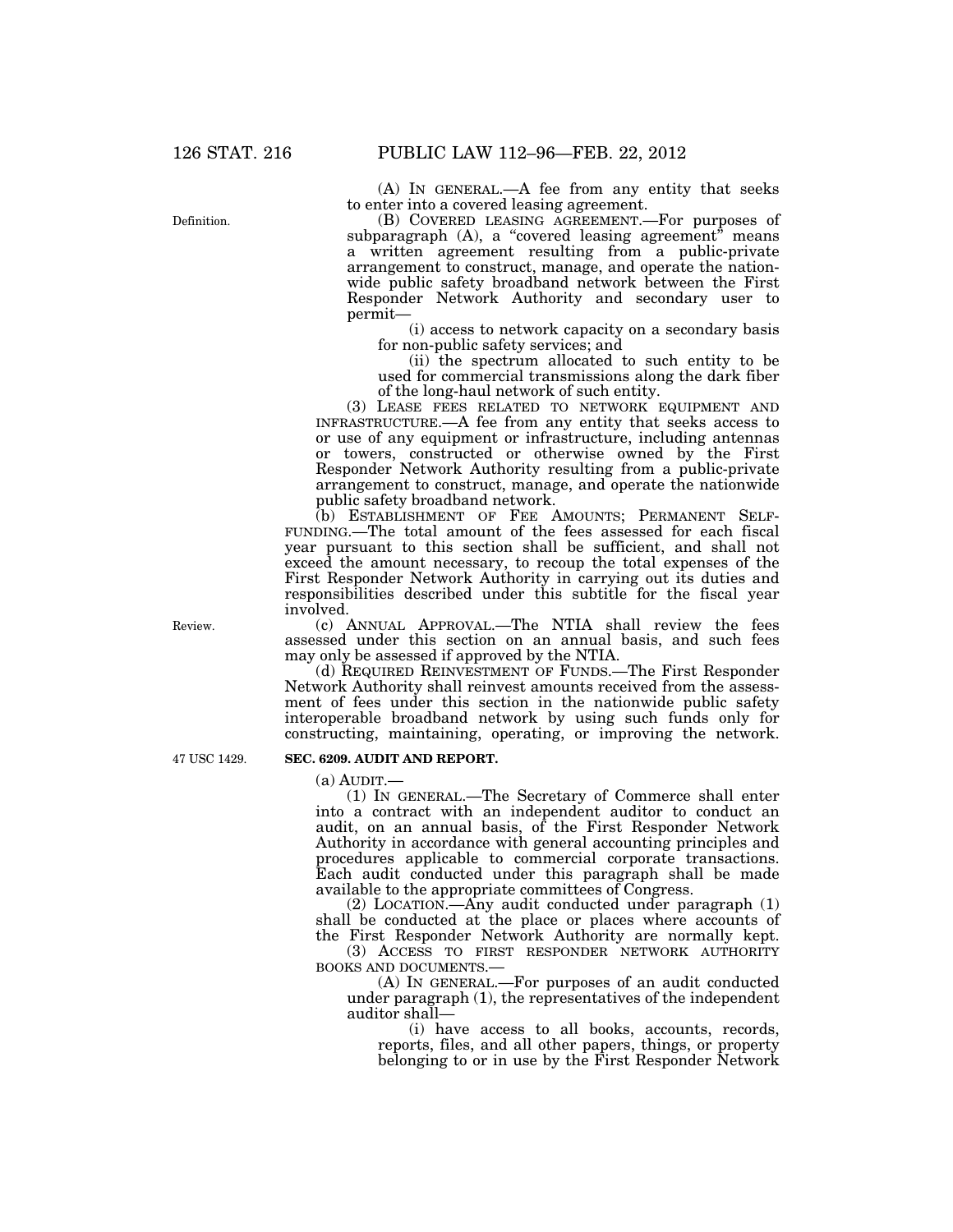Authority that pertain to the financial transactions of the First Responder Network Authority and are necessary to facilitate the audit; and

(ii) be afforded full facilities for verifying transactions with the balances or securities held by depositories, fiscal agents, and custodians.

(B) REQUIREMENT.—All books, accounts, records, reports, files, papers, and property of the First Responder Network Authority shall remain in the possession and custody of the First Responder Network Authority.

(b) REPORT.—

(1) IN GENERAL.—The independent auditor selected to conduct an audit under this section shall submit a report of each audit conducted under subsection (a) to—

(A) the appropriate committees of Congress;

(B) the President; and

(C) the First Responder Network Authority.

(2) CONTENTS.—Each report submitted under paragraph (1) shall contain—

(A) such comments and information as the independent auditor determines necessary to inform Congress of the financial operations and condition of the First Responder Network Authority;

(B) any recommendations of the independent auditor relating to the financial operations and condition of the First Responder Network Authority; and

(C) a description of any program, expenditure, or other financial transaction or undertaking of the First Responder Network Authority that was observed during the course of the audit, which, in the opinion of the independent auditor, has been carried on or made without the authority of law.

# **SEC. 6210. ANNUAL REPORT TO CONGRESS.**

or

47 USC 1430.

(a) IN GENERAL.—Not later than 1 year after the date of enactment of this Act, and each year thereafter, the First Responder Network Authority shall submit an annual report covering the preceding fiscal year to the appropriate committees of Congress.

(b) REQUIRED CONTENT.—The report required under subsection (a) shall include—

(1) a comprehensive and detailed report of the operations, activities, financial condition, and accomplishments of the First Responder Network Authority under this section; and

(2) such recommendations or proposals for legislative or administrative action as the First Responder Network Authority deems appropriate.

(c) AVAILABILITY TO TESTIFY.—The members of the Board and employees of the First Responder Network Authority shall be available to testify before the appropriate committees of the Congress with respect to—

 $(1)$  the report required under subsection (a);

(2) the report of any audit conducted under section 6210;

(3) any other matter which such committees may determine appropriate.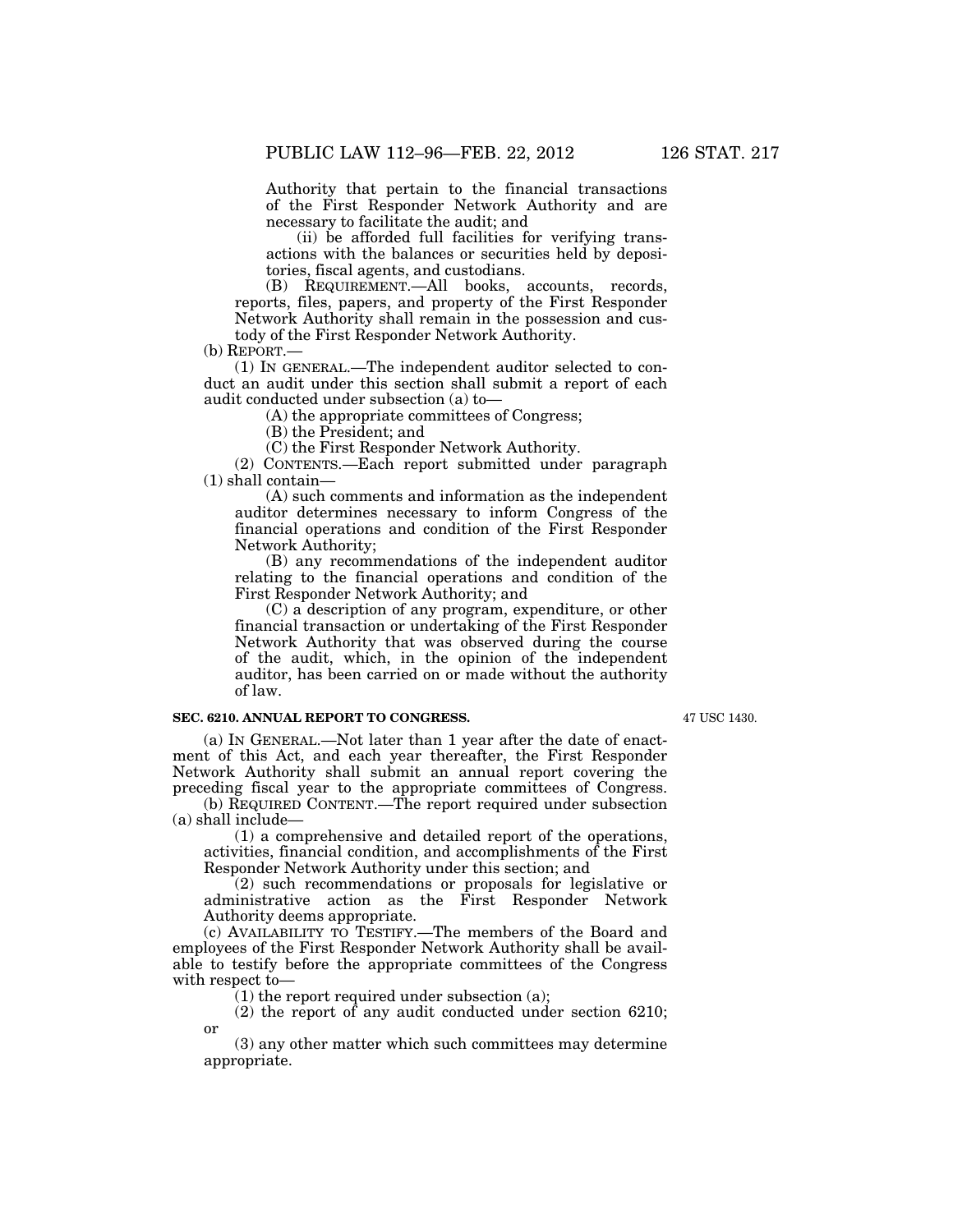47 USC 1431.

# **SEC. 6211. PUBLIC SAFETY ROAMING AND PRIORITY ACCESS.**

The Commission may adopt rules, if necessary in the public interest, to improve the ability of public safety networks to roam onto commercial networks and to gain priority access to commercial networks in an emergency if—

(1) the public safety entity equipment is technically compatible with the commercial network;

(2) the commercial network is reasonably compensated; and

(3) such access does not preempt or otherwise terminate or degrade all existing voice conversations or data sessions.

47 USC 1432.

## **SEC. 6212. PROHIBITION ON DIRECT OFFERING OF COMMERCIAL TELE-COMMUNICATIONS SERVICE DIRECTLY TO CONSUMERS.**

(a) IN GENERAL.—The First Responder Network Authority shall not offer, provide, or market commercial telecommunications or information services directly to consumers.

(b) RULE OF CONSTRUCTION.—Nothing in this section shall be construed to prohibit the First Responder Network Authority and a secondary user from entering into a covered leasing agreement pursuant to section  $6208(a)(2)(B)$ . Nothing in this section shall be construed to limit the First Responder Network Authority from collecting lease fees related to network equipment and infrastructure pursuant to section  $6208(a)(3)$ .

## **SEC. 6213. PROVISION OF TECHNICAL ASSISTANCE.**

The Commission may provide technical assistance to the First Responder Network Authority and may take any action necessary to assist the First Responder Network Authority in effectuating its duties and responsibilities under this subtitle.

# **Subtitle C—Public Safety Commitments**

47 USC 1441.

47 USC 1433.

# **SEC. 6301. STATE AND LOCAL IMPLEMENTATION FUND.**

(a) ESTABLISHMENT.—There is established in the Treasury of the United States a fund to be known as the State and Local Implementation Fund.

(b) AMOUNTS AVAILABLE FOR STATE AND LOCAL IMPLEMENTA- TION GRANT PROGRAM.—Any amounts borrowed under subsection (c)(1) and any amounts in the State and Local Implementation Fund that are not necessary to reimburse the general fund of the Treasury for such borrowed amounts shall be available to the Assistant Secretary to implement section 6302.<br>
(c) BORROWING AUTHORITY.—

(1) IN GENERAL.—Prior to the end of fiscal year  $2022$ , the Assistant Secretary may borrow from the general fund of the Treasury such sums as may be necessary, but not to exceed \$135,000,000, to implement section 6302.

(2) REIMBURSEMENT.—The Assistant Secretary shall reimburse the general fund of the Treasury, without interest, for any amounts borrowed under paragraph (1) as funds are deposited into the State and Local Implementation Fund.

(d) TRANSFER OF UNUSED FUNDS.—If there is a balance remaining in the State and Local Implementation Fund on September 30, 2022, the Secretary of the Treasury shall transfer such balance to the general fund of the Treasury, where such balance shall be dedicated for the sole purpose of deficit reduction.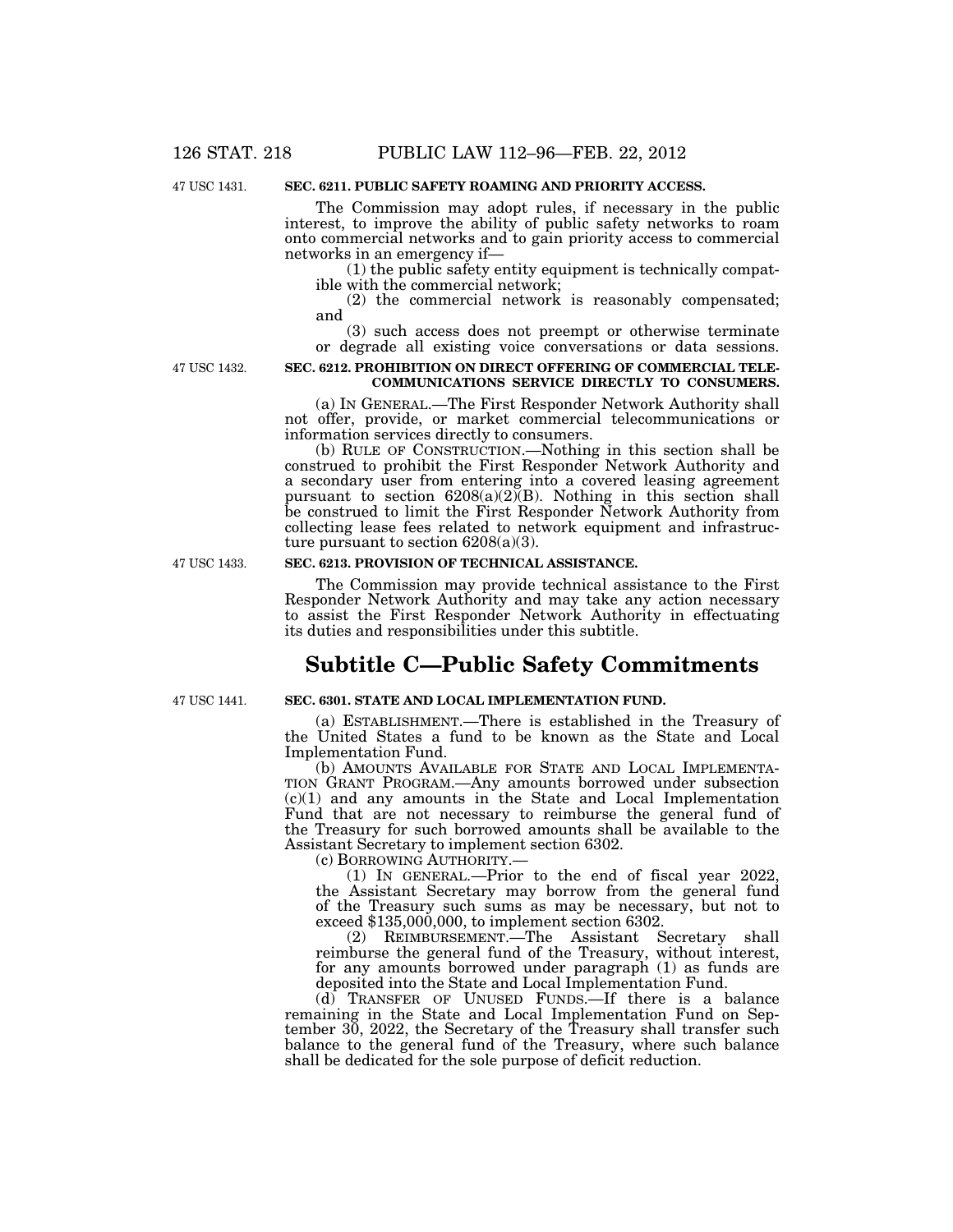# **SEC. 6302. STATE AND LOCAL IMPLEMENTATION.**

(a) ESTABLISHMENT OF STATE AND LOCAL IMPLEMENTATION GRANT PROGRAM.—The Assistant Secretary, in consultation with the First Responder Network Authority, shall take such action as is necessary to establish a grant program to make grants to States to assist State, regional, tribal, and local jurisdictions to identify, plan, and implement the most efficient and effective way for such jurisdictions to utilize and integrate the infrastructure, equipment, and other architecture associated with the nationwide public safety broadband network to satisfy the wireless communications and data services needs of that jurisdiction, including with regards to coverage, siting, and other needs.

(b) MATCHING REQUIREMENTS; FEDERAL SHARE.—

(1) IN GENERAL.—The Federal share of the cost of any activity carried out using a grant under this section may not exceed 80 percent of the eligible costs of carrying out that activity, as determined by the Assistant Secretary, in consultation with the First Responder Network Authority.

(2) WAIVER.—The Assistant Secretary may waive, in whole or in part, the requirements of paragraph (1) for good cause shown if the Assistant Secretary determines that such a waiver is in the public interest.

(c) PROGRAMMATIC REQUIREMENTS.—Not later than 6 months Deadline. after the date of enactment of this Act, the Assistant Secretary, in consultation with the First Responder Network Authority, shall establish requirements relating to the grant program to be carried out under this section, including the following:

(1) Defining eligible costs for purposes of subsection  $(b)(1)$ .

(2) Determining the scope of eligible activities for grant funding under this section.

(3) Prioritizing grants for activities that ensure coverage in rural as well as urban areas.

(d) CERTIFICATION AND DESIGNATION OF OFFICER OR GOVERN-MENTAL BODY.—In carrying out the grant program established under this section, the Assistant Secretary shall require each State to certify in its application for grant funds that the State has designated a single officer or governmental body to serve as the coordinator of implementation of the grant funds.

(e) STATE NETWORK.—

(1) NOTICE.—Upon the completion of the request for proposal process conducted by the First Responder Network Authority for the construction, operation, maintenance, and improvement of the nationwide public safety broadband network, the First Responder Network Authority shall provide to the Governor of each State, or his designee—

(A) notice of the completion of the request for proposal process;

(B) details of the proposed plan for buildout of the nationwide, interoperable broadband network in such State; and

(C) the funding level for the State as determined by the NTIA.

(2) STATE DECISION.—Not later than 90 days after the Deadline. date on which the Governor of a State receives notice under paragraph (1), the Governor shall choose whether to—

47 USC 1442.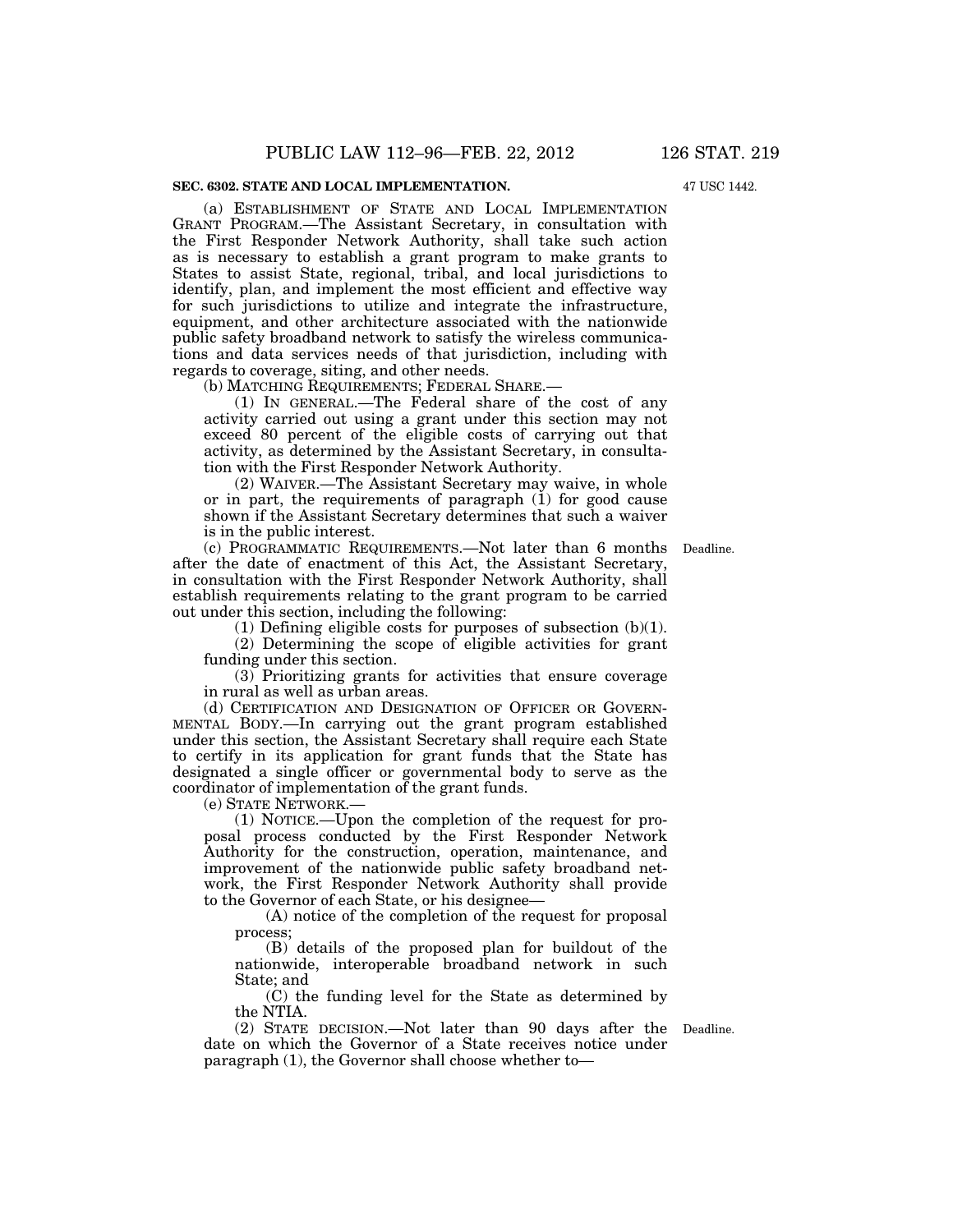(A) participate in the deployment of the nationwide, interoperable broadband network as proposed by the First Responder Network Authority; or

(B) conduct its own deployment of a radio access network in such State.

(3) PROCESS.—

(A) IN GENERAL.—Upon making a decision to opt-out under paragraph  $(2)(B)$ , the Governor shall notify the First Responder Network Authority, the NTIA, and the Commission of such decision.

(B) STATE REQUEST FOR PROPOSALS.—Not later than 180 days after the date on which a Governor provides notice under subparagraph (A), the Governor shall develop and complete requests for proposals for the construction, maintenance, and operation of the radio access network within the State.

(C) SUBMISSION AND APPROVAL OF ALTERNATIVE PLAN.—

(i) IN GENERAL.—The State shall submit an alternative plan for the construction, maintenance, operation, and improvements of the radio access network within the State to the Commission, and such plan shall demonstrate—

(I) that the State will be in compliance with the minimum technical interoperability requirements developed under section 6203; and

(II) interoperability with the nationwide public safety broadband network.

(ii) COMMISSION APPROVAL OR DISAPPROVAL.—Upon submission of a State plan under clause (i), the Commission shall either approve or disapprove the plan.

(iii) APPROVAL.—If the Commission approves a plan under this subparagraph, the State—

(I) may apply to the NTIA for a grant to construct the radio access network within the State that includes the showing described in subparagraph (D); and

(II) shall apply to the NTIA to lease spectrum capacity from the First Responder Network Authority.

(iv) DISAPPROVAL.—If the Commission disapproves a plan under this subparagraph, the construction, maintenance, operation, and improvements of the network within the State shall proceed in accordance with the plan proposed by the First Responder Network Authority.

(D) FUNDING REQUIREMENTS.—In order to obtain grant funds and spectrum capacity leasing rights under subparagraph (C)(iii), a State shall demonstrate—

(i) that the State has—

(I) the technical capabilities to operate, and the funding to support, the State radio access network;

(II) has the ability to maintain ongoing interoperability with the nationwide public safety broadband network; and

Notification.

Deadline.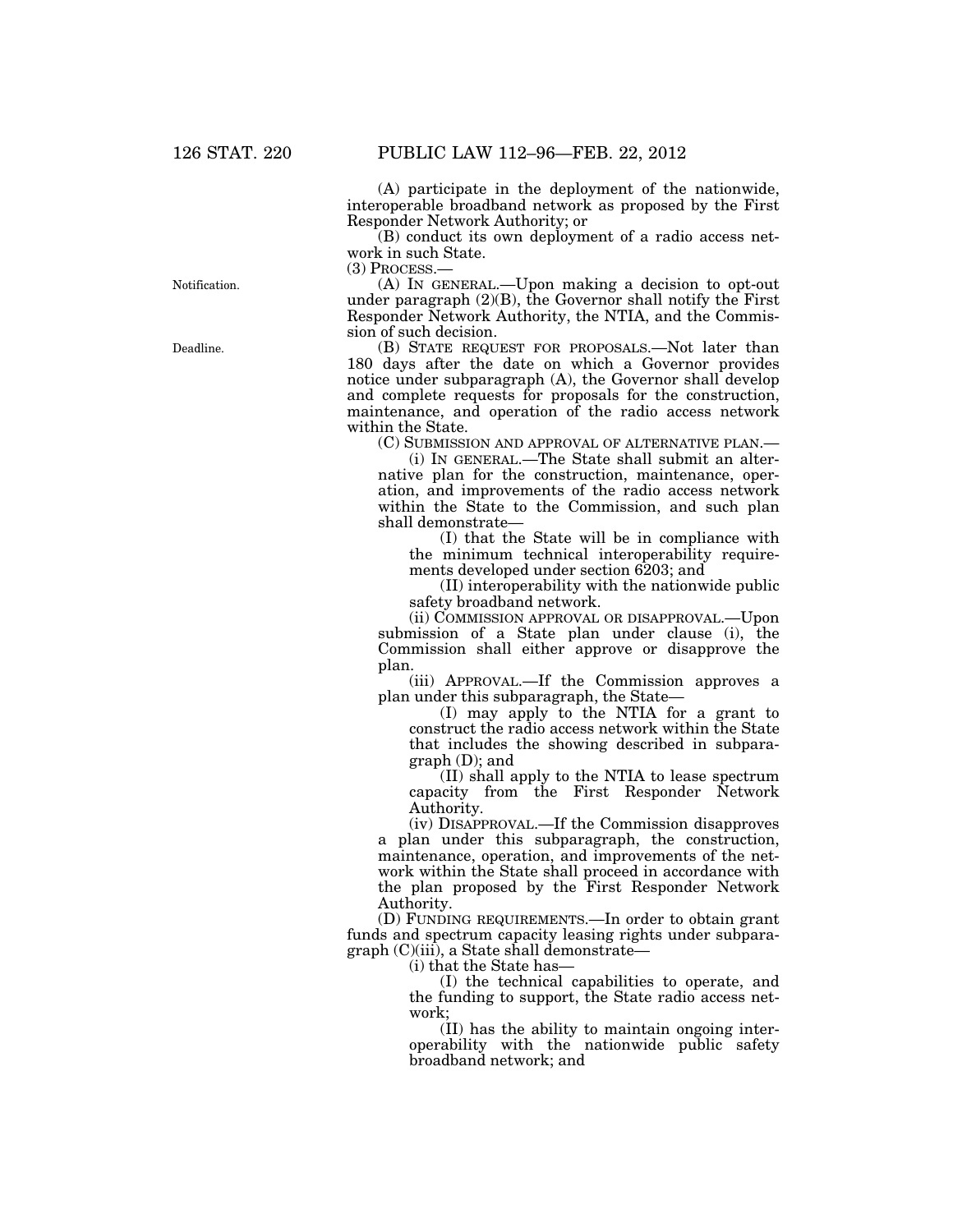(III) the ability to complete the project within specified comparable timelines specific to the State;

(ii) the cost-effectiveness of the State plan submitted under subparagraph  $(C)(i)$ ; and

(iii) comparable security, coverage, and quality of service to that of the nationwide public safety broadband network.

(f) USER FEES.—If a State chooses to build its own radio access network, the State shall pay any user fees associated with State use of elements of the core network.

(g) PROHIBITION.—

(1) IN GENERAL.—A State that chooses to build its own radio access network shall not provide commercial service to consumers or offer wholesale leasing capacity of the network within the State except directly through public-private partnerships for construction, maintenance, operation, and improvement of the network within the State.

(2) RULE OF CONSTRUCTION.—Nothing in this subsection shall be construed to prohibit the State and a secondary user from entering into a covered leasing agreement. Any revenue gained by the State from such a leasing agreement shall be used only for constructing, maintaining, operating, or improving the radio access network of the State.

(h) JUDICIAL REVIEW.—

(1) IN GENERAL.—The United States District Court for the District of Columbia shall have exclusive jurisdiction to review a decision of the Commission made under subsection  $(e)(3)(C)(iv).$ 

(2) STANDARD OF REVIEW.—The court shall affirm the decision of the Commission unless—

(A) the decision was procured by corruption, fraud, or undue means;

(B) there was actual partiality or corruption in the Commission; or

(C) the Commission was guilty of misconduct in refusing to hear evidence pertinent and material to the decision or of any other misbehavior by which the rights of any party have been prejudiced.

### **SEC. 6303. PUBLIC SAFETY WIRELESS COMMUNICATIONS RESEARCH**  47 USC 1443. **AND DEVELOPMENT.**

(a) NIST DIRECTED RESEARCH AND DEVELOPMENT PROGRAM.— From amounts made available from the Public Safety Trust Fund, the Director of NIST, in consultation with the Commission, the Secretary of Homeland Security, and the National Institute of Justice of the Department of Justice, as appropriate, shall conduct research and assist with the development of standards, technologies, and applications to advance wireless public safety communications.

(b) REQUIRED ACTIVITIES.—In carrying out the requirement under subsection (a), the Director of NIST, in consultation with the First Responder Network Authority and the public safety advisory committee established under section 6205(a), shall—

(1) document public safety wireless communications technical requirements;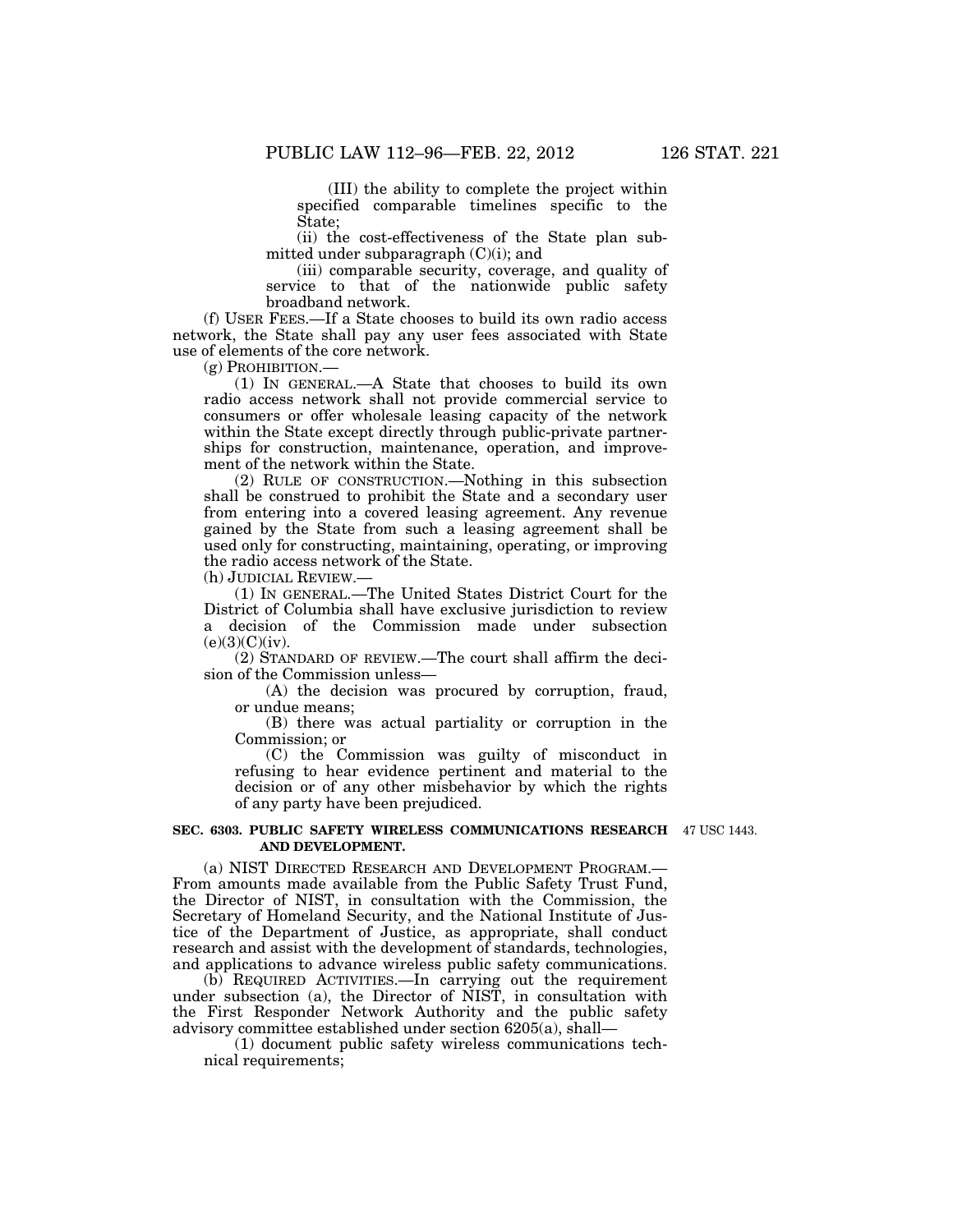(2) accelerate the development of the capability for communications between currently deployed public safety narrowband systems and the nationwide public safety broadband network;

(3) establish a research plan, and direct research, that addresses the wireless communications needs of public safety entities beyond what can be provided by the current generation of broadband technology;

(4) accelerate the development of mission critical voice, including device-to-device ''talkaround'' capability over broadband networks, public safety prioritization, authentication capabilities, and standard application programing interfaces for the nationwide public safety broadband network, if necessary and practical;

(5) accelerate the development of communications technology and equipment that can facilitate the eventual migration of public safety narrowband communications to the nationwide public safety broadband network; and

(6) convene working groups of relevant government and commercial parties to achieve the requirements in paragraphs  $(1)$  through  $(5)$ .

# **Subtitle D—Spectrum Auction Authority**

**SEC. 6401. DEADLINES FOR AUCTION OF CERTAIN SPECTRUM.** 

47 USC 1451.

(a) CLEARING CERTAIN FEDERAL SPECTRUM.— (1) IN GENERAL.—The President shall—

(A) not later than 3 years after the date of the enactment of this Act, begin the process of withdrawing or modifying the assignment to a Federal Government station of the electromagnetic spectrum described in paragraph (2); and

(B) not later than 30 days after completing the withdrawal or modification, notify the Commission that the withdrawal or modification is complete.

(2) SPECTRUM DESCRIBED.—The electromagnetic spectrum described in this paragraph is the 15 megahertz of spectrum between 1675 megahertz and 1710 megahertz identified under paragraph (3).

(3) IDENTIFICATION BY SECRETARY OF COMMERCE.—Not later than 1 year after the date of the enactment of this Act, the Secretary of Commerce shall submit to the President a report identifying 15 megahertz of spectrum between 1675 megahertz and 1710 megahertz for reallocation from Federal use to non-Federal use.

(b) REALLOCATION AND AUCTION.—

(1) IN GENERAL.—Notwithstanding paragraph (15)(A) of section 309(j) of the Communications Act of 1934 (47 U.S.C. 309(j)), not later than 3 years after the date of the enactment of this Act, the Commission shall, except as provided in paragraph  $(4)$ 

(A) allocate the spectrum described in paragraph (2) for commercial use; and

(B) through a system of competitive bidding under such section, grant new initial licenses for the use of such spectrum, subject to flexible-use service rules.

President.

Notification.

Reports.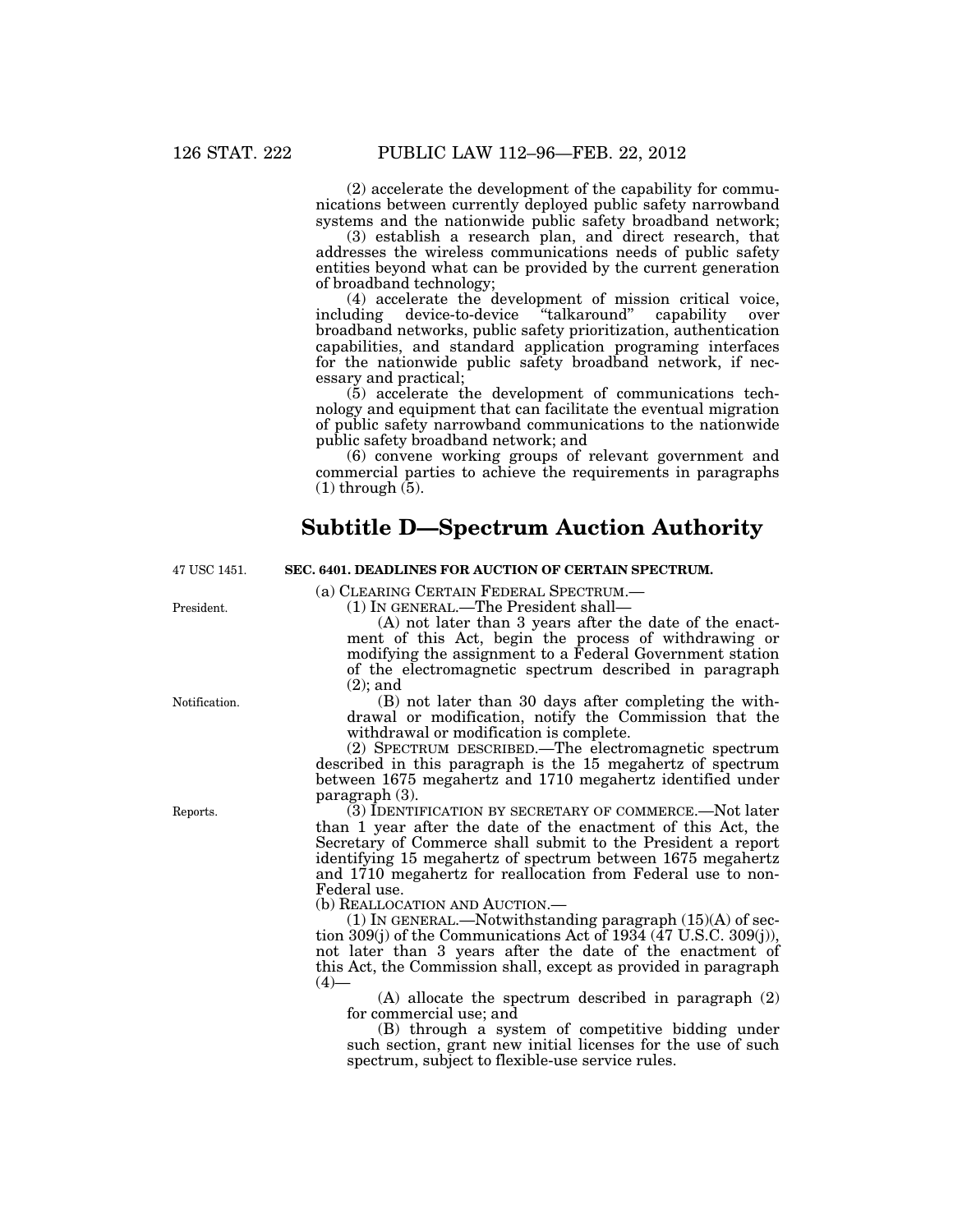(2) SPECTRUM DESCRIBED.—The spectrum described in this paragraph is the following:

(A) The frequencies between 1915 megahertz and 1920 megahertz.

(B) The frequencies between 1995 megahertz and 2000 megahertz.

(C) The frequencies described in subsection (a)(2).

(D) The frequencies between 2155 megahertz and 2180 megahertz.

(E) Fifteen megahertz of contiguous spectrum to be identified by the Commission.

(3) PROCEEDS TO COVER 110 PERCENT OF FEDERAL RELOCA-TION OR SHARING COSTS.—Nothing in paragraph (1) shall be construed to relieve the Commission from the requirements of section 309(j)(16)(B) of the Communications Act of 1934  $(47 \text{ U.S.C. } 309(j)(16)(B)).$ 

(4) DETERMINATION BY COMMISSION.—If the Commission determines that the band of frequencies described in paragraph  $(2)(A)$  or the band of frequencies described in paragraph  $(2)(B)$ cannot be used without causing harmful interference to commercial mobile service licensees in the frequencies between 1930 megahertz and 1995 megahertz, the Commission may not—

(A) allocate such band for commercial use under paragraph  $(1)(A)$ ; or

 $(B)$  grant licenses under paragraph  $(1)(B)$  for the use of such band.

(c) AUCTION PROCEEDS.—Section 309(j)(8) of the Communications Act of 1934 (47 U.S.C. 309(j)(8)) is amended—

(1) in subparagraph  $(\tilde{A})$ , by striking "(D), and  $(E)$ ," and inserting "(D),  $(E)$ ,  $(F)$ , and  $(G)$ ,";

(2) in subparagraph (C)(i), by striking ''subparagraph  $(E)(ii)$ " and inserting "subparagraphs  $(D)(ii)$ ,  $(E)(ii)$ ,  $(F)$ , and  $(G)$ ":

 $(3)$  in subparagraph  $(D)$ —

(A) by striking the heading and inserting "PROCEEDS FROM REALLOCATED FEDERAL SPECTRUM.-";

(B) by striking ''Cash'' and inserting the following: ''(i) IN GENERAL.—Except as provided in clause (ii), cash''; and

(C) by adding at the end the following:

''(ii) CERTAIN OTHER PROCEEDS.—Notwithstanding subparagraph (A) and except as provided in subpara $graph$   $(\overline{B})$ , in the case of proceeds (including deposits and upfront payments from successful bidders) attributable to the auction of eligible frequencies described in paragraph (2) of section  $113(g)$  of the National Telecommunications and Information Administration Organization Act that are required to be auctioned by section 6401(b)(1)(B) of the Middle Class Tax Relief and Job Creation Act of 2012, such portion of such proceeds as is necessary to cover the relocation or sharing costs (as defined in paragraph (3) of such section  $113(g)$  of Federal entities relocated from such eligible frequencies shall be deposited in the Spectrum Relocation Fund. The remainder of such proceeds shall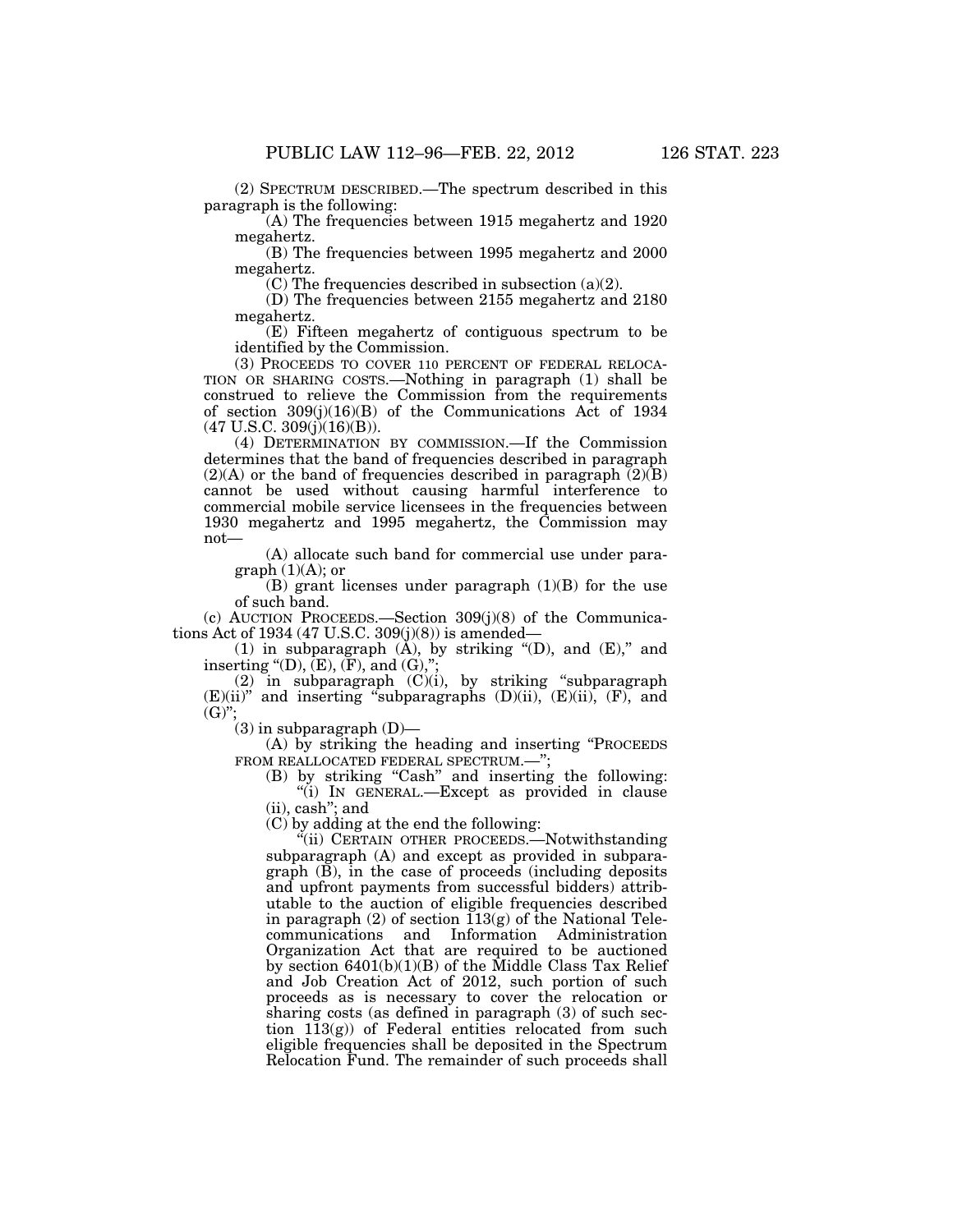be deposited in the Public Safety Trust Fund established by section  $6413(a)(1)$  of the Middle Class Tax Relief and Job Creation Act of 2012.''; and

(4) by adding at the end the following:

"(F) CERTAIN PROCEEDS DESIGNATED FOR PUBLIC SAFETY TRUST FUND.—Notwithstanding subparagraph (A) and except as provided in subparagraphs  $(B)$  and  $(D)(ii)$ , the proceeds (including deposits and upfront payments from successful bidders) from the use of a system of competitive bidding under this subsection pursuant to section  $6401(b)(1)(B)$  of the Middle Class Tax Relief and Job Creation Act of 2012 shall be deposited in the Public Safety Trust Fund established by section  $6413(a)(1)$  of such Act.".

# **SEC. 6402. GENERAL AUTHORITY FOR INCENTIVE AUCTIONS.**

Section 309(j)(8) of the Communications Act of 1934, as amended by section 6401(c), is further amended by adding at the end the following:

"(G) INCENTIVE AUCTIONS.—

''(i) IN GENERAL.—Notwithstanding subparagraph (A) and except as provided in subparagraph (B), the Commission may encourage a licensee to relinquish voluntarily some or all of its licensed spectrum usage rights in order to permit the assignment of new initial licenses subject to flexible-use service rules by sharing with such licensee a portion, based on the value of the relinquished rights as determined in the reverse auction required by clause  $(ii)(I)$ , of the proceeds (including deposits and upfront payments from successful bidders) from the use of a competitive bidding system under this subsection.

''(ii) LIMITATIONS.—The Commission may not enter into an agreement for a licensee to relinquish spectrum usage rights in exchange for a share of auction proceeds under clause (i) unless—

''(I) the Commission conducts a reverse auction to determine the amount of compensation that licensees would accept in return for voluntarily relinquishing spectrum usage rights; and

''(II) at least two competing licensees participate in the reverse auction.

''(iii) TREATMENT OF REVENUES.—Notwithstanding subparagraph (A) and except as provided in subparagraph (B), the proceeds (including deposits and upfront payments from successful bidders) from any auction, prior to the end of fiscal year 2022, of spectrum usage rights made available under clause (i) that are not shared with licensees under such clause shall be deposited as follows:

" $(I)$  \$1,750,000,000 of the proceeds from the incentive auction of broadcast television spectrum required by section 6403 of the Middle Class Tax Relief and Job Creation Act of 2012 shall be deposited in the TV Broadcaster Relocation Fund established by subsection (d)(1) of such section.

''(II) All other proceeds shall be deposited—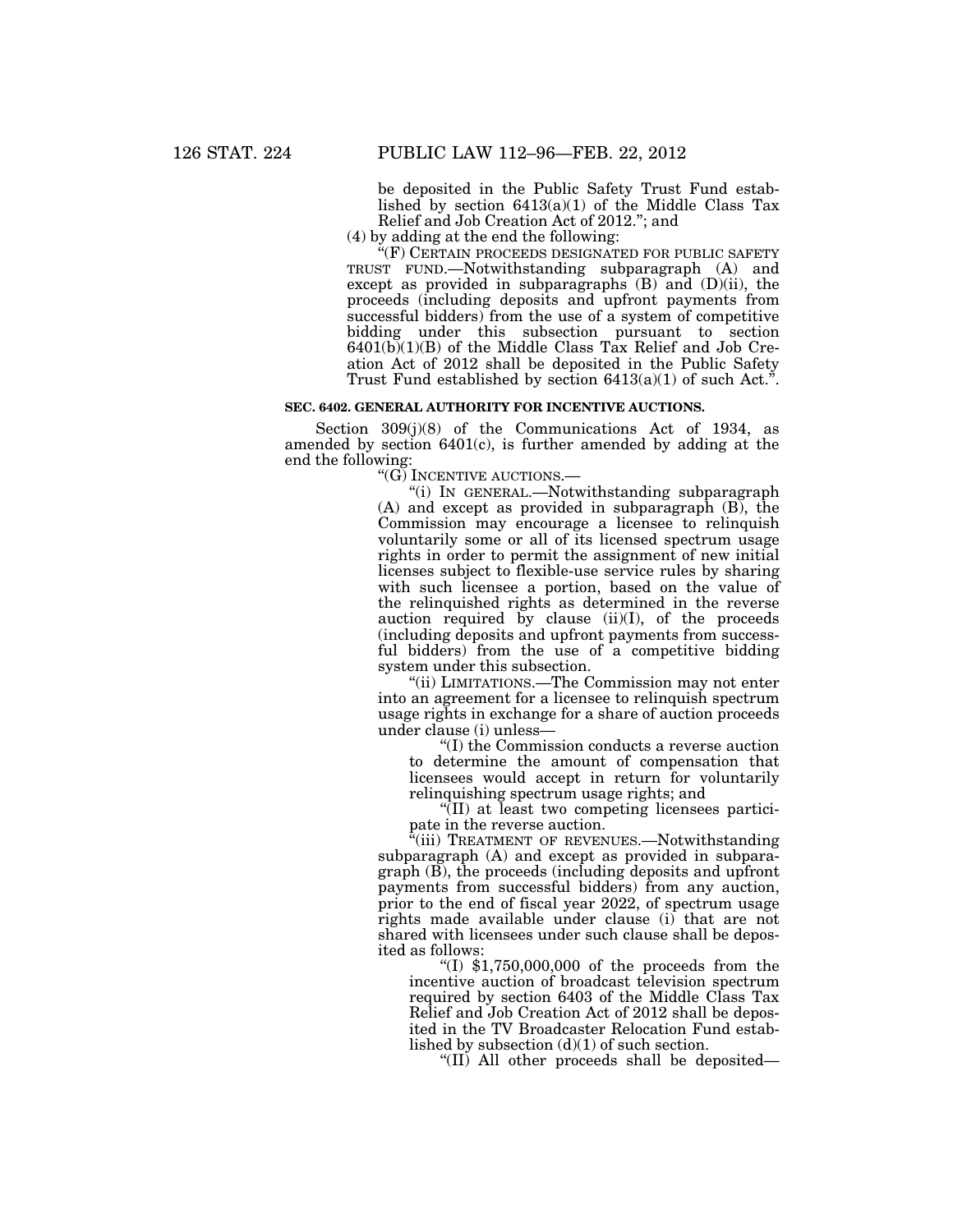"(aa) prior to the end of fiscal year 2022 in the Public Safety Trust Fund established by section  $6413(a)(1)$  of such Act; and

''(bb) after the end of fiscal year 2022, in the general fund of the Treasury, where such proceeds shall be dedicated for the sole purpose of deficit reduction.

"(iv) CONGRESSIONAL NOTIFICATION.—At least 3 months before any incentive auction conducted under this subparagraph, the Chairman of the Commission, in consultation with the Director of the Office of Management and Budget, shall notify the appropriate committees of Congress of the methodology for calculating the amounts that will be shared with licensees under clause (i).

''(v) DEFINITION.—In this subparagraph, the term 'appropriate committees of Congress' means—

''(I) the Committee on Commerce, Science, and Transportation of the Senate;

''(II) the Committee on Appropriations of the Senate;

''(III) the Committee on Energy and Commerce of the House of Representatives; and

''(IV) the Committee on Appropriations of the House of Representatives.''.

#### **SEC. 6403. SPECIAL REQUIREMENTS FOR INCENTIVE AUCTION OF**  47 USC 1452. **BROADCAST TV SPECTRUM.**

(a) REVERSE AUCTION TO IDENTIFY INCENTIVE AMOUNT.—

(1) IN GENERAL.—The Commission shall conduct a reverse auction to determine the amount of compensation that each broadcast television licensee would accept in return for voluntarily relinquishing some or all of its broadcast television spectrum usage rights in order to make spectrum available for assignment through a system of competitive bidding under subparagraph (G) of section 309(j)(8) of the Communications Act of 1934, as added by section 6402.

(2) ELIGIBLE RELINQUISHMENTS.—A relinquishment of usage rights for purposes of paragraph (1) shall include the following:

(A) Relinquishing all usage rights with respect to a particular television channel without receiving in return any usage rights with respect to another television channel.

(B) Relinquishing all usage rights with respect to an ultra high frequency television channel in return for receiving usage rights with respect to a very high frequency television channel.

(C) Relinquishing usage rights in order to share a television channel with another licensee.

(3) CONFIDENTIALITY.—The Commission shall take all reasonable steps necessary to protect the confidentiality of Commission-held data of a licensee participating in the reverse auction under paragraph (1), including withholding the identity of such licensee until the reassignments and reallocations (if any) under subsection (b)(1)(B) become effective, as described in subsection (f)(2).

Determination.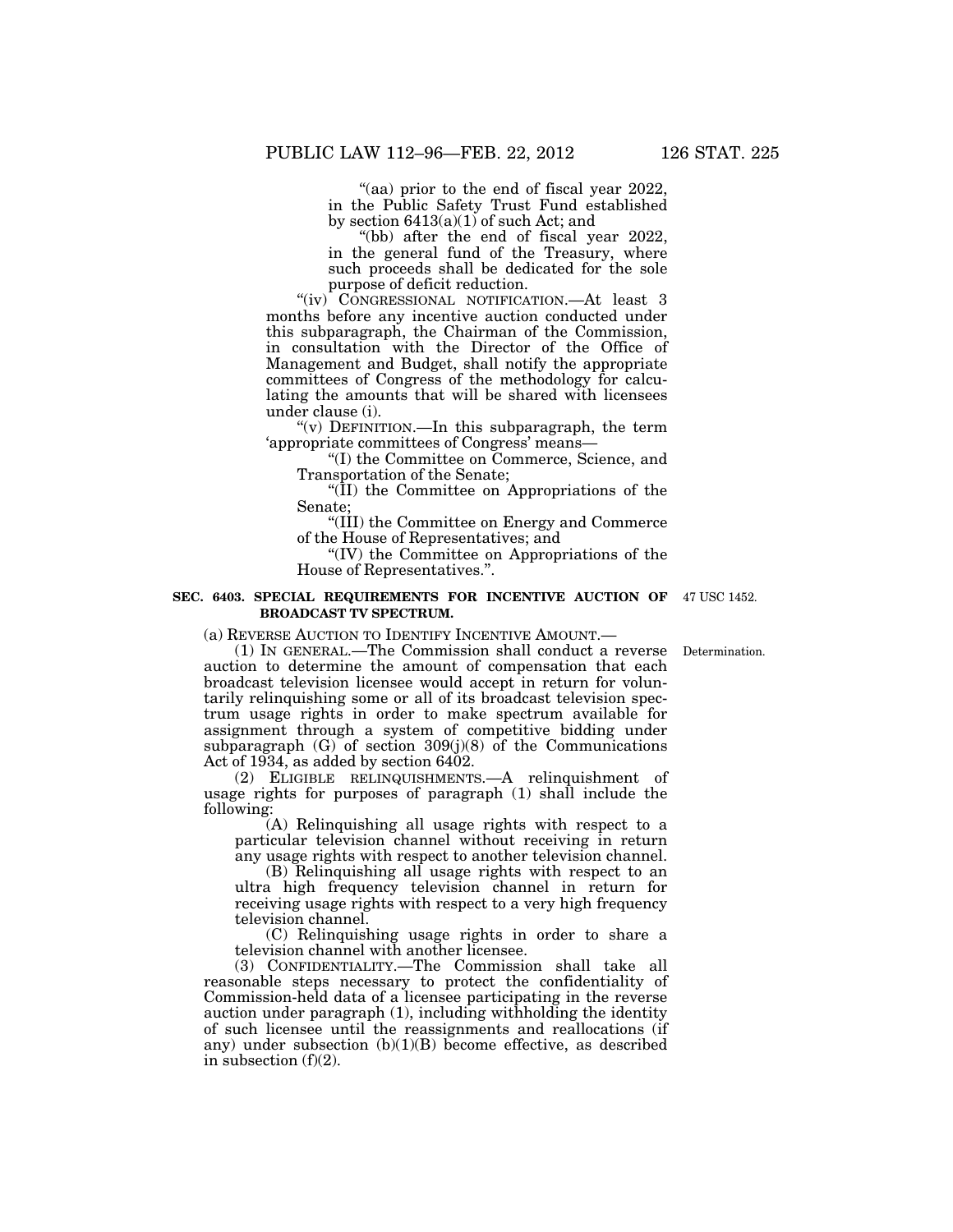(4) PROTECTION OF CARRIAGE RIGHTS OF LICENSEES SHARING A CHANNEL.—A broadcast television station that voluntarily relinquishes spectrum usage rights under this subsection in order to share a television channel and that possessed carriage rights under section 338, 614, or 615 of the Communications Act of 1934 (47 U.S.C. 338; 534; 535) on November 30, 2010, shall have, at its shared location, the carriage rights under such section that would apply to such station at such location if it were not sharing a channel.

(b) REORGANIZATION OF BROADCAST TV SPECTRUM.—

(1) IN GENERAL.—For purposes of making available spectrum to carry out the forward auction under subsection  $(c)(1)$ , the Commission—

(A) shall evaluate the broadcast television spectrum (including spectrum made available through the reverse auction under subsection  $(a)(1)$ ; and

(B) may, subject to international coordination along the border with Mexico and Canada—

(i) make such reassignments of television channels as the Commission considers appropriate; and

(ii) reallocate such portions of such spectrum as the Commission determines are available for reallocation.

(2) FACTORS FOR CONSIDERATION.—In making any reassignments or reallocations under paragraph  $(1)(B)$ , the Commission shall make all reasonable efforts to preserve, as of the date of the enactment of this Act, the coverage area and population served of each broadcast television licensee, as determined using the methodology described in OET Bulletin 69 of the Office of Engineering and Technology of the Commission.

(3) NO INVOLUNTARY RELOCATION FROM UHF TO VHF.—In making any reassignments under paragraph (1)(B)(i), the Commission may not involuntarily reassign a broadcast television licensee—

(A) from an ultra high frequency television channel to a very high frequency television channel; or

(B) from a television channel between the frequencies from 174 megahertz to 216 megahertz to a television channel between the frequencies from 54 megahertz to 88 megahertz.

(4) PAYMENT OF RELOCATION COSTS.—

(A) IN GENERAL.—Except as provided in subparagraph (B), from amounts made available under subsection  $\overline{d}$ ) $\overline{2}$ ), the Commission shall reimburse costs reasonably incurred by—

(i) a broadcast television licensee that was reassigned under paragraph  $(1)(B)(i)$  from one ultra high frequency television channel to a different ultra high frequency television channel, from one very high frequency television channel to a different very high frequency television channel, or, in accordance with subsection  $(g)(1)(B)$ , from a very high frequency television channel to an ultra high frequency television channel, in order for the licensee to relocate its television service from one channel to the other;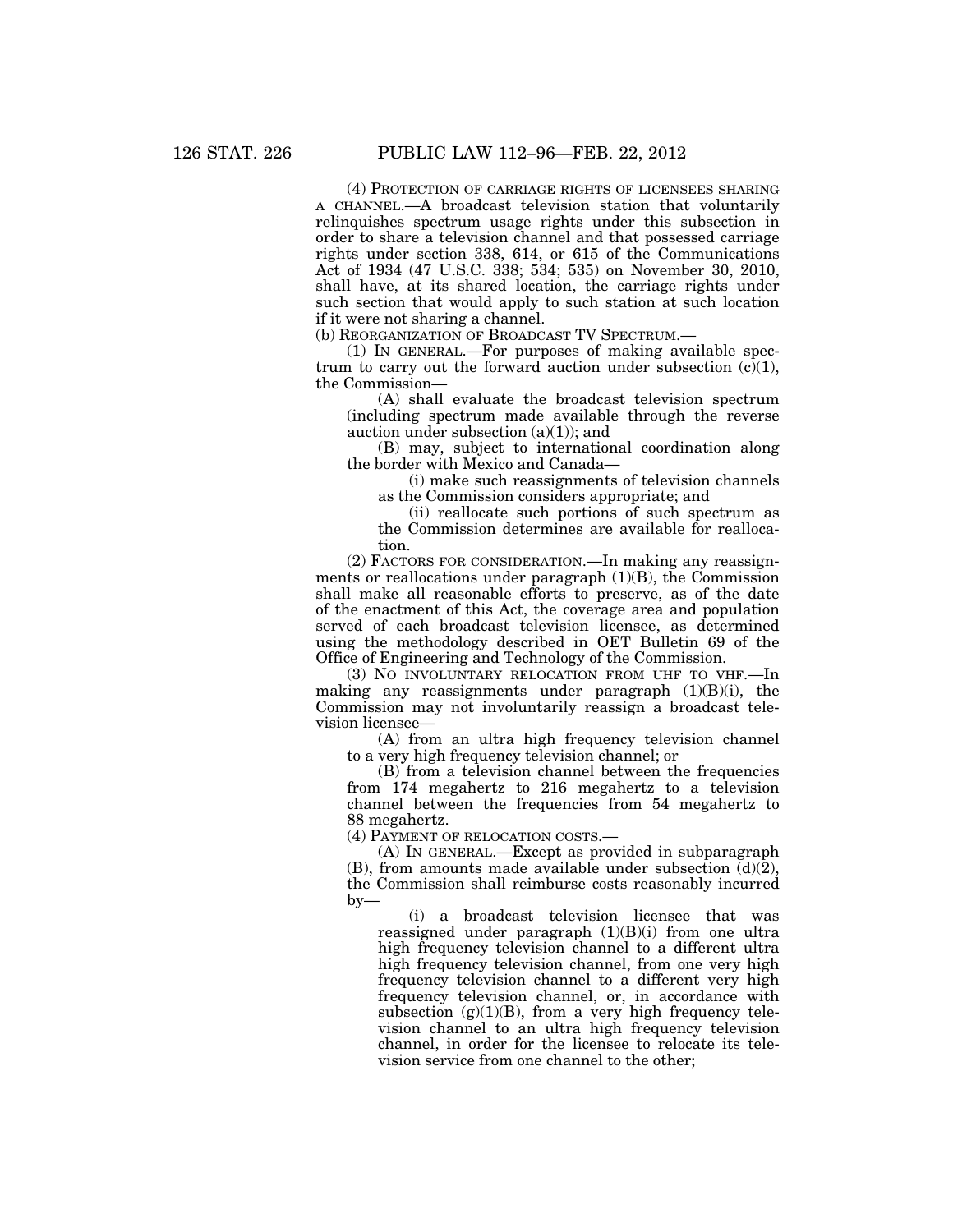(ii) a multichannel video programming distributor in order to continue to carry the signal of a broadcast television licensee that—

(I) is described in clause (i);

(II) voluntarily relinquishes spectrum usage rights under subsection  $(a)$  with respect to an ultra high frequency television channel in return for receiving usage rights with respect to a very high frequency television channel; or

(III) voluntarily relinquishes spectrum usage rights under subsection (a) to share a television channel with another licensee; or

(iii) a channel 37 incumbent user, in order to relocate to other suitable spectrum, provided that all such users can be relocated and that the total relocation costs of such users do not exceed \$300,000,000. For the purpose of this section, the spectrum made available through relocation of channel 37 incumbent users shall be deemed as spectrum reclaimed through a reverse auction under section 6403(a).

(B) REGULATORY RELIEF.—In lieu of reimbursement for Waiver. relocation costs under subparagraph (A), a broadcast television licensee may accept, and the Commission may grant as it considers appropriate, a waiver of the service rules of the Commission to permit the licensee, subject to interference protections, to make flexible use of the spectrum assigned to the licensee to provide services other than broadcast television services. Such waiver shall only remain in effect while the licensee provides at least 1 broadcast television program stream on such spectrum at no charge to the public.

(C) LIMITATION.—The Commission may not make reimbursements under subparagraph (A) for lost revenues.

(D) DEADLINE.—The Commission shall make all reimbursements required by subparagraph (A) not later than the date that is 3 years after the completion of the forward auction under subsection  $(c)(1)$ .

(5) LOW-POWER TELEVISION USAGE RIGHTS.—Nothing in this subsection shall be construed to alter the spectrum usage rights of low-power television stations.

(c) FORWARD AUCTION.—

(1) AUCTION REQUIRED.—The Commission shall conduct a forward auction in which—

(A) the Commission assigns licenses for the use of the spectrum that the Commission reallocates under subsection  $(b)(1)(B)(ii)$ ; and

(B) the amount of the proceeds that the Commission shares under clause (i) of section 309(j)(8)(G) of the Communications Act of 1934 with each licensee whose bid the Commission accepts in the reverse auction under subsection  $(a)(1)$  is not less than the amount of such bid.

(2) MINIMUM PROCEEDS.—

(A) IN GENERAL.—If the amount of the proceeds from the forward auction under paragraph (1) is not greater than the sum described in subparagraph (B), no licenses shall be assigned through such forward auction, no reassignments or reallocations under subsection  $(b)(1)(B)$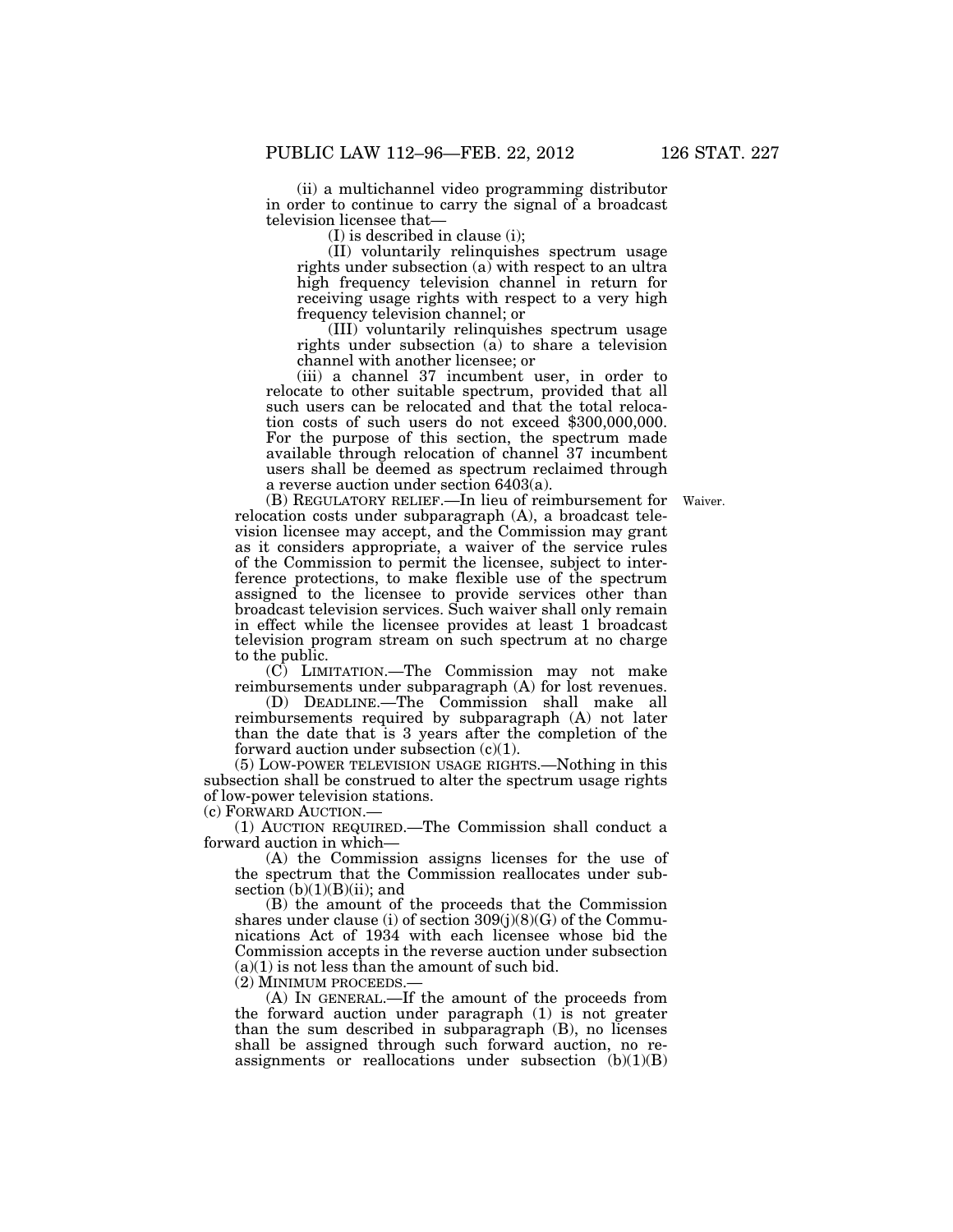shall become effective, and the Commission may not revoke any spectrum usage rights by reason of a bid that the Commission accepts in the reverse auction under subsection  $(a)(1)$ 

(B) SUM DESCRIBED.—The sum described in this subparagraph is the sum of—

(i) the total amount of compensation that the Commission must pay successful bidders in the reverse auction under subsection  $(a)(1)$ ;

(ii) the costs of conducting such forward auction that the salaries and expenses account of the Commission is required to retain under section  $309(j)(8)(B)$ of the Communications Act of 1934 (47 U.S.C. 309(j)(8)(B)); and

(iii) the estimated costs for which the Commission is required to make reimbursements under subsection  $(b)(4)(A).$ 

(C) ADMINISTRATIVE COSTS.—The amount of the proceeds from the forward auction under paragraph (1) that the salaries and expenses account of the Commission is required to retain under section  $309(j)(8)(B)$  of the Communications Act of 1934 (47 U.S.C. 309 $(j)(8)(B)$ ) shall be sufficient to cover the costs incurred by the Commission in conducting the reverse auction under subsection  $(a)(1)$ , conducting the evaluation of the broadcast television spectrum under subparagraph  $(A)$  of subsection  $(b)(1)$ , and making any reassignments or reallocations under subparagraph (B) of such subsection, in addition to the costs incurred by the Commission in conducting such forward auction.

(3) FACTOR FOR CONSIDERATION.—In conducting the forward auction under paragraph (1), the Commission shall consider assigning licenses that cover geographic areas of a variety of different sizes.

(d) TV BROADCASTER RELOCATION FUND.—

(1) ESTABLISHMENT.—There is established in the Treasury of the United States a fund to be known as the TV Broadcaster Relocation Fund.

(2) PAYMENT OF RELOCATION COSTS.—Any amounts borrowed under paragraph (3)(A) and any amounts in the TV Broadcaster Relocation Fund that are not necessary for reimbursement of the general fund of the Treasury for such borrowed amounts shall be available to the Commission to make the payments required by subsection  $(b)(4)(A)$ .

(3) BORROWING AUTHORITY.—

(A) IN GENERAL.—Beginning on the date when any reassignments or reallocations under subsection  $(b)(1)(B)$ become effective, as provided in subsection (f)(2), and ending when \$1,000,000,000 has been deposited in the TV Broadcaster Relocation Fund, the Commission may borrow from the Treasury of the United States an amount not to exceed \$1,000,000,000 to use toward the payments required by subsection  $(b)(4)(A)$ .<br>(B) REIMBURSEMENT.—T

(B) REIMBURSEMENT.—The Commission shall reimburse the general fund of the Treasury, without interest, for any amounts borrowed under subparagraph (A) as funds are deposited into the TV Broadcaster Relocation Fund.

Effective date. Termination date.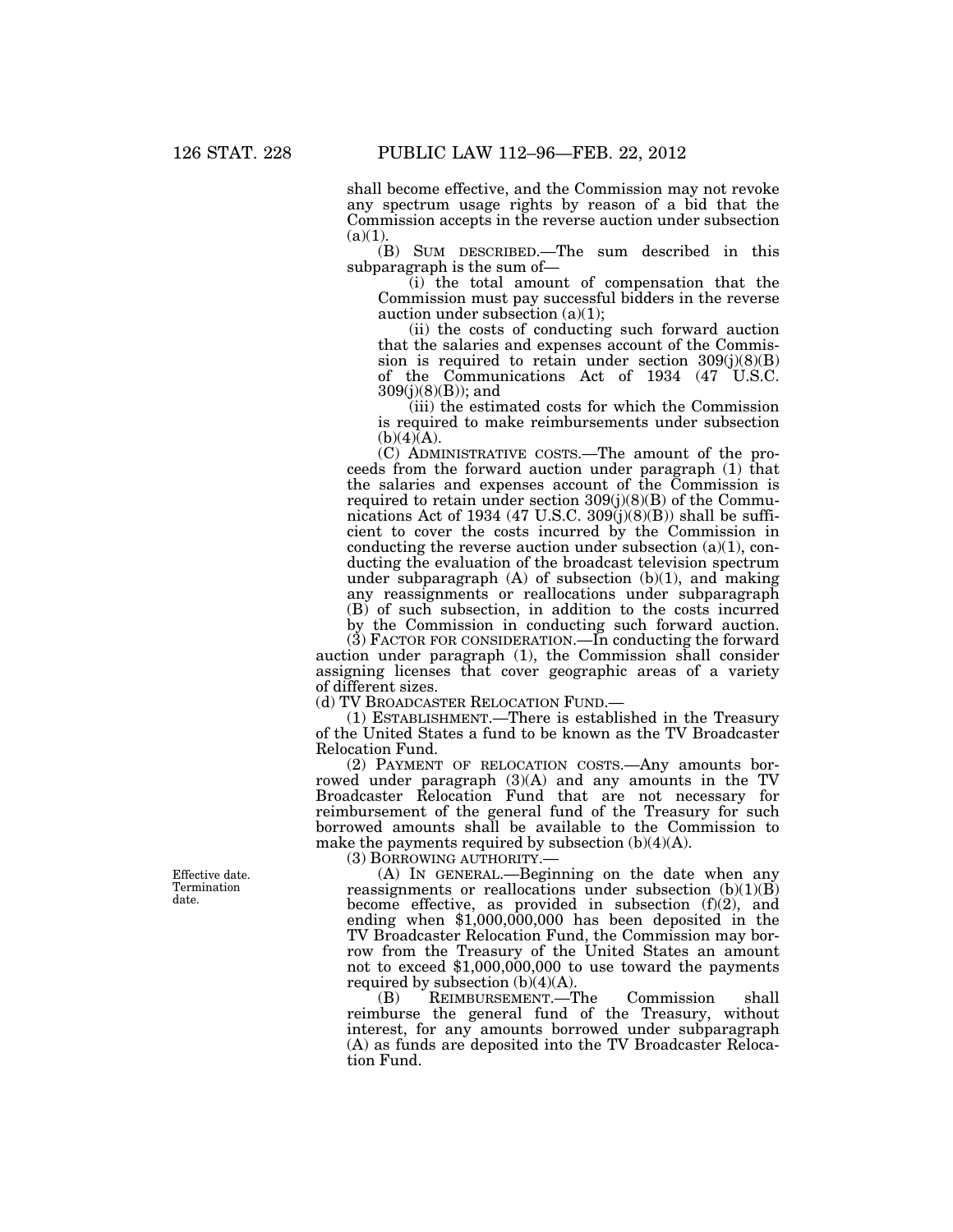(4) TRANSFER OF UNUSED FUNDS.—If any amounts remain in the TV Broadcaster Relocation Fund after the date that is 3 years after the completion of the forward auction under subsection  $(c)(1)$ , the Secretary of the Treasury shall-

(A) prior to the end of fiscal year 2022, transfer such amounts to the Public Safety Trust Fund established by section  $6413(a)(1)$ ; and

(B) after the end of fiscal year 2022, transfer such amounts to the general fund of the Treasury, where such amounts shall be dedicated for the sole purpose of deficit reduction.

(e) NUMERICAL LIMITATION ON AUCTIONS AND REORGANIZA-TION.—The Commission may not complete more than one reverse auction under subsection  $(a)(1)$  or more than one reorganization of the broadcast television spectrum under subsection (b).

 $(f)$  TIMING.

(1) CONTEMPORANEOUS AUCTIONS AND REORGANIZATION PERMITTED.—The Commission may conduct the reverse auction under subsection  $(a)(1)$ , any reassignments or reallocations under subsection  $(b)(1)(B)$ , and the forward auction under subsection  $(c)(1)$  on a contemporaneous basis.

(2) EFFECTIVENESS OF REASSIGNMENTS AND REALLOCA-TIONS.—Notwithstanding paragraph (1), no reassignments or reallocations under subsection  $(b)(1)(B)$  shall become effective until the completion of the reverse auction under subsection  $(a)(1)$  and the forward auction under subsection  $(c)(1)$ , and, to the extent practicable, all such reassignments and reallocations shall become effective simultaneously.

(3) DEADLINE.—The Commission may not conduct the reverse auction under subsection  $(a)(1)$  or the forward auction under subsection (c)(1) after the end of fiscal year 2022.

(4) LIMIT ON DISCRETION REGARDING AUCTION TIMING.— Section  $309(j)(15)(A)$  of the Communications Act of 1934 (47) U.S.C.  $309(j)(15)(A)$  shall not apply in the case of an auction conducted under this section.

(g) LIMITATION ON REORGANIZATION AUTHORITY.—

(1) IN GENERAL.—During the period described in paragraph (2), the Commission may not—

(A) involuntarily modify the spectrum usage rights of a broadcast television licensee or reassign such a licensee to another television channel except—

(i) in accordance with this section; or

(ii) in the case of a violation by such licensee of the terms of its license or a specific provision of a statute administered by the Commission, or a regulation of the Commission promulgated under any such provision; or

(B) reassign a broadcast television licensee from a very high frequency television channel to an ultra high frequency television channel, unless—

(i) such a reassignment will not decrease the total amount of ultra high frequency spectrum made available for reallocation under this section; or

(ii) a request from such licensee for the reassignment was pending at the Commission on May 31, 2011.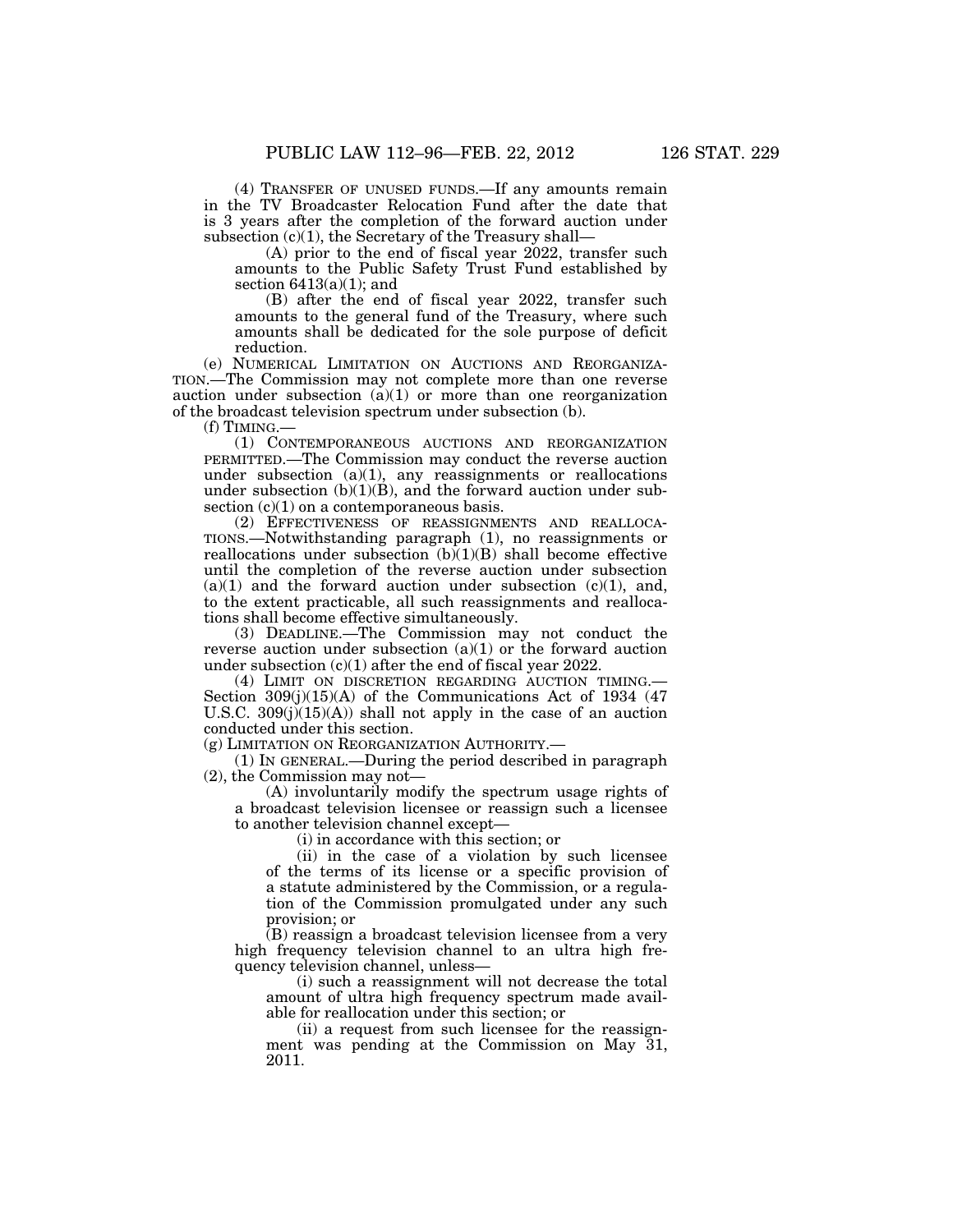(2) PERIOD DESCRIBED.—The period described in this paragraph is the period beginning on the date of the enactment of this Act and ending on the earliest of—

(A) the first date when the reverse auction under subsection  $(a)(1)$ , the reassignments and reallocations (if any) under subsection  $(b)(1)(\bar{B})$ , and the forward auction under subsection  $(c)(1)$  have been completed;

(B) the date of a determination by the Commission that the amount of the proceeds from the forward auction under subsection  $(c)(1)$  is not greater than the sum described in subsection  $(c)(2)(B)$ ; or

(C) September 30, 2022.

(h) PROTEST RIGHT INAPPLICABLE.—The right of a licensee to protest a proposed order of modification of its license under section 316 of the Communications Act of 1934 (47 U.S.C. 316) shall not apply in the case of a modification made under this section.

(i) COMMISSION AUTHORITY.—Nothing in subsection (b) shall be construed to—

(1) expand or contract the authority of the Commission, except as otherwise expressly provided; or

 $(2)$  prevent the implementation of the Commission's "White Spaces'' Second Report and Order and Memorandum Opinion and Order (FCC 08–260, adopted November 4, 2008) in the spectrum that remains allocated for broadcast television use after the reorganization required by such subsection.

#### **SEC. 6404. CERTAIN CONDITIONS ON AUCTION PARTICIPATION PROHIBITED.**

Section 309(j) of the Communications Act of 1934 (47 U.S.C. 309(j)) is amended by adding at the end the following new paragraph:

"(17) CERTAIN CONDITIONS ON AUCTION PARTICIPATION PROHIBITED.—

''(A) IN GENERAL.—Notwithstanding any other provision of law, the Commission may not prevent a person from participating in a system of competitive bidding under this subsection if such person—

"(i) complies with all the auction procedures and other requirements to protect the auction process established by the Commission; and

''(ii) either—

''(I) meets the technical, financial, character, and citizenship qualifications that the Commission may require under section  $303(1)(1)$ ,  $308(b)$ , or  $310$ to hold a license; or

''(II) would meet such license qualifications by means approved by the Commission prior to the grant of the license.

''(B) CLARIFICATION OF AUTHORITY.—Nothing in subparagraph (A) affects any authority the Commission has to adopt and enforce rules of general applicability, including rules concerning spectrum aggregation that promote competition.''.

#### **SEC. 6405. EXTENSION OF AUCTION AUTHORITY.**

Section 309(j)(11) of the Communications Act of 1934 (47 U.S.C.  $309(j)(11)$ ) is amended by striking "2012" and inserting "2022".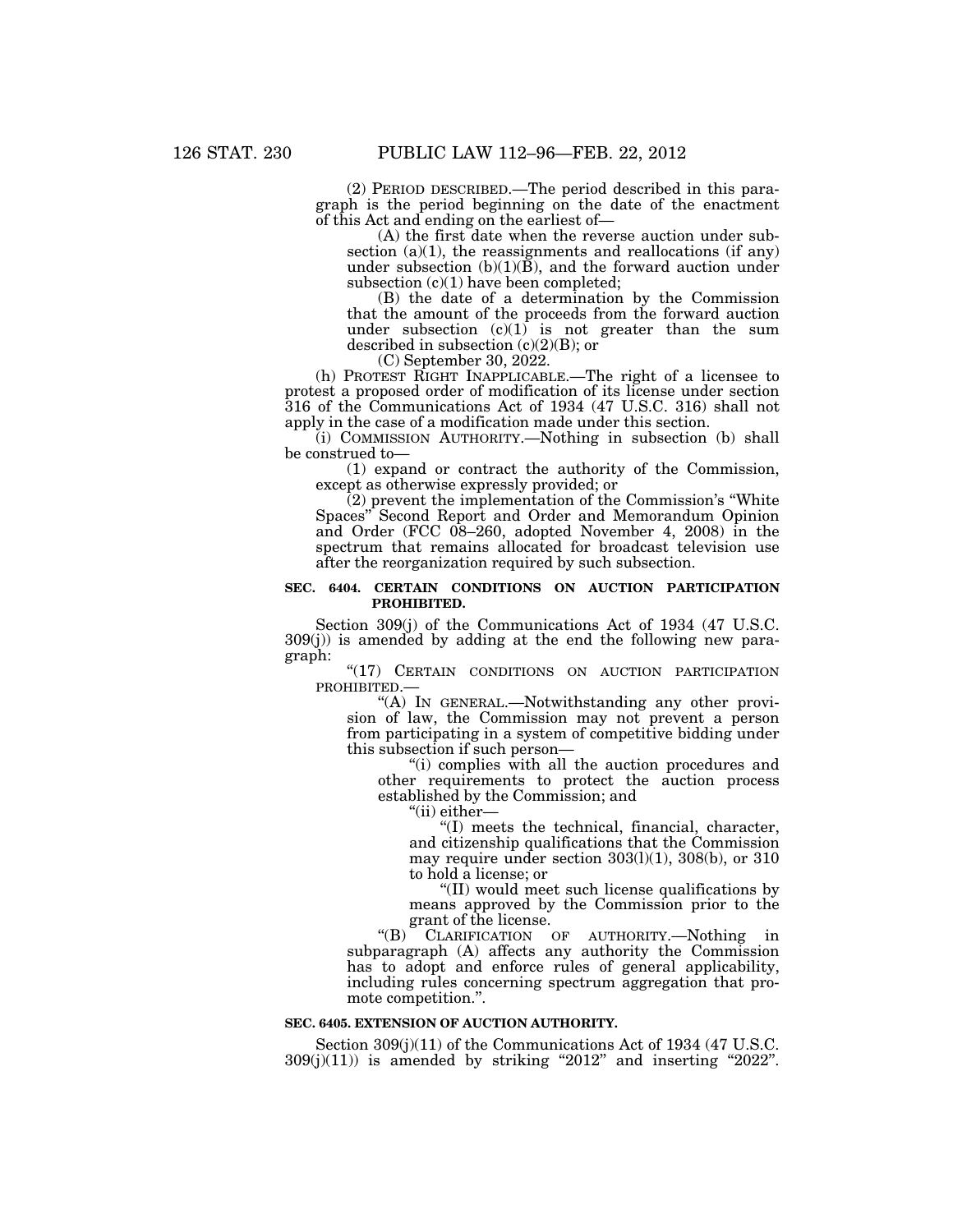# **SEC. 6406. UNLICENSED USE IN THE 5 GHZ BAND.**

(a) MODIFICATION OF COMMISSION REGULATIONS TO ALLOW CER-TAIN UNLICENSED USE.—

(1) IN GENERAL.—Subject to paragraph (2), not later than Deadline. 1 year after the date of the enactment of this Act, the Commission shall begin a proceeding to modify part 15 of title 47, Code of Federal Regulations, to allow unlicensed U–NII devices to operate in the 5350–5470 MHz band.

(2) REQUIRED DETERMINATIONS.—The Commission may make the modification described in paragraph (1) only if the Commission, in consultation with the Assistant Secretary, determines that—

(A) licensed users will be protected by technical solutions, including use of existing, modified, or new spectrumsharing technologies and solutions, such as dynamic frequency selection; and

(B) the primary mission of Federal spectrum users in the 5350–5470 MHz band will not be compromised by the introduction of unlicensed devices.

(b) STUDY BY NTIA.—

(1) IN GENERAL.—The Assistant Secretary, in consultation with the Department of Defense and other impacted agencies, shall conduct a study evaluating known and proposed spectrumsharing technologies and the risk to Federal users if unlicensed U–NII devices were allowed to operate in the 5350–5470 MHz band and in the 5850–5925 MHz band.

(2) SUBMISSION.—The Assistant Secretary shall submit to the Commission and the Committee on Energy and Commerce of the House of Representatives and the Committee on Commerce, Science, and Transportation of the Senate—

(A) not later than 8 months after the date of the enactment of this Act, a report on the portion of the study required by paragraph  $(1)$  with respect to the 5350–5470 MHz band; and

(B) not later than 18 months after the date of the enactment of this Act, a report on the portion of the study required by paragraph (1) with respect to the 5850–5925 MHz band.

(c) DEFINITIONS.—In this section:

(1) 5350–5470 MHZ BAND.—The term ''5350–5470 MHz band'' means the portion of the electromagnetic spectrum between the frequencies from 5350 megahertz to 5470 megahertz.

(2) 5850–5925 MHZ BAND.—The term "5850–5925 MHz band'' means the portion of the electromagnetic spectrum between the frequencies from 5850 megahertz to 5925 megahertz.

#### **SEC. 6407. GUARD BANDS AND UNLICENSED USE.**

(a) IN GENERAL.—Nothing in subparagraph (G) of section 309(j)(8) of the Communications Act of 1934, as added by section 6402, or in section 6403 shall be construed to prevent the Commission from using relinquished or other spectrum to implement band plans with guard bands.

(b) SIZE OF GUARD BANDS.—Such guard bands shall be no larger than is technically reasonable to prevent harmful interference between licensed services outside the guard bands.

47 USC 1454.

Reports. Deadlines.

47 USC 1453.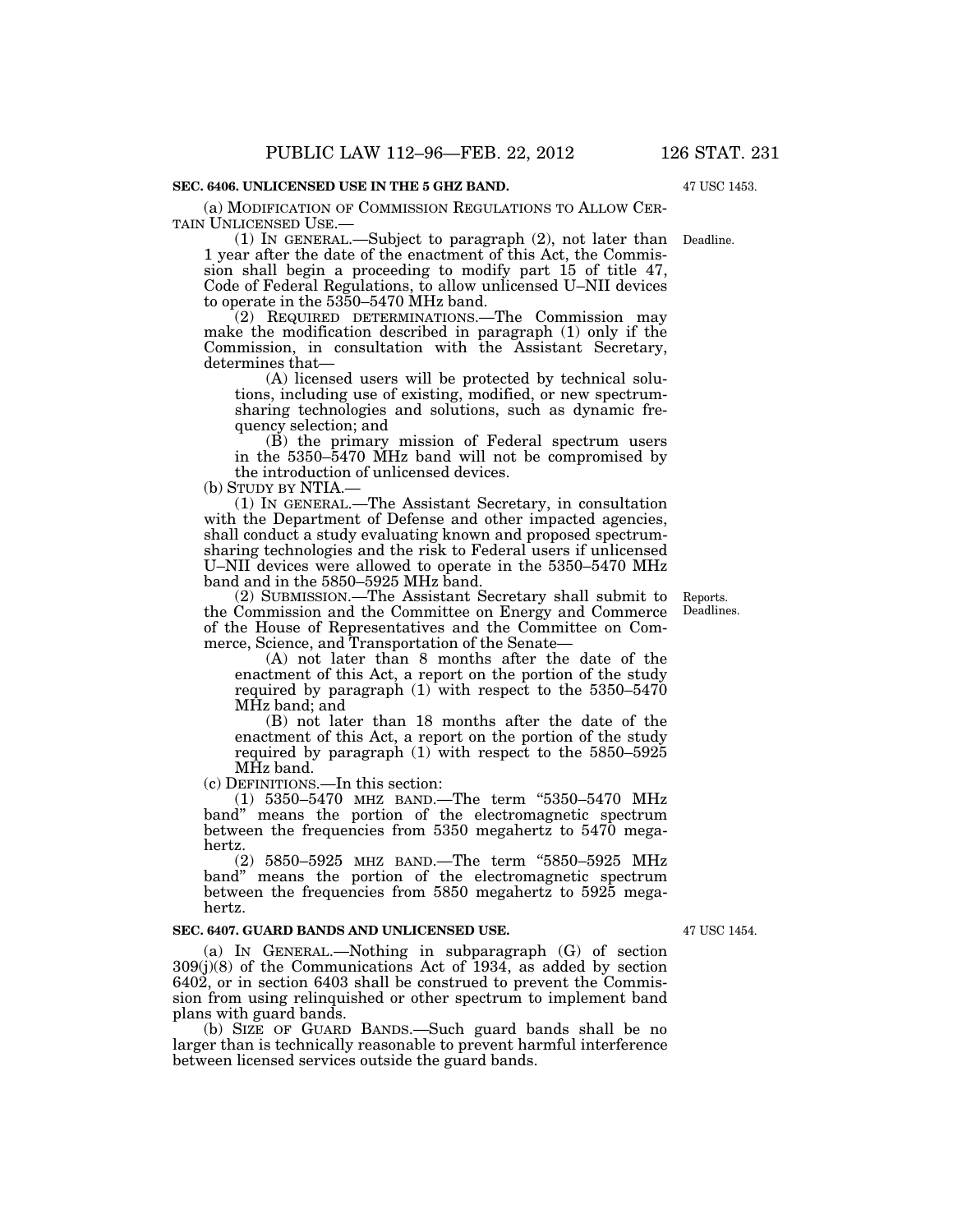(c) UNLICENSED USE IN GUARD BANDS.—The Commission may permit the use of such guard bands for unlicensed use.

Determination.

(d) DATABASE.—Unlicensed use shall rely on a database or subsequent methodology as determined by the Commission.

(e) PROTECTIONS AGAINST HARMFUL INTERFERENCE.—The Commission may not permit any use of a guard band that the Commission determines would cause harmful interference to licensed services.

### **SEC. 6408. STUDY ON RECEIVER PERFORMANCE AND SPECTRUM EFFI-CIENCY.**

(a) IN GENERAL.—The Comptroller General of the United States shall conduct a study to consider efforts to ensure that each transmission system is designed and operated so that reasonable use of adjacent spectrum does not excessively impair the functioning of such system.

(b) REQUIRED CONSIDERATIONS.—In conducting the study required by subsection (a), the Comptroller General shall consider— (1) the value of—

(A) improving receiver performance as it relates to increasing spectral efficiency;

(B) improving the operation of services that are located in adjacent spectrum; and

 $(C)$  narrowing the guard bands between adjacent spectrum use;

(2) the role of manufacturers, commercial licensees, and government users with respect to their transmission systems and the use of adjacent spectrum;

(3) the feasibility of industry self-compliance with respect to the design and operational requirements of transmission systems and the reasonable use of adjacent spectrum; and

(4) the value of action by the Commission and the Assistant Secretary to establish, by rule, technical requirements or standards for non-Federal and Federal use, respectively, with respect to the reasonable use of portions of the radio spectrum that are adjacent to each other.

(c) REPORT.—Not later than 1 year after the date of the enactment of this Act, the Comptroller General shall submit a report on the results of the study required by subsection (a) to the Committee on Energy and Commerce of the House of Representatives and the Committee on Commerce, Science, and Transportation of the Senate.

(d) TRANSMISSION SYSTEM DEFINED.—In this section, the term ''transmission system'' means any telecommunications, broadcast, satellite, commercial mobile service, or other communications system that employs radio spectrum.

#### **SEC. 6409. WIRELESS FACILITIES DEPLOYMENT.**

(a) FACILITY MODIFICATIONS.—

(1) IN GENERAL.—Notwithstanding section 704 of the Telecommunications Act of 1996 (Public Law 104–104) or any other provision of law, a State or local government may not deny, and shall approve, any eligible facilities request for a modification of an existing wireless tower or base station that does not substantially change the physical dimensions of such tower or base station.

(2) ELIGIBLE FACILITIES REQUEST.—For purposes of this subsection, the term "eligible facilities request" means any

47 USC 1455.

Definition.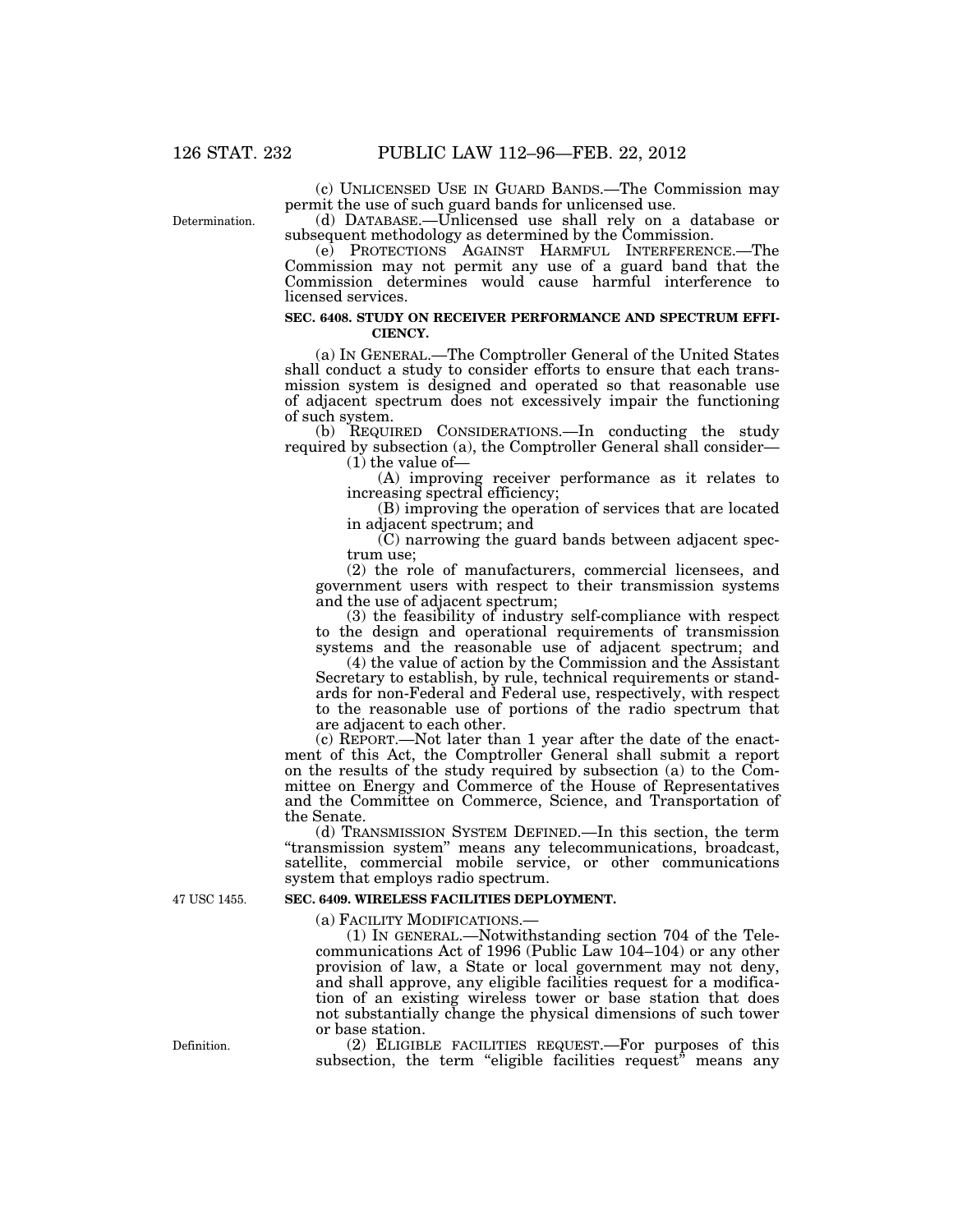request for modification of an existing wireless tower or base station that involves—

(A) collocation of new transmission equipment;

(B) removal of transmission equipment; or

(C) replacement of transmission equipment.

(3) APPLICABILITY OF ENVIRONMENTAL LAWS.—Nothing in paragraph (1) shall be construed to relieve the Commission from the requirements of the National Historic Preservation Act or the National Environmental Policy Act of 1969.<br>(b) FEDERAL EASEMENTS AND RIGHTS-OF-WAY.—

(1) GRANT.-If an executive agency, a State, a political subdivision or agency of a State, or a person, firm, or organization applies for the grant of an easement or right-of-way to, in, over, or on a building or other property owned by the Federal Government for the right to install, construct, and maintain wireless service antenna structures and equipment and backhaul transmission equipment, the executive agency having control of the building or other property may grant to the applicant, on behalf of the Federal Government, an easement or right-of-way to perform such installation, construction, and maintenance.

(2) APPLICATION.—The Administrator of General Services shall develop a common form for applications for easements and rights-of-way under paragraph (1) for all executive agencies that shall be used by applicants with respect to the buildings or other property of each such agency.

 $(3)$  FEE.

(A) IN GENERAL.—Notwithstanding any other provision of law, the Administrator of General Services shall establish a fee for the grant of an easement or right-of-way pursuant to paragraph (1) that is based on direct cost recovery.

(B) EXCEPTIONS.—The Administrator of General Services may establish exceptions to the fee amount required under subparagraph (A)—

(i) in consideration of the public benefit provided by a grant of an easement or right-of-way; and

(ii) in the interest of expanding wireless and broadband coverage.

(4) USE OF FEES COLLECTED.—Any fee amounts collected by an executive agency pursuant to paragraph (3) may be made available, as provided in appropriations Acts, to such agency to cover the costs of granting the easement or rightof-way.

(c) MASTER CONTRACTS FOR WIRELESS FACILITY SITINGS.—

(1) IN GENERAL.—Notwithstanding section 704 of the Tele-Deadline. communications Act of 1996 or any other provision of law, and not later than 60 days after the date of the enactment of this Act, the Administrator of General Services shall—

(A) develop 1 or more master contracts that shall govern the placement of wireless service antenna structures on buildings and other property owned by the Federal Government; and

(B) in developing the master contract or contracts, standardize the treatment of the placement of wireless service antenna structures on building rooftops or facades, the placement of wireless service antenna equipment on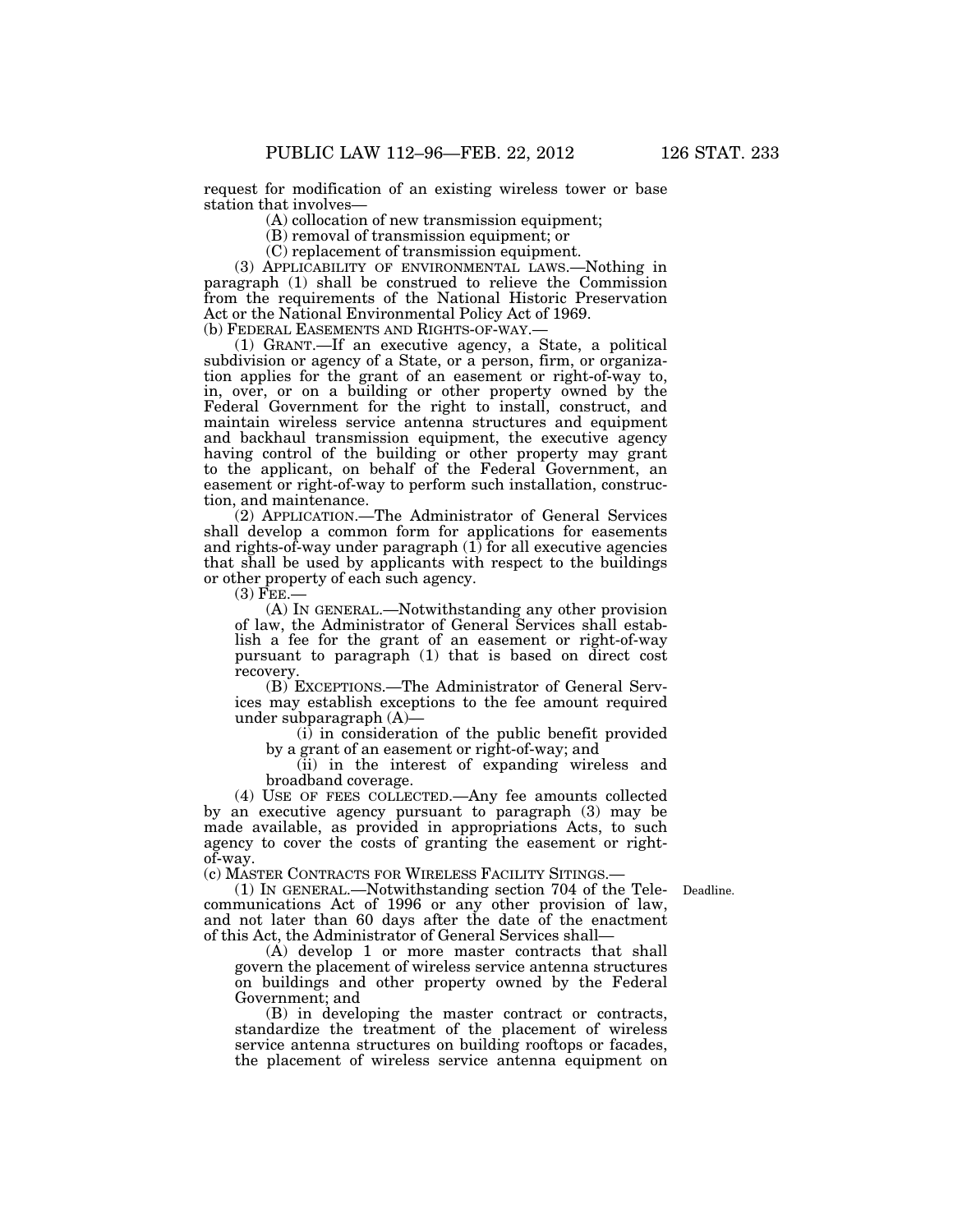rooftops or inside buildings, the technology used in connection with wireless service antenna structures or equipment placed on Federal buildings and other property, and any other key issues the Administrator of General Services considers appropriate.

(2) APPLICABILITY.—The master contract or contracts developed by the Administrator of General Services under paragraph (1) shall apply to all publicly accessible buildings and other property owned by the Federal Government, unless the Administrator of General Services decides that issues with respect to the siting of a wireless service antenna structure on a specific building or other property warrant nonstandard treatment of such building or other property.

(3) APPLICATION.—The Administrator of General Services shall develop a common form or set of forms for wireless service antenna structure siting applications under this subsection for all executive agencies that shall be used by applicants with respect to the buildings and other property of each such agency.

(d) EXECUTIVE AGENCY DEFINED.—In this section, the term "executive agency" has the meaning given such term in section 102 of title 40, United States Code.

### **SEC. 6410. FUNCTIONAL RESPONSIBILITY OF NTIA TO ENSURE EFFI-CIENT USE OF SPECTRUM.**

Section 103(b)(2) of the National Telecommunications and Information Administration Organization Act (47 U.S.C. 902(b)(2)) is amended by adding at the end the following:

''(U) The responsibility to promote the best possible and most efficient use of electromagnetic spectrum resources across the Federal Government, subject to and consistent with the needs and missions of Federal agencies.''.

#### **SEC. 6411. SYSTEM CERTIFICATION.**

Not later than 6 months after the date of the enactment of this Act, the Director of the Office of Management and Budget shall update and revise section 33.4 of OMB Circular A–11 to reflect the recommendations regarding such Circular made in the Commerce Spectrum Management Advisory Committee Incentive Subcommittee report, adopted January 11, 2011.

#### **SEC. 6412. DEPLOYMENT OF 11 GHZ, 18 GHZ, AND 23 GHZ MICROWAVE BANDS.**

(a) FCC REPORT ON REJECTION RATE.—Not later than 9 months after the date of the enactment of this Act, the Commission shall submit to the Committee on Energy and Commerce of the House of Representatives and the Committee on Commerce, Science, and Transportation of the Senate a report on the rejection rate for the spectrum described in subsection  $(c)$ .

(b) GAO STUDY ON DEPLOYMENT.

(1) IN GENERAL.—The Comptroller General of the United States shall conduct a study to assess whether the spectrum described in subsection (c) is being deployed in such a manner that, in areas with high demand for common carrier licenses for the use of such spectrum, market forces—

(A) provide adequate incentive for the efficient use of such spectrum; and

Deadline. 47 USC 1456.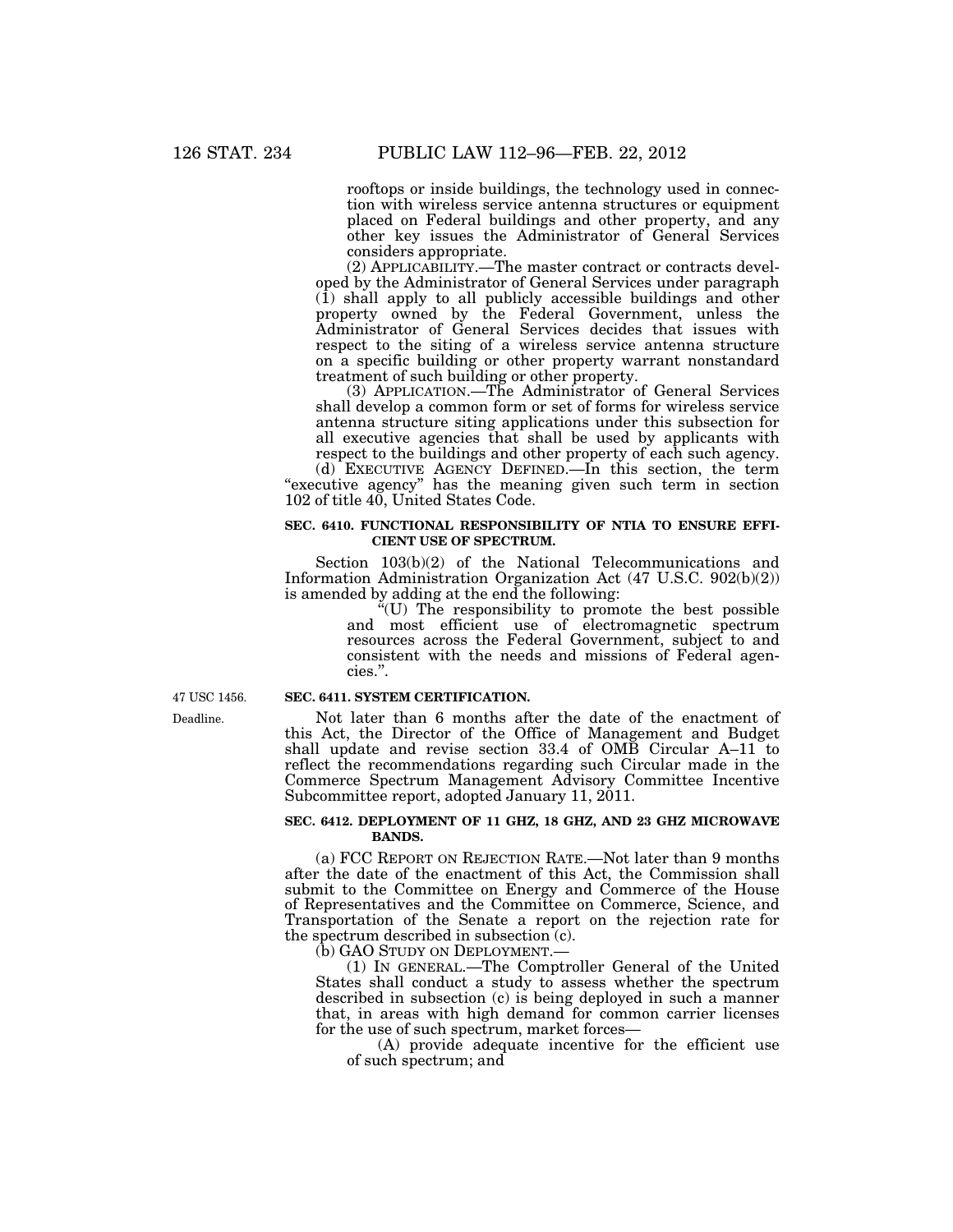(B) ensure that the Federal Government receives maximum revenue for such spectrum through competitive bidding under section 309(j) of the Communications Act of 1934 (47 U.S.C. 309(j)).

(2) FACTORS FOR CONSIDERATION.—In conducting the study required by paragraph (1), the Comptroller General shall take into consideration—

(A) spectrum that is adjacent to the spectrum described in subsection (c) and that was assigned through competitive bidding under section 309(j) of the Communications Act of 1934; and

(B) the rejection rate for the spectrum described in subsection (c), current as of the time of the assessment and as projected for the future, in markets in which there is a high demand for common carrier licenses for the use of such spectrum.

(3) REPORT.—Not later than 9 months after the date of the enactment of this Act, the Comptroller General shall submit a report on the study required by paragraph (1) to—

(A) the Commission; and

(B) the Committee on Energy and Commerce of the House of Representatives and the Committee on Commerce, Science, and Transportation of the Senate.

(c) SPECTRUM DESCRIBED.—The spectrum described in this subsection is the portions of the electromagnetic spectrum between the frequencies from 10,700 megahertz to 11,700 megahertz, from 17,700 megahertz to 19,700 megahertz, and from 21,200 megahertz to 23,600 megahertz.

(d) REJECTION RATE DEFINED.—In this section, the term ''rejection rate'' means the number and percent of applications (whether made to the Commission or to a third-party coordinator) for common carrier use of spectrum that were not granted because of lack of availability of such spectrum or interference concerns of existing licensees.

(e) NO ADDITIONAL FUNDS AUTHORIZED.—Funds necessary to carry out this section shall be derived from funds otherwise authorized to be appropriated.

#### **SEC. 6413. PUBLIC SAFETY TRUST FUND.**

(a) ESTABLISHMENT OF PUBLIC SAFETY TRUST FUND.—

(1) IN GENERAL.—There is established in the Treasury of the United States a trust fund to be known as the Public Safety Trust Fund.

(2) AVAILABILITY.—Amounts deposited in the Public Safety Trust Fund shall remain available through fiscal year 2022. Any amounts remaining in the Fund after the end of such fiscal year shall be deposited in the general fund of the Treasury, where such amounts shall be dedicated for the sole purpose of deficit reduction.

(b) USE OF FUND.—As amounts are deposited in the Public Safety Trust Fund, such amounts shall be used to make the following deposits or payments in the following order of priority:

(1) REPAYMENT OF AMOUNT BORROWED FOR FIRST RESPONDER NETWORK AUTHORITY.—An amount not to exceed \$2,000,000,000 shall be available to the NTIA to reimburse the general fund of the Treasury for any amounts borrowed under section 6207.

47 USC 1457.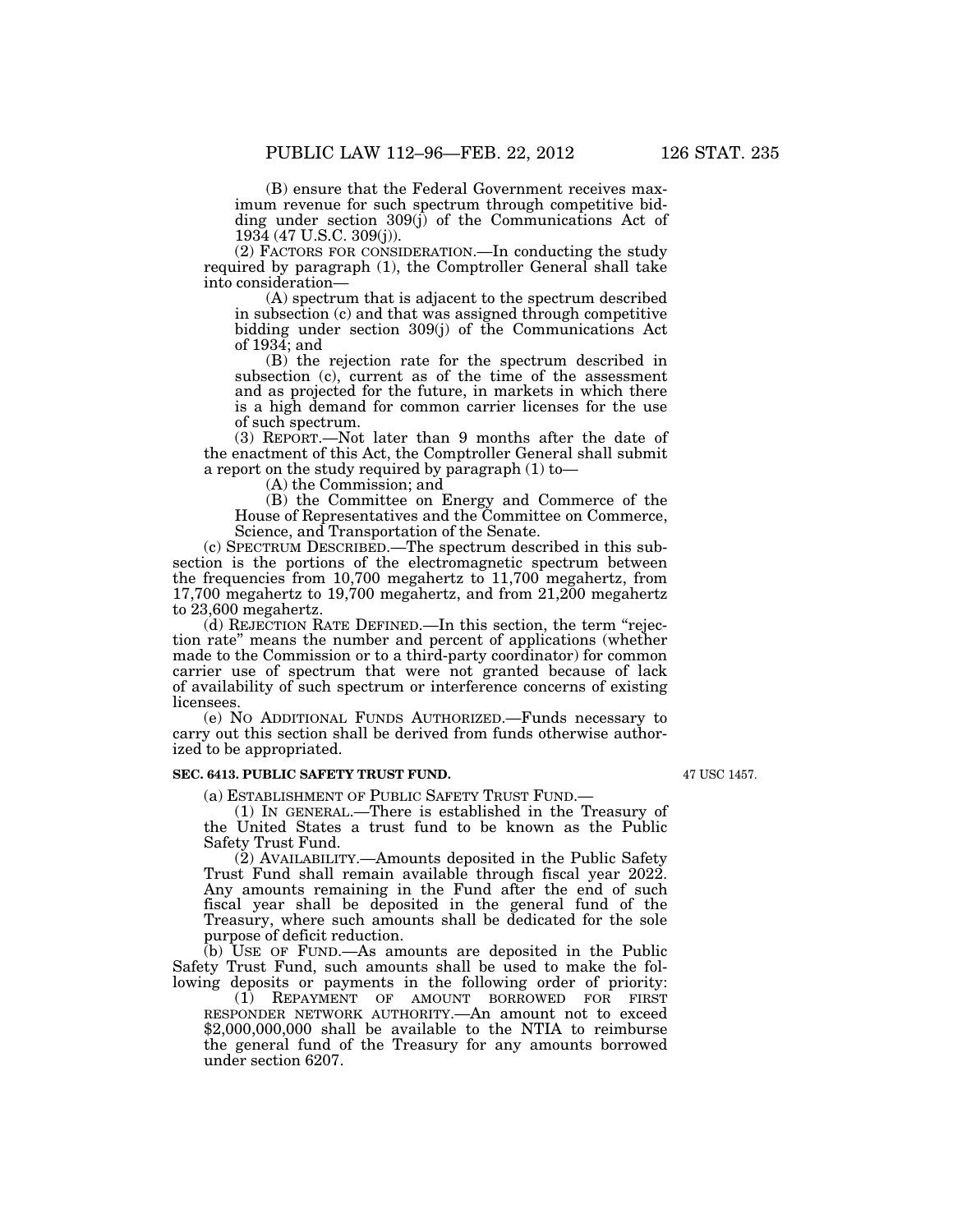(2) STATE AND LOCAL IMPLEMENTATION FUND.— \$135,000,000 shall be deposited in the State and Local Implementation Fund established by section 6301.

(3) BUILDOUT BY FIRST RESPONDER NETWORK AUTHORITY.— \$7,000,000,000, reduced by the amount borrowed under section 6207, shall be deposited in the Network Construction Fund established by section 6206.

(4) PUBLIC SAFETY RESEARCH.—\$100,000,000 shall be available to the Director of NIST to carry out section 6303.

(5) DEFICIT REDUCTION.—\$20,400,000,000 shall be deposited in the general fund of the Treasury, where such amount shall be dedicated for the sole purpose of deficit reduction.

(6) 9–1–1, E9–1–1, AND NEXT GENERATION 9–1–1 IMPLEMENTATION GRANTS.—\$115,000,000 shall be available to the Assistant Secretary and the Administrator of the National Highway Traffic Safety Administration to carry out the grant program under section 158 of the National Telecommunications and Information Administration Organization Act, as amended by section 6503 of this title.

(7) ADDITIONAL PUBLIC SAFETY RESEARCH.—\$200,000,000 shall be available to the Director of NIST to carry out section  $6303.$  (8)

(8) ADDITIONAL DEFICIT REDUCTION.—Any remaining amounts deposited in the Public Safety Trust Fund shall be deposited in the general fund of the Treasury, where such amounts shall be dedicated for the sole purpose of deficit reduction.

(c) INVESTMENT.—Amounts in the Public Safety Trust Fund shall be invested in accordance with section 9702 of title 31, United States Code, and any interest on, and proceeds from, any such investment shall be credited to, and become a part of, the Fund.

## **SEC. 6414. STUDY ON EMERGENCY COMMUNICATIONS BY AMATEUR RADIO AND IMPEDIMENTS TO AMATEUR RADIO COMMU-NICATIONS.**

(a) IN GENERAL.—Not later than 180 days after the date of the enactment of this Act, the Commission, in consultation with the Office of Emergency Communications in the Department of Homeland Security, shall—

(1) complete a study on the uses and capabilities of amateur radio service communications in emergencies and disaster relief; and

(2) submit to the Committee on Energy and Commerce of the House of Representatives and the Committee on Commerce, Science, and Transportation of the Senate a report on the findings of such study.

(b) CONTENTS.—The study required by subsection (a) shall include—

(1)(A) a review of the importance of emergency amateur radio service communications relating to disasters, severe weather, and other threats to lives and property in the United States; and

(B) recommendations for—

(i) enhancements in the voluntary deployment of amateur radio operators in disaster and emergency communications and disaster relief efforts; and

Deadline.

Reports.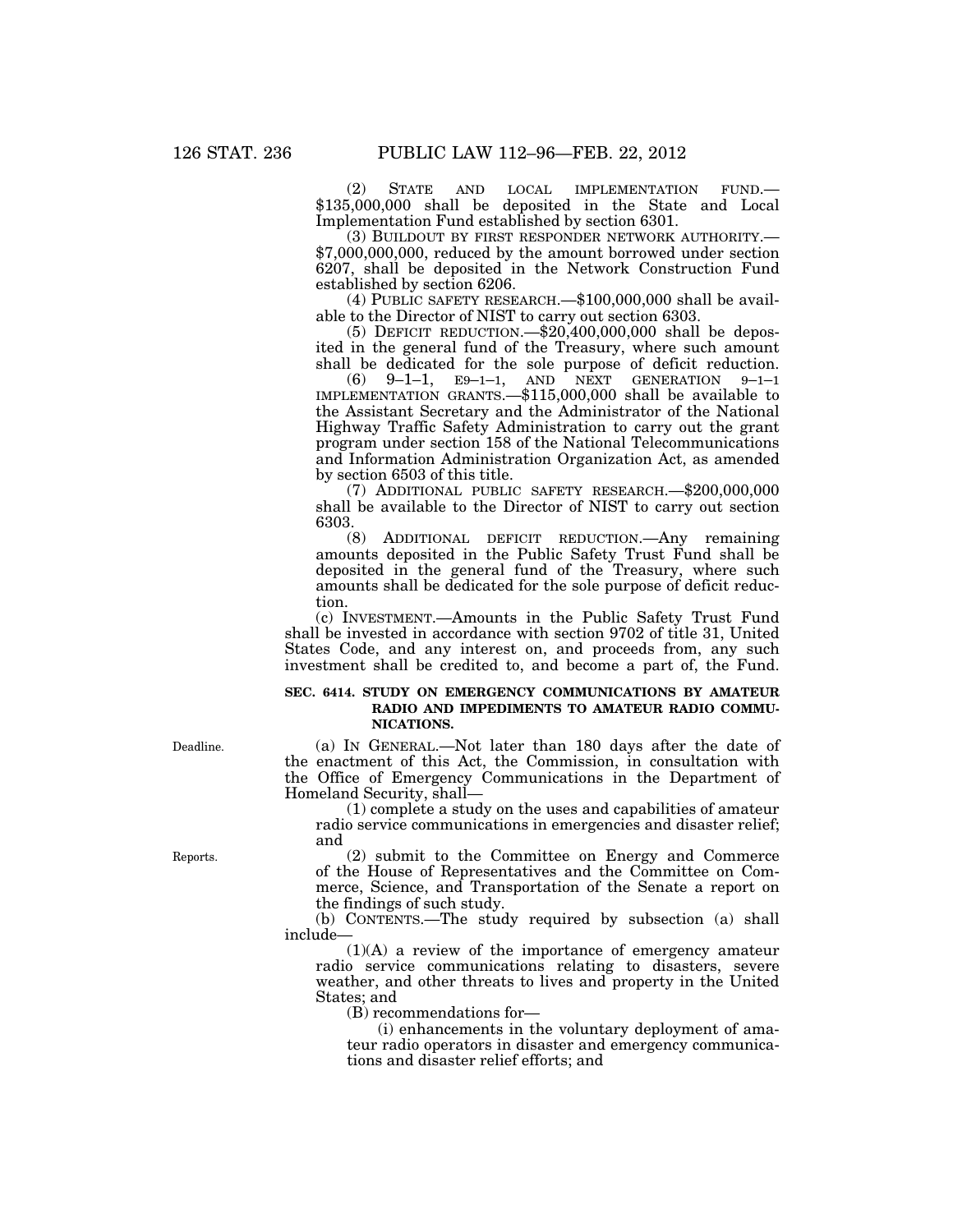(ii) improved integration of amateur radio operators in the planning and furtherance of initiatives of the Federal Government; and

(2)(A) an identification of impediments to enhanced amateur radio service communications, such as the effects of unreasonable or unnecessary private land use restrictions on residential antenna installations; and

(B) recommendations regarding the removal of such impediments.

(c) EXPERTISE.—In conducting the study required by subsection (a), the Commission shall use the expertise of stakeholder entities and organizations, including the amateur radio, emergency response, and disaster communications communities.

# **Subtitle E—Next Generation 9–1–1 Advancement Act of 2012**

## **SEC. 6501. SHORT TITLE.**

This subtitle may be cited as the ''Next Generation 9–1–1 Advancement Act of 2012".

#### **SEC. 6502. DEFINITIONS.**

In this subtitle, the following definitions shall apply:

(1) 9–1–1 SERVICES AND E9–1–1 SERVICES.—The terms ''9– 1–1 services'' and ''E9–1–1 services'' shall have the meaning given those terms in section 158 of the National Telecommunications and Information Administration Organization Act (47 U.S.C. 942), as amended by this subtitle.

(2) MULTI-LINE TELEPHONE SYSTEM.—The term ''multi-line telephone system'' or ''MLTS'' means a system comprised of common control units, telephone sets, control hardware and software and adjunct systems, including network and premises based systems, such as Centrex and VoIP, as well as PBX, Hybrid, and Key Telephone Systems (as classified by the Commission under part 68 of title 47, Code of Federal Regulations), and includes systems owned or leased by governmental

agencies and non-profit entities, as well as for profit businesses.<br>(3) OFFICE.—The term "Office" means the 9-1-1  $(3)$  OFFICE. The term "Office" Implementation Coordination Office established under section 158 of the National Telecommunications and Information Administration Organization Act (47 U.S.C. 942), as amended by this subtitle.

#### **SEC. 6503. COORDINATION OF 9–1–1 IMPLEMENTATION.**

Section 158 of the National Telecommunications and Information Administration Organization Act (47 U.S.C. 942) is amended to read as follows:

#### **''SEC. 158. COORDINATION OF 9–1–1, E9–1–1, AND NEXT GENERATION 9–1–1 IMPLEMENTATION.**

''(a) 9–1–1 IMPLEMENTATION COORDINATION OFFICE.—

''(1) ESTABLISHMENT AND CONTINUATION.—The Assistant Secretary and the Administrator of the National Highway Traffic Safety Administration shall—

"(A) establish and further a program to facilitate coordination and communication between Federal, State,

note.

Next Generation 9–1–1

Advancement Act of 2012.

47 USC 1471.

47 USC 1401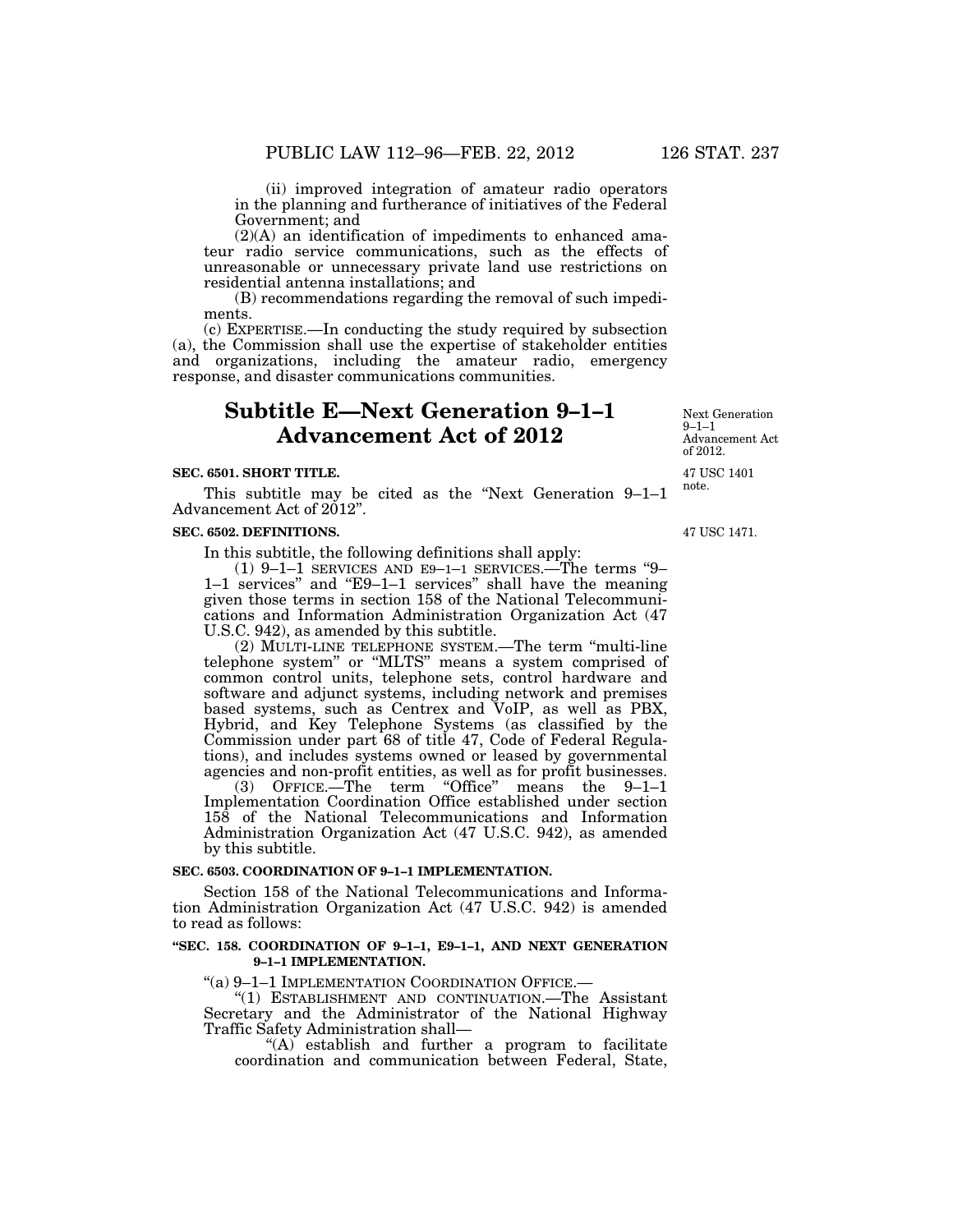and local emergency communications systems, emergency personnel, public safety organizations, telecommunications carriers, and telecommunications equipment manufacturers and vendors involved in the implementation of 9–1–1 services; and

''(B) establish a 9–1–1 Implementation Coordination Office to implement the provisions of this section.

''(2) MANAGEMENT PLAN.—

''(A) DEVELOPMENT.—The Assistant Secretary and the Administrator shall develop a management plan for the grant program established under this section, including by developing—

 $\ddot{r}$ (i) plans related to the organizational structure of such program; and

"(ii) funding profiles for each fiscal year of the duration of such program.

''(B) SUBMISSION TO CONGRESS.—Not later than 90 days after the date of enactment of the Next Generation 9– 1–1 Advancement Act of 2012, the Assistant Secretary and the Administrator shall submit the management plan developed under subparagraph (A) to—

''(i) the Committees on Commerce, Science, and Transportation and Appropriations of the Senate; and

''(ii) the Committees on Energy and Commerce and Appropriations of the House of Representatives. ''(3) PURPOSE OF OFFICE.—The Office shall—

"(A) take actions, in concert with coordinators designated in accordance with subsection  $(b)(3)(A)(ii)$ , to improve coordination and communication with respect to the implementation of 9–1–1 services, E9–1–1 services, and Next Generation 9–1–1 services;

''(B) develop, collect, and disseminate information concerning practices, procedures, and technology used in the implementation of 9–1–1 services, E9–1–1 services, and Next Generation 9–1–1 services;

''(C) advise and assist eligible entities in the preparation of implementation plans required under subsection  $(b)(3)(A)(iii);$ 

''(D) receive, review, and recommend the approval or disapproval of applications for grants under subsection (b); and

"(E) oversee the use of funds provided by such grants in fulfilling such implementation plans.

"(4) REPORTS.—The Assistant Secretary and the Administrator shall provide an annual report to Congress by the first day of October of each year on the activities of the Office to improve coordination and communication with respect to the implementation of 9–1–1 services, E9–1–1 services, and Next Generation 9–1–1 services.

"(b)  $9-1-1$ ,  $E9-1-1$ , and Next Generation  $9-1-1$  Implementa-TION GRANTS.—

''(1) MATCHING GRANTS.—The Assistant Secretary and the Administrator, acting through the Office, shall provide grants to eligible entities for—

Deadline.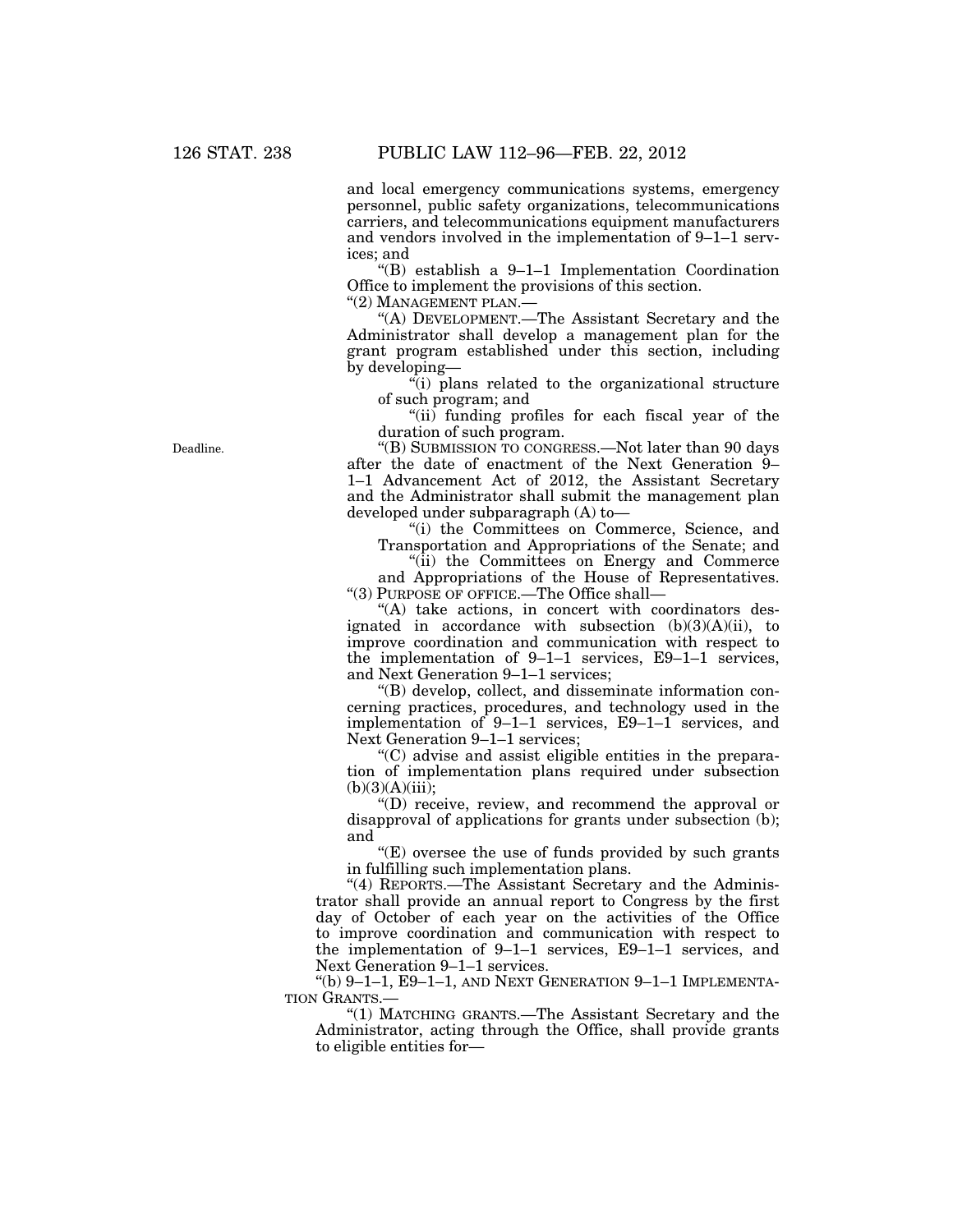"(A) the implementation and operation of  $9-1-1$  services, E9–1–1 services, migration to an IP-enabled emergency network, and adoption and operation of Next Generation 9–1–1 services and applications;

''(B) the implementation of IP-enabled emergency services and applications enabled by Next Generation 9–1– 1 services, including the establishment of IP backbone networks and the application layer software infrastructure needed to interconnect the multitude of emergency response organizations; and

''(C) training public safety personnel, including calltakers, first responders, and other individuals and organizations who are part of the emergency response chain in 9–1–1 services.

"(2) MATCHING REQUIREMENT.—The Federal share of the cost of a project eligible for a grant under this section shall not exceed 60 percent.

Certification.

''(3) COORDINATION REQUIRED.—In providing grants under paragraph (1), the Assistant Secretary and the Administrator shall require an eligible entity to certify in its application that—

"(A) in the case of an eligible entity that is a State government, the entity—

"(i) has coordinated its application with the public safety answering points located within the jurisdiction of such entity;

''(ii) has designated a single officer or governmental body of the entity to serve as the coordinator of implementation of 9–1–1 services, except that such designation need not vest such coordinator with direct legal authority to implement 9–1–1 services, E9–1– 1 services, or Next Generation 9–1–1 services or to manage emergency communications operations;

''(iii) has established a plan for the coordination and implementation of 9–1–1 services, E9–1–1 services, and Next Generation 9–1–1 services; and

''(iv) has integrated telecommunications services involved in the implementation and delivery of 9–1– 1 services, E9–1–1 services, and Next Generation 9– 1–1 services; or

''(B) in the case of an eligible entity that is not a State, the entity has complied with clauses (i), (iii), and (iv) of subparagraph (A), and the State in which it is located has complied with clause (ii) of such subparagraph.

"(4) CRITERIA.—Not later than 120 days after the date of enactment of the Next Generation 9–1–1 Advancement Act of 2012, the Assistant Secretary and the Administrator shall issue regulations, after providing the public with notice and an opportunity to comment, prescribing the criteria for selection for grants under this section. The criteria shall include performance requirements and a timeline for completion of any project to be financed by a grant under this section. The Assistant Secretary and the Administrator shall update such regulations as necessary.

"(c) DIVERSION OF 9-1-1 CHARGES.—<br>"(1) DESIGNATED 9-1-1 CHARGES.—For the purposes of this Definition. subsection, the term 'designated 9–1–1 charges' means any

Deadline. Regulations. Public comments.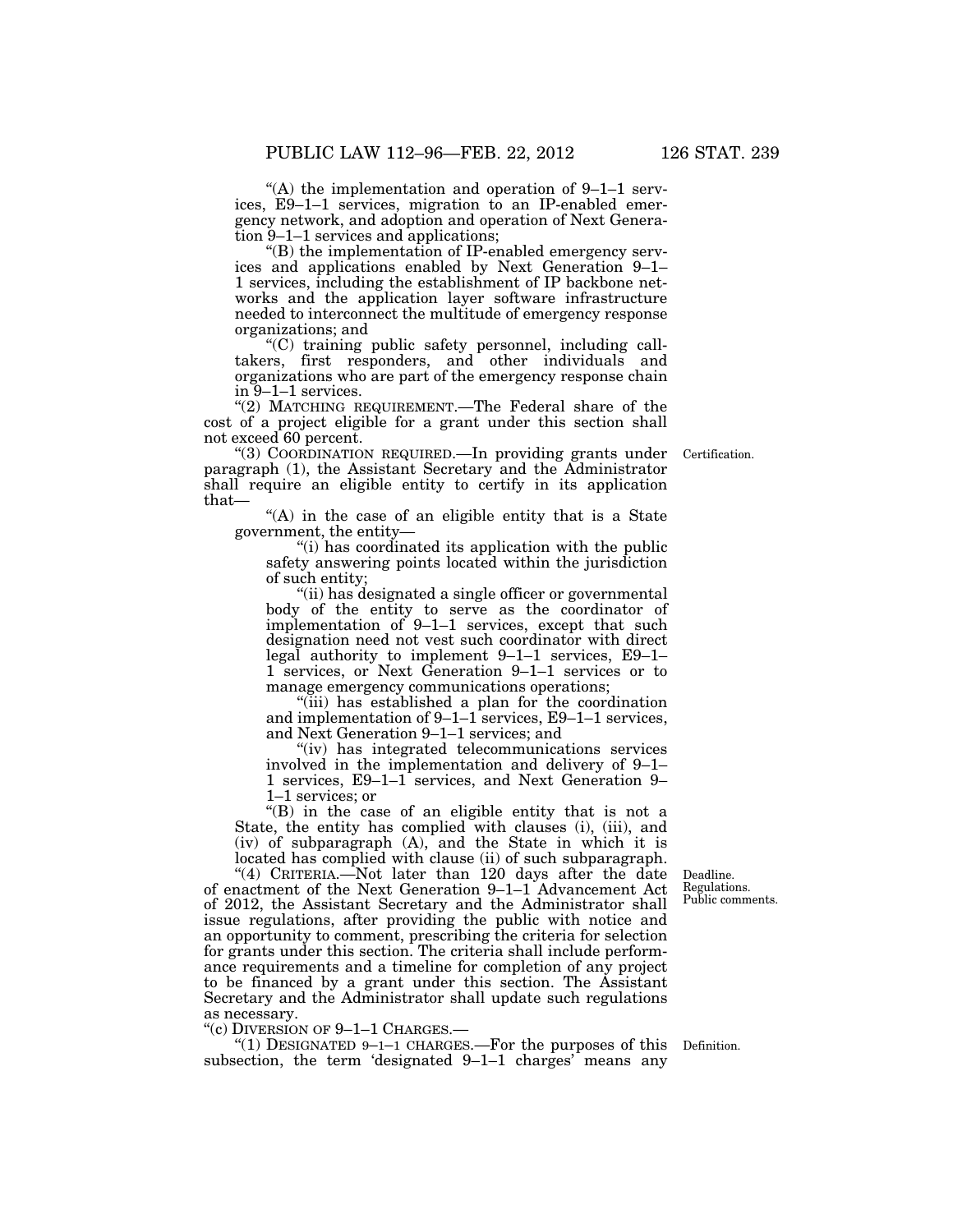taxes, fees, or other charges imposed by a State or other taxing jurisdiction that are designated or presented as dedicated to deliver or improve 9–1–1 services, E9–1–1 services, or Next Generation 9–1–1 services.

''(2) CERTIFICATION.—Each applicant for a matching grant under this section shall certify to the Assistant Secretary and the Administrator at the time of application, and each applicant that receives such a grant shall certify to the Assistant Secretary and the Administrator annually thereafter during any period of time during which the funds from the grant are available to the applicant, that no portion of any designated 9–1–1 charges imposed by a State or other taxing jurisdiction within which the applicant is located are being obligated or expended for any purpose other than the purposes for which such charges are designated or presented during the period beginning 180 days immediately preceding the date of the application and continuing through the period of time during which the funds from the grant are available to the applicant.

"(3) CONDITION OF GRANT.—Each applicant for a grant under this section shall agree, as a condition of receipt of the grant, that if the State or other taxing jurisdiction within which the applicant is located, during any period of time during which the funds from the grant are available to the applicant, obligates or expends designated 9–1–1 charges for any purpose other than the purposes for which such charges are designated or presented, eliminates such charges, or redesignates such charges for purposes other than the implementation or operation of 9–1–1 services, E9–1–1 services, or Next Generation 9–1–1 services, all of the funds from such grant shall be returned to the Office.

"(4) PENALTY FOR PROVIDING FALSE INFORMATION. Any applicant that provides a certification under paragraph (2) knowing that the information provided in the certification was false shall—

''(A) not be eligible to receive the grant under subsection (b);

''(B) return any grant awarded under subsection (b) during the time that the certification was not valid; and

''(C) not be eligible to receive any subsequent grants under subsection (b).

''(d) FUNDING AND TERMINATION.—

''(1) IN GENERAL.—From the amounts made available to the Assistant Secretary and the Administrator under section 6413(b)(6) of the Middle Class Tax Relief and Job Creation Act of 2012, the Assistant Secretary and the Administrator are authorized to provide grants under this section through the end of fiscal year 2022. Not more than 5 percent of such amounts may be obligated or expended to cover the administrative costs of carrying out this section.

"(2) TERMINATION.—Effective on October 1, 2022, the authority provided by this section terminates and this section shall have no effect.

''(e) DEFINITIONS.—In this section, the following definitions shall apply:

''(1) 9–1–1 SERVICES.—The term '9–1–1 services' includes both E9–1–1 services and Next Generation 9–1–1 services.

Time period.

Applicability.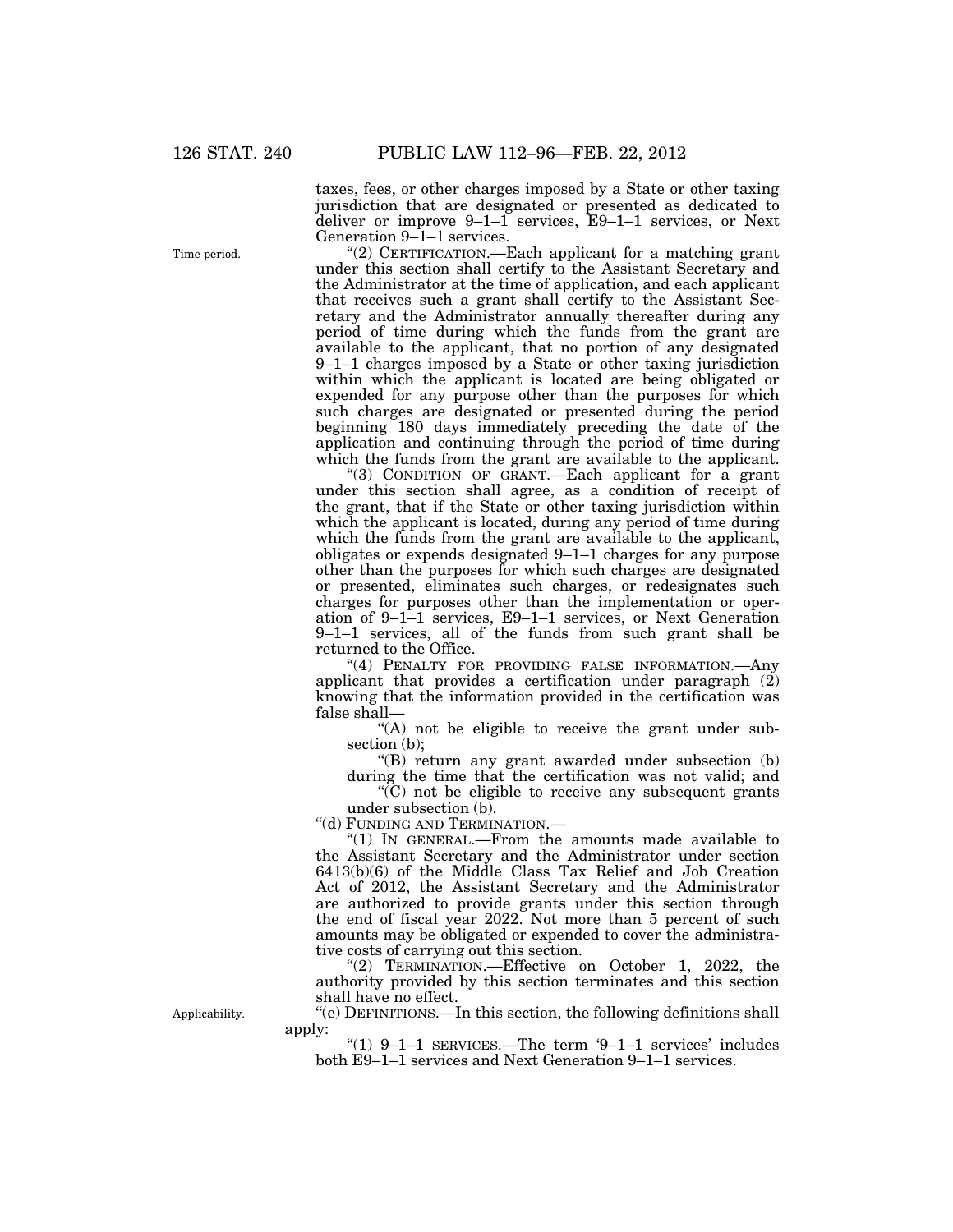"(2)  $E9-1-1$  SERVICES.—The term 'E9-1-1 services' means both phase I and phase II enhanced 9–1–1 services, as described in section 20.18 of the Commission's regulations (47 C.F.R. 20.18), as in effect on the date of enactment of the Next Generation 9–1–1 Advancement Act of 2012, or as subsequently revised by the Commission.

''(3) ELIGIBLE ENTITY.—

"(A) IN GENERAL.—The term 'eligible entity' means a State or local government or a tribal organization (as defined in section 4(l) of the Indian Self-Determination and Education Assistance Act (25 U.S.C. 450b(l))).

''(B) INSTRUMENTALITIES.—The term 'eligible entity' includes public authorities, boards, commissions, and similar bodies created by one or more eligible entities described in subparagraph  $(A)$  to provide  $9-1-1$  services, E9–1–1 services, or Next Generation 9–1–1 services.

''(C) EXCEPTION.—The term 'eligible entity' does not include any entity that has failed to submit the most recently required certification under subsection (c) within 30 days after the date on which such certification is due.

"(4) EMERGENCY CALL.—The term 'emergency call' refers to any real-time communication with a public safety answering point or other emergency management or response agency, including—

 $\sqrt[2a]{(A)}$  through voice, text, or video and related data; and

''(B) nonhuman-initiated automatic event alerts, such as alarms, telematics, or sensor data, which may also include real-time voice, text, or video communications.

''(5) NEXT GENERATION 9–1–1 SERVICES.—The term 'Next Generation 9–1–1 services' means an IP-based system comprised of hardware, software, data, and operational policies and procedures that—

''(A) provides standardized interfaces from emergency call and message services to support emergency communications;

''(B) processes all types of emergency calls, including voice, data, and multimedia information;

''(C) acquires and integrates additional emergency call data useful to call routing and handling;

''(D) delivers the emergency calls, messages, and data to the appropriate public safety answering point and other appropriate emergency entities;

''(E) supports data or video communications needs for coordinated incident response and management; and

''(F) provides broadband service to public safety answering points or other first responder entities.

 $"(6)$  OFFICE.—The term 'Office' means the 9-1-1 Implementation Coordination Office.

"(7) PUBLIC SAFETY ANSWERING POINT.—The term 'public safety answering point' has the meaning given the term in section 222 of the Communications Act of 1934 (47 U.S.C. 222).

''(8) STATE.—The term 'State' means any State of the United States, the District of Columbia, Puerto Rico, American Samoa, Guam, the United States Virgin Islands, the Northern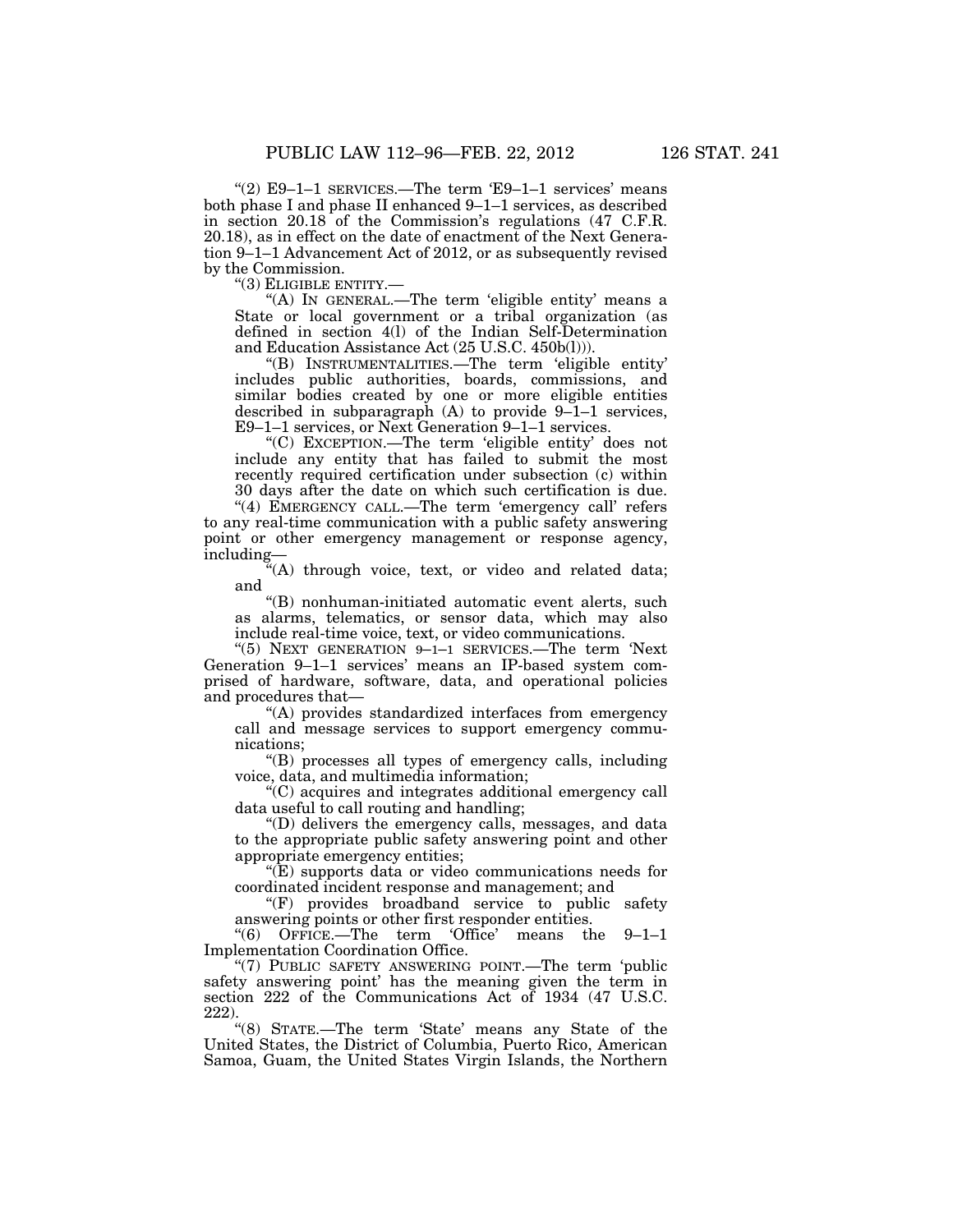Mariana Islands, and any other territory or possession of the United States.''.

#### **SEC. 6504. REQUIREMENTS FOR MULTI-LINE TELEPHONE SYSTEMS.**

(a) IN GENERAL.—Not later than 270 days after the date of the enactment of this Act, the Administrator of General Services, in conjunction with the Office, shall issue a report to Congress identifying the 9–1–1 capabilities of the multi-line telephone system in use by all Federal agencies in all Federal buildings and properties.<br>(b) COMMISSION ACTION.

(1) IN GENERAL.—Not later than 90 days after the date of the enactment of this Act, the Commission shall issue a public notice seeking comment on the feasibility of MLTS manufacturers including within all such systems manufactured or sold after a date certain, to be determined by the Commission, one or more mechanisms to provide a sufficiently precise indication of a 9–1–1 caller's location, while avoiding the imposition of undue burdens on MLTS manufacturers, providers, and operators.

(2) SPECIFIC REQUIREMENT.—The public notice under paragraph (1) shall seek comment on the National Emergency Number Association's ''Technical Requirements Document On Model Legislation E9–1–1 for Multi-Line Telephone Systems'' (NENA 06–750, Version 2).

#### **SEC. 6505. GAO STUDY OF STATE AND LOCAL USE OF 9–1–1 SERVICE CHARGES.**

(a) IN GENERAL.—Not later than 60 days after the date of the enactment of this Act, the Comptroller General of the United States shall initiate a study of—

(1) the imposition of taxes, fees, or other charges imposed by States or political subdivisions of States that are designated or presented as dedicated to improve emergency communications services, including 9–1–1 services or enhanced 9–1–1 services, or related to emergency communications services operations or improvements; and

(2) the use of revenues derived from such taxes, fees, or charges.

(b) REPORT.—Not later than 18 months after initiating the study required by subsection (a), the Comptroller General shall prepare and submit a report on the results of the study to the Committee on Commerce, Science, and Transportation of the Senate and the Committee on Energy and Commerce of the House of Representatives setting forth the findings, conclusions, and recommendations, if any, of the study, including—

(1) the identity of each State or political subdivision that imposes such taxes, fees, or other charges; and

(2) the amount of revenues obligated or expended by that State or political subdivision for any purpose other than the purposes for which such taxes, fees, or charges were designated or presented.

47 USC 1472.

#### **SEC. 6506. PARITY OF PROTECTION FOR PROVISION OR USE OF NEXT GENERATION 9–1–1 SERVICES.**

(a) IMMUNITY.—A provider or user of Next Generation 9–1– 1 services, a public safety answering point, and the officers, directors, employees, vendors, agents, and authorizing government entity

Notice.

Deadline.

Reports. Deadlines.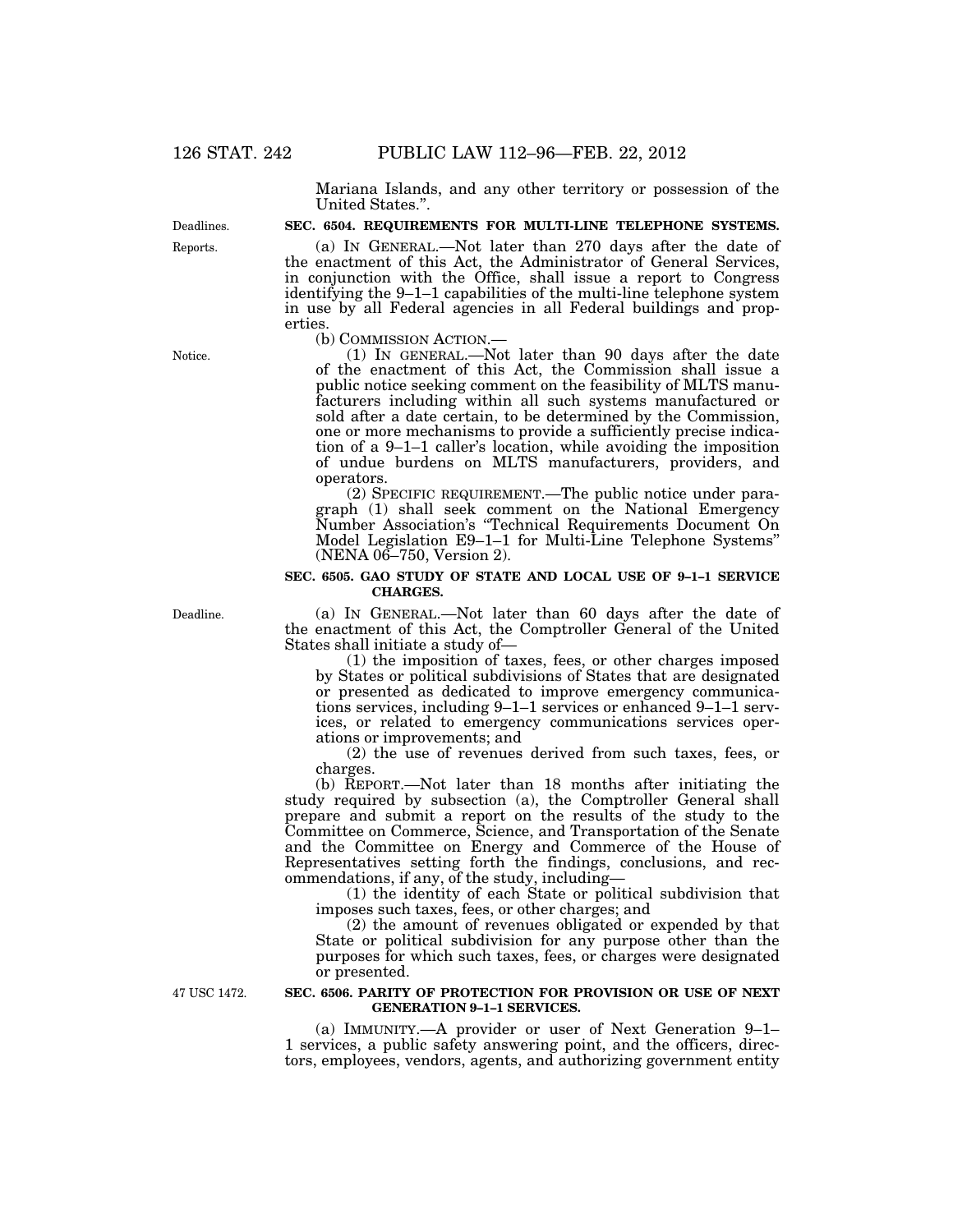(if any) of such provider, user, or public safety answering point, shall have immunity and protection from liability under Federal and State law to the extent provided in subsection (b) with respect to—

(1) the release of subscriber information related to emergency calls or emergency services;

 $(2)$  the use or provision of 9–1–1 services, E9–1–1 services, or Next Generation 9–1–1 services; and

(3) other matters related to 9–1–1 services, E9–1–1 serv-

ices, or Next Generation 9–1–1 services.<br>(b) SCOPE OF IMMUNITY AND PROTECTION FROM LIABILITY. The scope and extent of the immunity and protection from liability. afforded under subsection (a) shall be the same as that provided under section 4 of the Wireless Communications and Public Safety Act of 1999 (47 U.S.C. 615a) to wireless carriers, public safety answering points, and users of wireless 9–1–1 service (as defined in paragraphs (4), (3), and (6), respectively, of section 6 of that Act (47 U.S.C. 615b)) with respect to such release, use, and other matters.

#### **SEC. 6507. COMMISSION PROCEEDING ON AUTODIALING.**

(a) IN GENERAL.—Not later than 90 days after the date of Deadline. the enactment of this Act, the Commission shall initiate a proceeding to create a specialized Do-Not-Call registry for public safety answering points.

(b) FEATURES OF THE REGISTRY.—The Commission shall issue regulations, after providing the public with notice and an opportunity to comment, that— Regulations. Notice.

(1) permit verified public safety answering point administrators or managers to register the telephone numbers of all 9–1–1 trunks and other lines used for the provision of emergency services to the public or for communications between public safety agencies;

(2) provide a process for verifying, no less frequently than once every 7 years, that registered numbers should continue to appear upon the registry;

(3) provide a process for granting and tracking access to the registry by the operators of automatic dialing equipment;

(4) protect the list of registered numbers from disclosure or dissemination by parties granted access to the registry; and

(5) prohibit the use of automatic dialing or ''robocall'' equipment to establish contact with registered numbers.

(c) ENFORCEMENT.—The Commission shall—

(1) establish monetary penalties for violations of the protective regulations established pursuant to subsection (b)(4) of not less than \$100,000 per incident nor more than \$1,000,000 per incident;

(2) establish monetary penalties for violations of the prohibition on automatically dialing registered numbers established pursuant to subsection (b)(5) of not less than \$10,000 per call nor more than \$100,000 per call; and

(3) provide for the imposition of fines under paragraphs (1) or (2) that vary depending upon whether the conduct leading to the violation was negligent, grossly negligent, reckless, or willful, and depending on whether the violation was a first or subsequent offence.

Penalties. Fines.

47 USC 1473.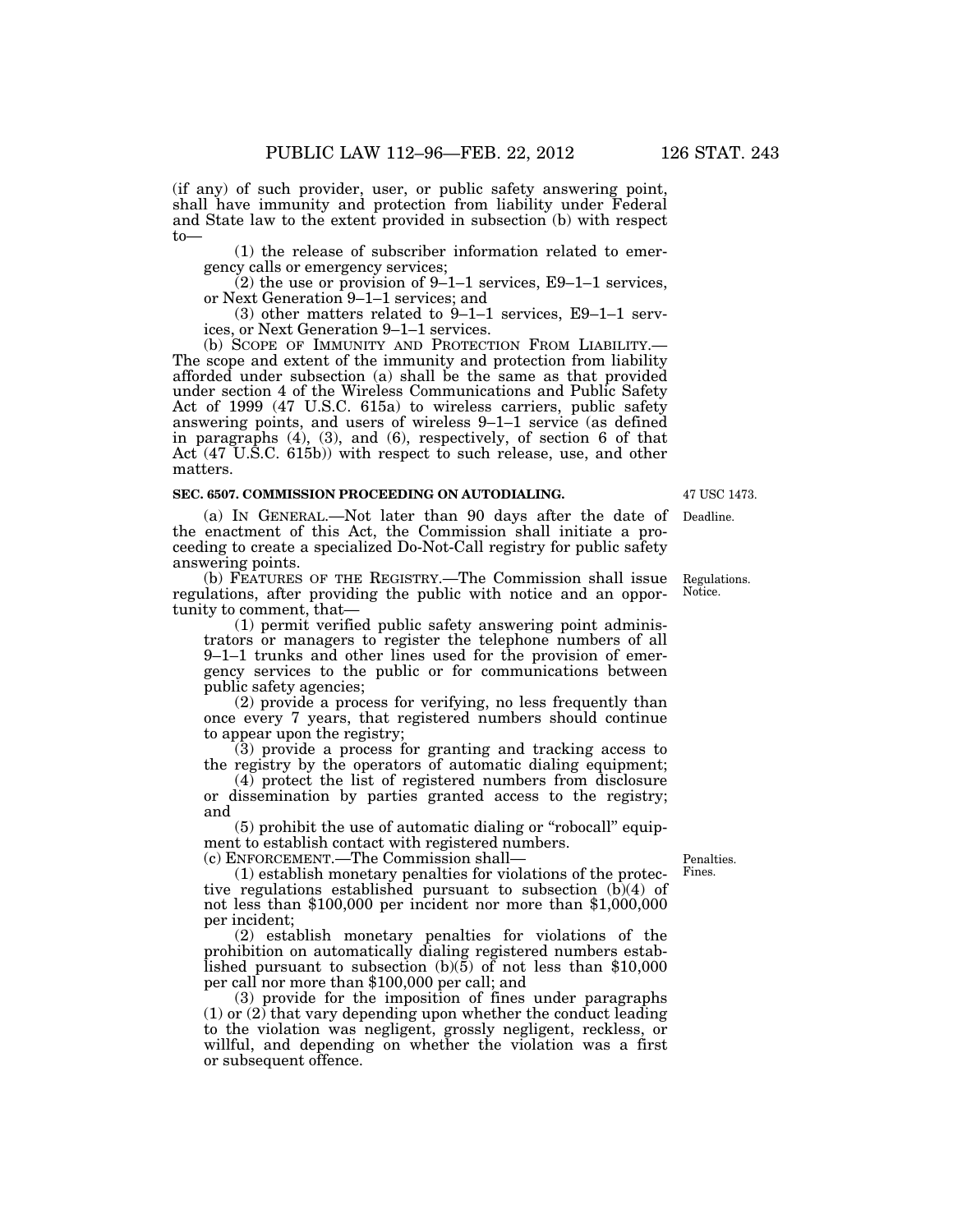#### **SEC. 6508. REPORT ON COSTS FOR REQUIREMENTS AND SPECIFICA-TIONS OF NEXT GENERATION 9–1–1 SERVICES.**

(a) IN GENERAL.—Not later than 1 year after the date of the enactment of this Act, the Office, in consultation with the Administrator of the National Highway Traffic Safety Administration, the Commission, and the Secretary of Homeland Security, shall prepare and submit a report to Congress that analyzes and determines detailed costs for specific Next Generation 9–1–1 service requirements and specifications.

(b) PURPOSE OF REPORT.—The purpose of the report required under subsection (a) is to serve as a resource for Congress as it considers creating a coordinated, long-term funding mechanism for the deployment and operation, accessibility, application development, equipment procurement, and training of personnel for Next Generation 9–1–1 services.

(c) REQUIRED INCLUSIONS.—The report required under subsection (a) shall include the following:

(1) How costs would be broken out geographically and allocated among public safety answering points, broadband service providers, and third-party providers of Next Generation 9–1–1 services.

(2) An assessment of the current state of Next Generation

9–1–1 service readiness among public safety answering points. (3) How differences in public safety answering points' access to broadband across the United States may affect costs.

(4) A technical analysis and cost study of different delivery platforms, such as wireline, wireless, and satellite.

(5) An assessment of the architectural characteristics, feasibility, and limitations of Next Generation 9–1–1 service delivery.

(6) An analysis of the needs for Next Generation 9–1– 1 services of persons with disabilities.

(7) Standards and protocols for Next Generation 9–1–1 services and for incorporating Voice over Internet Protocol and "Real-Time Text" standards.

#### **SEC. 6509. COMMISSION RECOMMENDATIONS FOR LEGAL AND STATU-TORY FRAMEWORK FOR NEXT GENERATION 9–1–1 SERV-ICES.**

Not later than 1 year after the date of the enactment of this Act, the Commission, in coordination with the Secretary of Homeland Security, the Administrator of the National Highway Traffic Safety Administration, and the Office, shall prepare and submit a report to Congress that contains recommendations for the legal and statutory framework for Next Generation 9–1–1 services, consistent with recommendations in the National Broadband Plan developed by the Commission pursuant to the American Recovery and Reinvestment Act of 2009, including the following:

(1) A legal and regulatory framework for the development of Next Generation 9–1–1 services and the transition from legacy 9–1–1 to Next Generation 9–1–1 networks.

(2) Legal mechanisms to ensure efficient and accurate transmission of 9–1–1 caller information to emergency response agencies.

(3) Recommendations for removing jurisdictional barriers and inconsistent legacy regulations including—

Deadline. Reports.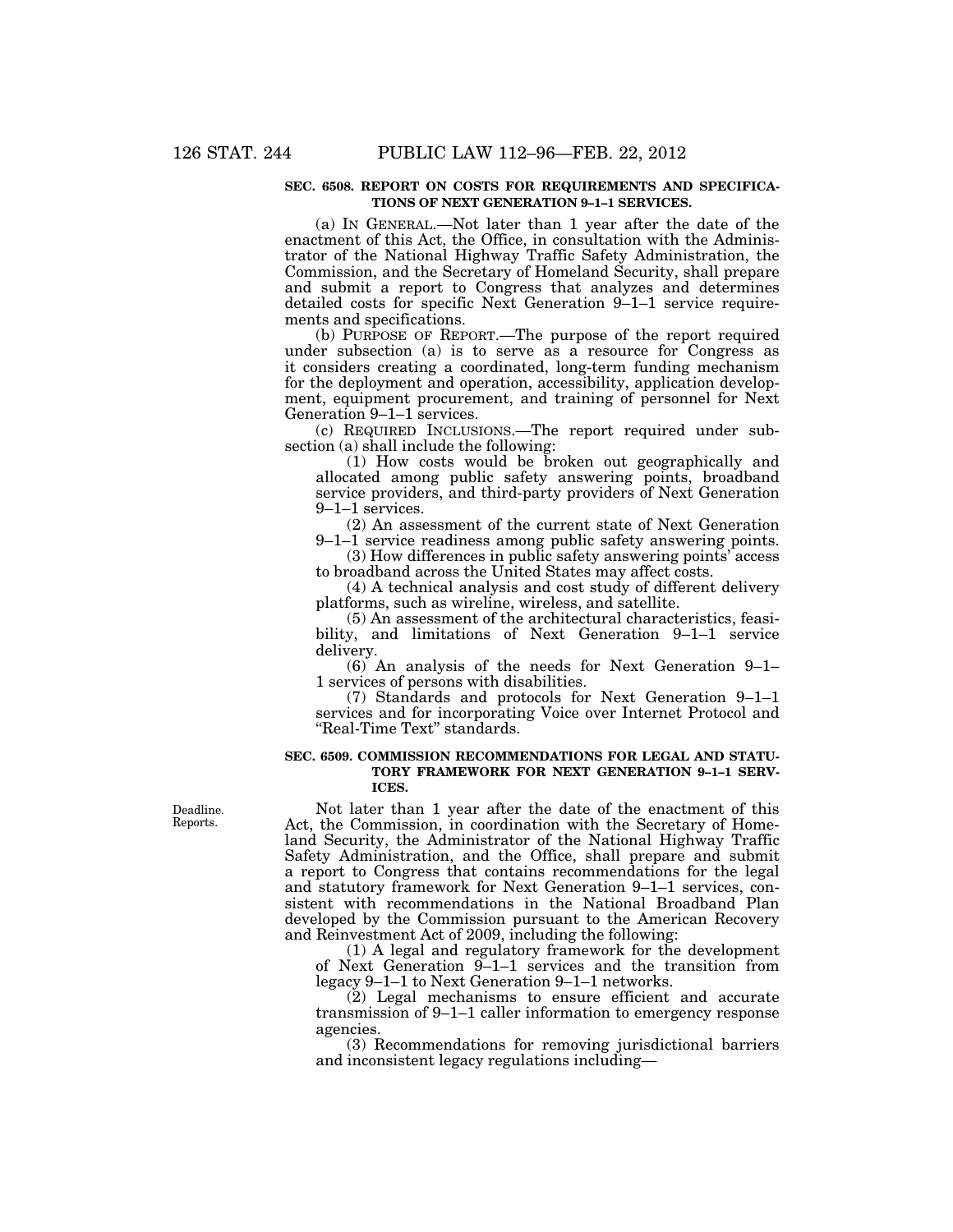(A) proposals that would require States to remove regulatory roadblocks to Next Generation 9–1–1 services development, while recognizing existing State authority over 9–1–1 services;

(B) eliminating outdated 9–1–1 regulations at the Federal level; and

(C) preempting inconsistent State regulations.

# **Subtitle F—Telecommunications Development Fund**

# **SEC. 6601. NO ADDITIONAL FEDERAL FUNDS.**

Section  $309(i)(8)(C)(iii)$  of the Communications Act of 1934 (47) U.S.C. 309(j)(8)(C)(iii)) is amended to read as follows:

> ''(iii) the interest accrued to the account shall be deposited in the general fund of the Treasury, where such amount shall be dedicated for the sole purpose of deficit reduction.''.

### **SEC. 6602. INDEPENDENCE OF THE FUND.**

Section 714 of the Communications Act of 1934 (47 U.S.C. 614) is amended—

(1) by striking subsection (c) and inserting the following: "(c) INDEPENDENT BOARD OF DIRECTORS.—The Fund shall have a Board of Directors consisting of 5 people with experience in areas including finance, investment banking, government banking, communications law and administrative practice, and public policy. The Board of Directors shall select annually a Chair from among the directors. A nominating committee, comprised of the Chair and 2 other directors selected by the Chair, shall appoint additional directors. The Fund's bylaws shall regulate the other aspects of the Board of Directors, including provisions relating to meetings, quorums, committees, and other matters, all as typically contained in the bylaws of a similar private investment fund.'

 $(2)$  in subsection  $(d)$ —

(A) by striking ''(after consultation with the Commission and the Secretary of the Treasury)'';

(B) by striking paragraph (1); and

(C) by redesignating paragraphs (2) through (4) as paragraphs (1) through (3), respectively; and

(3) in subsection (g), by striking "subsection  $(d)(2)$ " and inserting "subsection  $(d)(1)$ ".

# **Subtitle G—Federal Spectrum Relocation**

# **SEC. 6701. RELOCATION OF AND SPECTRUM SHARING BY FEDERAL GOVERNMENT STATIONS.**

(a) IN GENERAL.—Section 113 of the National Telecommunications and Information Administration Organization Act (47 U.S.C. 923) is amended—

 $(1)$  in subsection  $(g)$ —

(A) by striking the heading and inserting ''RELOCATION OF AND SPECTRUM SHARING BY FEDERAL GOVERNMENT STA- TIONS.—'';

(B) by amending paragraph (1) to read as follows:

Appointments. Deadline.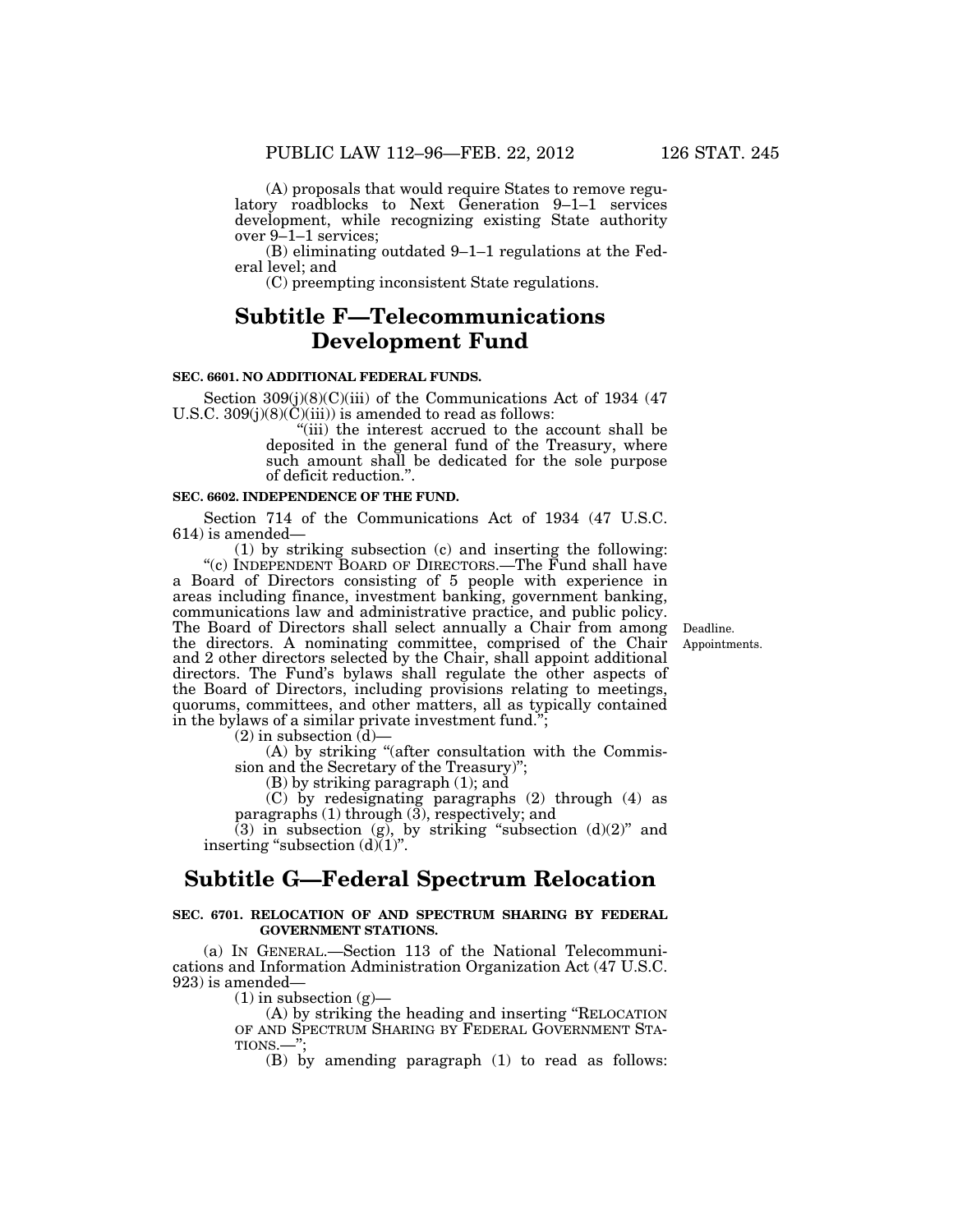"(1) ELIGIBLE FEDERAL ENTITIES. Any Federal entity that operates a Federal Government station authorized to use a band of eligible frequencies described in paragraph (2) and that incurs relocation or sharing costs because of planning for an auction of spectrum frequencies or the reallocation of spectrum frequencies from Federal use to exclusive non-Federal use or to shared use shall receive payment for such relocation or sharing costs from the Spectrum Relocation Fund, in accordance with this section and section 118. For purposes of this paragraph, Federal power agencies exempted under subsection  $(c)(4)$  that choose to relocate from the frequencies identified for reallocation pursuant to subsection (a) are eligible to receive payment under this paragraph.";

(C) by amending paragraph (2)(B) to read as follows:

''(B) any other band of frequencies reallocated from Federal use to non-Federal use or to shared use after January 1, 2003, that is assigned by competitive bidding pursuant to section 309(j) of the Communications Act of 1934 (47 U.S.C. 309(j)).'';

(D) by amending paragraph (3) to read as follows: ''(3) RELOCATION OR SHARING COSTS DEFINED.—

"(A) IN GENERAL.—For purposes of this section and section 118, the term 'relocation or sharing costs' means the costs incurred by a Federal entity in connection with the auction of spectrum frequencies previously assigned to such entity or the sharing of spectrum frequencies assigned to such entity (including the auction or a planned auction of the rights to use spectrum frequencies on a shared basis with such entity) in order to achieve comparable capability of systems as before the relocation or sharing arrangement. Such term includes, with respect to relocation or sharing, as the case may be—

''(i) the costs of any modification or replacement of equipment, spares, associated ancillary equipment, software, facilities, operating manuals, training, or compliance with regulations that are attributable to relocation or sharing;

"(ii) the costs of all engineering, equipment, software, site acquisition, and construction, as well as any legitimate and prudent transaction expense, including term-limited Federal civil servant and contractor staff necessary to carry out the relocation or sharing activities of a Federal entity, and reasonable additional costs incurred by the Federal entity that are attributable to relocation or sharing, including increased recurring costs associated with the replacement of facilities;

''(iii) the costs of research, engineering studies, economic analyses, or other expenses reasonably incurred in connection with—

''(I) calculating the estimated relocation or sharing costs that are provided to the Commission pursuant to paragraph  $(4)(A)$ ;

''(II) determining the technical or operational feasibility of relocation to 1 or more potential relocation bands; or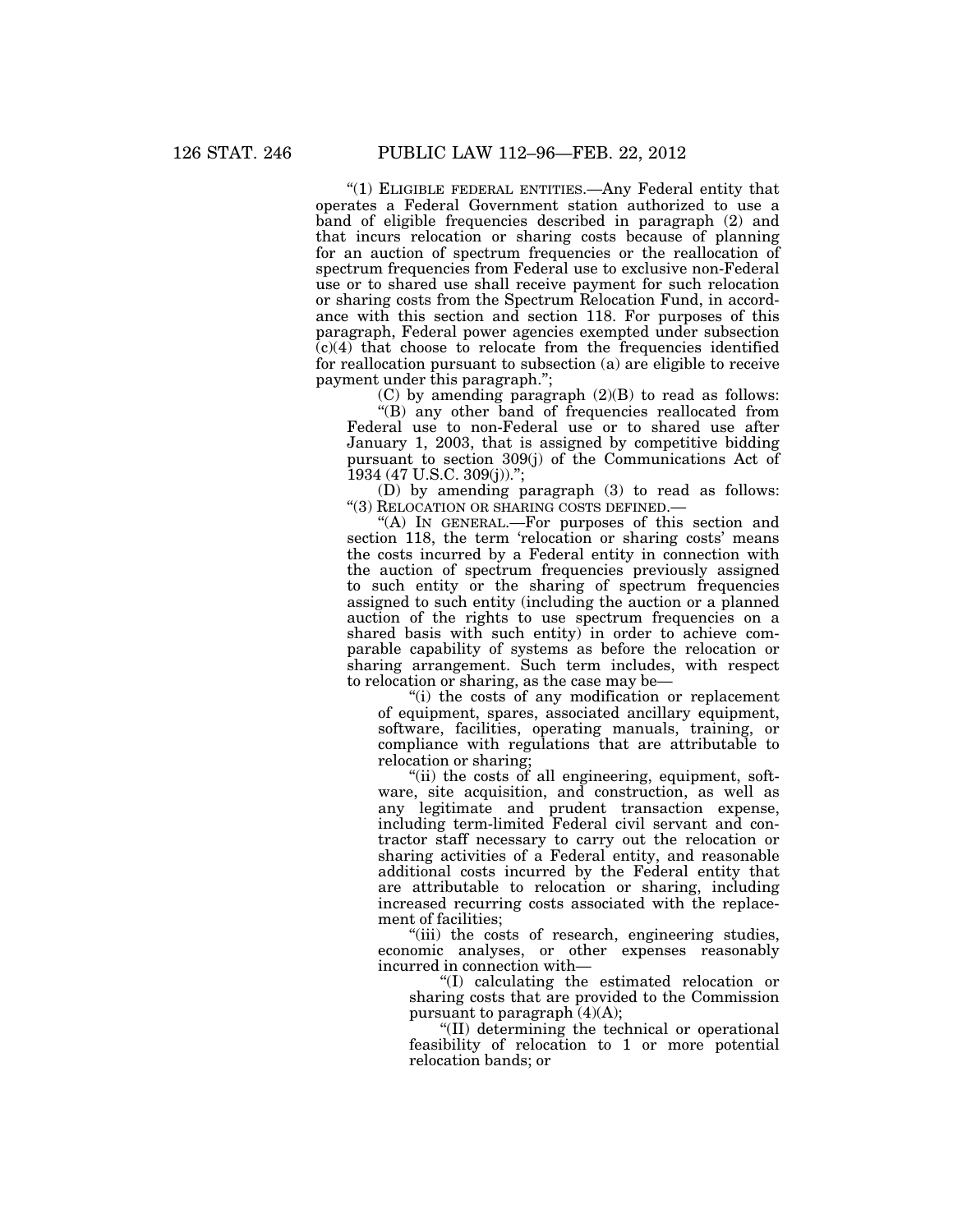''(III) planning for or managing a relocation or sharing arrangement (including spectrum coordination with auction winners);

"(iv) the one-time costs of any modification of equipment reasonably necessary—

''(I) to accommodate non-Federal use of shared frequencies; or

"(II) in the case of eligible frequencies reallocated for exclusive non-Federal use and assigned through a system of competitive bidding under section 309(j) of the Communications Act of 1934 (47 U.S.C. 309(j)) but with respect to which a Federal entity retains primary allocation or protected status for a period of time after the completion of the competitive bidding process, to accommodate shared Federal and non-Federal use of such frequencies for such period; and

''(v) the costs associated with the accelerated replacement of systems and equipment if the acceleration is necessary to ensure the timely relocation of systems to a new frequency assignment or the timely accommodation of sharing of Federal frequencies.

''(B) COMPARABLE CAPABILITY OF SYSTEMS.—For purposes of subparagraph (A), comparable capability of systems—

"(i) may be achieved by relocating a Federal Government station to a new frequency assignment, by relocating a Federal Government station to a different geographic location, by modifying Federal Government equipment to mitigate interference or use less spectrum, in terms of bandwidth, geography, or time, and thereby permitting spectrum sharing (including sharing among relocated Federal entities and incumbents to make spectrum available for non-Federal use) or relocation, or by utilizing an alternative technology; and

"(ii) includes the acquisition of state-of-the-art replacement systems intended to meet comparable operational scope, which may include incidental increases in functionality.'';

(E) in paragraph (4)—

(i) in the heading, by striking ''RELOCATIONS COSTS'' and inserting ''RELOCATION OR SHARING COSTS'';

(ii) by striking ''relocation costs'' each place it appears and inserting "relocation or sharing costs"; and

(iii) in subparagraph  $(A)$ , by inserting "or sharing" after ''such relocation'';

 $(F)$  in paragraph  $(5)$ —

(i) by striking ''relocation costs'' and inserting "relocation or sharing costs"; and

(ii) by inserting "or sharing" after "for relocation"; and

(G) by amending paragraph (6) to read as follows: "(6) IMPLEMENTATION OF PROCEDURES.—The NTIA shall take such actions as necessary to ensure the timely relocation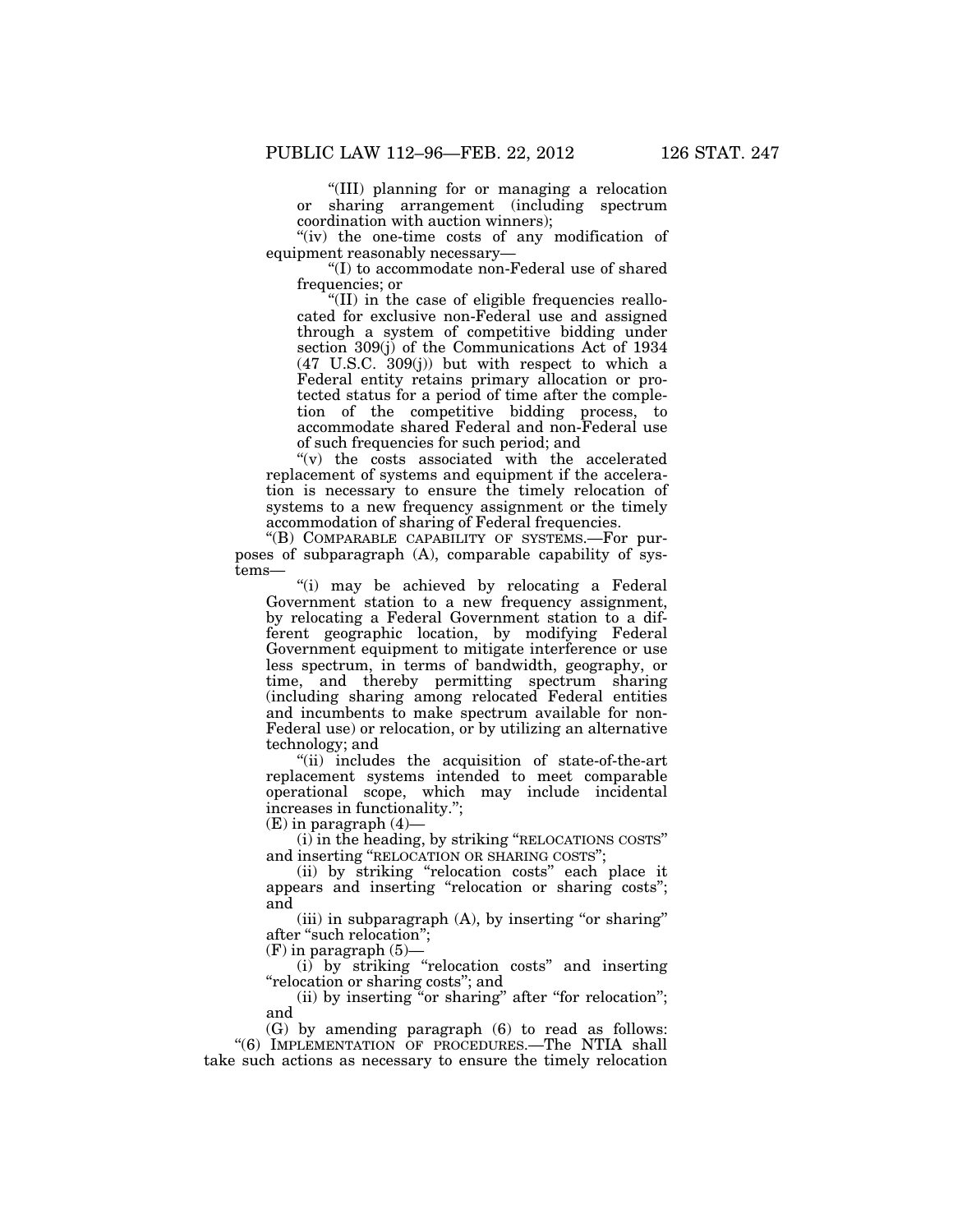of Federal entities' spectrum-related operations from frequencies described in paragraph (2) to frequencies or facilities of comparable capability and to ensure the timely implementation of arrangements for the sharing of frequencies described in such paragraph. Upon a finding by the NTIA that a Federal entity has achieved comparable capability of systems, the NTIA shall terminate or limit the entity's authorization and notify the Commission that the entity's relocation has been completed or sharing arrangement has been implemented. The NTIA shall also terminate such entity's authorization if the NTIA determines that the entity has unreasonably failed to comply with the timeline for relocation or sharing submitted by the Director of the Office of Management and Budget under section  $118(d)(2)(C)$ .";

(2) by redesignating subsections (h) and (i) as subsections (k) and (l), respectively; and

(3) by inserting after subsection (g) the following:

"(h) DEVELOPMENT AND PUBLICATION OF RELOCATION OR SHARING TRANSITION PLANS.—

"(1) DEVELOPMENT OF TRANSITION PLAN BY FEDERAL ENTITY.—Not later than 240 days before the commencement of any auction of eligible frequencies described in subsection  $(g)(2)$ , a Federal entity authorized to use any such frequency shall submit to the NTIA and to the Technical Panel established by paragraph (3) a transition plan for the implementation by such entity of the relocation or sharing arrangement. The NTIA shall specify, after public input, a common format for all Federal entities to follow in preparing transition plans under this paragraph.

"(2) CONTENTS OF TRANSITION PLAN.—The transition plan required by paragraph (1) shall include the following information:

" $(A)$  The use by the Federal entity of the eligible frequencies to be auctioned, current as of the date of the submission of the plan.

''(B) The geographic location of the facilities or systems of the Federal entity that use such frequencies.

''(C) The frequency bands used by such facilities or systems, described by geographic location.

''(D) The steps to be taken by the Federal entity to relocate its spectrum use from such frequencies or to share such frequencies, including timelines for specific geographic locations in sufficient detail to indicate when use of such frequencies at such locations will be discontinued by the Federal entity or shared between the Federal entity and non-Federal users.

" $(E)$  The specific interactions between the eligible Federal entity and the NTIA needed to implement the transition plan.

 $\sqrt[4]{(F)}$  The name of the officer or employee of the Federal entity who is responsible for the relocation or sharing efforts of the entity and who is authorized to meet and negotiate with non-Federal users regarding the transition.

''(G) The plans and timelines of the Federal entity for—

''(i) using funds received from the Spectrum Relocation Fund established by section 118;

Termination. Notification.

Termination. Determination.

Deadline.

Public input.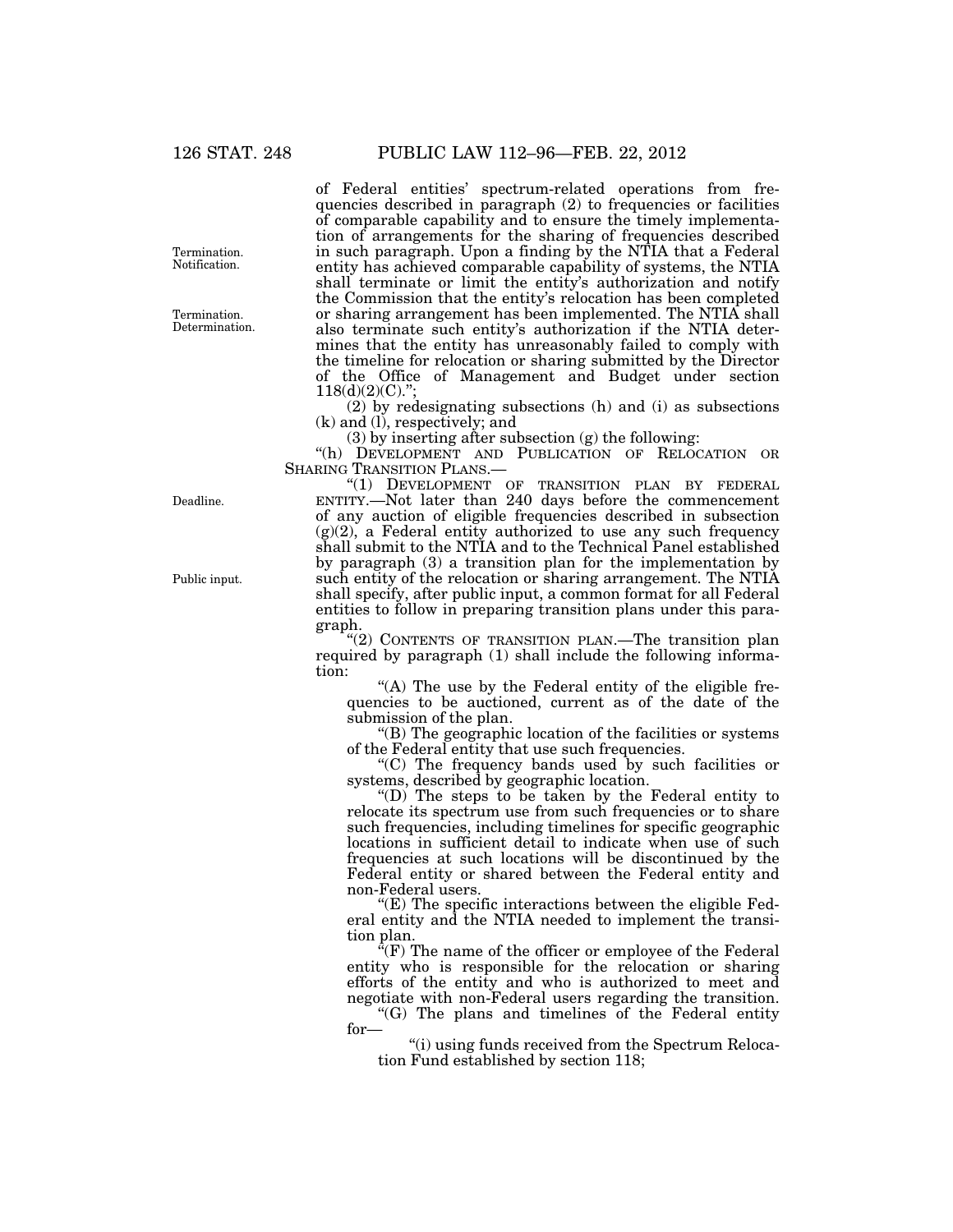''(ii) procuring new equipment and additional personnel needed for relocation or sharing;

''(iii) field-testing and deploying new equipment needed for relocation or sharing; and

"(iv) hiring and relying on contract personnel, if any, needed for relocation or sharing.

" $(H)$  Factors that could hinder fulfillment of the transition plan by the Federal entity.

''(3) TECHNICAL PANEL.—

''(A) ESTABLISHMENT.—There is established within the NTIA a panel to be known as the Technical Panel.

''(B) MEMBERSHIP.—

''(i) NUMBER AND APPOINTMENT.—The Technical Panel shall be composed of 3 members, to be appointed as follows:

''(I) One member to be appointed by the Director of the Office of Management and Budget (in this subsection referred to as 'OMB').

''(II) One member to be appointed by the Assistant Secretary.

''(III) One member to be appointed by the Chairman of the Commission.

''(ii) QUALIFICATIONS.—Each member of the Technical Panel shall be a radio engineer or a technical expert.

"(iii) INITIAL APPOINTMENT.—The initial members Deadline. of the Technical Panel shall be appointed not later than 180 days after the date of the enactment of the Middle Class Tax Relief and Job Creation Act of 2012.

"(iv) TERMS.—The term of a member of the Technical Panel shall be 18 months, and no individual may serve more than 1 consecutive term.

''(v) VACANCIES.—Any member appointed to fill a vacancy occurring before the expiration of the term for which the member's predecessor was appointed shall be appointed only for the remainder of that term. A member may serve after the expiration of that member's term until a successor has taken office. A vacancy shall be filled in the manner in which the original appointment was made.

"(vi) No COMPENSATION.—The members of the Technical Panel shall not receive any compensation for service on the Technical Panel. If any such member is an employee of the agency of the official that appointed such member to the Technical Panel, compensation in the member's capacity as such an employee shall not be considered compensation under this clause.

''(C) ADMINISTRATIVE SUPPORT.—The NTIA shall provide the Technical Panel with the administrative support services necessary to carry out its duties under this subsection and subsection (i).

''(D) REGULATIONS.—Not later than 180 days after the date of the enactment of the Middle Class Tax Relief and Job Creation Act of 2012, the NTIA shall, after public notice and comment and subject to approval by the Director

Deadline. Notice. Public comment.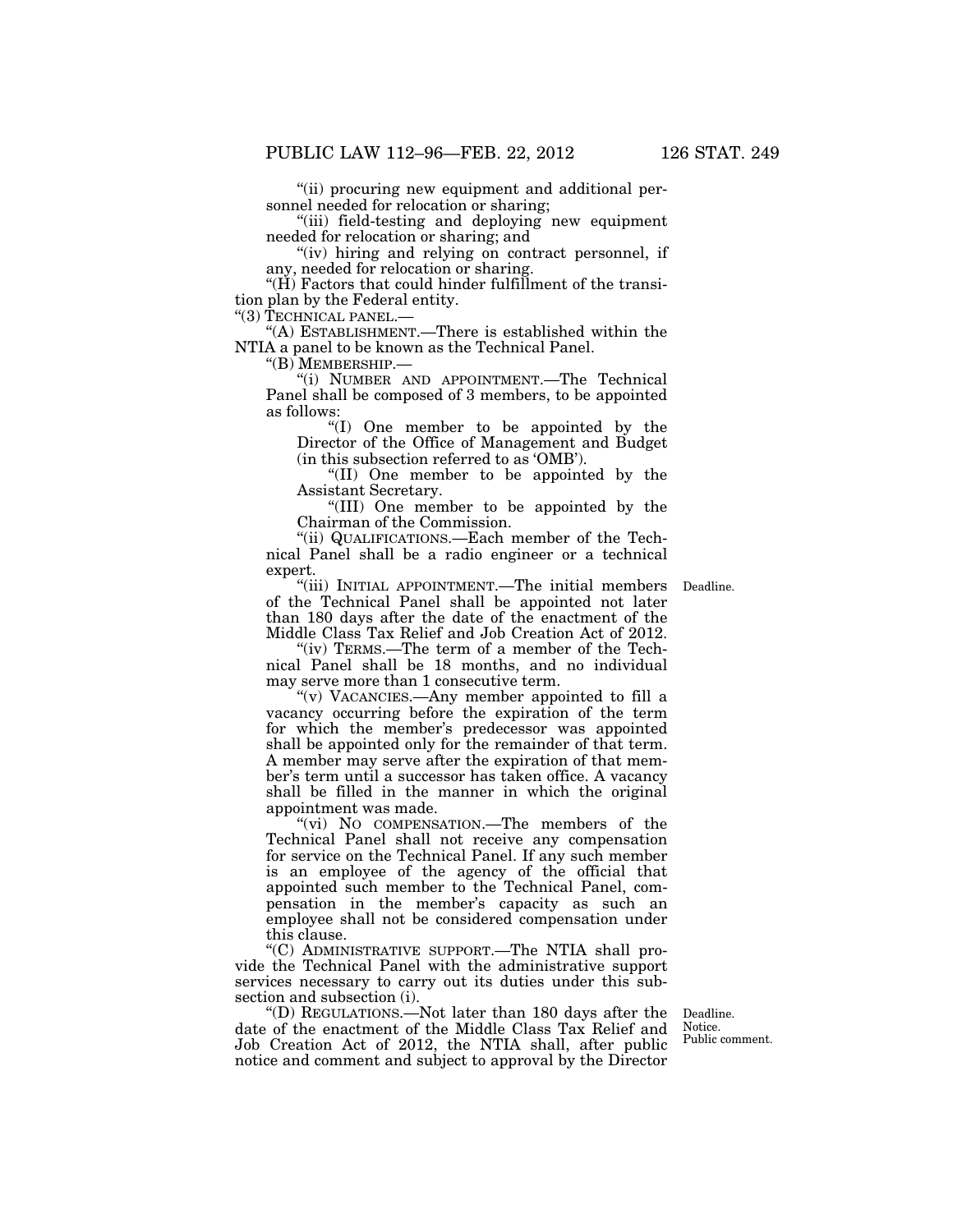of OMB, adopt regulations to govern the workings of the Technical Panel.

"(E) CERTAIN REQUIREMENTS INAPPLICABLE.—The Federal Advisory Committee Act (5 U.S.C. App.) and sections 552 and 552b of title 5, United States Code, shall not apply to the Technical Panel.<br>"(4) REVIEW OF PLAN BY TECHNICAL PANEL.—

"(A) IN GENERAL.—Not later than 30 days after the submission of the plan under paragraph (1), the Technical Panel shall submit to the NTIA and to the Federal entity a report on the sufficiency of the plan, including whether the plan includes the information required by paragraph (2) and an assessment of the reasonableness of the proposed timelines and estimated relocation or sharing costs, including the costs of any proposed expansion of the capabilities of a Federal system in connection with relocation or sharing.

''(B) INSUFFICIENCY OF PLAN.—If the Technical Panel finds the plan insufficient, the Federal entity shall, not later than 90 days after the submission of the report by the Technical Panel under subparagraph (A), submit to the Technical Panel a revised plan. Such revised plan shall be treated as a plan submitted under paragraph  $(I)$ .

"(5) PUBLICATION OF TRANSITION PLAN.—Not later than 120 days before the commencement of the auction described in paragraph (1), the NTIA shall make the transition plan publicly available on its website.

''(6) UPDATES OF TRANSITION PLAN.—As the Federal entity implements the transition plan, it shall periodically update the plan to reflect any changed circumstances, including changes in estimated relocation or sharing costs or the timeline for relocation or sharing. The NTIA shall make the updates available on its website.

''(7) CLASSIFIED AND OTHER SENSITIVE INFORMATION.—

"(A) CLASSIFIED INFORMATION.—If any of the information required to be included in the transition plan of a Federal entity is classified information (as defined in section 798(b) of title 18, United States Code), the entity shall—

''(i) include in the plan—

''(I) an explanation of the exclusion of any such information, which shall be as specific as possible; and

''(II) all relevant non-classified information that is available; and

"(ii) discuss as a factor under paragraph  $(2)(H)$ the extent of the classified information and the effect of such information on the implementation of the relocation or sharing arrangement.

''(B) REGULATIONS.—Not later than 180 days after the date of the enactment of the Middle Class Tax Relief and Job Creation Act of 2012, the NTIA, in consultation with the Director of OMB and the Secretary of Defense, shall adopt regulations to ensure that the information publicly released under paragraph (5) or (6) does not contain classified information or other sensitive information.

''(i) DISPUTE RESOLUTION PROCESS.—

Deadline. Reports.

Deadline. Public information. Web posting.

Deadlines.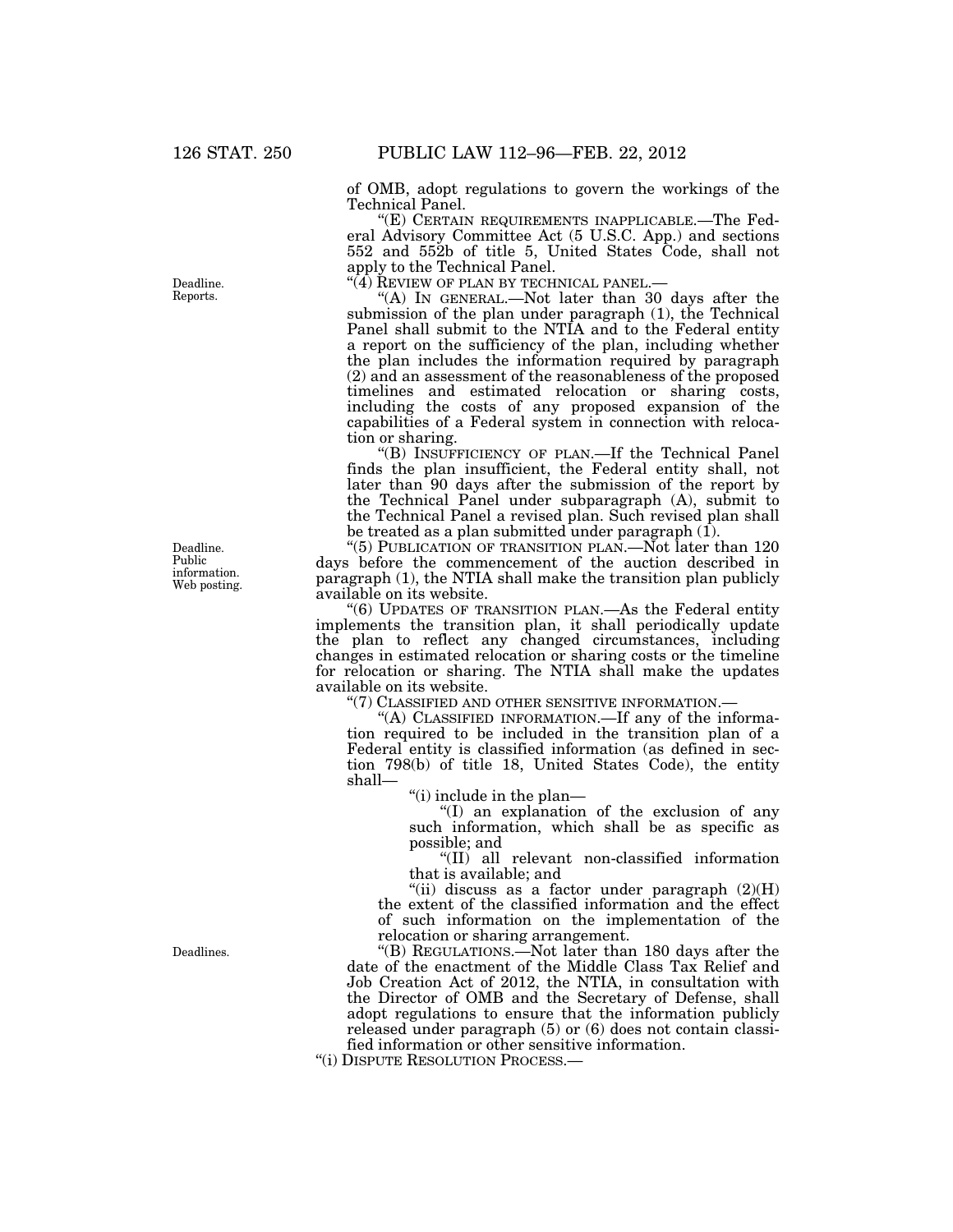"(1) In GENERAL.—If a dispute arises between a Federal entity and a non-Federal user regarding the execution, timing, or cost of the transition plan submitted by the Federal entity under subsection  $(h)(1)$ , the Federal entity or the non-Federal user may request that the NTIA establish a dispute resolution board to resolve the dispute.<br>"(2) ESTABLISHMENT OF BOARD.-

"(A) IN GENERAL.—If the NTIA receives a request under paragraph (1), it shall establish a dispute resolution board.

''(B) MEMBERSHIP AND APPOINTMENT.—The dispute resolution board shall be composed of 3 members, as follows:

'(i) A representative of the Office of Management and Budget (in this subsection referred to as 'OMB'), to be appointed by the Director of OMB.

"(ii) A representative of the NTIA, to be appointed by the Assistant Secretary.

''(iii) A representative of the Commission, to be appointed by the Chairman of the Commission.

 $\mathcal{C}(\overline{C})$  CHAIR.—The representative of OMB shall be the Chair of the dispute resolution board.

''(D) VACANCIES.—Any vacancy in the dispute resolution board shall be filled in the manner in which the original appointment was made.

''(E) NO COMPENSATION.—The members of the dispute resolution board shall not receive any compensation for service on the board. If any such member is an employee of the agency of the official that appointed such member to the board, compensation in the member's capacity as such an employee shall not be considered compensation under this subparagraph.

"(F) TERMINATION OF BOARD.—The dispute resolution board shall be terminated after it rules on the dispute that it was established to resolve and the time for appeal of its decision under paragraph (7) has expired, unless an appeal has been taken under such paragraph. If such an appeal has been taken, the board shall continue to exist until the appeal process has been exhausted and the board has completed any action required by a court hearing the appeal.

''(3) PROCEDURES.—The dispute resolution board shall meet simultaneously with representatives of the Federal entity and the non-Federal user to discuss the dispute. The dispute resolution board may require the parties to make written submissions to it.

"(4) DEADLINE FOR DECISION.—The dispute resolution board shall rule on the dispute not later than 30 days after the request was made to the NTIA under paragraph (1).

''(5) ASSISTANCE FROM TECHNICAL PANEL.—The Technical Panel established under subsection (h)(3) shall provide the dispute resolution board with such technical assistance as the board requests.

''(6) ADMINISTRATIVE SUPPORT.—The NTIA shall provide the dispute resolution board with the administrative support services necessary to carry out its duties under this subsection.

"(7) APPEALS.—A decision of the dispute resolution board Deadline. may be appealed to the United States Court of Appeals for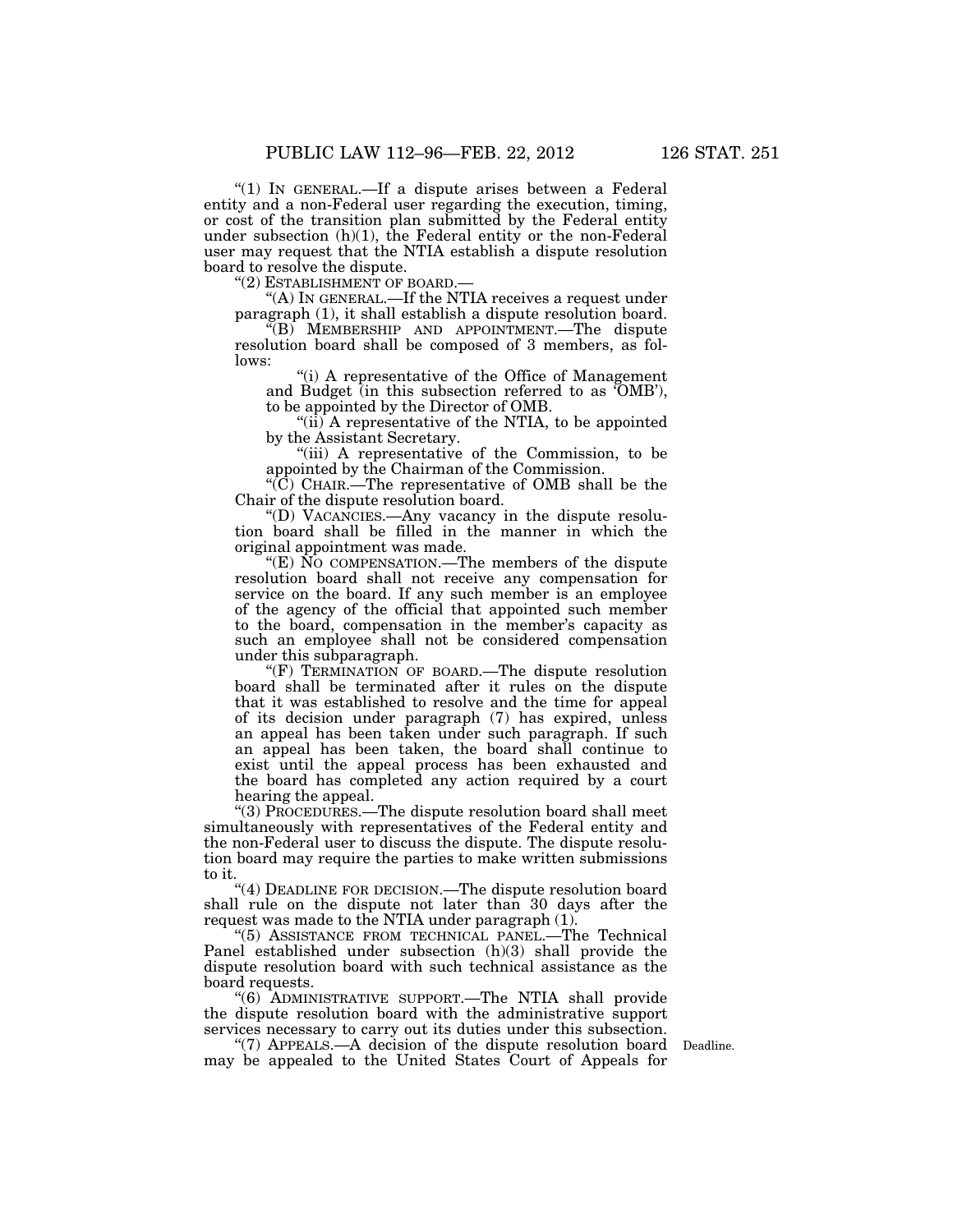Deadline. Notice. Public comments.

Determination.

47 USC 309.

the District of Columbia Circuit by filing a notice of appeal with that court not later than 30 days after the date of such decision. Each party shall bear its own costs and expenses, including attorneys' fees, for any appeal under this paragraph.

''(8) REGULATIONS.—Not later than 180 days after the date of the enactment of the Middle Class Tax Relief and Job Creation Act of 2012, the NTIA shall, after public notice and comment and subject to approval by OMB, adopt regulations to govern the working of any dispute resolution boards established under paragraph (2)(A) and the role of the Technical Panel in assisting any such board.

''(9) CERTAIN REQUIREMENTS INAPPLICABLE.—The Federal Advisory Committee Act (5 U.S.C. App.) and sections 552 and 552b of title 5, United States Code, shall not apply to a dispute resolution board established under paragraph  $(\tilde{2})(\tilde{A})$ .<br>"(j) RELOCATION PRIORITIZED OVER SHARING.—

"(1) IN GENERAL.—In evaluating a band of frequencies for possible reallocation for exclusive non-Federal use or shared use, the NTIA shall give priority to options involving reallocation of the band for exclusive non-Federal use and shall choose options involving shared use only when it determines, in consultation with the Director of the Office of Management and Budget, that relocation of a Federal entity from the band is not feasible because of technical or cost constraints.

''(2) NOTIFICATION OF CONGRESS WHEN SHARING CHOSEN.— If the NTIA determines under paragraph (1) that relocation of a Federal entity from the band is not feasible, the NTIA shall notify the Committee on Commerce, Science, and Transportation of the Senate and the Committee on Energy and Commerce of the House of Representatives of the determination, including the specific technical or cost constraints on which the determination is based.''.

(b) CONFORMING AMENDMENT.—Section 309(j) of the Communications Act of 1934 is further amended by striking ''relocation costs'' each place it appears and inserting ''relocation or sharing costs''.

## **SEC. 6702. SPECTRUM RELOCATION FUND.**

Section 118 of the National Telecommunications and Information Administration Organization Act (47 U.S.C. 928) is amended—

(1) by striking ''relocation costs'' each place it appears and inserting "relocation or sharing costs";

(2) by amending subsection (c) to read as follows:

''(c) USE OF FUNDS.—The amounts in the Fund from auctions of eligible frequencies are authorized to be used to pay relocation or sharing costs of an eligible Federal entity incurring such costs with respect to relocation from or sharing of those frequencies.";  $(3)$  in subsection  $(d)$ 

(A) in paragraph (2)—

 $(i)$  in subparagraph  $(A)$ , by inserting "or sharing" before the semicolon;

(ii) in subparagraph (B), by inserting "or sharing" before the period at the end;

(iii) by redesignating subparagraphs  $(A)$  and  $(B)$ as subparagraphs (B) and (C), respectively; and

(iv) by inserting before subparagraph (B), as so redesignated, the following: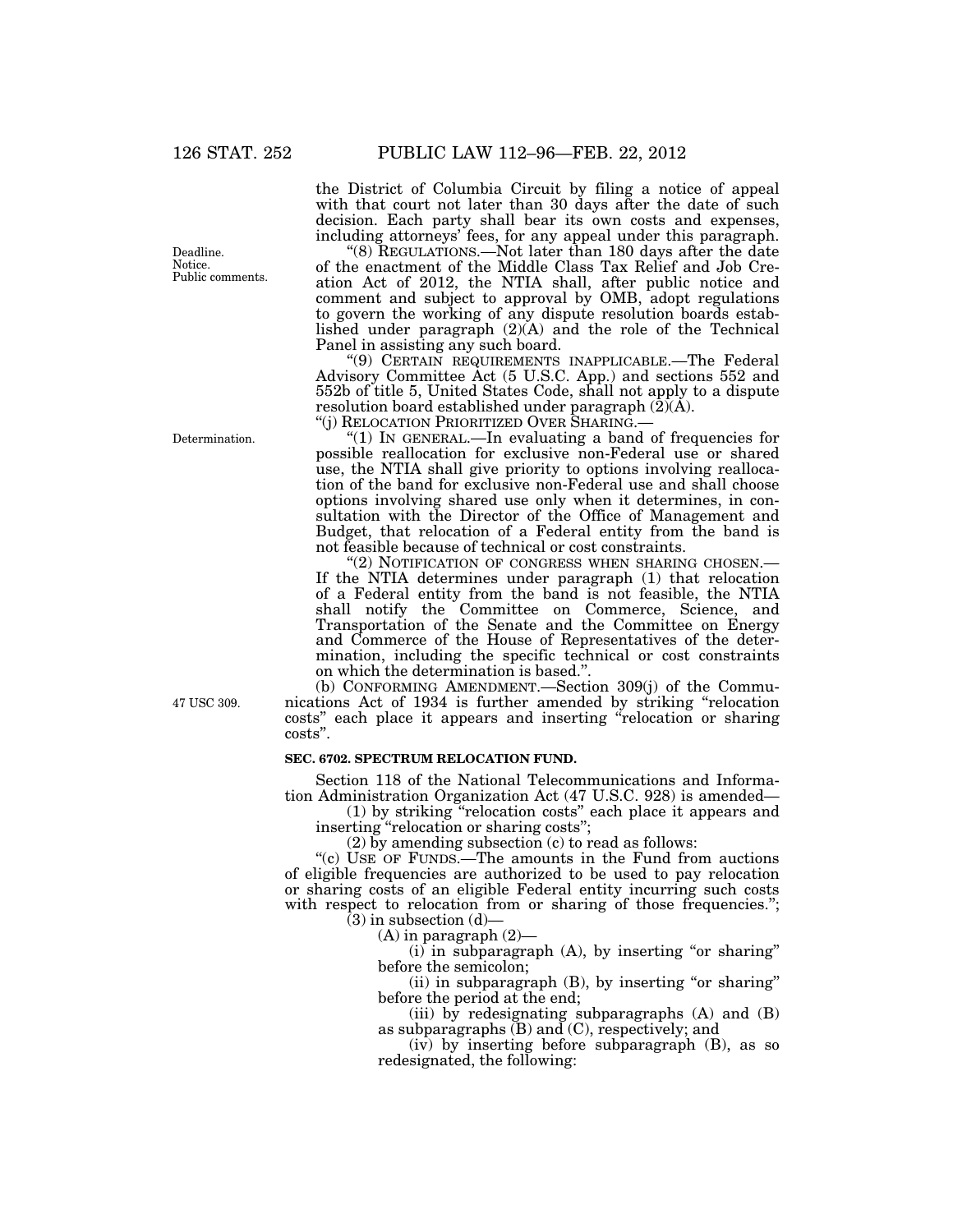''(A) unless the eligible Federal entity has submitted a transition plan to the NTIA as required by paragraph (1) of section 113(h), the Technical Panel has found such plan sufficient under paragraph (4) of such section, and the NTIA has made available such plan on its website as required by paragraph (5) of such section;'';

(B) by striking paragraph (3); and

(C) by adding at the end the following:<br>"(3) TRANSFERS FOR PRE-AUCTION COSTS.—

"(A) IN GENERAL.—Subject to subparagraph  $(B)$ , the Director of OMB may transfer to an eligible Federal entity, at any time (including prior to a scheduled auction), such sums as may be available in the Fund to pay relocation or sharing costs related to pre-auction estimates or research, as such costs are described in section  $113(g)(3)(A)(iii)$ .

''(B) NOTIFICATION.—No funds may be transferred pursuant to subparagraph (A) unless—

''(i) the notification provided under paragraph (2)(C) includes a certification from the Director of OMB that—

''(I) funds transferred before an auction will likely allow for timely implementation of relocation or sharing, thereby increasing net expected auction proceeds by an amount not less than the time value of the amount of funds transferred; and

"(II) the auction is intended to occur not later Deadline. than 5 years after transfer of funds; and

"(ii) the transition plan submitted by the eligible Federal entity under section  $113(h)(1)$  provides-

''(I) to the fullest extent possible, for sharing and coordination of eligible frequencies with non-Federal users, including reasonable accommodation by the eligible Federal entity for the use of eligible frequencies by non-Federal users during the period that the entity is relocating its spectrum uses (in this clause referred to as the 'transition period');

" $(II)$  for non-Federal users to be able to use eligible frequencies during the transition period in geographic areas where the eligible Federal entity does not use such frequencies;

''(III) that the eligible Federal entity will, during the transition period, make itself available for negotiation and discussion with non-Federal users not later than 30 days after a written request therefor; and

" $(IV)$  that the eligible Federal entity will, during the transition period, make available to a non-Federal user with appropriate security clearances any classified information (as defined in section 798(b) of title 18, United States Code) regarding the relocation process, on a need-to-know basis, to assist the non-Federal user in the relocation process with such eligible Federal entity or other eligible Federal entities.

''(C) APPLICABILITY TO CERTAIN COSTS.—

Deadline.

Certification.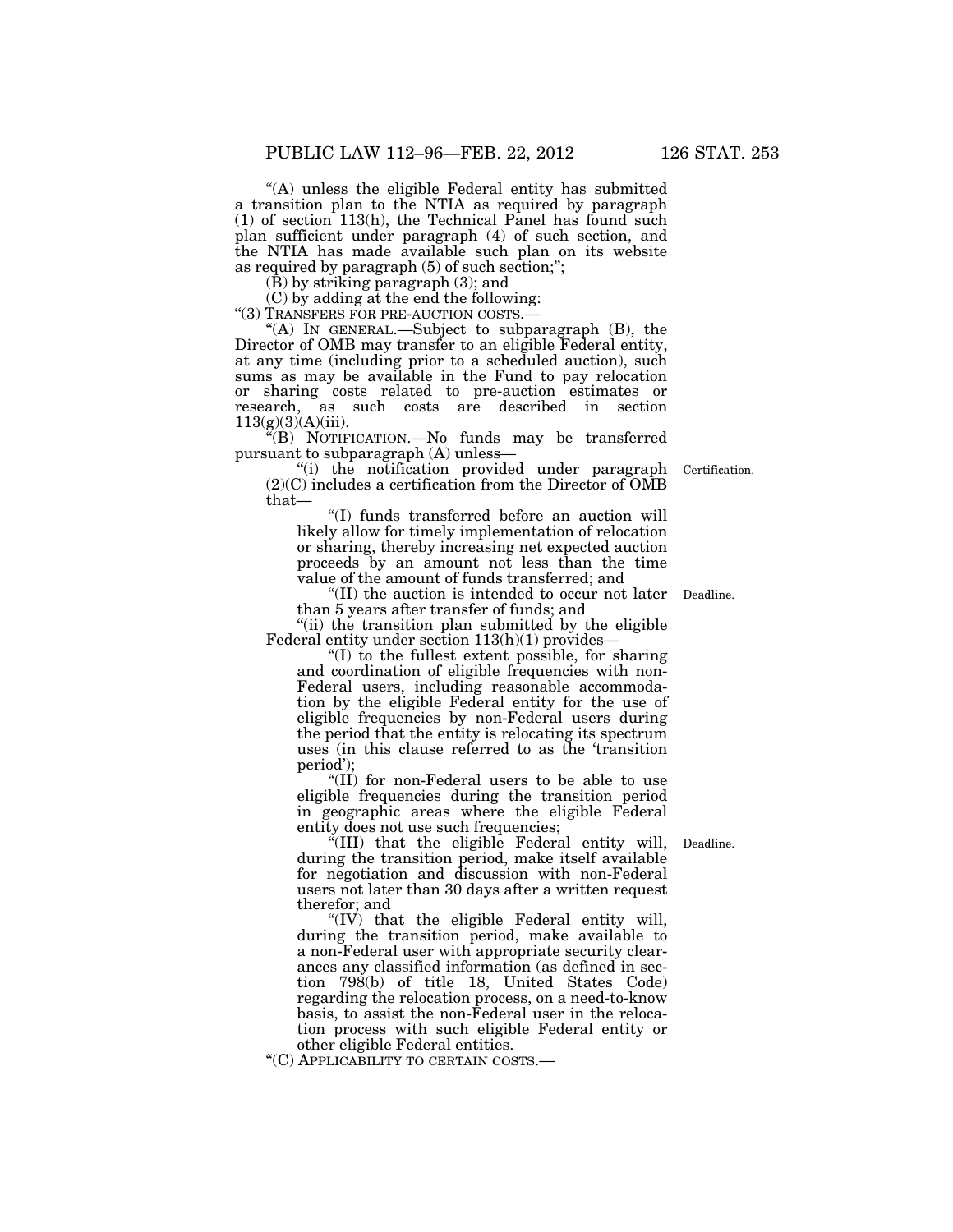Deadline.

Deadline. Time period. Notification.

Appropriation authorization.

''(i) IN GENERAL.—The Director of OMB may transfer under subparagraph (A) not more than \$10,000,000 for costs incurred after June 28, 2010, but before the date of the enactment of the Middle Class Tax Relief and Job Creation Act of 2012.

''(ii) SUPPLEMENT NOT SUPPLANT.—Any amounts transferred by the Director of OMB pursuant to clause (i) shall be in addition to any amounts that the Director of OMB may transfer for costs incurred on or after the date of the enactment of the Middle Class Tax Relief and Job Creation Act of 2012.

"(4) REVERSION OF UNUSED FUNDS.—Any amounts in the Fund that are remaining after the payment of the relocation or sharing costs that are payable from the Fund shall revert to and be deposited in the general fund of the Treasury, for the sole purpose of deficit reduction, not later than 8 years after the date of the deposit of such proceeds to the Fund, unless within 60 days in advance of the reversion of such funds, the Director of OMB, in consultation with the NTIA, notifies the congressional committees described in paragraph (2)(C) that such funds are needed to complete or to implement current or future relocation or sharing arrangements.'';

 $(4)$  in subsection  $(e)$ 

 $(A)$  in paragraph  $(1)(B)$ —

 $(i)$  in clause (i), by striking "subsection  $(d)(2)(A)$ " and inserting "subsection  $(d)(2)(\bar{B})$ "; and

(ii) in clause (ii), by striking "subsection  $(d)(2)(B)$ " and inserting "subsection  $(d)(2)(\check{C})$ "; and

(B) in paragraph (2)—

(i) by striking ''entity's relocation'' and inserting ''relocation of the entity or implementation of the sharing arrangement by the entity

(ii) by inserting ''or the implementation of such arrangement'' after ''such relocation''; and

(iii) by striking "subsection  $(d)(2)(A)$ " and inserting "subsection  $(d)(2)(B)$ "; and

(5) by adding at the end the following:

''(f) ADDITIONAL PAYMENTS FROM FUND.—

''(1) AMOUNTS AVAILABLE.—Notwithstanding subsections (c) through (e), after the date of the enactment of the Middle Class Tax Relief and Job Creation Act of 2012, there are appropriated from the Fund and available to the Director of OMB for use in accordance with paragraph (2) not more than 10 percent of the amounts deposited in the Fund from auctions occurring after such date of enactment of licenses for the use of spectrum vacated by eligible Federal entities.

''(2) USE OF AMOUNTS.—

''(A) IN GENERAL.—The Director of OMB, in consultation with the NTIA, may use amounts made available under paragraph (1) to make payments to eligible Federal entities that are implementing a transition plan submitted under section  $113(h)(1)$  in order to encourage such entities to complete the implementation more quickly, thereby encouraging timely access to the eligible frequencies that are being reallocated for exclusive non-Federal use or shared use.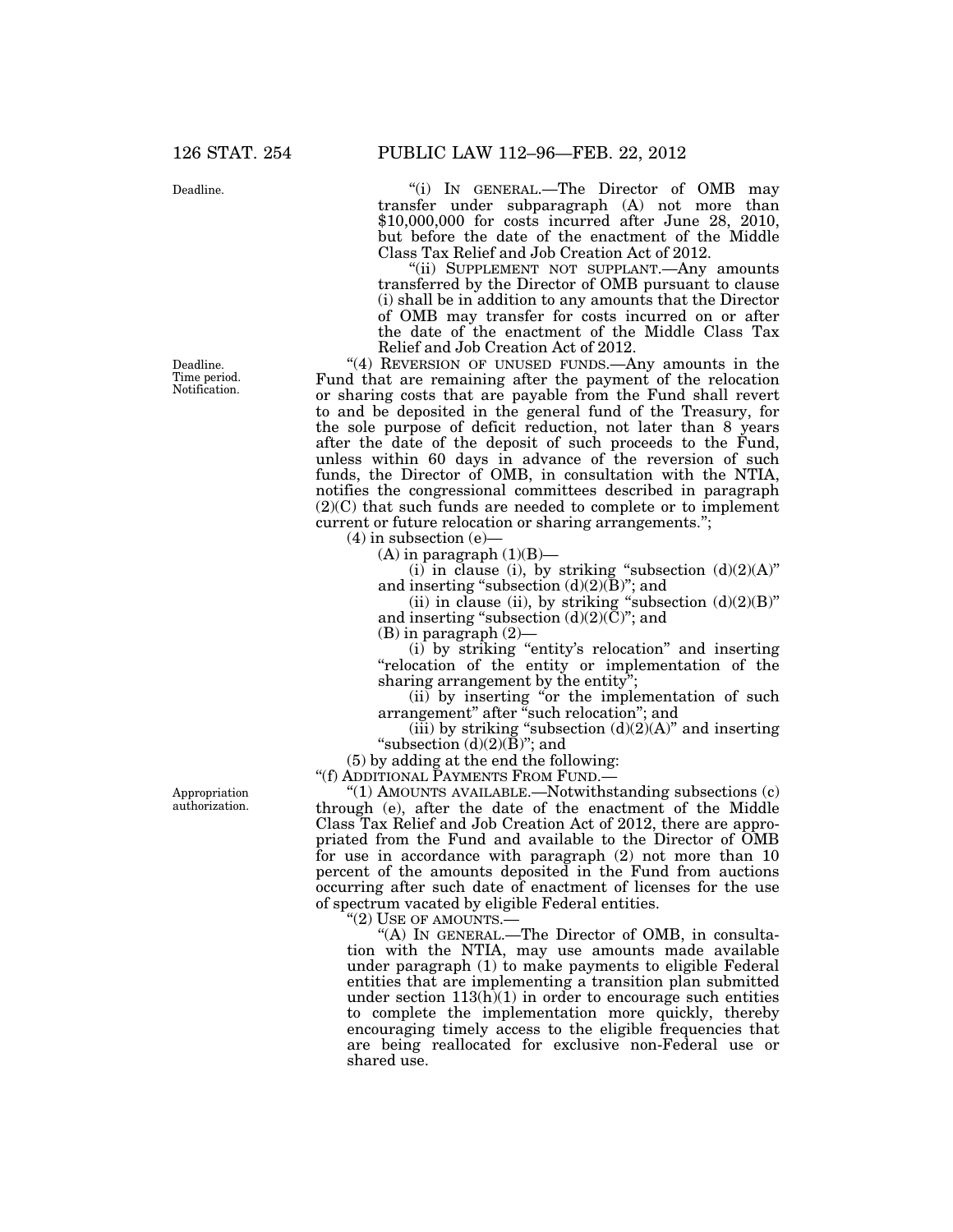''(B) CONDITIONS.—In the case of any payment by the Director of OMB under subparagraph (A)—

''(i) such payment shall be based on the market value of the eligible frequencies, the timeliness with which the eligible Federal entity clears its use of such frequencies, and the need for such frequencies in order for the entity to conduct its essential missions;

"(ii) the eligible Federal entity shall use such payment for the purposes specified in clauses (i) through (v) of section  $\overline{113(g)(3)(A)}$  to achieve comparable capability of systems affected by the reallocation of eligible frequencies from Federal use to exclusive non-Federal use or to shared use;

''(iii) such payment may not be made if the amount remaining in the Fund after such payment will be less than 10 percent of the winning bids in the auction of the spectrum with respect to which the Federal entity is incurring relocation or sharing costs; and

''(iv) such payment may not be made until 30 days after the Director of OMB has notified the congressional committees described in subsection  $(d)(2)(C)$ .

"(g) RESTRICTION ON USE OF FUNDS.—No amounts in the Fund on the day before the date of the enactment of the Middle Class Tax Relief and Job Creation Act of 2012 may be used for any purpose except—

 $(1)$  to pay the relocation or sharing costs incurred by eligible Federal entities in order to relocate from the frequencies the auction of which generated such amounts; or

''(2) to pay relocation or sharing costs related to pre-auction estimates or research, in accordance with subsection  $(d)(3)$ .".

#### **SEC. 6703. NATIONAL SECURITY AND OTHER SENSITIVE INFORMATION.**

Part B of title I of the National Telecommunications and Information Administration Organization Act (47 U.S.C. 921 et seq.) is amended by adding at the end the following:

#### **''SEC. 119. NATIONAL SECURITY AND OTHER SENSITIVE INFORMATION.**

"(a) DETERMINATION.—If the head of an Executive agency (as defined in section 105 of title 5, United States Code) determines that public disclosure of any information contained in a notification or report required by section 113 or 118 would reveal classified national security information, or other information for which there is a legal basis for nondisclosure and the public disclosure of which would be detrimental to national security, homeland security, or public safety or would jeopardize a law enforcement investigation, the head of the Executive agency shall notify the Assistant Secretary of that determination prior to the release of such information.

''(b) INCLUSION IN ANNEX.—The head of the Executive agency shall place the information with respect to which a determination was made under subsection (a) in a separate annex to the notification or report required by section 113 or 118. The annex shall be provided to the subcommittee of primary jurisdiction of the congressional committee of primary jurisdiction in accordance with appropriate national security stipulations but shall not be disclosed to the public or provided to any unauthorized person through any means.".

47 USC 929.

Notification.

Time period. Notification.